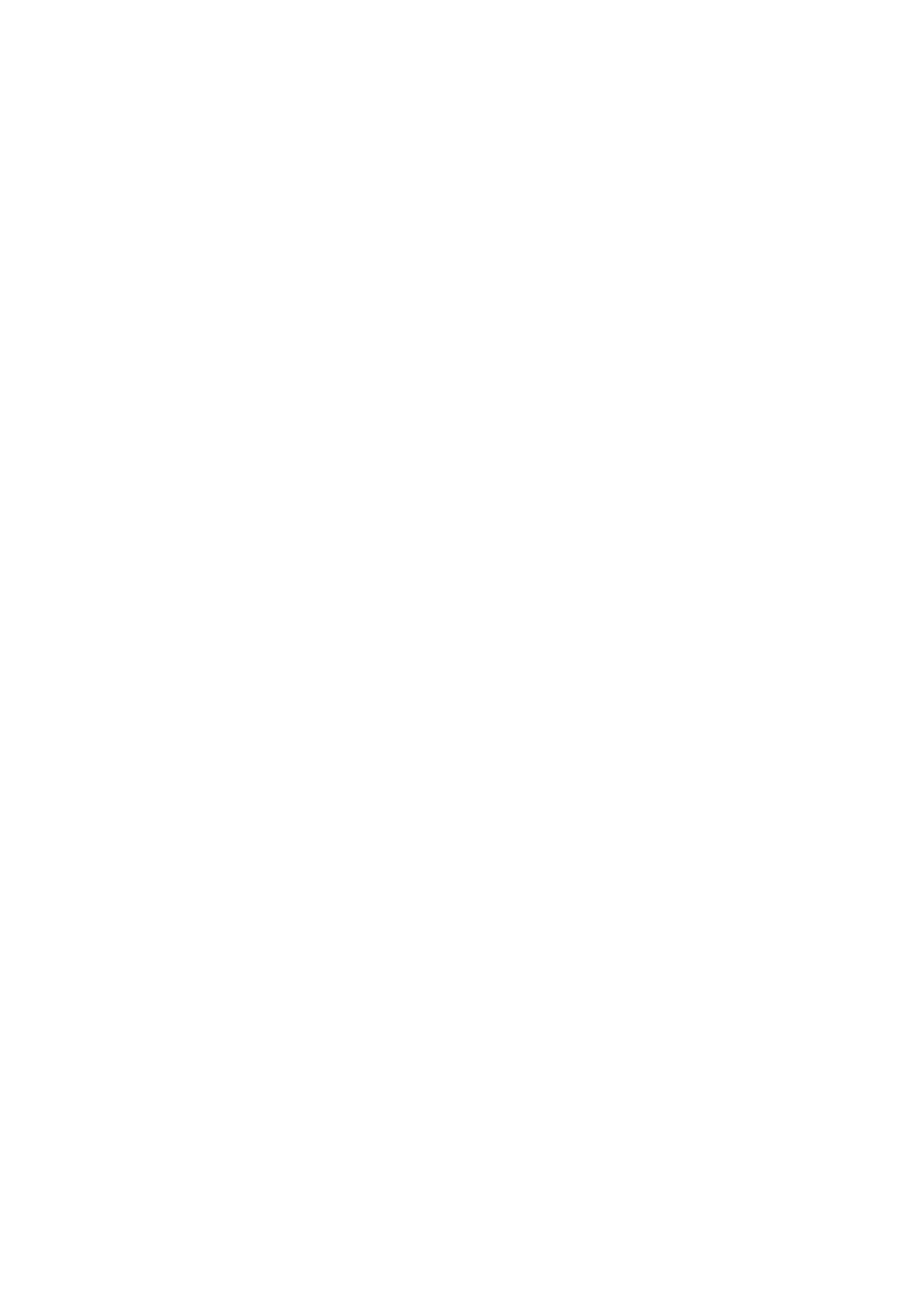# <span id="page-2-0"></span>ACKNOWLEDGEMENTS

This thesis has been written as a master's thesis at the University of Utrecht, in order to complete the master's program 'Mathematical Sciences'. Several people helped me in writing this, and I would like to take this opportunity to thank them.

My supervisor prof. dr. Ieke Moerdijk helped me these months, guiding me through the literature, for which I am very thankful. My understanding of the spatial cover greatly benefited from our meetings. I very much appreciate the time we spent working on this thesis, I believe to have learned a great deal due to his guidance. Furthermore I would like to thank my second examiner dr. Jaap van Oosten, for steering me in the right direction when I came across a difficult design choice. My understanding of *λ*-calculus profited from the conversations I had with prof. dr Vincent van Oostrom, for which am much obliged. Several times I worked together with Sori Lee, his company boosted my performance quite a bit. I am especially grateful for his presence during my final rehearsal.

On a more personal note I would like to thank Barbara Harzevoort. She proof-read my work and pointed out anything in need of refinement. The quality of this work greatly improved due to her suggestions. When the time came to prepare a talk, she was there to rehearse it with me. She provided me with the attentive audience I needed to condense my ideas into the appropriate time span. Finally, I would like to thank my parents for supporting me throughout my time as a student.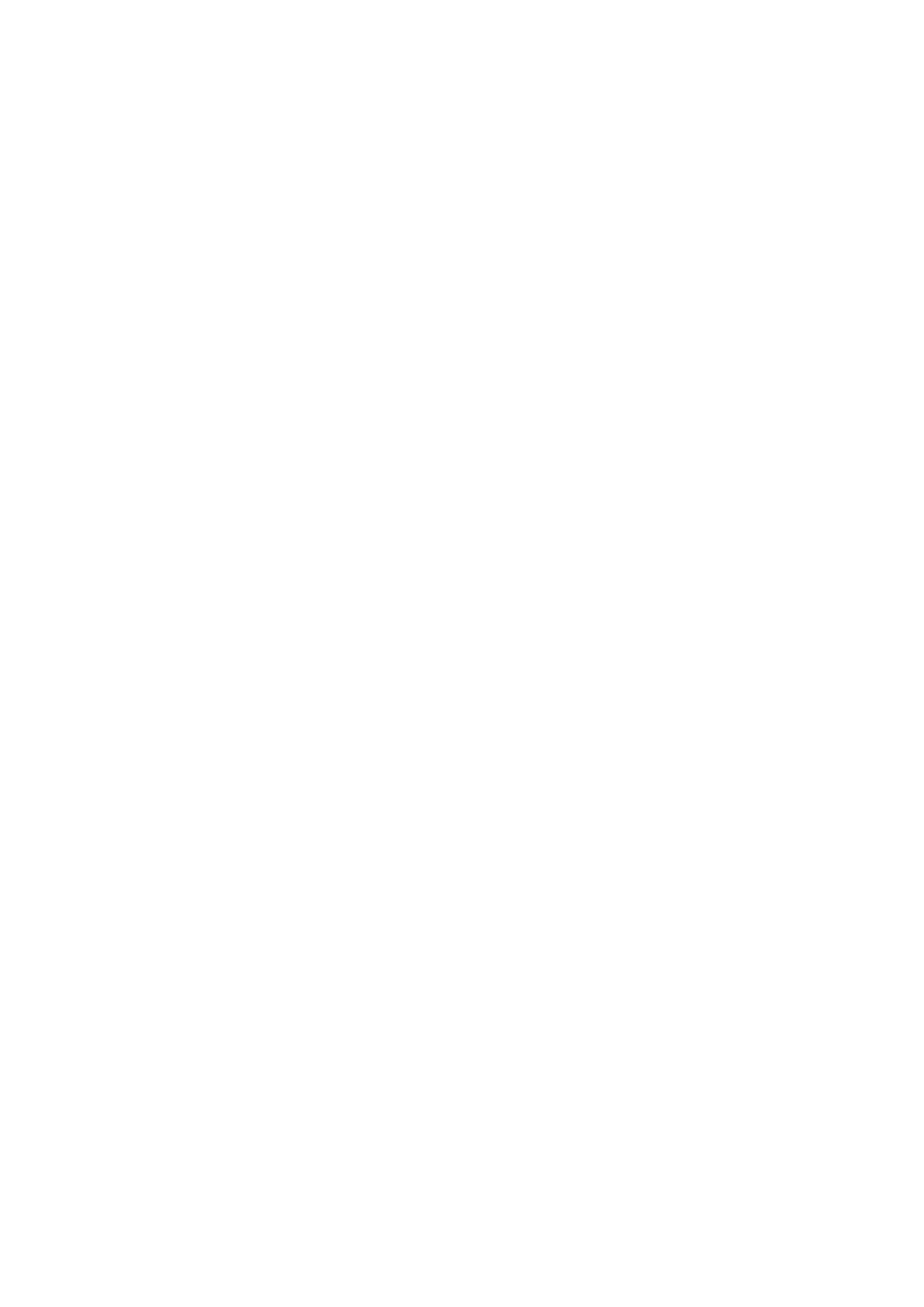# CONTENTS

#### Acknowledgements iii

| Introduction<br>1 |                             |                                                                                                                                                                                                                                |    |  |  |
|-------------------|-----------------------------|--------------------------------------------------------------------------------------------------------------------------------------------------------------------------------------------------------------------------------|----|--|--|
| $\mathbf{1}$      | <b>Grothendieck Toposes</b> |                                                                                                                                                                                                                                |    |  |  |
|                   | 1.1                         |                                                                                                                                                                                                                                | 5  |  |  |
|                   | 1.2                         |                                                                                                                                                                                                                                | 12 |  |  |
|                   |                             | 1.2.1                                                                                                                                                                                                                          | 16 |  |  |
|                   |                             | 1.2.2                                                                                                                                                                                                                          | 19 |  |  |
|                   |                             | 1.2.3                                                                                                                                                                                                                          | 23 |  |  |
|                   |                             | 1.2.4                                                                                                                                                                                                                          | 25 |  |  |
|                   | 1.3                         | Grothendieck Topology (and a series of the series of the series of the series of the series of the series of the series of the series of the series of the series of the series of the series of the series of the series of t | 26 |  |  |
|                   | 1.4                         |                                                                                                                                                                                                                                | 29 |  |  |
| 2                 | <b>Spatial Cover</b>        |                                                                                                                                                                                                                                |    |  |  |
|                   | 2.1                         |                                                                                                                                                                                                                                | 32 |  |  |
|                   | 2.2                         |                                                                                                                                                                                                                                | 33 |  |  |
|                   | 2.3                         |                                                                                                                                                                                                                                | 37 |  |  |
| 3                 |                             | $\lambda$ -Calculus                                                                                                                                                                                                            | 43 |  |  |
|                   | 3.1                         |                                                                                                                                                                                                                                | 44 |  |  |
|                   | 3.2                         |                                                                                                                                                                                                                                | 51 |  |  |
|                   | 3.3                         |                                                                                                                                                                                                                                | 58 |  |  |
|                   |                             | Bibliography                                                                                                                                                                                                                   | 63 |  |  |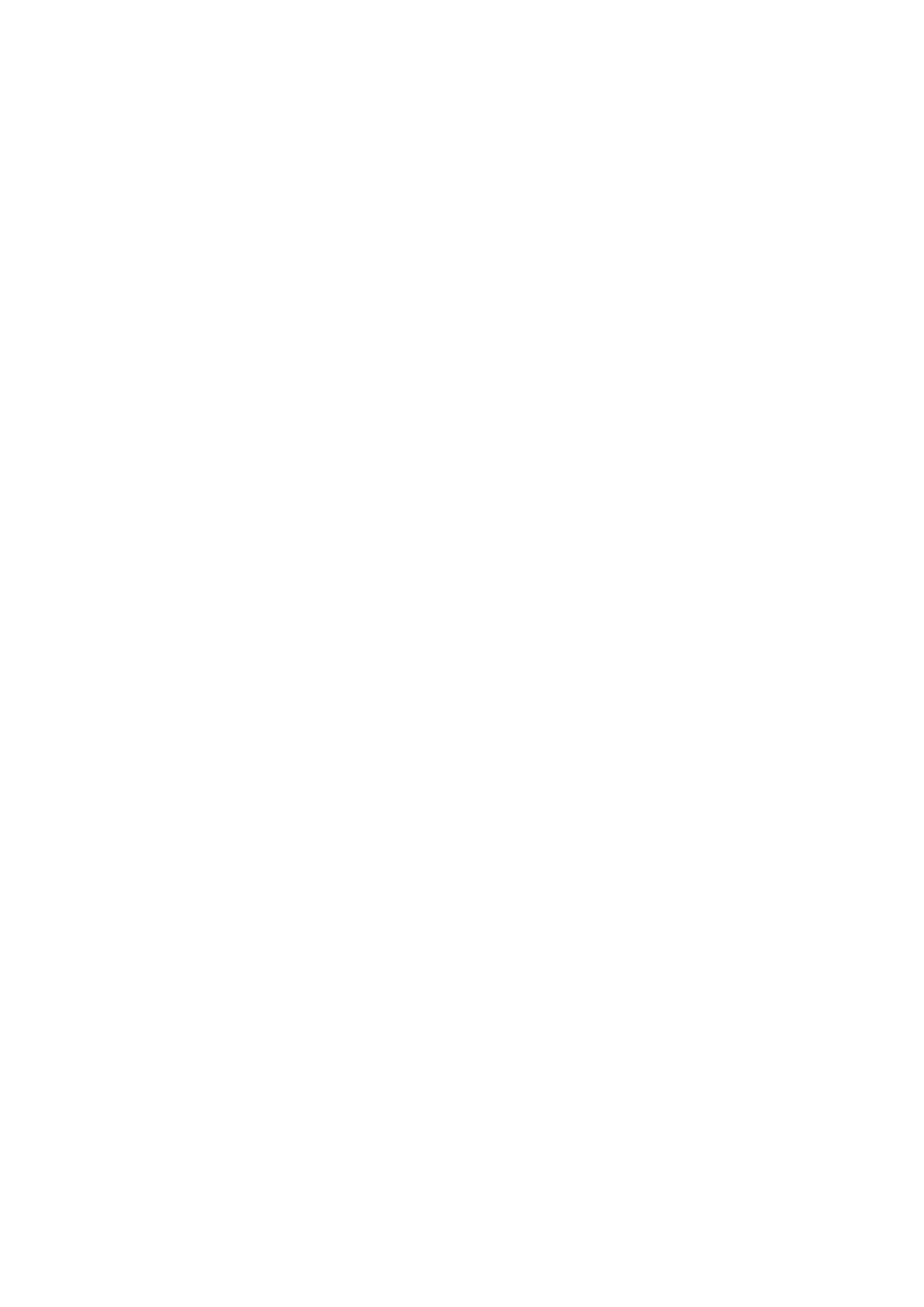# INTRODUCTION

<span id="page-6-5"></span><span id="page-6-0"></span>In this master's thesis we will construct a *complete* and *functionally complete model* of the *λ-calculus* . In the following it will become clear what most of these terms mean, and how this result relates to earlier work. For reasons of brevity, we skip over a great deal of details in these few pages, but rest assured that all will be made precise in the following three chapters.

e *λ*-calculus is, in its most basic form, a theory of functions. In order for this thesis to be self-contained, we cover it with a fair amount of detail in Chapter 3. For the moment, think of  $\lambda$ -calculus as the formal system of equations on terms generated by the following inference system. We say that *M* is a *λ-term* of *type ϕ* within the *context* Γ whenever  $\Gamma \vdash M$  :  $\phi$  can be deduced from the inference system below. We remain purposely vague on what types and context are precisely, this will all be specified to great detail in Section 3.2. It is important to see however that the types *ϕ* mentioned within th[is system](#page-48-0) are elements of the closure of some set **V** (the set of basic types) under the type-forming operation  $(-) \Rightarrow (-)$ .

$$
\Gamma, x : \phi \vdash x : \phi \qquad (ID)
$$
\n
$$
\Gamma, x : \phi \vdash M : \psi
$$
\n
$$
\Gamma \vdash \lambda x^{\phi}.M : \phi \Rightarrow \psi
$$
\n
$$
\phi \Rightarrow \psi
$$
\n
$$
\Gamma \vdash \lambda x^{\phi}.M : \phi \Rightarrow \psi
$$
\n
$$
\Gamma, \Delta \vdash M N : \psi
$$
\n
$$
\Gamma, \Delta \vdash M N : \psi
$$
\n
$$
\Box \vdash \lambda x^{\phi}.M : \phi \Rightarrow \psi
$$

Terms of this system include for example

(i)  $\lambda x^{\phi} \cdot x^{\phi}$  of type  $\phi \Rightarrow \phi$ ; (ii)  $\lambda x^{\phi}.\lambda y^{\psi}.x^{\phi}$  of type  $\phi \Rightarrow \psi \Rightarrow \phi$ ; (iii)  $\lambda f^{\phi \Rightarrow \psi \Rightarrow \chi}.\lambda g^{\phi \Rightarrow \psi}.\lambda x^{\phi}.(f x) (g x)$  of type  $(\phi \Rightarrow \psi \Rightarrow \chi) \Rightarrow (\phi \Rightarrow \psi) \Rightarrow \phi \Rightarrow \chi$ ,

<span id="page-6-2"></span><span id="page-6-1"></span>all within the empty context. The term  $(i)$  can be thought of as the identity function,  $(ii)$  is the 'constant-function function' and (iii) 'distributes' its third argument to its first and second argument. The types of the two latter terms are precisely the axioms of Hilbert-style zeroth-order logic.<sup>1</sup>

<span id="page-6-3"></span>Of course, the above intuitive descriptio[n m](#page-6-1)akes no sense at all until we introduce equa[tion](#page-6-2)s on  $\lambda$ -terms. The reason that  $\lambda x^{\phi} . x^{\phi}$  [resem](#page-6-3)bles the identity function is that when 'applied' to a λ-term of type φ, it 'yields' this term. The two basic equalities are concerned with extensionality and [r](#page-6-4)eduction, and given by

$$
\lambda x^{\phi}.M x \equiv M \qquad (\lambda x^{\phi}.M) N \equiv M [x \mapsto N],
$$

where  $M[x \mapsto N]$  is to be read as 'the term resulting from replacing all occurrences of x within M with N'. It thus follows from the second equality that

$$
(\lambda x^{\phi}.x^{\phi}) M \equiv M
$$

holds for any term  $M$  of type  $\phi$  within some context.

<span id="page-6-4"></span><sup>&</sup>lt;sup>1</sup>The calculus concerned with these three combinators was studies by Schönfinkel, 1924, who called these terms respectively *I* (Identiteitsfunktion), *C* (Konstantfunktion) and *S* (Verschmelzungsfunktion). Nowadays these are called the *SKI*-combinators, their relation with *λ*-calculus and logic is discussed in Sørensen and Urzyczyn (2006, Chapter 5).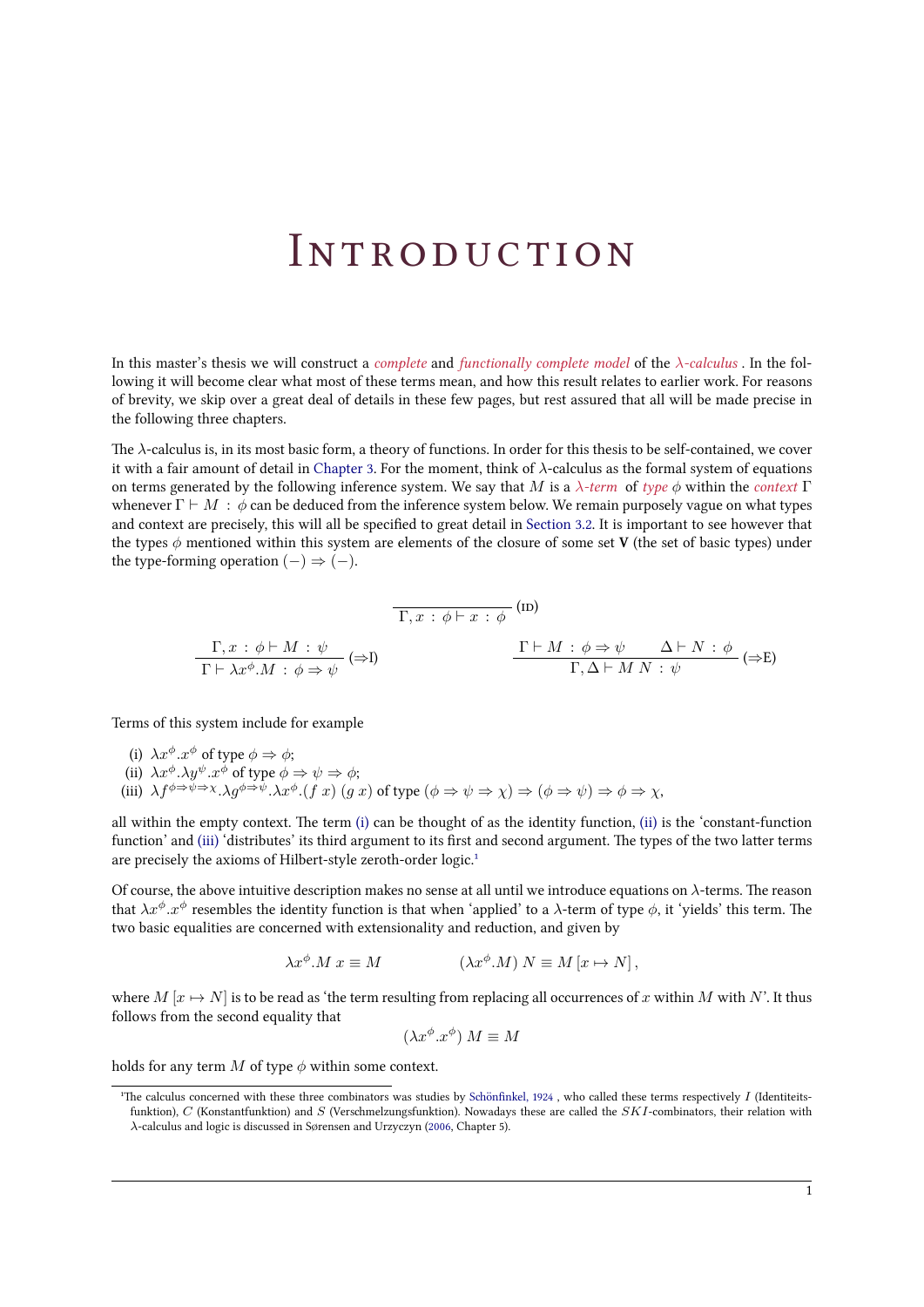Suppose one assigns to each element p of **V** a set  $\llbracket p \rrbracket$ . This mapping can be extended inductively so as to send the type  $\phi \Rightarrow \psi$  to the set Set ( $\llbracket \phi \rrbracket$ ,  $\llbracket \psi \rrbracket$ ).<sup>2</sup> A context, being a finite set of variables, can thus be sent to some *product*  $\prod_{x:\gamma\in\Gamma}[\gamma]$ . One can interpret terms *M* of type *ϕ* within a context Γ as set-theoretic functions from the interpretation of their context to the interpretation of their type. The mapping is inductive along the deduction used to construct them with the inference system given above, and defined below.

<span id="page-7-0"></span>
$$
\boxed{\begin{aligned}\n\boxed{\begin{bmatrix}\n\Gamma, x : \phi \vdash x^{\phi} : \phi \end{bmatrix} : \boxed{\begin{bmatrix}\n\Gamma, x : \phi \end{bmatrix} \rightarrow \boxed{\phi}}_{n}, \quad p \mapsto p_{x}} \quad (\text{ID}) \\
\frac{\begin{bmatrix}\n\Gamma \vdash \lambda x^{\phi}. M : \phi \Rightarrow \psi \end{bmatrix} : \boxed{\begin{bmatrix}\n\Gamma \end{bmatrix} \rightarrow \text{Set}\begin{bmatrix}\n\llbracket \phi \rrbracket, \llbracket \psi \rrbracket\n\end{bmatrix}, \quad p \mapsto (x \mapsto \boxed{\begin{bmatrix}\n\Gamma, x : \phi \vdash M : \psi \end{bmatrix} \begin{bmatrix}\n\llbracket p, x \rrbracket\n\end{bmatrix})} \quad (\Rightarrow \text{I}) \\
\frac{\begin{bmatrix}\n\Gamma \vdash M : \phi \Rightarrow \psi & \Delta \vdash N : \phi \\
\llbracket \Gamma, \Delta \vdash M N : \psi \rrbracket : \llbracket \Gamma, \Delta \rrbracket \rightarrow \llbracket \psi \rrbracket, \quad (p, q) \mapsto \llbracket \Gamma \vdash M : \phi \Rightarrow \psi \rrbracket \begin{bmatrix}\n\llbracket \Delta \vdash N : \phi \rrbracket \begin{bmatrix}\n\llbracket q \rrbracket\n\end{bmatrix}\n\end{bmatrix} \quad (\Rightarrow \text{E})\n\end{aligned}
$$

This *interpretation* provides a *model* for the simply typed  $\lambda$ -calculus. Indeed, one can interpret an equality  $M \equiv N$ of  $\lambda$ -terms *M* and *N* of the same type  $\phi$  within the same context  $\Gamma$  as the actual equality of the functions

$$
[\![\Gamma \vdash M \,:\, \phi]\!] = [\![\Gamma \vdash N \,:\, \phi]\!].
$$

We call this interpretation a model because every equation which holds in the theory (of equations between *λ*-terms within a given context), is interpreted as a valid equation. The interpretation given here is a very concrete version of the interpretation described in Section 3.3. It is easy to see that the  $λ$ -terms (i) and (ii) are mapped to the functions below, when interpreted within the empty context.

$$
\ast \mapsto \Big(x \mapsto x\Big) \qquad \qquad \ast \mapsto \Big(x \mapsto (y \mapsto x)\Big)
$$

It has been proven by Plotkin (1973) that the collection of models in Set where each basic type is interpreted by a finite set is complete for this *λ*-calculus.³ A collection of models is said to be *complete* when an expression holds in the theory if the interpretation of said expression holds in all models. This means that if the interpretation of an equality holds in all models with 'finite basic types', then it must hold in the  $\lambda$ -calculus as well. This does *not* mean that if an equality holds in *some* [mo](#page-69-0)del in **Set** with finite interpretations of basic types, it also holds in the theory. Let us demonstrate this little fact.

Suppose that the symbol  $\mathbb N$  is contained within the set of basic types **V**. This means that we have the type  $\mathbb N :=$  $(N \Rightarrow N) \Rightarrow N \Rightarrow N$ . For each natural number *n* we have the a term within the empty context of this type N. These are the so-called *Curch numerals*, defined as

$$
\overline{n} := \lambda s^{\mathbb{N} \Rightarrow \mathbb{N}}.\lambda x^{\mathbb{N}}.s^n x,
$$

where  $s^n$  x is to be read as the *n*-fold application of s to x. The equation below on the left is an actual syntactic equality, the equality on the right follows from the imposed equations.

$$
\overline{0} = \lambda s^{\mathbb{N} \Rightarrow \mathbb{N}}.\lambda x^{\mathbb{N}}.x \qquad \overline{n+1} \equiv \lambda s^{\mathbb{N} \Rightarrow \mathbb{N}}.\lambda x^{\mathbb{N}}.\overline{n} s (s x)
$$

When we interpret the type N as the set N, then it is clear that  $\overline{n} \equiv \overline{m}$  holds precisely if  $n = m$ . Note that we obtain this result quite easily through our model, whereas it would be a lot harder to prove purely syntacticly. From this we deduce that there are infinitely many 'really' distinct terms of type N. So if we were to interpret the type  $\mathbb N$ as a finite set, it would follow that **N** is interpreted as a finite set. Now suppose that this model is *complete*, that is, every equality which holds in the model holds in the theory as well. This would force a non-existent equality in the

<sup>&</sup>lt;sup>2</sup>We will often use the notation  $C(X, Y)$  to denote the set of arrows between the objects X and Y in the category C. In this particular instance, we refer to the set of set-theoretic functions between  $\llbracket \phi \rrbracket$  and  $\llbracket \psi \rrbracket$ . This is sometimes denoted  $\llbracket \psi \rrbracket^{\llbracket \phi \rrbracket}$  but due to ideologic and cosmetic reasons we do not adopt this latter notation at all.

<sup>&</sup>lt;sup>3</sup>See Selinger (2007, Section 10) for a small description of this theorem. The following example is motivated by his notes.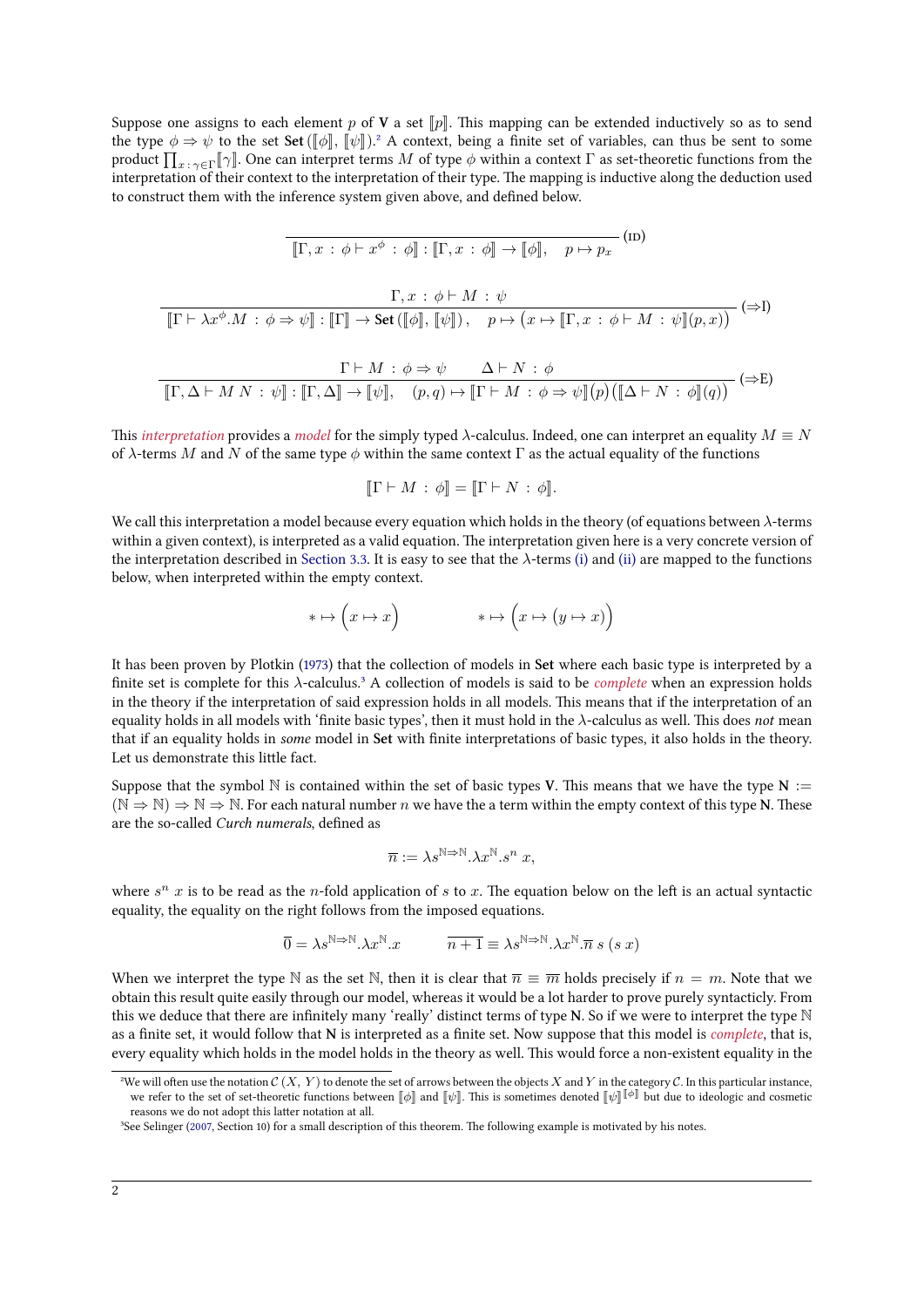theory of equations governing this *λ*-calculus, a contradiction. Friedman (1975) proved the existence of a complete model of the *λ*-calculus as defined above with only one basic type.

<span id="page-8-2"></span>Let us now take a small step back. We can construct a model for the  $\lambda$ -calculus given any set **V** of basic types, and the entirety of such models where the basic types are interpreted by finite sets is complete. If we restrict **V** to be a one-point set, then we can find a single model which is complete. Althoug[h the](#page-68-0)se models are nice, they might seem superfluous as the problem of equality within these *λ*-calculi is decidable. Indeed, one can give a *direction* to the equalities given here and thusly form a *rewrite system*. It has been proven that two *λ*-terms are equal precisely if their normal forms with respect to this rewrite system coincide, see for instance Sørensen and Urzyczyn (2006).<sup>4</sup> e rewrite system has some very nice properties. It is for instance bounded, that is to say, one can find an *a priori* upper bound on the amount of reductions needed to reach the normal form. Unfortunately, this upper bound itself can not be bounded by any elementary function, in particular it can not be bounded by  $\exp_r(n)$  in the size  $n$  of a term.<sup>5</sup> Even more unfortunate is the fact that this approach does not work when we add additional equalitie[s to th](#page-69-1)[e](#page-8-0) *λ*-calculus.

Indeed, it was shown by Scott (1980, Section 3) that the untyped  $\lambda$ -calculus can be modeled as a typed  $\lambda$ -calculus, by adding appropriate equations and constants. It is a well-known fact that the problem of equality for the untyped  $\lambda$ -[c](#page-8-1)alculus is undecidable, in particular, the rewrite system given above is no longer normalizing. This means that the approach above does not generalize to  $\lambda$ -calculus with additional equalities.

One might wonder whether it i[s pos](#page-69-2)sible to give each such λ-calculus with additional equalities and constants (or *basic terms*) a model in Set which is complete, akin to the result of Friedman. The answer is a resounding 'no', as we will now demonstrate. Consider the  $\lambda$ -calculus  $\Lambda_{\text{ref}}$  which has one basic type **D**, two basic terms *i* : (**D**  $\Rightarrow$  **D**)  $\Rightarrow$  **D** and  $r : D \Rightarrow (D \Rightarrow D)$  and comes equipped with the additional equation

$$
\vdash \lambda x^{\mathbf{D}\Rightarrow\mathbf{D}}.\mathbf{r} \ (i\ x) \equiv \lambda x^{\mathbf{D}\Rightarrow\mathbf{D}}.\mathbf{x}
$$

<u>M</u></u> is clear that any model in Set of this *λ*-calculus must interpret *x*<sup>D</sup> *⊢ r x* : **D**  $\Rightarrow$  **D** as a surjection  $[D] \rightarrow [D \Rightarrow D]$ . For cardinality reasons, this entails that  $\llbracket D \rrbracket$  is a one-point set. This trivializes the model, and every equation becomes provable. Yet non-trivial models of this exist, as discussed by Scott (1980, Section 3) and described in depth in Lambek and Scott (1988, Chapter 1.15 – 1.18). In particular there is a model where the equation

$$
\vdash \lambda x^{\mathbf{D}}.i \ (r \ x) \equiv \lambda x^{\mathbf{D}}.x
$$

does not h[old.](#page-69-3) Consequently, no (standard) model of  $\Lambda_{ref}$  in **Set** c[an b](#page-69-2)e complete. We thus abandon the search for complete and standard semantics for *λ*-calculus in Set, and seek better suited categories.

The category Set shares some structure with a great deal of other categories. For instance, it has a chosen categorical binary product in the form of the cartesian product of sets. It also has a chosen one-point set {Ø}, and the set of functions between the sets *X* and *Y* is itself a set. We thus have functors  $(-) \wedge (-)$  : Set  $\times$  Set  $\rightarrow$  Set and  $(-)$   $\Rightarrow$   $(-)$  : **Set**<sup>op</sup>  $\times$  **Set**  $\rightarrow$  **Set** which respectively assign to a pair of sets *X* and *Y* the set *X*  $\times$  *Y* and the set **Set**  $(X, Y)$ . There is an obvious isomorphism

$$
\mathsf{Set}\left(X \times Y, Z\right) \cong \mathsf{Set}\left(X, \mathsf{Set}\left(Y, Z\right)\right),
$$

natural in *X* and *Z*. This means that the functor ( $-\rangle \wedge Y$  is left-adjoint to the functor  $Y \Rightarrow (-)$ , we call a right adjoint of this product functor an *exponent*. A category which has a terminal object, binary products and exponents is usually called *cartesian closed*. We will cover such categories in Section 3.1, where we capture this notion by means of an inference system and equations between deductions therein.

It has been proven that to each  $\lambda$ -calculus Λ, with additional equations and basic terms, there exists a cartesian closed category  $\mathcal C$  whose objects are the types of  $\Lambda$  and whose arrows are formed from terms. This syntactic category is covered in great deal by Lambek and Scott (1988), and we treat it in Section 3.2. One can form a model of  $\Lambda$ , not in the category Set but in its syntactic category  $C$ , generalizing the notion of a model we gave above. Indeed, to

<sup>&</sup>lt;sup>4</sup>This fact also holds for the basic *λ*-calculus extended with 'surjective pairing', we cover a small extension of this in Chapter 3. Lambek and Scott (1988) provide a proof extended to this setting, [whi](#page-69-3)ch in essence is an adaptati[on of a proof b](#page-56-0)y de Vrijer (1987). A very readable version of the latter can be found in Terese (2003).

<span id="page-8-1"></span><span id="page-8-0"></span><sup>&</sup>lt;sup>5</sup>The function  $\exp_r(n)$  is defined inductively by  $\exp_0(n) = n$  and  $\exp_r(n) = 2^{\exp_r(n)}$ .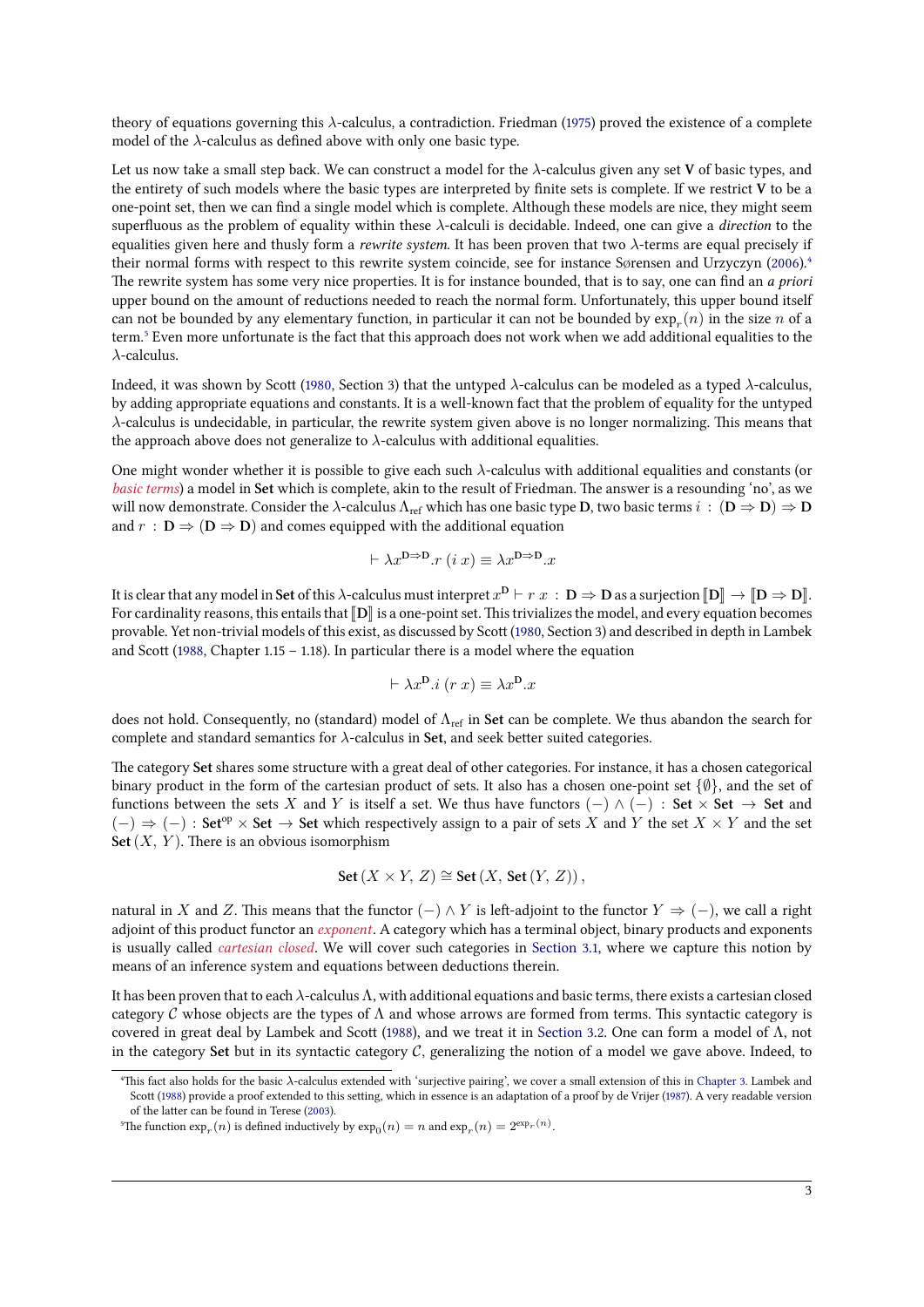interpret *λ*-terms we merely used the cartesian closed structure present in **Set**, so we can easily adapt the notion of an interpretation to any cartesian closed category. We formalize this in Section 3.3.

<span id="page-9-0"></span>We can thus find complete semantics of any *λ*-calculus in the collection of cartesian closed categories. By the Yoneda embedding we know that each (small) category  $C$  is isomorphic to the categories of functors  $C^{op} \to$  Set, denoted here  $\text{PSh}(\mathcal{C})$ . It is easy to prove, as we do in Proposition 3.1.1, that  $\text{PSh}(\mathcal{C})$  is a cartesian closed category. Moreover, the Yoneda-embedding  $\mathbf{y}: \mathcal{C} \to \text{PSh}(\mathcal{C})$  preserves the car[tesian close](#page-63-0)d structure, as we demonstrate in Proposition 3.1.2. It thus suffices to look at the collection of all categories of the form  $\text{PSh}(\mathcal{C})$  to find complete semantics for any *λ*-calculus.

This collection was refined by Mitchell and Moggi (1991[\), who provid](#page-52-0)e a complete model to each  $\lambda$ -calculus in a category of the form  $\text{PSh}(P)$  with  $P$  a partially ordered set. There is however a significant difference between their no[tion of a model a](#page-54-0)nd ours. An interpretation in Set as defined above makes sure that the *type*  $X \Rightarrow Y$  is mapped to the *set*  $X \Rightarrow Y = \text{Set}(X, Y)$ . This was implicitly understood to be generalized to the cartesian closed setting in the previous two paragraphs. Yet Mitchell and Mo[ggi d](#page-69-4)o not demand this, so they give what Awodey (2000) calls a *non-standard model*.

Our aim is to provide a *complete* model to each λ-calculus in the category of sheaves over a certain topological space **X**. As each sheaf on **X** is in particular a presheaf on the partially ordered set made up out of the opens of **X**, this is again a refinement. In order to reach this goal we follow the reasoning of Awodey (2000), and at a cruci[al poi](#page-68-1)nt we employ the *spatial cover* constructed by But<sub>x</sub> and Moerdijk (1999). Additionally, our model is *functionally complete* as well, which means that every arrow whose domain is terminal and whose codomain is the interpretation of a type arises as the interpretation of a  $\lambda$ -term, unique up to equality.

The spatial cover of But, and Moerdijk is the main ingredient in restricting from p[reshe](#page-68-1)aves over a small category to sheaves over a topological space, so we prove this result in [Ch](#page-68-2)apter 2. In order to form this proof we need a fair amount of theory about sheaves on a topological space. We provide an introduction to sheaves in Chapter 1, and prove almost all necessary results from scratch. As a consequence, this text is largely self-contained, at the cost of spending quite a lot of space on results that might be considered basic.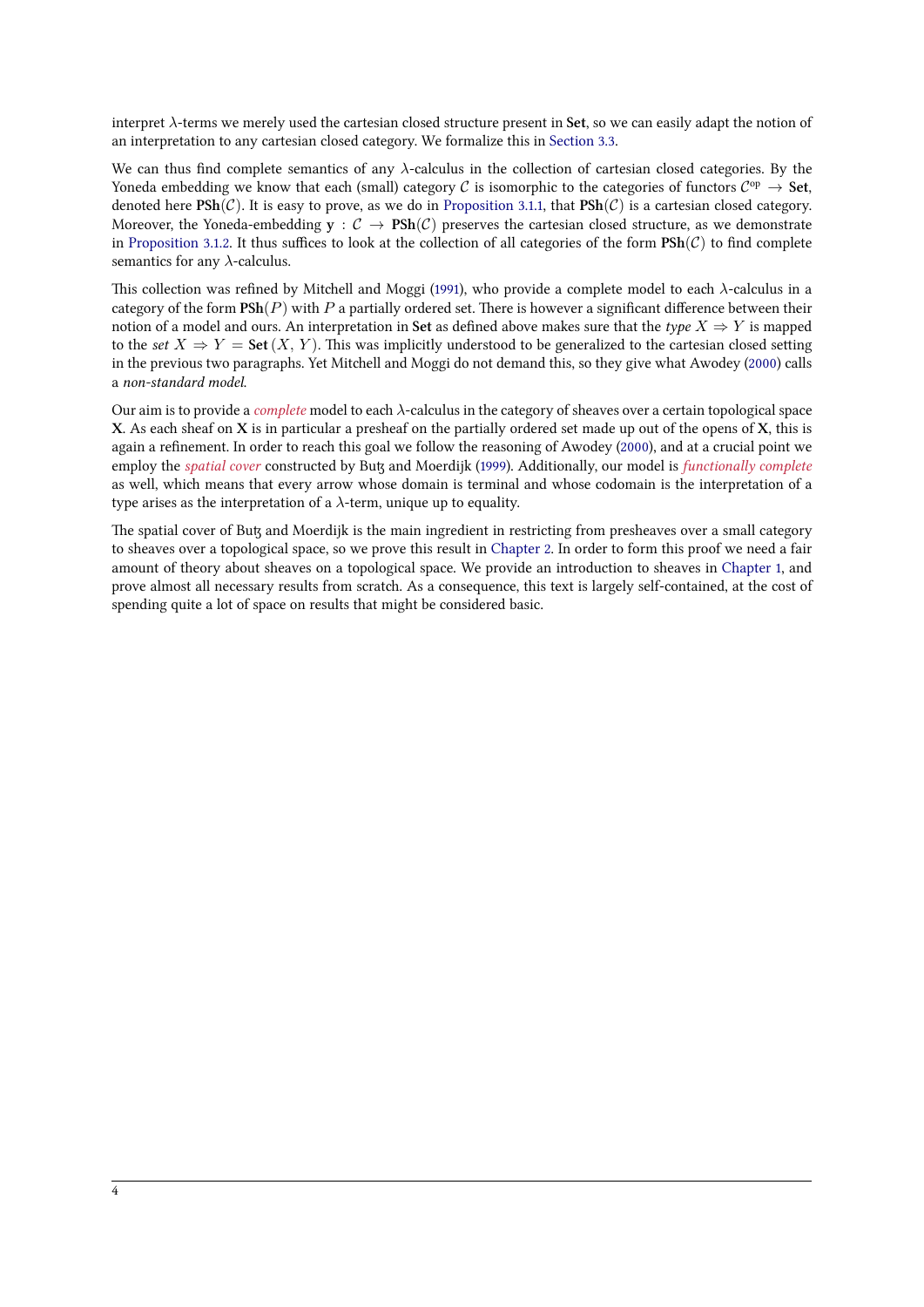#### CHAPTER<sub>1</sub>

# <span id="page-10-3"></span><span id="page-10-0"></span>GROTHENDIECK TOPOSES

The purpose of this chapter is threefold. First and foremost it is meant to introduce the reader to topos theory by covering some of the basic material in this field. Secondly, it serves as a reference, providing definitions, notation and results which will be referred to in the remainder of this thesis. And finally, it provides the author the opportunity to internalize the basic material through explanation. All the material covered in this chapter is 'common' knowledge, which makes it difficult to provide the proper references. A great deal of the material here is taken from Mac Lane and Moerdijk  $(1991)$  and Johnstone  $(2002a,b)$ .

In order to introduce the notion of a topos, we first consider the motivating example of sheaves on a topological space in Section 1.1. All notions covered there will be generalized to the setting of the Grothendieck toposes in Section 1.3. Many sheaves [arise](#page-69-5) as sections of co[vering](#page-68-3) [\(o](#page-69-6)r the more general étale) spaces, we treat these in Section 1.2. This notion is of special interest to us, as we will use it often in Chapter 2. Finally, we cover morphisms between (Grothendieck) toposes in Section 1.4. The material in Subsection 1.2.3 concerns an essential geometric morphism between sheaves o[n a locally c](#page-10-1)onnected and connected topological space and **Set**, this will be crucial in the following a[pter. Points](#page-31-0) of toposes play a pivotal role in the next chapter, we treat those extensively in Subsection 1.2.4.

### **SECTION 1.1 SHEAVES**

<span id="page-10-1"></span>Consider some topological space *X*. For any open subset  $U \subseteq X$ , one can consider the set of continuous maps **Top**  $(U, \mathbb{R})$ , that is to say, the set of arrows between *U* and  $\mathbb{R}$  in the category of topological spaces. An inclusion  $V \subseteq U \subseteq X$  gives rise to a restriction  $\text{Top}(U, \mathbb{R}) \to \text{Top}(V, \mathbb{R})$ , which simply restricts a continuous map  $f: U \to \mathbb{R}$  to the 'smaller' map  $f \restriction V: V \to \mathbb{R}$ . This assignment is *functorial*, in the sense that  $f \restriction U$  equals  $f$ and that the restriction  $(f \restriction V) \restriction W$  equals the restriction  $f \restriction W$  for any chain of inclusions  $W \subseteq V \subseteq U$  of open subsets of *X*.

This assignment satisfies a certain 'collation' or 'amalgamation' property. Suppose we have an open cover  $V$  of  $U$ and a continuous map  $f_V: V \to \mathbb{R}$  for each *V* in the cover *V*, subject to the condition that these maps coincide on intersections. More formally, the restrictions  $f_V \restriction (V \cap W)$  and  $f_W \restriction (V \cap W)$  ought to be equal for any pair of opens  $V$  and  $W$  in the cover  $V$ . From elementary topology we know that to such a collection of maps there is a unique continuous map  $f: U \to \mathbb{R}$  with the property that the restrictions  $f \restriction V$  equal  $f_V$  for all  $V \in V$ . An assignment similar to  $U \mapsto \text{Top}\,(U,\,\mathbb{R})$  : Opens $(X)^\text{op} \to \text{Set},$  in the sense that it satisfies the properties described above, is called a *sheaf* and will be defined more formally below.

<span id="page-10-2"></span>There are many different ways to define the notion of a sheaf, the following is 'economic' in the sense that it requires little auxiliary definitions. In Proposition 1.1.1 we give an alternative definition which generalizes well to the setting in Section 1.3. The definition below is taken from Mac Lane and Moerdijk (1991), in mainstream mathematical texts one more often come across the definition as given by Johnstone (1997, Section 5.1), as for instance in Forster (1981, Definiton 6.1).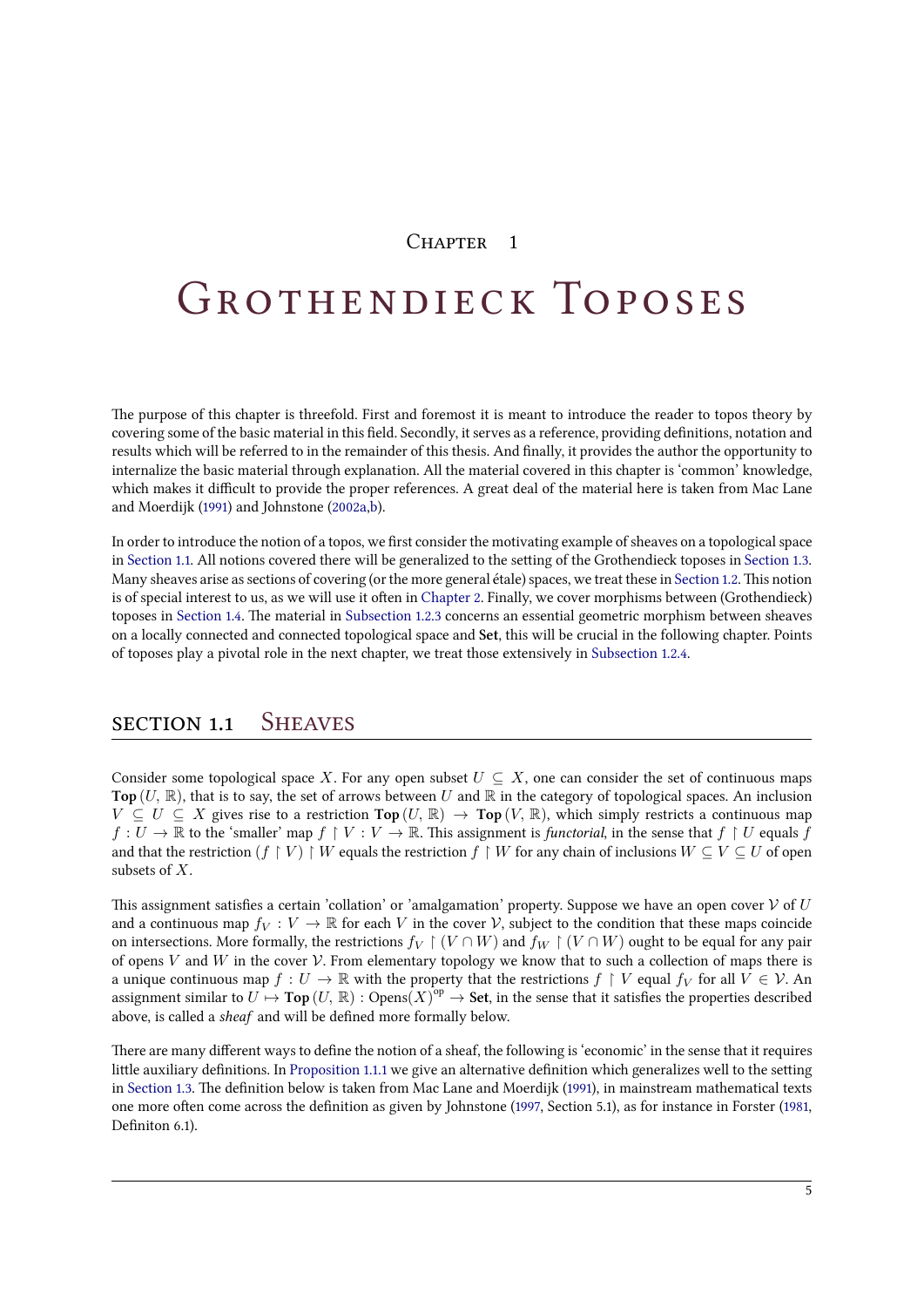**Definition 1.1.1** (Sheaf). A *sheaf* on a topological space X is a functor  $F: \text{Opens}(X)^\text{op} \to \text{Set}$  such that for any open cover *V* of any open  $U \subseteq X$  the following diagram is an equalizer.

<span id="page-11-1"></span>
$$
F(U) \xrightarrow{e} \prod_{V \in \mathcal{V}} F(V) \xrightarrow{p} \prod_{V, W \in \mathcal{V}} F(V \cap W)
$$
\n(1.1)

<span id="page-11-7"></span>In the above, the maps  $e, p$  and  $q$  send elements to their sensible restrictions.<sup>1</sup> We often write  $f \restriction V$  for  $F(V \subseteq U)(f)$ where  $f \in F(U)$ , as if actually restricting a function to a smaller domain of definition.

<span id="page-11-4"></span>**Remark 1.1.1.** Note that many incarnations of this definition, such as the definition given by Hartshorne (1977, Section 2.1), have a different definition of presheaf. We consider a presheaf to be nothing more than a presheaf in categorical context, that is, a contravariant functor from  $\text{Opens}(X)$  to **Set**[.](#page-11-0) Other texts might additionally demand that a presheaf sends the empty open to the empty set, trivial group, trivial ring or what have you. One can immediately deduce from the diagram in (1.1) that as the empty set has an empty cover,  $F(\emptyset)$  must be terminal i[n the](#page-68-5) relevant category whenever *F* is a sheaf. So this small difference in definition poses no real problem, for we are mostly concerned with sheaves.

Because (1.1) has to be an equalizer, w[e kn](#page-11-1)ow that to each set *S* with a map  $f : S \to \prod_{V \in \mathcal{V}} F(V)$  such that  $ps = qs$ , there must be a unique map  $g : S \to F(U)$  such that  $eg = f$ . Such a map f is simply an assignment which sends *s* ∈ *S* to the *V*-indexed tuple  $(s_V)_{V \in V}$ , such that this tuple behaves nicely with respect to restrictions in the sense that  $s_V \restriction V \cap W = s_W \restriction V \cap W$  for any pair of opens *V* and *W* in the cover *V*. The map *g* assigns to *s* an element [of](#page-11-1)  $F(U)$ , such that  $s \restriction V = s_V$  for all  $V \in V$ . Below a small list of examples, the first few to indicate some common sheaves, followed by some more concrete examples. The final few examples provide some motivation for Section 1.3. Only Example 1.1.2 is of immediate relevance to the following.

**Example 1.1.1** (Sheaf of Continuous Functions). Let us first revisit our motivating example. To this end, consider some topological space X. Now take as above the functor  $F: \mathrm{Opens}(X)^\mathrm{op} \to \mathbf{Set}$  as given by  $F(U) := \mathrm{Top}(U, \mathbb{R})$ , the restriction of **Top**  $((-), \mathbb{R})$  : **Top**<sup>op</sup>  $\rightarrow$  **Set** to the open subsets of *X*. This is a sheaf, as follows directly from the [introductio](#page-31-0)n and [the paragraph](#page-11-2) above.

<span id="page-11-3"></span>**Example 1.1.2** (Representable Sheaf). Consider the representable presheaf

$$
yU := \text{Opens}(X) \left( (-\right), U\right) : \text{Opens}(X)^{\text{op}} \to \text{Set}.
$$

<span id="page-11-2"></span>Note that  $\mathbf{v}U(V)$  is simply the one-point set for any  $V \subseteq U$ . This makes the diagram in Definition 1.1.1 an equalizer, because all objects involved are isomorphic to 1.

**Example 1.1.3** (Sheaf of Holomorphic Functions). Let  $f : X \to Y$  be a continuous map between Riemann surfaces. Now consider the charts  $\phi_U : X \supseteq U \to \mathbb{C}$  and  $\psi_V : Y \supseteq V \to \mathbb{C}$  belonging [to the atlases](#page-10-2) of *X* and *Y* respectively. We say that the map *f* is *holomorphic* exactly when the composite

$$
\mathbb{C} \supseteq (\phi_U \upharpoonright f^{-1}(V))^{-1}(U) \xrightarrow{\phi_U^{-1} \upharpoonright f^{-1}(V)} X \xrightarrow{f} V \xrightarrow{\psi_V} \mathbb{C}
$$

<span id="page-11-6"></span>is holomorphic in the usual complex analytic sense, see Lang (1999) for a definition. It is obvious that for functions on C the two notions of holomorphicity coincide. Denote the set of holomorphic maps between the Riemann surfaces *X* and *Y* by  $\mathcal{O}(X, Y)$ .

Using the above notation we can construct the presheaf  $\mathcal{O}((-), \mathbb{C})$  : Opens $(X)^\mathrm{op} \to \mathbf{Set}$  which maps opens to the set of holomorphic functions to  $\mathbb C$  starting in that set. Usin[g sim](#page-69-7)ilar reasoning as in Example 1.1.1 one can prove this presheaf to be a sheaf. Note that  $\mathcal{O}(U,\mathbb{C})$  is a ring for each  $U \subset X$ , using the obvious operations of point-wise addition and multiplication.

**Example 1.1.4** (Sheaf of Meromorphic Functions). Similar to the definition of holomorphic functions in the above example, one can define the presheaf  $\mathcal{M}((-), \mathbb{C})$  of *meromorphic* maps on a Riema[nn surface](#page-11-3) *X*. As a reminder, a complex analytical function  $\mathbb{C} \supseteq U \to \mathbb{C}$  is said to be meromorphic precisely when it is holomorphic but for finitely many points, which are poles of this function. The ring structure on  $\mathcal{M}(U,\mathbb{C})$  is more than just a ring, it is in fact a field. Indeed, any function  $f: U \to \mathbb{C}$  has as a multiplicative inverse the map  $x \in U \mapsto 1/f(x)$ , which is meromorphic when f is. This operation interchanges roots and zeroes. Note that each element of  $\mathcal{M}(U,\mathbb{C})$  can be expressed as a quotient of elements of  $\mathcal{O}(U,\mathbb{C})$ .

<span id="page-11-5"></span><span id="page-11-0"></span>Formally,  $e(x) = (x \restriction V)_{V \in \mathcal{V}}$ ,  $p(\mathbf{x}) = (x_V \restriction V \cap W)_{V, W \in \mathcal{V}}$  and  $q(\mathbf{x}) = (x_W \restriction V \cap W)_{V, W \in \mathcal{V}}$ .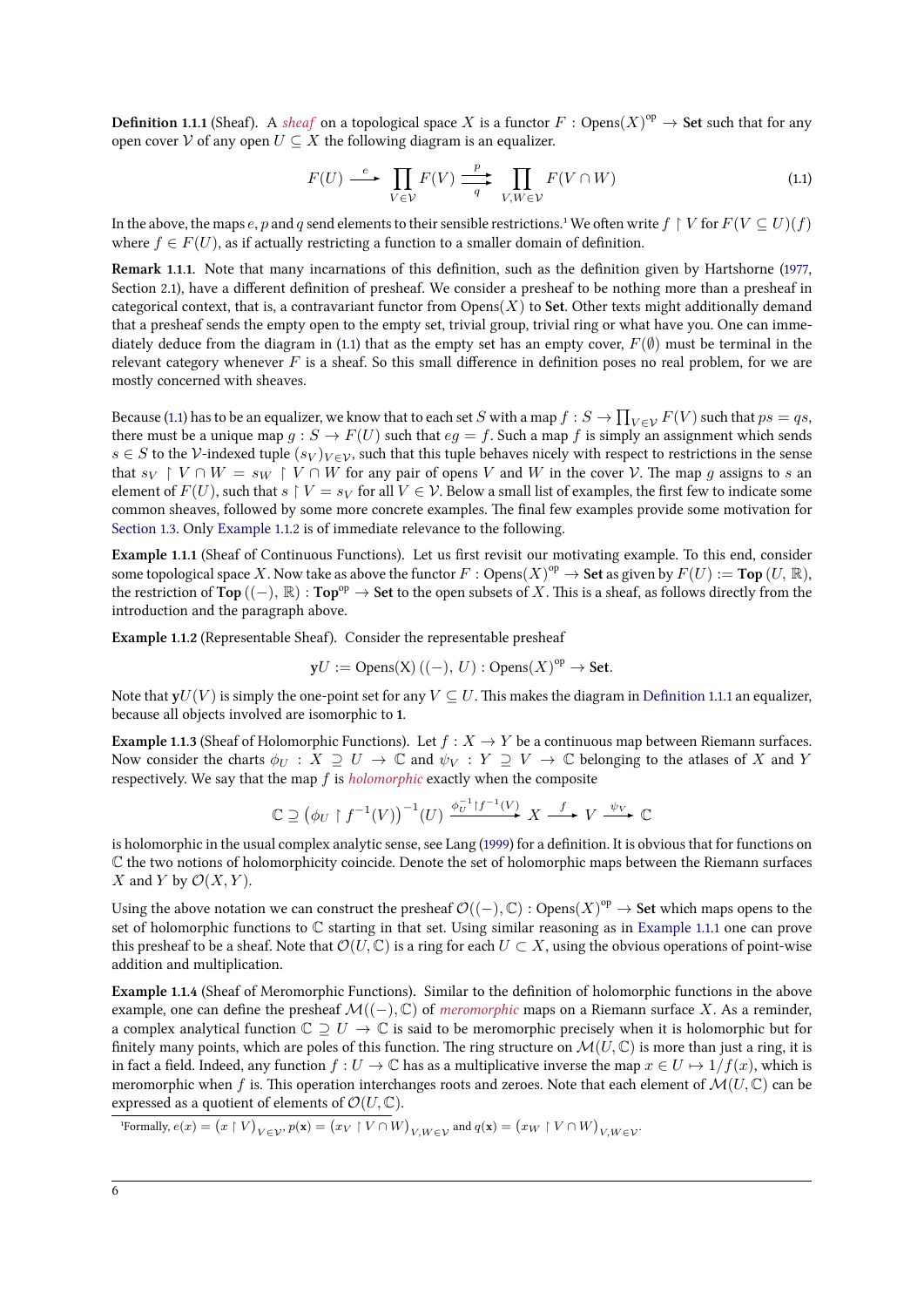**Example 1.1.5** (Projective Plane). As a more concrete instance of 1.1.4 consider the projective line over the complex numbers, denoted by  $\mathbb{P}^1$  (C). An important basic fact about meromorphic functions is that there is a natural isomorphism between the sheaves  $\mathcal{M}((-), \mathbb{C})$  and  $\mathcal{O}((-), \mathbb{P}^1(\mathbb{C}))$  on any Riemann surface  $X$ . One can think of the map from left to right as sending a function  $f:X\to\mathbb C$  to the function  $X\to\mathbb P^1$  ( $\mathbb C)$  which is exactly the same on the affine part, but sends poles of *f* to the point at infinity.

<span id="page-12-1"></span>**Example 1.1.6** (Periodic Functions). Consider the real line R and the integers Z. For each non-zero  $\lambda \in \mathbb{R}$  we can consider the space  $X := \mathbb{R}/2\lambda\pi\mathbb{Z}$ , where one has to consider the quotient as in the category of topological spaces. Think of this space as a circle of radius  $\lambda$ . Take for instance  $\lambda = 1$  and consider the map sin :  $\mathbb{R} \to \mathbb{R}$ , this gives rise to a map sin :  $X \to X$ . More generally, all trigonometric functions are singly periodic, and thus give rise to a continuous map on *X*. This shows us that, amongst others, sin  $\restriction U$  is an element of **Top** (*U*,  $\mathbb{R}/2\pi\mathbb{Z}$ ) for any  $U \subseteq \mathbb{R}/\mathbb{Z}$ .

**Example 1.1.7** (Doubly Periodic Functions). Take a lattice (in the geometric, not order-theoretic sense) in the complex plane C, given as  $\Lambda = \omega_1 \cdot \mathbb{Z} + \omega_2 \cdot \mathbb{Z}$ . When we take the (topological) quotient, this gives rise to a torus  $\mathbb{C}/\Lambda$ . One can endow this space with the structure of a Riemann surface, and consider the sheaf of meromorphic functions on C/Λ. These are precisely the doubly periodic functions, amongst which  $\wp_\Lambda$ , Weierstraß's elliptic function, as defined below.

$$
\wp_{\Lambda}: \mathbb{C} \to \mathbb{C}, \qquad z \mapsto \frac{1}{z^2} + \sum_{0 \neq \omega \in \Lambda} \left( \frac{1}{(z - \omega)^2} + \frac{1}{\omega^2} \right)
$$

To prove that  $\wp_\Lambda$  is well-defined, meromorphic and doubly-period is a standard result, which can be found in textbooks on modular forms or elliptic curves, see for instance Diamond and Shurman (2005) or Silverman (1994). The same texts provide a proof of the fact that  $\wp_\Lambda'$  is doubly-periodic and meromorphic as well.

**Example 1.1.8** (Algebraic Geometry). Let *k* be an algebraically closed field, for instance C. Now consider the space  $X = k^n$  for some  $n \in \mathbb{N}$  as endowed with the Zariski topology. This topology is gen[erate](#page-68-6)d by the basic [close](#page-69-8)d sets  $Z(I)$  for *I* an ideal in  $k[x_1, \ldots, x_n]$ , where  $Z(I)$  is the joint zero-set of all polynomials in the ideal *I*. Given a polynomial  $f \in k[x_1, \ldots, x_n]$ , it is easy to see that *f* restricted to the zero-set of the ideal *I* is fully determined by  $f + I \in k[x_1, \ldots, x_n]/I$ . In a sense, *I* specifies a relation between the *coordinates* of the space  $k^n$ , any function restricted to the zero-set of *I* need only be defined up to this relation.

<span id="page-12-0"></span>Due to the Hilbert Nullstellensaty we know of a correspondence between closed subsets of *X* and radical ideals of the ring  $k[x_1, \ldots, x_n]$ . This allows us to define A(*Y*), the *coordinate ring* of a closed subset of *X*, as the quotient of the ring  $k[x_1, \ldots, x_n]$  by the radical ideal associated to *Y*. In the case that *Y* is *irreducible*, that is to say, has no non-trivial decomposition into closed subsets, we know that the ideal associated to *Y* is a prime ideal. This entails that  $A(Y)$  is a domain. In particular,  $A(X)$  equals the domain  $k[x_1, \ldots, x_n]$ . When  $Y \subseteq X$  is closed and irreducible, we call *Y* a *variety*.

We call a function  $k^n \to k$  regular if it is given by a polynomial, note that this polynomial is unique as  $k$  is algebraically closed. A *regular* function on a variety in *X* to *k* is simply the restriction of a regular function on all of  $k^n$ . Hence regular functions on the variety  $Y \subseteq X$  correspond exactly with elements A(*Y*).

The above definition of regular functions can be extended to Zariski-open sets  $U\subseteq Y$  of a variety  $Y\subseteq k^n.$  Define a function  $f: U \to k$  to be *regular* at *P* exactly when there exists an open neighbourhood  $V \subseteq U$  of *P* where *f* =  $\frac{g}{h}$  for *g, h* ∈ A(*Y*) and of course Z(*h*) ∩ *U* =  $\emptyset$ . A function *U* → *k* is now said to be *regular* when it is regular on every point of its domain. It can be proven that on all of *Y* , the functions that are regular are exactly those that were regular in the definition above.

With the above definition one can define a *k*-algebra of regular functions  $\mathcal{O}_X$  (*U*) for each open *U* in *X*. It is an easy matter to prove that  $\mathcal{O}_X$  ((−)) defines a sheaf on X, due to the inherently local nature of a regular function. Recall Remark 1.1.1 and see that  $\mathcal{O}_X(\emptyset)$  now must be the trivial *k*-algebra, which makes perfect sense, as the empty function is the only function on *∅* and it is regular on all of its domain. For more details on all of this, see for instance Hartshorne (1977).

**Example 1.1.9** (Regular Functions on a Circle). Consider the unit circle  $X$  in the complex plane  $\mathbb{C}^2$ . It is easy to see that it can be defined by the zero-set of the ideal generated by the irreducible polynomial  $f := x^2 + y^2 - 1$ .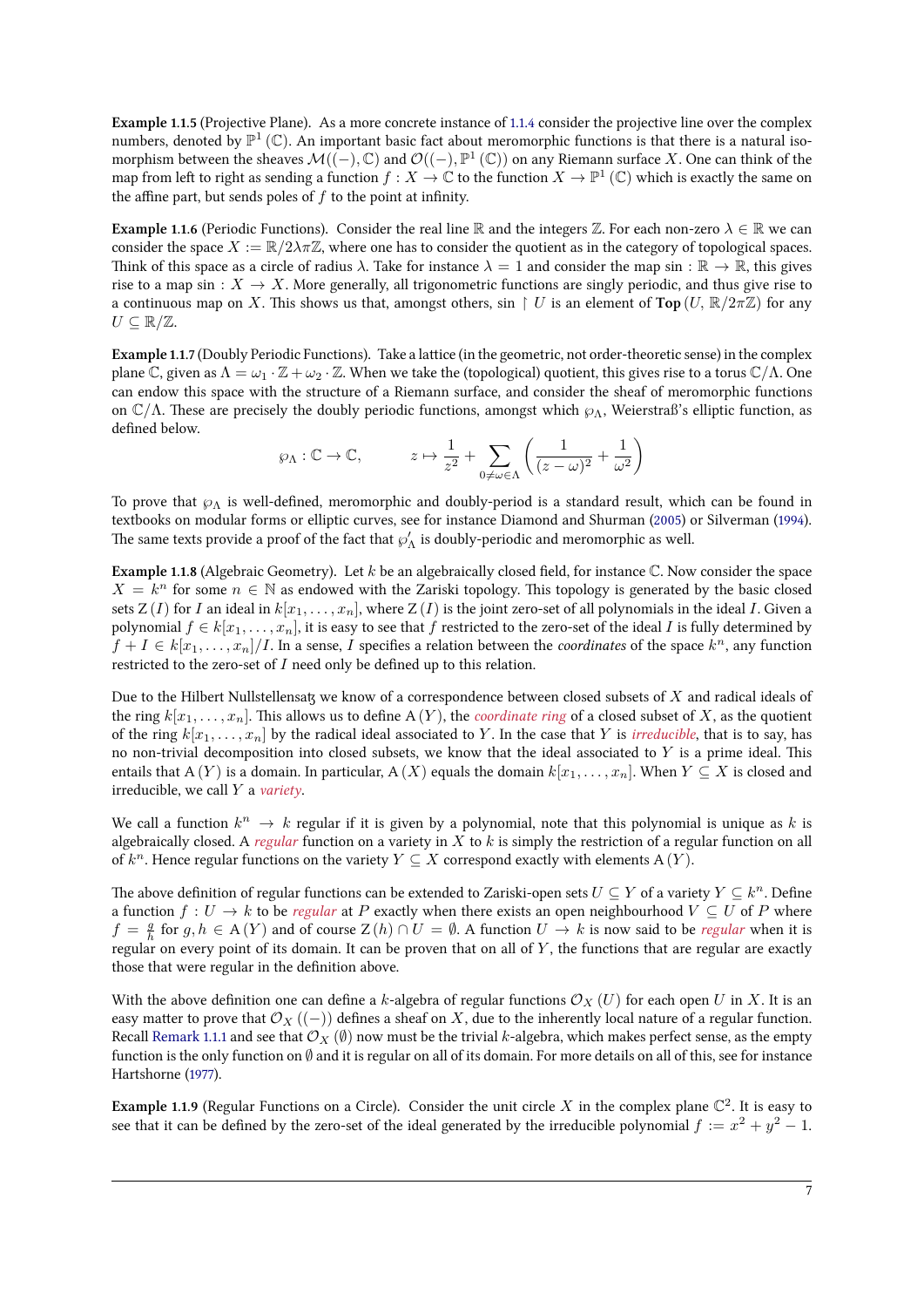The north pole  $P = (0, 1)$  yields a closed subset,<sup>2</sup> and we can thus define stereographic projection on the open  $U = X - \{P\}$  as the quotient  $f = \frac{x}{y-1}$ . It is clear that  $f \in \mathcal{O}_X(U)$ .

<span id="page-13-2"></span>Now consider the points *±i* on the complex line C and let *V* be C *− {±i}*. On this open we can define the regular functions  $g=\frac{2t}{t^2+1}$  and  $h=\frac{t^2-1}{t^2+1}.$  It is not hard to [s](#page-13-0)ee that both  $\langle g,h\rangle\circ f=\mathrm{id}_U$  and  $f\circ\langle g,h\rangle=\mathrm{id}_V$  hold. When one sees the above regular functions as functions on  $\mathbb R$ , then it is clear that the functions are everywhere defined, thus providing some sort of isomorphism between the unit circle without a point and the real line.

**Example 1.1.10** (Elliptic Curves Algebraically). We can now put Example 1.1.7 in the more algebraic setting of Example 1.1.8. First consider the field of meromorphic functions of  $C/\Lambda$ , and recall that it both contains  $\wp$  and  $\wp'$ . It is a basic result that the field of meromorphic functions on  $C/\Lambda$  satisfies an equation of the form  $\wp'^2_\Lambda$  $4\wp_\Lambda^3-g_2(\Lambda)\wp_\Lambda-g_3(\Lambda)$ , where  $g_2(\Lambda)$  and  $g_3(\Lambda)$  are normalized Eistein series related to the lattice  $\Lambda$ .

[We can thus m](#page-12-0)ake a mapping

$$
\mathcal{C}/\Lambda \to \mathcal{C}, \quad z \mapsto (\wp'_{\Lambda}(z), \wp_{\Lambda}(z))
$$

and note that every element in the image is contained in the Zariski-closed  $X=Z\left(y^2-g_2(\Lambda)x-g_3(\Lambda)\right)$ . Now consider the sheaf  $\mathcal{O}_X$  ((−)) of regular functions on *X*, which turns out to be an algebraic curve of genus 1. It is a consequence of the above and the Riemann–Roch theorem that the field of regular functions on all of *X* is isomorphic to the field of meromorphic functions on  $C/\Lambda$ . For more details on this see Silverman (1994, Chapter 4).

**Example 1.1.11** (Maximal Ideal Spectrum). Consider a variety  $X$  in  $k^n$  and a variety  $Y$  in  $k^m$  for some algebraically closed field *k*. A function  $f = (f_1, \ldots, f_m) : X \to Y$  is said to be *regular* when all  $f_i : X \to k$  are. One can prove a one-to-one correspondence between *k*-algebra homomorphisms  $\mathcal{O}_X(X) \cong A(X) \to A(Y)$  and regular maps  $Y \to X$ . Moreover, realize that the maximal ideals in *X* are in one-to-one correspondenc[e wit](#page-69-8)h the points of *X*. Now as A(*X*) is a finitely generated and reduced *k*-algebra, the above suggests working with this finitely generated (reduced) *k*-algebra instead of *X*.

<span id="page-13-1"></span>Let *A* be a finitely generated *k*-algebra, then one can define Specm *A* as the collection of maximal ideals in *A*. Given a maximal ideal m of *A*, it can be proven that  $A/\mathfrak{m} \cong k$ , so there are maps  $\rho_x : A \to k$ ,  $x \mapsto x \mod \mathfrak{m}$ . An element  $a \in A$  gives rise to a map  $f_a = x \mapsto \rho_a(x) : A \to k$ , and we can define  $Z(a) := \text{ker } f_a$ . Equipping Specm A with the topology generated by the closed sets  $Z(a)$  for  $a \in A$ , we see that any  $k$ -algebra homomorphism  $\phi: A \to B$ gives rise to a continuous map Specm  $B \to \text{Specm } A$  defined by  $\mathfrak{m} \mapsto \phi^{-1}(\mathfrak{m})$ . When  $A = A(X)$ , it can be proven that the spaces Specm *A* and *X* are homeomorphic. Through this correspondence, taking *f* mod  $\mathfrak{m}_p$  with *f* ∈ A(*X*) and  $\mathfrak{m}_p$  the maximal ideal of A(*X*) corresponding to the point *p* ∈ *X*, is the same thing as evaluating *f* at the point *p*.

Consider the map

$$
A \to \text{Top}(\text{Specm } A, k), \quad a \mapsto f_a = (\mathfrak{m} \mapsto a \mod \mathfrak{m})
$$

and realize that this is a map of  $k$ -algebras. Let  $a$  be a nilradical of  $A$ , which means that  $a^l = 0$  for some  $l$ . This means that *a* is contained within all prime ideals, and hence contained within all maximal ideals. As a consequence, *a* mod  $\mathfrak{m} = 0$  for all maximal ideals, so  $f_a$  is the constant zero map. One can prove the converse to be true as well, so when *A* is reduced, the above mapping is injective. In particular, when *A* is the coordinate ring of the variety *X*, the above embeds  $A(X)$  into the *k*-valued functions on Specm  $A(X) \cong X$ .

ink for a moment about *A* as if it were the coordinate ring *R* of *X*. An element *f* in the field of fractions of *A* (function field of *X*) is said to be *regular* at a point  $m$  of *A* (maximal ideal of *R*) exactly when  $f = \frac{g}{h}$  for  $g, h \in A$ and  $g \notin \mathfrak{m}$ . Take care to note that this only makes sense if *A* is reduced, for otherwise the field of fractions does not even exist. Using this, it makes sense to define a sheaf of regular functions on *A* by setting  $\mathcal{O}_{\text{Specm }A}(U)$  as the *k*-algebra of regular functions on *U* in this new sense. In the case that *A* in fact is the coordinate ring of *X*, both meanings of regular coincide.

It is also not hard to see that  $\mathcal{O}_X(X - \{p\}) = \mathfrak{m}_p^{-1} \mathrm{A}\,(X),$  that is to say, the regular functions of  $X$  on  $X$  but a point are the coordinates, localized at the maximal ideal associated to p. In the setting of maximal ideal spectra, the similar fact  $\mathcal{O}_{Sperm A}$  (Specm  $- \{m\}$ ) =  $m^{-1}A$  holds. This leads us to define the sheaf of regular functions on a (not necessarily reduced) *k-*algebra *A* as follows. On a basic open  $U = \text{Specm } A - Z(a)$  with  $a \not\in \sqrt{(0)}$ , define

<span id="page-13-0"></span>²Using a dimension argument one can even prove that all closed subsets of *X* are finite unions of points.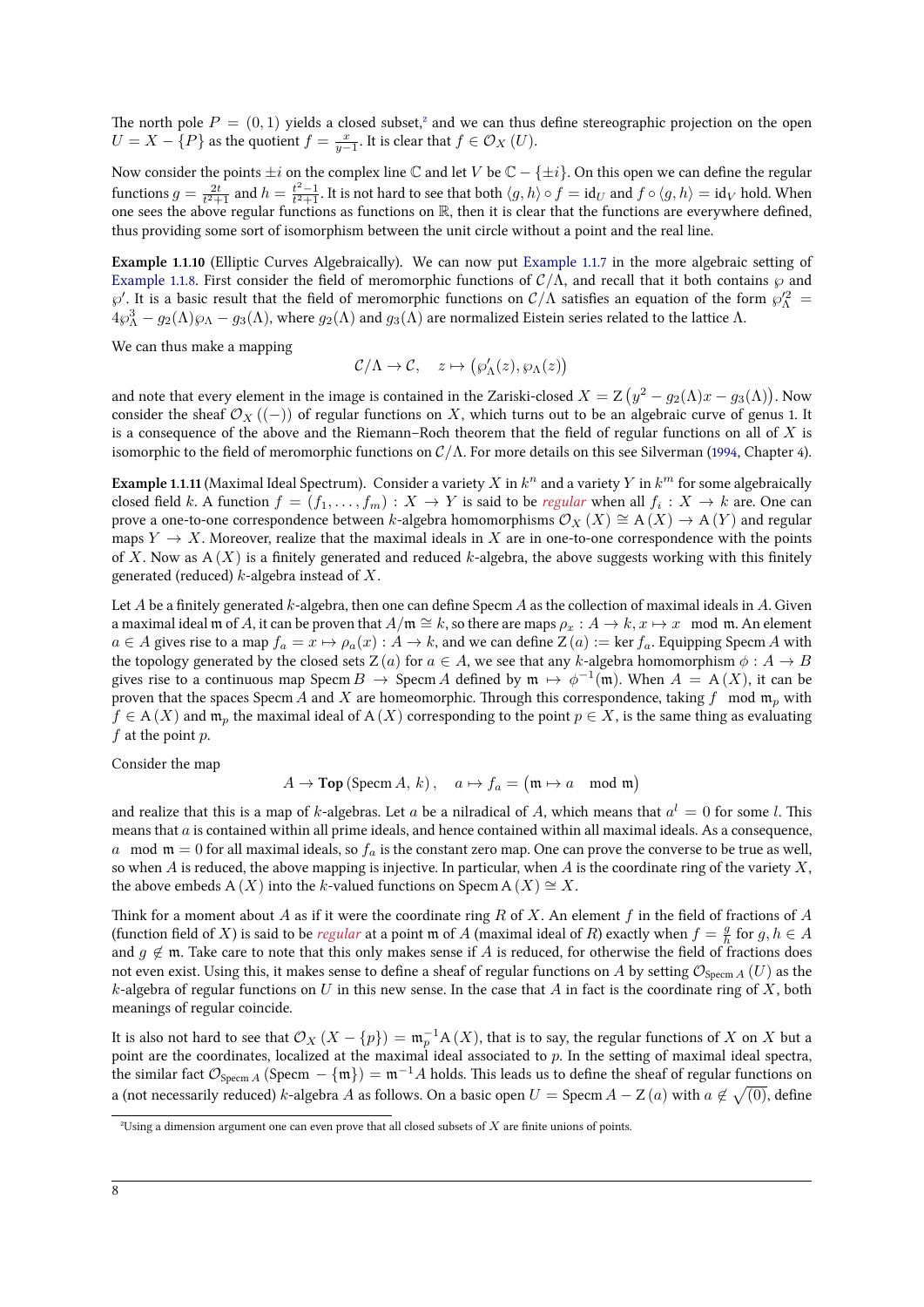$\mathcal{O}_{\text{Specm }A}\left(U\right)$  as the localization of  $A$  at the multiplicative system  $\{1,a,a^2,\ldots\}$ . Then extend this appropriately to unions of these basic opens.

<span id="page-14-3"></span>**Example 1.1.12** (A More Sober Approach). Consider some algebraically closed field  $k$ , and realize that  $k$  itself is irreducible when endowed with the Zariski topology. Every point  $\lambda$  in  $k$  is closed, as it can be defined as the zeroset of the polynomial  $f = x - \lambda$ . It thus follows that *k* is not a *sober space*,<sup>3</sup> for *k* is not equal to a single point.

Given an arbitrary ring  $R$  define Spec  $R$  to be the *prime ideal spectrum* of  $R$ , which as a set consists of all prime ideals of *R*. Endow Spec *R* with the topology generated by the basic closed sets  $Z(f) := \{ \mathfrak{p} \in \text{Spec } R \mid f \in \mathfrak{p} \}$ for all  $f \in R$ . Now if R is a finitely generated k-algebra, we can consider t[he](#page-14-0) space Specm R and the space Spec R. It is clear that the former is a subset of the latter, and as a closed subset  $Z(a) = \ker f_a = \ker (\mathfrak{m} \mapsto a \mod \mathfrak{m})$  is the intersection of Z (*a*) with Specm *A* we can see it as a subspace as well. Similar to the situation of the maximal ideal spectrum, one can define the sheaf of regular functions on Spec *R* at a basic open  $U_a$  = Spec  $R$  – Z (*a*) by  $\mathcal{O}_{\text{Spec } R} (U_a) = \{1, a, a^2, \ldots\}^{-1} R.$ 

Now consider the space Spec k, and let  $\mathfrak{p} = (0)$  be the zero-ideal, which is prime as k is a domain. Suppose that Y is a closed set containing p, which means that it is the finite union of some basic closed sets. In particular, it contains  $Z(f)$  for some  $f \in k$ . It must follow that  $f \in (0)$ , so  $f = 0$ . This proves that  $Y = \text{Spec } k$ , hence the closure of the single (and unique) point p is the entire space *k*. We thus know that every irreducible closed set within *k* is the closure of a unique point, so Spec *k* is a sober space. It can be proven that Spec *R* is sober for every ring *R*.

As each sheaf is a functor  $\mathrm{Opens}(X)^\mathrm{op} \to \mathbf{Set}$ , it is in particular a presheaf on  $X$ . For convenience, define  $\mathrm{PSh}(X)$ to be the *category of presheaves on* X. That is to say, the category whose objects are contravariant functors from Opens $(X)$  to **Set** and whose arrows are natural transformations.

**Definition 1.1.2** (Topos of Sheaves). Given a topological space X, define  $\text{Sh}(X)$  to be the *category of sheaves on* X, whose objects are sheaves on *X* and whose arrows are natural transformations between these sheaves.

The category  $\text{Sh}(X)$  is a *topos*, which in particular means that it has small limits, small colimits and a subobject classifier. Moreover, the inclusion functor which maps sheaves to presheaves preserves limits. Proofs for these statements can be found in many standard texts, see for instance Mac Lane and Moerdijk (1991, Chapter 2). We now wish to formulate an alternative definition of a sheaf. To this end we re-capture the notion of an open cover. Given a collection *U* of opens in *X* one can form the presheaf  $S_U$ , which sends *V* to the one-point set 1 if  $V \subseteq U$  for some *U* ∈ *U* and to  $\emptyset$  otherwise. As a consequence,  $S_{\mathcal{U}}$  is a subfunctor of  $\mathbf{y} \bigcup \mathcal{U} = \text{Opens}(X)$  ((−),  $\bigcup \mathcal{U}$ ).

**Definition 1.1.3** (Sieve). Given a topological space X, a sieve on the open U in X [is a](#page-69-5) subfunctor of  $yU =$ Opens(X)  $((-), U)$ . To a sieve *S* we associate the set  $\{V \in \text{Opens}(X) \mid (V \subseteq U) \in S(V)\}$ . A sieve is said to be *covering* exactly when the associated set covers *U*.

<span id="page-14-2"></span>**Remark 1.1.2** (Sieve as Sheaf). A sieve on *U* is said to be *principal* when  $S = yV$  for some open  $V \subseteq U$ . Note that a sieve is principal precisely if it is a sheaf. The one direction follows immediately from Example 1.1.2.

<span id="page-14-1"></span>To prove the other, assume  $S$  is a sheaf. Consider the set covered by  $S$ , say  $V:=\bigcup S$  and the inclusion  $i:S\to yV$ of *S* into the maximal sieve on *V* . We will show that this map is in fact an isomorphism. It suffices to show that it is a surjection on components, as it already is an injection there. To show this, we need [to show that](#page-11-2) for any open  $W \subseteq V$  the inclusion  $W \subseteq V$  is in the image of *i*. Take such an open *W* and construct the following open cover of *W*.

 $W := \{T \cap W \mid T \text{ open and } (T \cap W \subseteq U) \in S(T \cap W)\}$ 

For each  $T \in \mathcal{W}$  we have  $f_T := T \subseteq U \in S(T)$ . This gives us a map from 1 to  $\prod_{T \in \mathcal{W}} S(T)$ , satisfying the here vacuous requirements of equalizing  $p$  and  $q$ . Consequently, this gives us an element of  $S(W)$ , which was what we set out to prove.

In summary, representable presheaves  $yU$  for  $U$  open in  $X$  are sheaves, for they are exactly the principal sieves.

<span id="page-14-0"></span><sup>&</sup>lt;sup>3</sup>A topological space *X* is said to be sober when every irreducible closed subset is the closure of a unique point.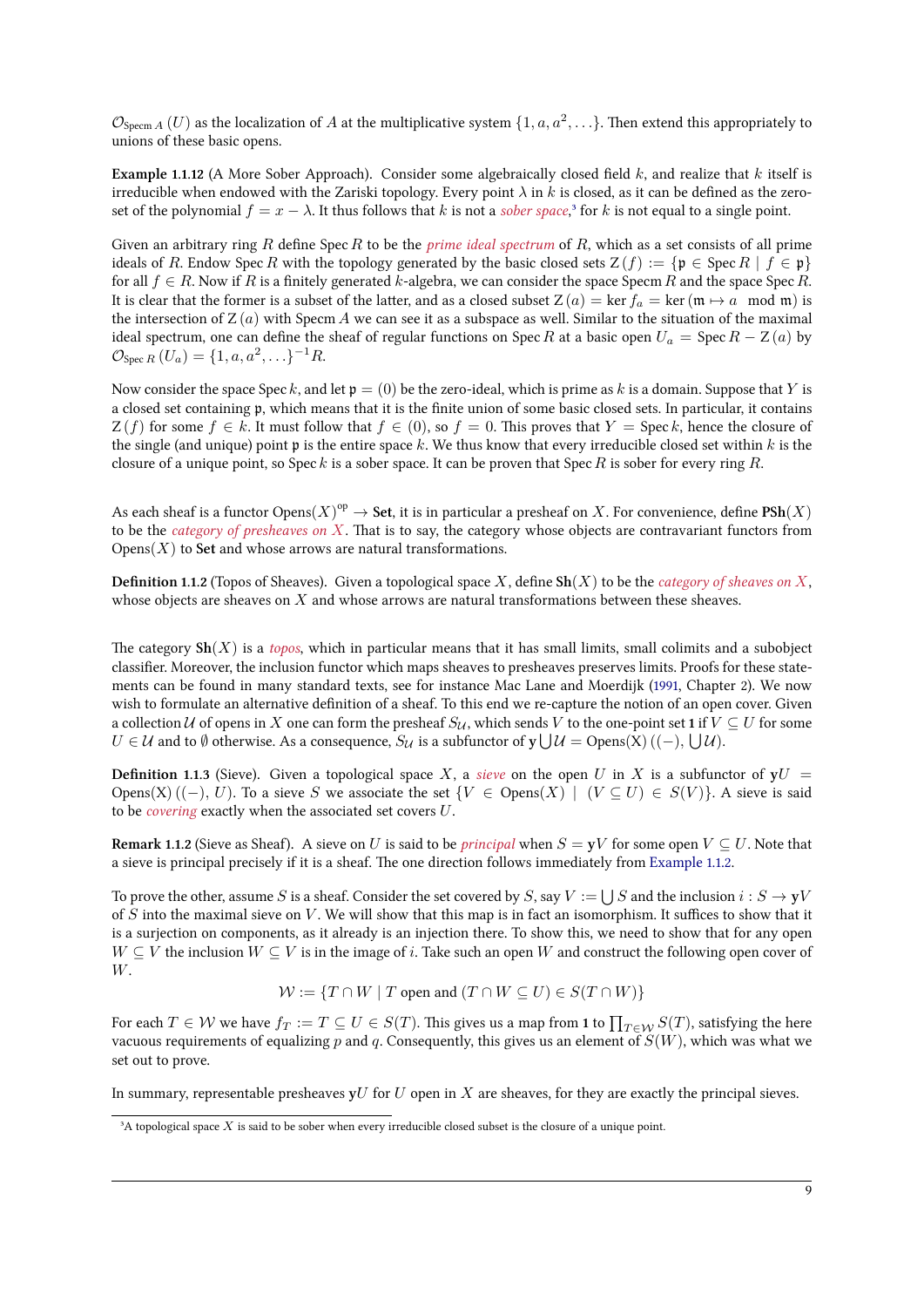In Definition 1.1.1 we see that a map  $\eta$  starting in 1 which equalizes both  $p$  and  $q$  gives rise to the unique element in  $f \in F(U)$  satisfying  $\eta(*) = e(f)$ . Think of such an element as the 'collation' of the components of  $\eta$  into one element of  $F(U)$ . We now define a notion quite similar to a map equalizing p and q, which we use in Proposition 1.1.1 to characterize sheaves in a different way.

**Definition 1.1.4** (Matching Family). A *matching family* for a presheaf *P* on a sieve *S* is a map  $S \rightarrow P$ .

<span id="page-15-1"></span>An element  $f \in P(U)$  for a presheaf P gives rise to a matching family for any sieve *S* in *U*. Indeed, simply define  $\eta: S \to P$  on components as

$$
\eta_V = (V \subseteq U \mapsto f \upharpoonright V) \text{ if } (V \subseteq U) \in S(V), \text{ otherwise } \emptyset
$$

This now clearly is a natural transformation, which sends *f* to its respective restrictions. Realize that if *S* is principal, as in Remark 1.1.2, then we have  $\text{PSh}(X)$  ( $y \cup S$ ,  $P$ )  $\cong P(\bigcup S)$ . This means that matching families of principal sieves are always of the above form. This directly applies to the following proposition, where we note that  $\text{PSh}(X)$  ( $\text{y}U, P$ ) is in fact isomorphic to  $P(U)$  via the Yoneda-lemma. Consequently, the proposition states that every matching family can be uniquely *amalgamated* to an element of  $P(U)$ .

**Proposition ..** [\(Chara](#page-14-1)cterization of Sheaves)**.** *A presheaf P on a topological space X is a sheaf if and only if the induces map below is an isomorphism for every covering sieve S on any open U*

$$
\mathbf{PSh}(X) \left( yU, P \right) \xrightarrow{\mathbf{PSh}(X)(i_S: S \to yU, P)} \mathbf{PSh}(X) \left( S, P \right). \tag{1.2}
$$

*Proof.* Fix an arbitrary presheaf *P* on a topological space *X* and an open set *U*. Let *V* be an arbitrary open cover of *U* and let *S* be the associated sieve. Note that we touch upon every possible sieve *S* in this manner. Consider the following diagram, which is used in the definition of a sheaf above.

<span id="page-15-0"></span>
$$
E \stackrel{d}{\longrightarrow} \prod_{V \in \mathcal{V}} F(V) \stackrel{p}{\longrightarrow} \prod_{V, W \in \mathcal{V}} F(V \cap W)
$$

Using the canonical construction of equalizers in **Set**, we see *E* to be the set of tuples  $\mathbf{x} \in \prod_{V \in \mathcal{V}} F(V)$  such that  $x_V \restriction V \cap W = x_W \restriction W \cap V$  for all opens *V* and *W* in the cover *V*. The map *d* in this setting is simply the inclusion map.

We will now identify such a tuple **x** with a matching family  $\eta^* : S \to P$ . We distinguish between  $S(V)$  being empty or non-empty, or rather, on whether  $V \subseteq U \in S$ . Realize that  $S(V) \neq \emptyset$  exactly if  $V \subseteq W$  for some  $W \in V$ . For such a *V* define  $\eta^{\bf X}_V$  to map the inhabitant of  $S(V)$  to  $x_W \restriction V$ . Note that this is well-defined, for if  $V \subseteq W'$  then

$$
x_W \upharpoonright V = x_W \upharpoonright W \cap V = x_V \upharpoonright W \cap V = x_V \upharpoonright W' \cap V = x_{W'} \upharpoonright W' \cap V = x_{W'} \upharpoonright V.
$$

Now to treat the case when  $S(V) = \emptyset$ , take  $\eta^X : S \to P$  to be the unique map starting in the empty set. The map *d* now sends  $\eta$  to  $(\eta_V(*)')_{V \in \mathcal{V}}$ , and starts in Sh(X) (*S, P*).

Now consider the diagram below, where  $i$  denotes  $\text{Sh}(X)$  ( $i_S$ ,  $P$ ). See that the square on the left commutes.

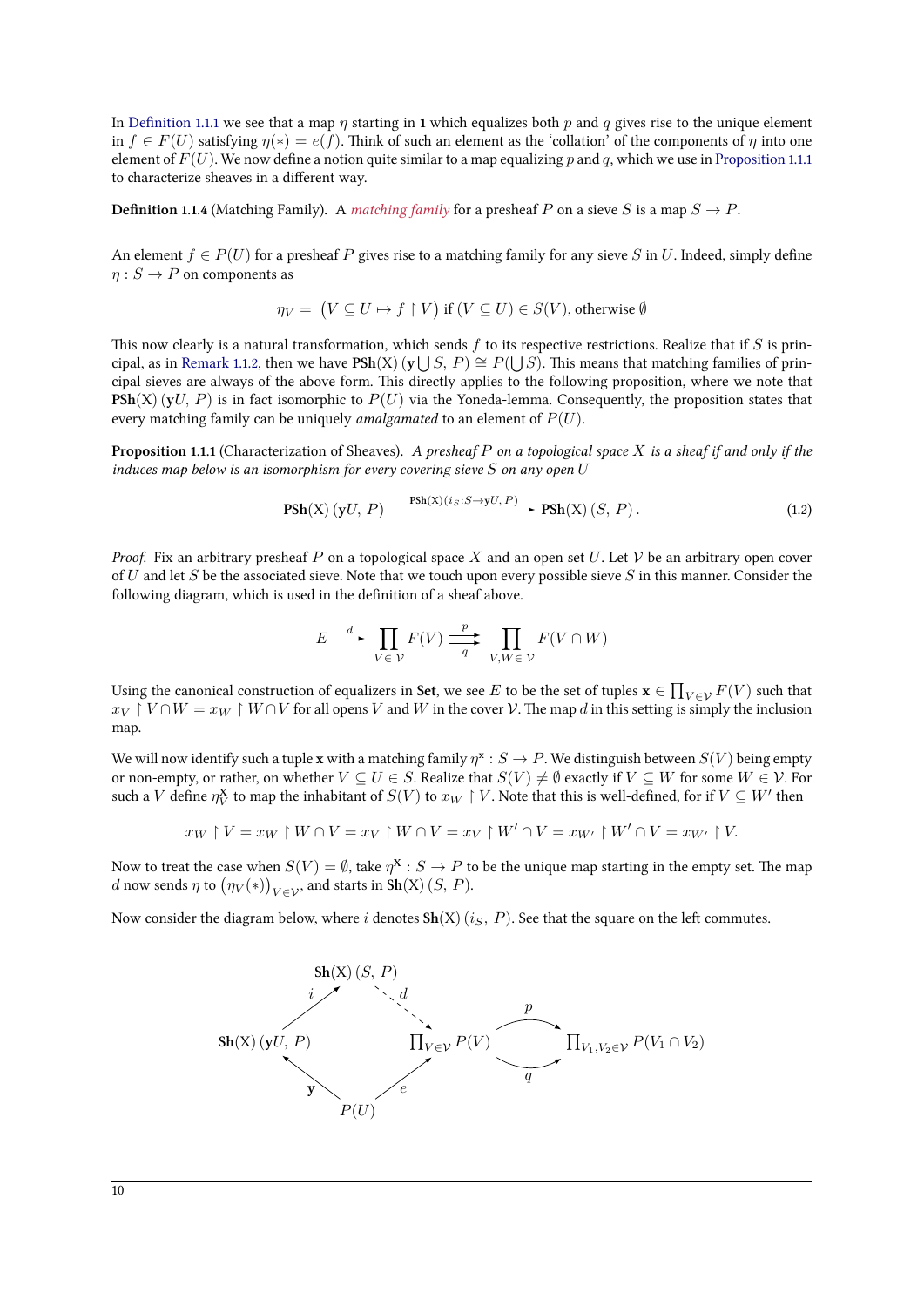Suppose that *P* is a sheaf. This makes the lower-right of the diagram an equalizer. Now as  $\text{Sh}(X)$  (*S, P*) is also an equalizer, we know these  $P(U)$  to be isomorphic to  $\text{Sh}(X)$  (*S, P*). By the Yoneda-embedding, the former is isomorphic to  $\text{Sh}(X)$  ( $\text{y}U, P$ ), proving the desired. Conversely, if (1.2) is an isomorphism, then the commuting square on the top makes *e* an equalizer as desired.  $\Box$ 

**Remark 1.1.3** (Invariant under Isomorphism). Suppose that *P* and *Q* are isomorphic presheaves. This induces the following isomorphisms.

$$
\mathrm{PSh}(\mathrm{X})\,(yU,\,P) \cong \mathrm{PSh}(\mathrm{X})\,(yU,\,Q) \qquad \qquad \mathrm{PSh}(\mathrm{X})\,(S,\,P) \cong \mathrm{PSh}(\mathrm{X})\,(S,\,Q)
$$

<span id="page-16-0"></span>We thus see that an isomorphism as in (1.2) for  $P$  gives rise to such an isomorphism for  $Q$ . Consequently,  $P$  is a sheaf exactly if *Q* is, making the notion of sheaf invariant under isomorphism.

Via the techniques as displayed in the above proofs we can identify a collection  $\{f_V \in P(V)\}_{V \in V}$  for an open cover *[V](#page-15-0)* of *U* in *X* satisfying  $f_V \restriction W \cap V = f_W \restriction W \cap V$  for any pair of opens *V* and *W* in the cover *V* with a matching family  $S_V \to P$  for the covering sieve  $S_V$  of *U*. It thus suffices to show that each such *compatible family* has a unique amalgamation, in order to prove *P* to be a sheaf.

The terminal object in the category  $\text{Sh}(X)$  is the representable sheaf  $yX = \text{Opens}(X)$  ((-), X). Indeed, any sheaf *F* on *X* can be mapped to **y***X* on components by using the unique map, proving the existence of a unique map  $F \rightarrow yX$ . Maps into  $yX$  carry information about the space *X*. Below we show that subobjects of  $yX$  corresponds to opens in  $X$ . To see this, first observe that any subobject can be represented by a subsheaf. Pick a representative  $m : F \to X$  and note that when considered as a map of presheaves, it is a component-wise injection.<sup>4</sup> This makes  $F(U)$  isomorphic to a subset of  $yX(U)$ , and as naturality is vacuous we get a subsheaf of  $yX$  isomorphic to *F*.

**Proposition 1.1.2** (Sheaves Reflect Opens). Let *X* be a topological space. There is an isomorphism

$$
\text{Opens}(X) \cong \text{Sub}_{\text{Sh}(X)}(1),
$$

*in other words, subsheaves of the terminal object are opens of X.*

*Proof.* We need to define a functor  $\phi$ : Opens $(X) \to Sub_{Sh(X)}(1)$  and a functor  $\psi$  in the opposite direction, such that these are mutually inverse. Define  $\phi$  using the Yoneda-embedding in Opens $(X)$ , mapping an open  $U$  to the subsheaf Opens(X) ((-), U). Given a subobject  $S \subseteq yX$ , represented as subsheaf, we have in fact a sieve and we can map this to the open  $\bigcup S$ . Recall that a sieve *S* is principal — which would entail that  $S = \phi(\bigcup S)$  — precisely if it is a sheaf. This clearly makes the functors mutually inverse.  $\Box$ 

We now define the notion of a stalk. When considering the sheaf of continuous maps on a topological space, a stalk contains information about the behavior of functions near a certain point.

**Definition 1.1.5** (Stalk). Given a topological space *X*, a point  $p \in X$  and a sheaf *F* on *X*, we define the *stalk* of *F* at *p* to be

$$
F_p := \underset{p \in U \in \text{Qpens}(X)}{\text{colim}} F(U).
$$

**Example 1.1.13** (Local Behaviour of Holomorphic Functions). Let *X* be a Riemann surface and  $p \in X$  a point. Recall the sheaf of holomorphic functions  $F = \mathcal{O}((-), \mathbb{C})$  on *X*, and consider now  $F_p$ . It consists of pairs  $\langle U, f : U \to \mathbb{C} \rangle$ where  $p \in U \subseteq X$  is an open neighbourhood of *p* and *f* is a holomorphic function defined on *U*, up to common refinement. To be a bit more precise, pairs  $\langle U, f \rangle$  and  $\langle V, g \rangle$  are considered equal when  $f \restriction W = g \restriction W$  for some open neighbourhood *W* of *p* contained within both *U* and *V* . It is easy to see that this is a ring, and that *f* ∈  $\mathcal{O}(U, \mathbb{C})$  represents an invertible element exactly if  $f(p) \neq 0$ . As a consequence, the sum of two non-invertible elements of  $F_p$  is again non-invertible, proving  $F_p$  to be a local ring.

**Example 1.1.14** (Local Behaviour of Regular Functions). Take  $X$  to be a variety in  $k^n$  for some algebraically closed field k, endowed with the sheaf  $\mathcal{O}_X$  ((−)) of regular functions. Similar to the above, those regular functions which evaluate to zero on a point  $p \in X$  are exactly the representatives of the non-invertible elements in  $\mathcal{O}_X$  ((−)). It is easy to see that they form an ideal, precisely the kernel of evaluation at  $p$ . This is the maximal ideal  $\mathfrak{m}_p$ , the ideal corresponding to the point *p*. It thus it not hard to derive that  $\mathcal{O}_X\left(\left(-\right)\right)_p$  in fact equals the localization of A  $(X)$ at the maximal ideal m*p*.

⁴is follows from the earlier remark that the inclusion of sheaves into presheaves preserves limits, and a monomorphism can be expressed as a pullback.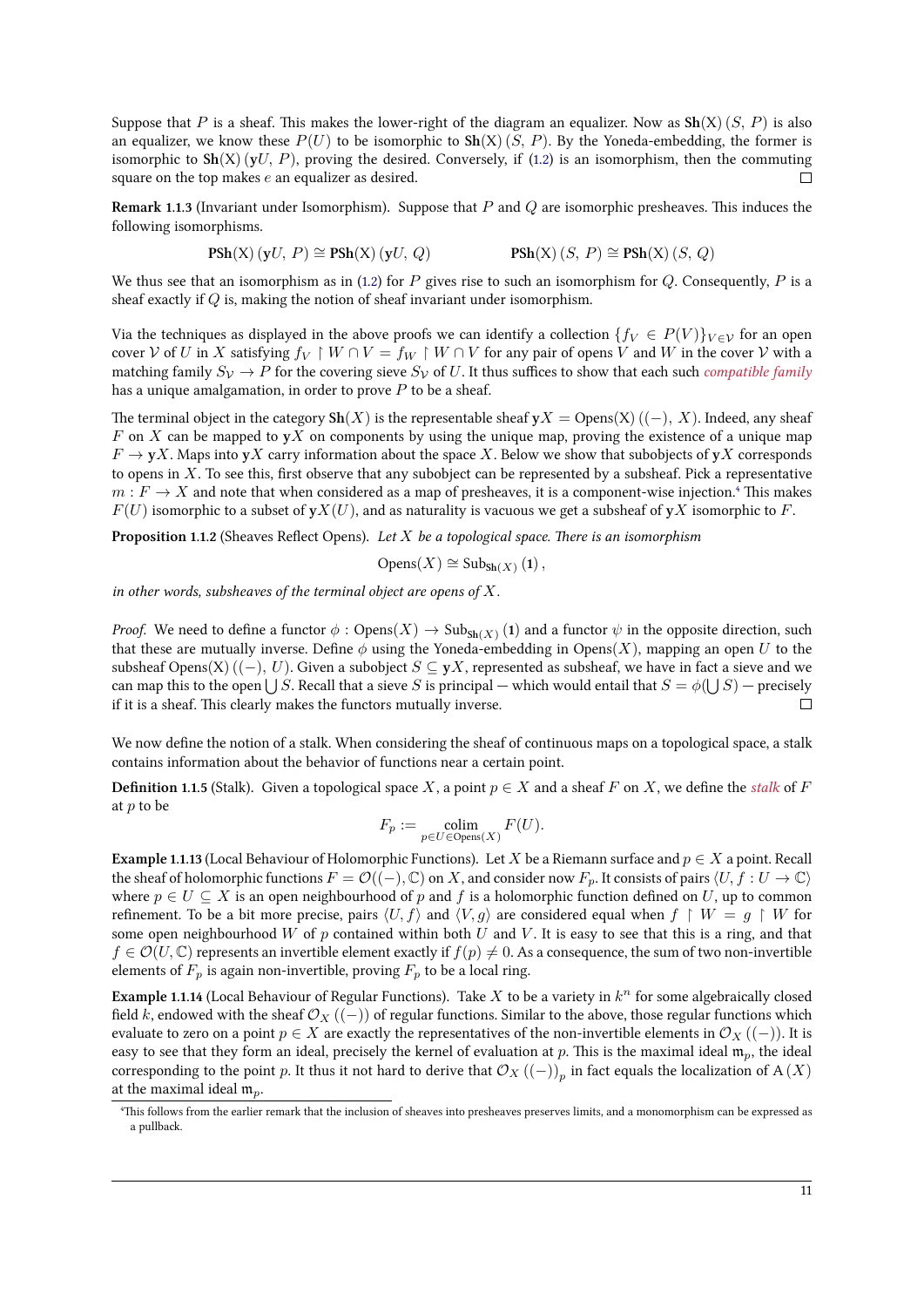<span id="page-17-4"></span><span id="page-17-0"></span>In this section we study another way to specify sheaves over a topological space  $X$ . The notion of a sheaf was first formulated in the manner we describe here, originally by Leray and in the following years by Cartan (1950-1951), Serre (1955) and Grothendieck (1955). The latter two transported sheaves from algebraic topology and analysis to algebraic geometry, where they gained a lot of popularity.

We will see a sheaf on a topological space *X* as some special kind of fibre space, or space over *X*. First we formally define the type of space over  $X$  which we will later show to be equivalent to a sheaf on  $X$ , and prov[e some ele](#page-68-7)menta[ry pr](#page-69-9)operties. In Subsection 1.2.1 we actually prove this acclaimed equivalence, which we will use throughout this text.

In this topological setting we can more easily show what type of a functor a continuous map  $f : X \to Y$  induces between  $\text{Sh}(Y)$  and  $\text{Sh}(X)$ . We will construct an inverse image map  $f^* : \text{Sh}(Y) \to \text{Sh}(X)$  and a direct image  $\max f_* : \mathbf{Sh}(X) \to \mathbf{Sh}(Y)$  in [Subsec](#page-21-0)tion 1.2.2. We prove that the map  $f^*$  is left adjoint to  $f_*$  and show that it preserves finite limits. This situation is the motivating example for geometric morphisms as covered in Section 1.4. The remainder of this section is spent on discussing two edge-cases of this. In Subsection 1.2.3 we study the unique map to the one-point space, and we will show that the related inverse image map has a left adjoint when  $X$  is locally connected. Information about th[ese maps will be](#page-24-0) very important to Section 2.3. A point of the space  $X$  is essentially the same thing as a map  $1 \rightarrow X$ . We study such maps in Subsection 1.2.4, for these are crucial for the c[onstruction](#page-34-0) discussed in Section 2.2.

**Definition 1.2.1** (Local Homeomorphism). A local homeomorphi[sm is a con](#page-42-0)tinuous map  $p : E \rightarrow X$  between topological spaces such that for each point  $e \in E$  there i[s an open neighb](#page-30-0)ourhood  $e \in U \subseteq E$  which has an open *p*-image ho[meomorphic](#page-38-0) to  $U$  via  $p$ .

Consider the category **Top**/*X* for some topological space *X*. Its objects are simply continuous maps  $p : E \to X$ , or spaces over *X*. We call such an object an étale space when  $p$  is a local homeomorphism, think of  $E$  as a space 'spread out' over X. There is a cate[g](#page-17-1)ory  $\text{Etale}(X)$ , which is the full subcategory of  $\text{Top}/X$  whose objects are étale spaces.

**Example 1.2.1.** Every homeomorphism is a local homeomorphism, in particular  $id_X : X \to X$  is an étale space. Note that every object  $p : E \to X$  of **Etale**(*X*) has a unique morphism to id<sub>X</sub>, being the map p itself. This shows that  $id_X$  is the terminal object in the category  $\text{Etale}(X)$ .

Given a local homeomorphism  $E \to X$ , many topological properties hold for *X* precisely when they hold for *E*. Amongst these properties are locally connected, locally path-connected, locally compact and first-countable. We prove the first of these, as it will be of importance later on.

**Lemma 1.2.1.** *Let*  $p: E \to X$  *be an étale space. If*  $X$  *is locally connected, then so is*  $E$ *.* 

<span id="page-17-3"></span>*Proof.* Let  $e \in E$  be an arbitrary point and let *W* be an open neighbourhood of *e*. There is an open neighbourhood *U* of *e* such that  $p(U)$  is open and  $p \restriction U$  is a homeomorphism, fix such an open *U*. We now see that  $p(U \cap W)$ is open, and hence contains a connected open neighbourhood of  $p(e)$ , say *V*. As  $p \restriction U$  is a homeomorphism, we know  $e \in p^{-1}(V)$  to be open and connected, proving the desired. know  $e \in p^{-1}(V)$  to be open and connected, proving the desired.

**Remark 1.2.1** (Local Behaviour of Sections). On a small neighbourhood, a section  $\sigma: U \to X$  of an étale space  $p: E \to X$  looks like ' $p^{-1}$ '. More precisely, for any point  $x \in U$  there is an open  $x \in V \subseteq U$  such that  $p \restriction V$  is a homeomorphism, and as such,  $(p\restriction V)^{-1}$  is a section of  $p$  as well. We know that  $p\circ\sigma=\mathrm{id}_U$ , so by composing with the inclusion map we obtain  $(p \restriction V) \circ (\sigma \restriction p(V)) = \mathrm{id}_{p(V)}.$  From this we readily derive that locally, the section is the inverse to *p*, as follows from

 $(p \restriction V)^{-1} \circ (p \restriction V) \circ (\sigma \restriction V) = \sigma \restriction V = (p \restriction V)^{-1}$ 

<span id="page-17-2"></span> ${}^{\circ}$ For a local homeomorphism  $p : E \to X$ , we often take some open *U* around a point *e* of *E* such that  $p(U)$  is open and homeomorphic to *U* via *p*. For reasons of brevity we often say that  $p \restriction U$  is a homeomorphism, in the understanding that  $p \restriction U$  denotes the map *p* restricted to

<span id="page-17-1"></span>*U*, with the codomain restricted to the open  $p(U)$ .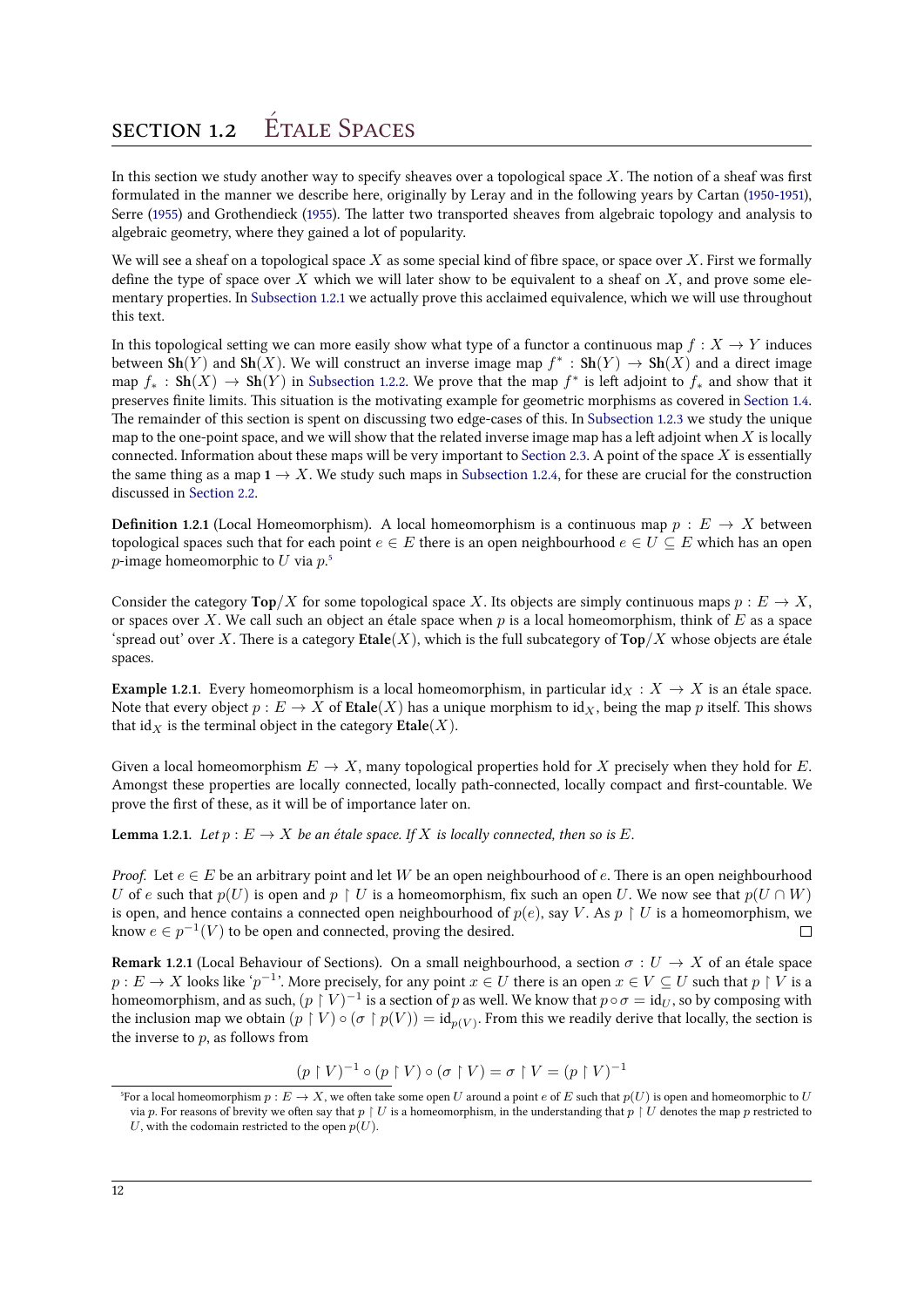There are different ways to specify a local homeomorphism  $E \to X$ . In Definition 1.2.1 we mention points of the space  $E$ , this is not necessary. The following lemma proves several notions of local homeomorphism to be equivalent.

**Lemma 1.2.2** (Notions of Local Homeomorphism). Let  $p : E \to X$  be a continuous map. The following are equivalent:

- *(i) p is a local homeomorphism;*
- <span id="page-18-4"></span>*(ii) there exists an open cover*  $U$  *of*  $E$  *such that*  $p(U)$  *is open and*  $p \restriction U$  *is a homeomorphism for all*  $U \in U$ ;
- <span id="page-18-0"></span>*(iii) both p and the diagonal*  $\Delta : E \to E \times_X E$  *are open maps.*

<span id="page-18-3"></span><span id="page-18-1"></span>*Proof.* First suppose that (i) holds. Assign to each point  $e \in E$  the collection  $\mathcal{U}_e$  of all open neighbourhoods  $U$  of  $e$ such that  $p(U)$  is open and  $p \restriction U$  is a homeomorphism. It is easy to see that  $\mathcal{U} := \bigcup_{e \in E} \mathcal{U}_e$  is an open cover of *E* which satisfies the properties needed to prove (ii). The converse is equally easy.

Now suppose that (ii) ho[lds](#page-18-0). To prove that *p* and  $\Delta$  are open, fix some open *V* in *E*. Note that for each *U* in the open cover *U* we know  $V \cap U$  to be open in *U*, and as  $p \restriction U$  is a homeomorphism we know  $p(U \cap V)$  to be open as well. With this data we can compute

$$
p(V) = p\left(\bigcup_{U \in \mathcal{U}} V \cap U\right) = \bigcup_{U \in \mathcal{U}} p(U \cap V),
$$

which makes it clear that  $p(V)$  is open.

To prove that  $\Delta$  is open, we need to show that  $\Delta(V)$  is open as well. We are done when we can show that  $\Delta(U \cap V)$ equals the intersection of  $\pi_1^{-1}(U \cap V)$  and  $\pi_2^{-1}(U \cap V)$ . It is easy to see that

$$
\pi_1^{-1}(U \cap V) \cap \pi_2^{-1}(U \cap V) = \{(x, y) \mid x \in U \cap V, y \in U, p(x) = p(y)\}
$$

holds by construction. Now as *p* is a homeomorphism on *U*, the statement  $p(x) = p(y)$  implies  $x = y$ . As a consequence, the above equals  $(U \cap V) \times (U \cap V) = \Delta(U \cap V)$ .

Finally, suppose (iii) holds. We wish to provide an open cover  $U$  of  $E$  such that  $p \restriction U$  is injective.<sup>6</sup> It is easy to see that if  $p \restriction U$  is injective then  $p \restriction U$  is in fact a homeomorphism, as p was assumed to be open. We now let  $\mathcal U$  be the collection of opens *U* in *E* such that  $U \times U \cap E \times_X E$  is contained within the diagonal  $D := \Delta(E)$ . Compute

$$
D = D \cap \bigcup_{U, V \text{ open in } E} \left( (U \times V) \cap (E \times_X E) \right) = \bigcup_{\substack{U, V \text{ open in } E \\ (U \times V) \cap (E \times_X E) \subseteq D}} U \times V = \bigcup_{U \in \mathcal{U}} U \times U,
$$

so as  $\pi_1(D) = E$  it follows that *U* is indeed an open cover of *E*. It is easy to see that  $p \restriction U$  is injective for any *U* in the cover. Indeed, if  $p(x) = p(y)$  holds for  $x, y \in U \in \mathcal{U}$ , then  $(x, y) \in U \times U \subseteq D$ , so  $x = y$  must follow. This proves (ii) to hold.  $\Box$ 

**Remark 1.2.2.** Let  $p : E \to X$  be a local homeomorphism. For each subset  $U \subseteq E$  it holds that U is open precisely if  $p(U)$  is. The one direction follows directly from (iii) of the above lemma. To prove the other, suppose *p*(*U*) i[s op](#page-18-3)en. Now  $U ⊆ p^{-1}p(U)$ , so by the above we know of an open cover  $\mathcal V$  of  $p^{-1}p(U)$  such that  $p$  restricts to homeomorphisms to opens on elements of this cover. Take  $V \in V$  and note that  $U \cap V$  is mapped homeomorphically to  $p(U \cap V) = p(U) \cap p(V)$ , which is open. Hence  $U \cap V$  is open for all  $V \in V$ , proving *U* to be open.

<span id="page-18-5"></span>With this lemma we can more easily prove properties of étale spaces. Below we prove that maps between étale spaces must be local homeomorphisms.

Lemma 1.2.3. *A map between étale spaces is itself a local homeomorphism.* 

<span id="page-18-2"></span>*<sup>&</sup>quot;*This is always surjective, as we by convention defined  $p \restriction U$  to be the map which is equal to  $p$ , but with  $U$  as domain and  $p(U)$  as codomain.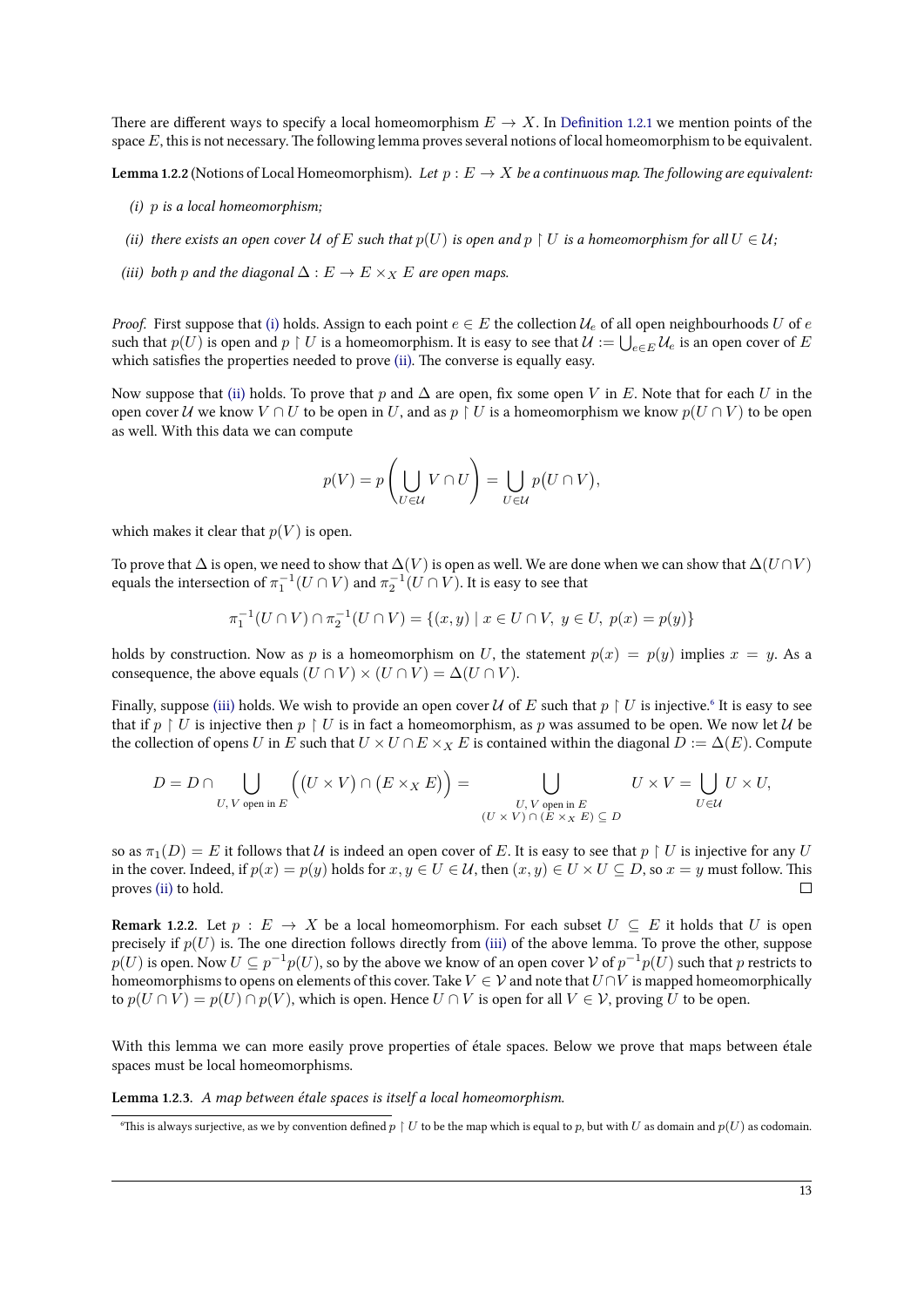*Proof.* The situation is as in the following diagram, where both  $p$  and  $q$  are local homeomorphisms.



<span id="page-19-4"></span>By Lemma 1.2.2 we know of a cover  $U_E$  of *E* such that  $p(U)$  is open in *X* and  $p \restriction U$  is a homeomorphism for any open  $U \in \mathcal{U}_E$ . On the other hand, we also know of a cover  $\mathcal{U}_D$  of  $D$  such  $q(U)$  is open in  $X$  and  $q \restriction U$  is a homeomorphism for any  $U \in \mathcal{U}_E$ . Now define

$$
\mathcal{U} := \left\{ U \cap p^{-1}(q(V)) \mid U \in \mathcal{U}_E, \ V \in \mathcal{U}_D \right\}.
$$

See that as  $p(U)$  is open in  $X$ , it follows that  $q^{-1}(p(U)) \cap V$  is open in  $D$  and thus in  $V$ . This makes its  $q$ -image open in *X*, which in turn makes its *p*-preimage open in *E*. This clearly is a cover of *E*, and for any  $W \in \mathcal{U}$  we see that  $\big(q\restriction q^{-1}(p(W))\big)\circ\big(f\restriction W\big)=p\restriction W,$  which entails that  $f=\big(q\restriction q^{-1}(p(W))\big)^{-1}\circ\big(p\restriction W\big).$  From here, the desired is clear.  $\Box$ 

Now that we have some machinery, we can look at examples of étale spaces. One probably encountered Example 1.2.2 in a basic course on topology, where it is used to compute the fundamental group of the circle. Elliptic curves are a central object of study in mainstream mathematics, so Example 1.2.3 can be found in many incarnations throughout basic literature. We point out in particular Diamond and Shurman (2005), where the relation between the tori, elliptic curves and moduli spaces is explicated. We also used the spaces as given in these examples to [give examples](#page-19-0) of sheaves in the previous section.

**Example 1.2.2** (Spiral Cover). Consider the real line R [lying abov](#page-19-1)e the unit circle. More precisely, consider the quotient map  $p : \mathbb{R} \to \mathbb{R}/\mathbb{Z}$ . It is easy to see that each interval of size les[s than](#page-68-6) one in  $\mathbb{R}$  is mapped homeomorphically to an arc on the unit circle, thus providing R with the cover needed to make *p* a local homeomorphism.

<span id="page-19-0"></span>**Example 1.2.3** (Elliptic Curve). Let  $\Lambda$  be a lattice in  $\mathbb{C}$ . The quotient map  $p : \mathbb{C} \to \mathbb{C}/\Lambda$  is a local homeomorphism. This can easily be proven by considering translations of a fixed fundamental domain of  $\Lambda$  in the complex plane  $\mathbb{C}$ , on the interior of which *p* clearly is homeomorphic.

<span id="page-19-1"></span>**Example 1.2.4** (Covering Map). Let  $X$  be a connected manifold. There exists a connected and simply connected manifold  $\tilde{X}$  and a covering map  $p : \tilde{X} \to X$ , which in is the universal covering space of X. For a proof of this, see for instance Forster (1981). In particular, this universal covering space is an étale space. This because a covering map  $p: E \to X$  is a surjective, continuous map where each point in X has an open neighbourhood whose pre-image decomposes into disjoint opens, each of which homeomorphic to  $U$  via  $p$ . It is easy to see that this entails  $p$  to be a local homeomorphism.

**Example 1.2.5 (Set** a[s Cat](#page-68-4)egory of Étale Spaces). Consider for a moment the category **Etale**(1), and note that objects simply are arrows ! :  $S \to 1$  in Top. Realize that ! can only be a local homeomorphism if S is endowed with the discrete topology. From here it is clear that **Etale**() *∼*= **Set**, so ´etale spaces are a generalization of sets.

<span id="page-19-3"></span>In order to formulate the following two examples, we need the small fact proven below. In Example 1.2.6 we construct a functor sending sets to étale spaces, this functor is constructed by pullback in the category **Top**. We then construct an étale space out of a presheaf in Example 1.2.7, setting the first step to prove that sheaves and étale spaces are basically 'the same thing'.

**Lemma 1.2.4** (Étale Stable under Pullback). Let  $p : E \to Y$  *be an étale space and*  $f : X \to Y$  *[be a con](#page-20-0)tinuous map. Now the pullback of p along*  $f$  *(in th[e category of to](#page-20-1)pological spaces) is an étale space as well.* 

<span id="page-19-2"></span>*Proof.* Let  $(x, e) \in f^*E \subseteq E \times E$  be arbitrary, and recall that  $f(x) = p(e)$ . Take some open neighbourhood *U* around  $e$  such that  $p(U)$  is open and  $p \restriction U$  a homeomorphism. Now  $f^{-1}(p(U)) \times U$  is an open neighbourhood of  $(x, e)$ , and there is a map  $g : f^{-1}(p(U)) \to f^{-1}(p(U)) \times U$  defined by  $g(x) = (x, p^{-1}(f(x)))$  which is clearly continuous and mutually inverse to  $f^*p$ . This proves the desired.  $\Box$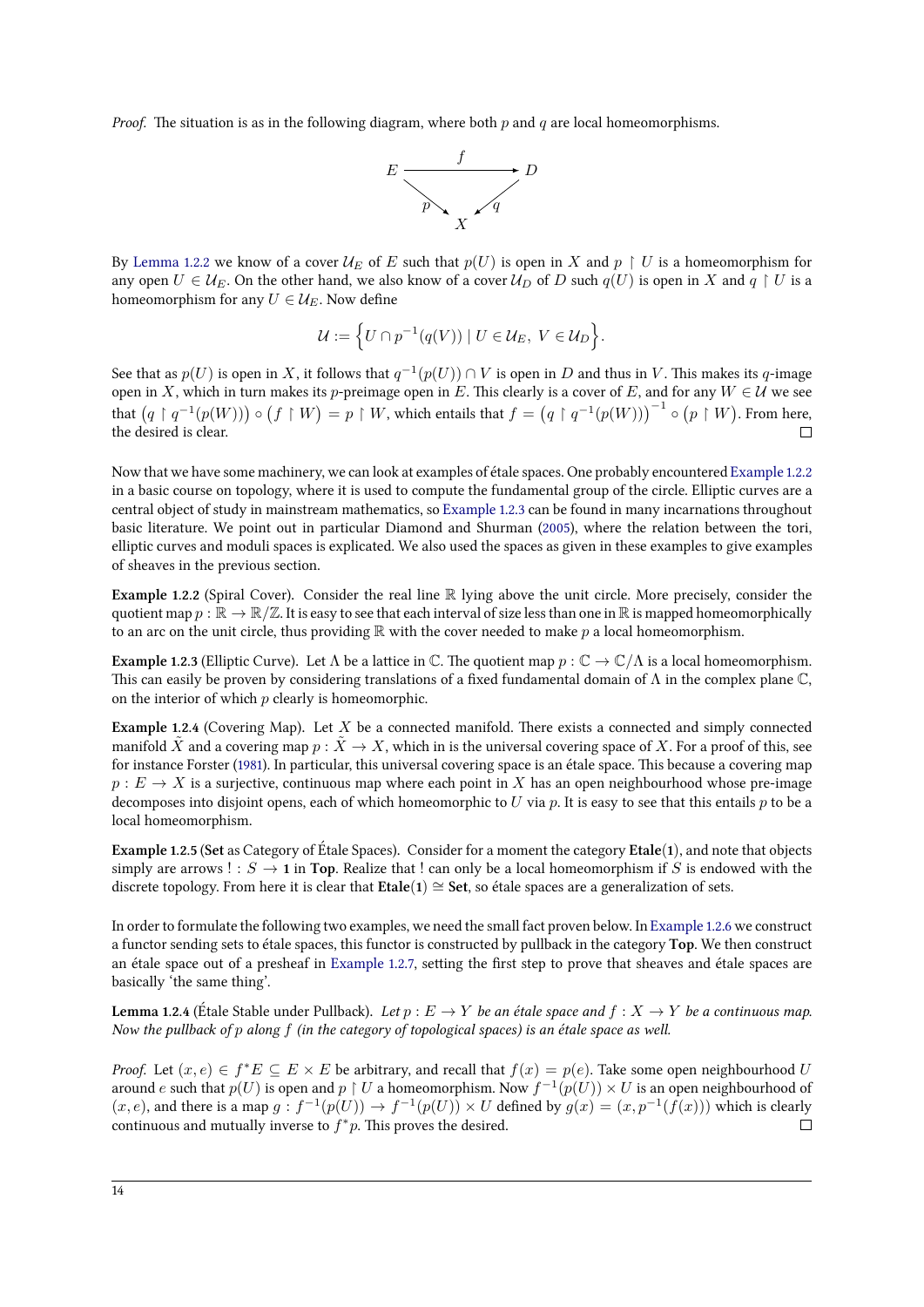**Remark 1.2.3.** Suppose  $p: U \to Y$  is an isomorphism and  $f: X \to Y$  a map, both in the category **Top**. We can consider the pullback of *p* along *f*, and remark that  $f^{-1}(p(U))$  is this pullback, with the obvious inclusions. This in particular entails that if  $U \subseteq Y$  is an open such that the étale map  $p : E \to Y$  restricts to an isomorphism *p*  $\restriction$  *p*<sup>−1</sup>(*U*), then the pullback of this isomorphism along a continuous map *f* is simply  $f^{-1}(U)$ .

**Example 1.2.6** (Functor between **Etale**(1) and **Etale**(X)). Recall that **Etale**(1)  $\cong$  **Set**, as demonstrated in Example 1.2.5. Now consider the pullback diagram,



<span id="page-20-0"></span>which simply expresses the product of *X* and *S* with the usual projections. By Lemma 1.2.4 we now know  $\pi_X$ :  $X \times S \to X$  to be an étale space as well. This yields a functor  $\pi^*$ : **Etale**(1)  $\to$  **Etale**(*X*), defining the map on arrows in the obvious manner:



**Example 1.2.7** (Display Space of a Presheaf). Let  $P: \text{Opens}(X)^\text{op} \to \text{Set}$  be a presheaf on a topological space  $X$ . One can construct the display space

$$
\Lambda \, P := \coprod_{x \in X} P_x
$$

<span id="page-20-1"></span>This set comes equipped with a canonical projection  $\pi$  :  $\Lambda P \to X$  which sends elements of the component at *x* to *x*. Given an open *U* of *X* and an element  $s \in P(U)$  we have a map  $\rho_s : U \to \Lambda P$  which sends each *x* to the stalk of *s* at *x*, in symbols,  $s_x \in P_x$ . We now endow  $\Lambda P$  with the topology generated by the basic open sets  $\rho_s(U)$  for each open *U* in *X* and  $s \in P(U)$ .

This topology makes  $\pi$  is continuous, for  $\pi^{-1}(U) = \bigcup_{s \in P(U)} \rho_s(U)$  holds by the construction of  $\Lambda P$ . For each open *U* of *X* we know that the open  $\rho_s(U) =: V$  of  $\Lambda P$  is mapped to *U*. Moreover, both  $(\pi \restriction V) \circ \rho_s = id_U$  and  $\rho_s \circ (\pi \restriction V) = id_V$  hold. We thus know  $\pi$  to be a local homeomorphism by Lemma 1.2.2.

Consider opens *U* and *V* in *X*, and pick some point *x* in the intersection. If there are  $t \in P(U)$  and  $s \in P(V)$ such that  $\rho_t(x) = \rho_s(x)$ , then this means we have some open neighbourhood *W* of *y* within  $U \cap V$  such that  $s \restriction W = t \restriction W$ . As such, the set of all points *x* within  $U \cap V$  such that  $\rho_s(x)$  [equals](#page-18-4)  $\rho_s(y)$  is open. From this it is clear that the pre-image of  $\rho_t(U)$  for some open *U* in *X* under the map  $\rho_s: U \to \Lambda P$  is itself open, proving continuity of the maps  $\rho_s$ . By the above paragraphs we see that these maps are homeomorphisms.

Given a map of presheaves  $f: P \to Q$  we define a map  $\Lambda f: \Lambda P \to \Lambda Q$  by sending the representative  $\langle s, U \rangle$  of a stalk at *x* on *P* to the representative  $\langle f_U(s), U \rangle$  of a stalk at *x* on *Q*. Due to the naturality of *f*, this is well-defined. This map also clearly respects the projections. Now as the pre-image of the basic open  $\rho_s(U)$  under the map  $\Lambda f$  is simply the pre-image of  $\rho_{f_U(s)}$  (U), we see the map  $\Lambda$   $f$  to be continuous by the reasoning of the previous paragraph.

Summarizing the above, we know of a functor  $\Lambda = \Lambda((-))$  :  $\text{PSh}(X) \to \text{Top}/X$  which maps presheaves over X to étale spaces over X. We could indeed have chosen the codomain of  $\Lambda$  to be **Etale**(X), but defining the map like this gives a stronger result in Lemma 1.2.6.

There also is a map in the other direction. In fact, when we take a mere continuous map  $p : E \to X$  we can construct  $\Gamma((-), p)$  : Opens $(X)$ <sup>op</sup>  $\to$  **Set**, the *(pre)sheaf of cross-sections* over *X*. Define it by the following object and arrow maps.

$$
U \in \mathrm{Opens}(x) \mapsto \mathrm{Top/X}\left(\begin{array}{ccc} U & E \\ \cup |\hspace{-.3cm} \mid & \end{array}\right) \qquad \qquad V \subseteq U \mapsto \mathrm{Top/X}\left(\begin{array}{ccc} V & \stackrel{\subseteq}{\longrightarrow} & U & E \\ \textcolor{red}{\searrow} & \nearrow & & \end{array}\right)
$$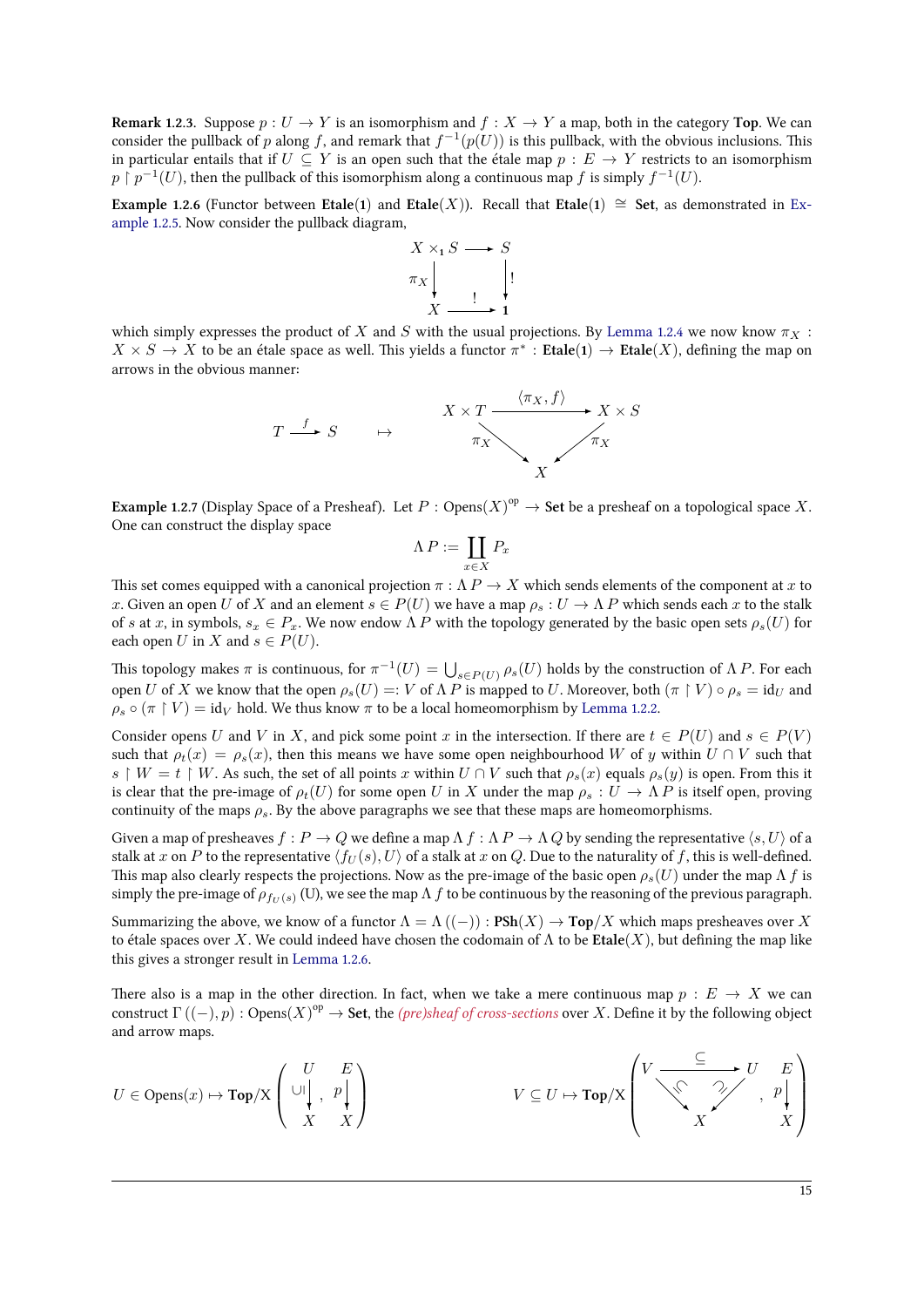Explicating the constructions above a bit, the object map sends an open  $U$  of  $X$  to the set of continuous maps  $f: U \to E$  such that  $pf = id_U$ . An inclusion  $V \subseteq U$  sends a continuous map  $f: U \to E$  to the actual restriction  $f \restriction V : V \to E$ , it is easy to see that the necessary diagram commutes.

<span id="page-21-6"></span>When given a map  $f : p \to q$  of spaces  $p : E \to X$  and  $q : D \to X$  over X, we can construct a map of presheaves  $\Gamma((-), f): \Gamma((-), p) \to \Gamma((-), q)$  by assigning to  $g: U \to X$  the map  $g \circ f: U \to D$ . The diagram



commutes clearly, so we in fact have a functor  $\Gamma = \Gamma((-), (-)) : \text{Top}/X \to \text{PSh}(X)$  which maps spaces over X to presheaves on *X*. As in Example 1.2.7, we can show that anything in the image of  $\Gamma$  is something stronger than merely something in its codomain.

**Lemma 1.2.5** (Sheaf of Cross Sections). *For any space*  $p : E \to X$  *over X, the presheaf*  $\Gamma((-), p : E \to X)$  *is a sheaf.*

<span id="page-21-1"></span>*Proof.* Let *V* be an open cover of *U* open in *X*, and consider a compatible system  $\{f_V \in \Gamma(V, p)\}_{V \in V}$ . One can now simply construct  $f := \bigcup_{V \in \mathcal{V}} f_V$ , which is clearly continuous and still a section of *p*. This *f* is the unique amalgamation of the above compatible system, proving the desired.

With this construction we can see  $\rho_s$  for  $s \in P(U)$  in a new light. By letting this vary along all values of  $P(U)$ , we see that  $\rho_{(-)}$  gives rise to a natural transformation  $\eta$  : id<sub>PSh(*X*)</sub>  $\rightarrow$  ΓΛ. This natural transformation is defined as

$$
(\eta_P)_U : s \in P(U) \mapsto (x \in X \mapsto \rho_s(x) \in P_x).
$$

Given a space  $p: E \to X$  over X we can consider the space  $\Lambda \Gamma(p: E \to X)$ . Realize that elements of  $\Gamma(U \subseteq X, p)$ are actual sections of *p*, so  $\Lambda \Gamma(p : E \to X)$  consists of elements of the form  $\rho_s(x)$  where  $s : U \to E$  is a section of *p*. As a consequence, one can construct the map

$$
\rho_s(x) \in \Lambda \Gamma \left( (-), E \xrightarrow{p} X \right) \mapsto s(x) \in E.
$$

This map is well-defined, for if  $\rho_s(x) = \rho_t(x)$ , then  $s(x) = t(x)$  holds in particular. Moreover, it gives rise to a natural transformation  $\epsilon : \Lambda \Gamma \to \mathrm{id}_{\mathrm{Top}/X}$  by varying over the spaces over X. The following two lemma's occur in many standard texts, a nice formulation is given by Johnstone (1982) in Section 5.1.

**Lemma 1.2.6.** *The functor*  $\Lambda$  *is left adjoint to*  $\Gamma$ *.* 

<span id="page-21-5"></span>*Proof.* It is easy to verify that the natural transformations as a[bove c](#page-68-9)onstitute an adjunction.

 $\Box$ 

### SUBSECTION 1.2.1 SHEAVES AND ÉTALE SPACES

<span id="page-21-0"></span>We can recognize étale spaces and sheaves as being those spaces over  $X$  and presheaves on  $X$  which make the corresponding natural transformations into isomorphisms, as formalized in the lemma below. For both statements, one direction is immediate. Indeed, if  $\eta_P$  is an isomorphism, then *P* is isomorphic to  $\Gamma\Lambda P$ . By Lemma 1.2.5 we know this to be a sheaf, so *P* is a sheaf too because the notion of sheaf is invariant under isomorphism as demonstrated in Remark 1.1.3. A similar argument works for this direction in (ii).

**Lemma 1.2.7** (Recognizing Sheaves and Étale Spaces). *Given a presheaf P* and a space  $p : E \to X$ *[, both ov](#page-21-1)er X, the following hold:*

*(i) P [is a sh](#page-16-0)eaf if and only if*  $\eta_P$  :  $P \to \Gamma \Lambda(P)$  *is an isomor[phis](#page-21-2)m;* 

<span id="page-21-4"></span><span id="page-21-3"></span><span id="page-21-2"></span>*(ii)*  $p: E \to X$  *is an étale space if and only if*  $\epsilon_p: \Lambda\Gamma(p) \to p$  *is an isomorphism.*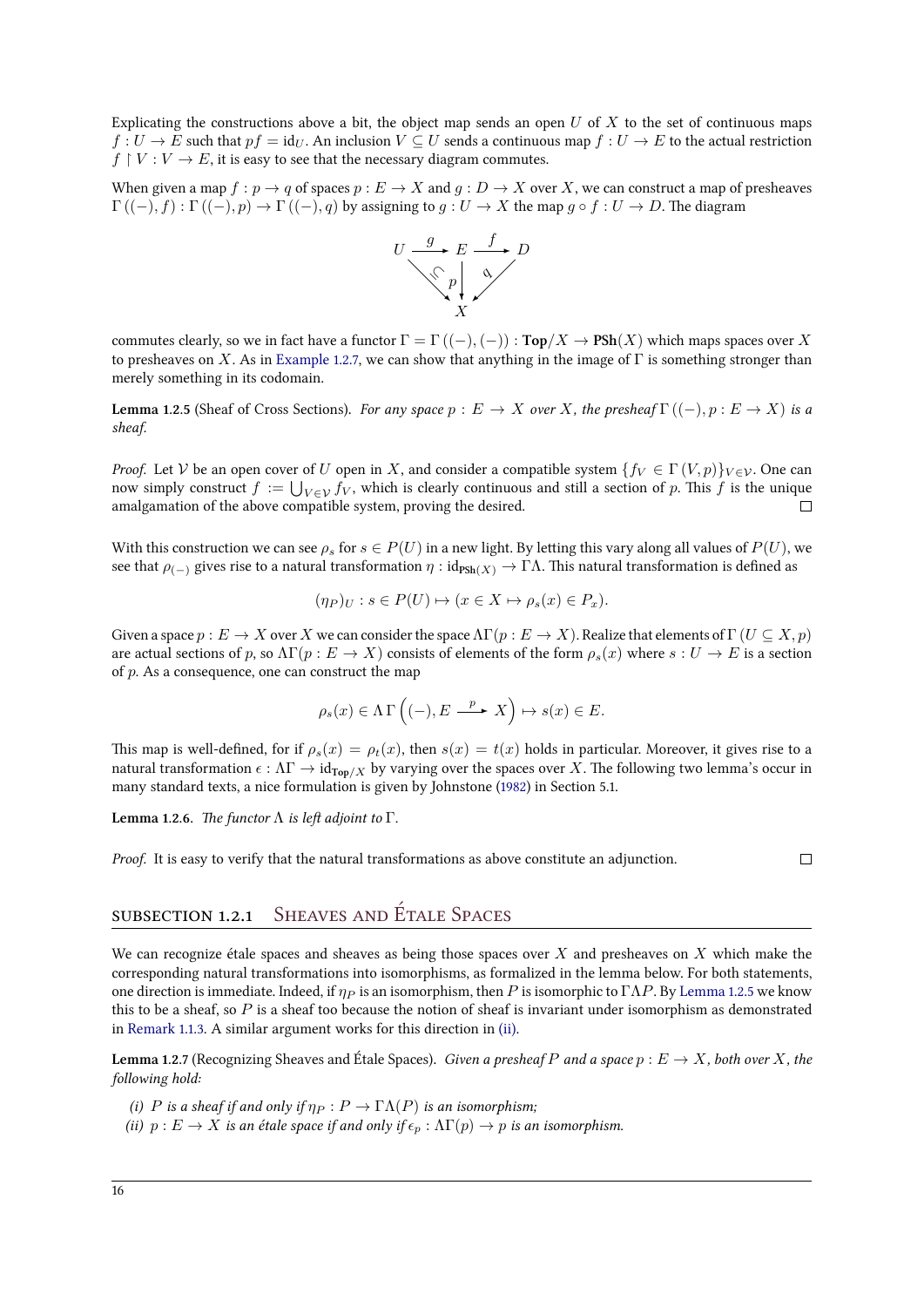*Proof.* Suppose that *P* is a sheaf. We are done when we can show  $(\eta_P)_U$  to be both injective and surjective for each open U in X, so fix such an open. Let t and s be of  $P(U)$  and suppose that  $(\eta_P)_U(s) = \rho_s = \rho_t = (\eta_P)_U(t)$ . This means that for all  $x \in U$  there is some open  $V_x$  of X such that  $s \restriction V_x = t \restriction V_x$ . Clearly, these  $V_x$  cover X, so as P is a sheaf we know this compatible system to have only one solution, forcing  $s = t$ .

<span id="page-22-3"></span>To prove surjectivity, let  $h: U \to \Lambda P$  be a section. Assign to each  $x \in U$  the  $U_x$  and  $s^x \in P(U_x)$  such that  $h(x)=(s^x)_x$ . Define  $V_x:=h^{-1}(\rho_{s^x}(U))\cap U$  and note that  $V_x$  is an open in  $U$  as it is the pre-image of a basic open of  $\Lambda P$  under a continuous map. We thus have a cover  $\{V_x\}_{x\in U}$  of  $U$  and an element  $f_x:=s^x\restriction V_x\in P(V_x)$ . On all restrictions we know  $\rho_{f_x}$  to agree with h for  $(h \restriction V_x)(x) = h(x) = (s^x)_x = (f^x)_x$  holds by construction. By the reasoning of the previous paragraph, this proves that  $(f_x)_{x \in U}$  is a compatible system. This gives us a unique  $f \in P(U)$  such that  $f \restriction V_x = f_x = s_x \restriction V_x$ . Consequently, we know that  $(\eta_P)_U(f)(x) = \rho_f(x) = (s^x)_x = h(x)$ , proving (i).

In order to prove (ii), we construct an inverse map *θ*. Given *e* ∈ *E*, we know of an open neighbourhood *e* ∈ *U* ⊆ *E* such that  $p(U)$  is open and  $p \restriction U$  is a homeomorphism. This gives us a section  $s := (p \restriction U)^{-1} : p(U) \to U \subseteq E$ . Now define  $\theta(e)=s_{p(e)},$  and note that it is well-defined and continuous. That  $\epsilon_p\theta$  is the identity map is clear. From Remark 1.2.1 it is also immediate that  $\theta \epsilon_p$  is the identity map.  $\Box$ 

**Remark 1.2.4** (Sh[eafi](#page-21-2)fication). Consider the inclusion functor  $i : \text{Sh}(X) \to \text{PSh}(X)$  which maps a sheaf F to the presheaf *F*; the act of forgetting that *F* is a sheaf. In the opposite direction we have the sheafification or associated [sheaf functor](#page-17-2)  $\mathbf{a} := \Gamma \Lambda : \mathbf{PSh}(X) \to \mathbf{Sh}(X)$ , which sends a presheaf to its 'best approximation' by a sheaf. There is an isomorphism

$$
Sh(X) (aP, F) \cong PSh(X) (P, i(F)),
$$

<span id="page-22-2"></span>that is to say, sheafification is left adjoint to the inclusion of sheaves into presheaves. In the one direction we can send a map  $\tau : aP \to F$  to the composite below on the left. Conversely, given a map  $\gamma : P \to i(F) = F$  we send this to the composite below on the right.

$$
P \xrightarrow{\eta_P} aP \xrightarrow{\tau} F \qquad aP \xrightarrow{a\gamma} aF \xrightarrow{\eta_F^{-1}} F.
$$

To see that these maps are mutually inverse, consider the diagrams below.



We first inspect the left diagram. Here the left square follows from naturality of  $\eta^{-1}$ , and this natural transformation exists due to Lemma 1.2.7. Note that the arrow  $\eta_{aP}^{-1}$  exists because  $aP$  is a sheaf, as proven in Lemma 1.2.5. The square in the right diagram is naturality of  $\eta$ . We now have the desired isomorphism, and this makes **a** left adjoint to *i*, which in particular proves that it preserves colimits.

**Theorem 1.2.1** [\(Sheaves a](#page-21-4)nd Étale Spaces). The categories  $\text{Sh}(X)$  and  $\text{Etale}(X)$  are equiva[lent.](#page-21-1)

*Proof.* This is a consequence of the adjunction from Lemma 1.2.6, the isomorphisms guaranteed by Lemma 1.2.7 and the fact that the functors involved restrict from  $\text{Top}/X$  to  $\text{Etale}(X)$  and  $\text{PSh}(X)$  to  $\text{Sh}(X)$ . For a formal proof, see Mac Lane and Moerdijk (1991, p. 90).  $\Box$ 

<span id="page-22-1"></span><span id="page-22-0"></span>**Remark 1.2.5.** A map of sheaves  $h : F \to G$  is, due to Theorem 1.2.1 the same thing as a conti[nuous map](#page-21-4)  $\Lambda h$ :  $\Lambda F \to \Lambda G$ . Note that a map into  $\Lambda G$  is contin[uous if and](#page-21-5) only if its right-composite with  $\rho_s : U \to \Lambda G$ is continuous, where  $s \in G(U)$  and U open in X. This allows us to further reformulate h into a map of sets  $h': \Lambda\,F \to \Lambda\,G,$  such th[at th](#page-69-5)e maps  $h' \circ \rho_s$  are continuous. Finally, deconstructing the definition of  $\Lambda\,F$  and  $\Lambda\,G,$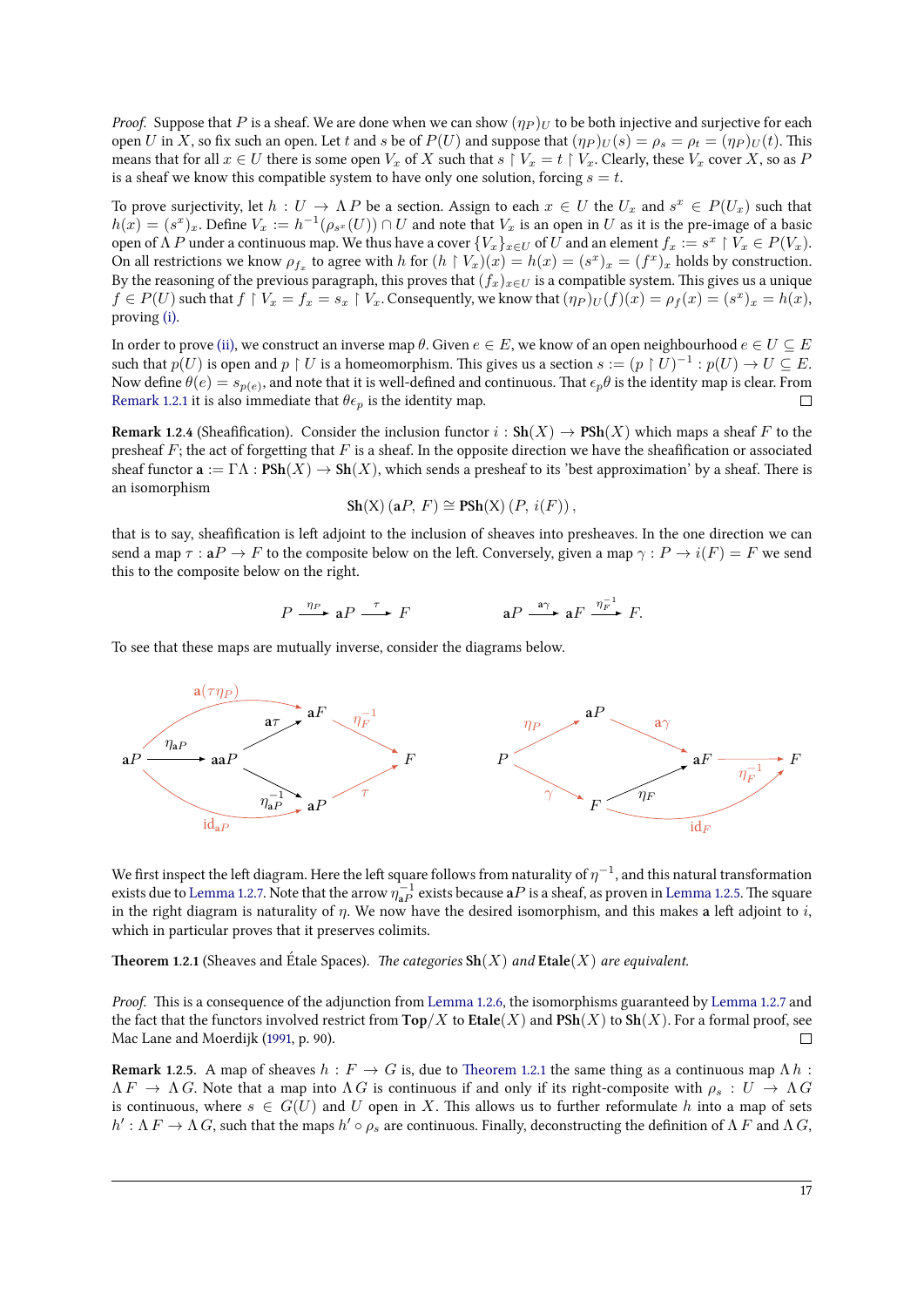we see that  $\Lambda h$  is simply a family of functions  $h_x : F_x \to G_x$ , where  $F_x$  and  $G_x$  respectively denote the stalks of *F* and *G* at *x*.

<span id="page-23-2"></span>The space  $\Lambda P$  is not always Hausdorff, as illustrated in Example 1.2.8. However, under some mild conditions it is in fact Hausdorff. These mild conditions are satisfied by sheaves on a lot of spaces of common interest to mainstream mathematicians. This lemma is not relevant to the remainder of this text.

Lemma 1.2.8 (Hausdorff Display Space, Forster (1981, Theorem 6.10)). Let X be a locally connected Hausdorff space *and P* a presheaf on X. Assume that for each open connected set  $U \subseteq X$  and each pair of sections  $f, g \in P(U)$  we *know that if there is some*  $x \in U$  *such that*  $\rho_f(x) = \rho_g(x)$ *, then*  $f = g$ *. Now*  $\Lambda X$  *is Hausdorff as well.* 

<span id="page-23-1"></span>*Proof.* Let  $s, t \in \Lambda X$  be unequal. First suppose  $\pi(x) = z = \pi(y)$ . Choose representatives  $\langle f, U \rangle$  and  $\langle g, V \rangle$  for *s*<sub>z</sub> and  $t_z$  respectively. Pick some connected open  $z \in C \subseteq U \cap V$  and realize that  $\rho_f(C)$  and  $\rho_g(C)$  are open neighbourhoods for  $s$  and  $t$  respectively. Suppose these are not disjoint, then we can pick some  $u$  in their intersection. This means that  $\rho_f(c) = u = \rho_g(c)$  for some  $c \in C$ . By assumption, this entails  $f = g$ , which as assumed not to be true, a contradiction.

We are thus left with the case that  $\pi(x) \neq \pi(y)$ . Simply pick disjoint neighbourhoods *U* and *V* of  $\pi(x)$  and  $\pi(y)$ respectively, which we know to exist by the assumption that *X* is Hausdorff. Now  $x \in \pi^{-1}(U)$  and  $y \in \pi^{-1}(V)$ are the desired distinct neighbourhoods.  $\Box$ 

**Example 1.2.8** (Not Hausdorff). Let F be the sheaf of real-valued functions on the real line. Consider the constant zero map 0 and the map *f* which maps *x* to either 0 if  $x \le 0$  and *x* otherwise. It is easy to see that  $0, f \in F(\mathbb{R})$ and  $0_0 \neq f_0$ . Yet for each  $x < 0$  we have  $0_x = f_x$ , so there is no open neighbourhood around 0 discerning 0 and *f*.

<span id="page-23-0"></span>**Example 1.2.9** (Riemann Surfaces). Given a Riemann surface, the sheaves of holomorphic and meromorphic functions on it, as described in Example 1.1.4 and 1.1.3, satisfy Lemma 1.2.8 and thus yield a Hausdorff display space.

Instead of constructing the display space of a presheaf in order to make a left adjoint to Γ, we might also have taken a more technical approach. Consider the functor  $A : \text{Opens}(X) \to \text{Top}/X$  which sends the open set U to the étale space  $U \subseteq X$  a[nd the inclusio](#page-11-5)n  $V \subseteq U$  to th[e obvious ma](#page-23-1)p of étale spaces. This gives rise to the map  $R = \text{Top}/X (A(-), (-))$  as defined below on objects.

$$
R: \text{Top}/X \to \text{PSh}(X), \qquad \begin{array}{c} Y \\ f \\ X \end{array} \mapsto \left( U \in \text{Opens}(X) \mapsto \text{Top}/X \left( A(U), \begin{array}{c} Y \\ f \\ X \end{array} \right) = \text{Top}/X \left( \begin{array}{c} U & Y \\ \cup | \\ X & X \end{array} \right) \right)
$$

Note that this map  $R$  is exactly the same thing as  $\Gamma$ , formulated slightly differently. The following general lemma provides this map with a left adjoint  $L : PSh(X) \to Top/X$ . Due to the uniqueness up to isomorphism of left adjoints, this map must be isomorphic to  $\Lambda$ .<sup>7</sup> The lemma uses the category as defined below.

**Definition 1.2.2** (Category of Elements). Given a presheaf  $A: C^{op} \to \mathbf{Set}$  on C, define its *category of elements* 

$$
\int \!\! P:=\Bigl( \mathbf{1}\downarrow P\Bigr).
$$

The objects of this category are pairs  $\langle C, p \rangle$  with  $p \in P(C)$ , its arrows  $f : \langle X, x \rangle \to \langle Y, y \rangle$  are maps  $f : X \to Y$ such that  $P(f)(x) = y$ .

**Lemma 1.2.9.** Let  $A: C \to \mathcal{D}$  be a functor from a small category to a cocomplete category. Consider the functors

$$
\mathcal{D}(A(-), (-)) = R : \mathcal{D} \to \text{PSh}(\mathcal{C}), \quad D \mapsto (C \mapsto \mathcal{D}(A(C), D))
$$
  

$$
L : \text{PSh}(\mathcal{C}) \to D, \quad P \mapsto \text{colim}(\int P \xrightarrow{\pi} \mathcal{C} \xrightarrow{A} \mathcal{D}).
$$

*Now*  $L$  *is left adjoint to*  $R$ *.* 

<sup>&</sup>lt;sup>7</sup>See Mac Lane (1997, Corollary 4.1.1) for a proof of this uniqueness.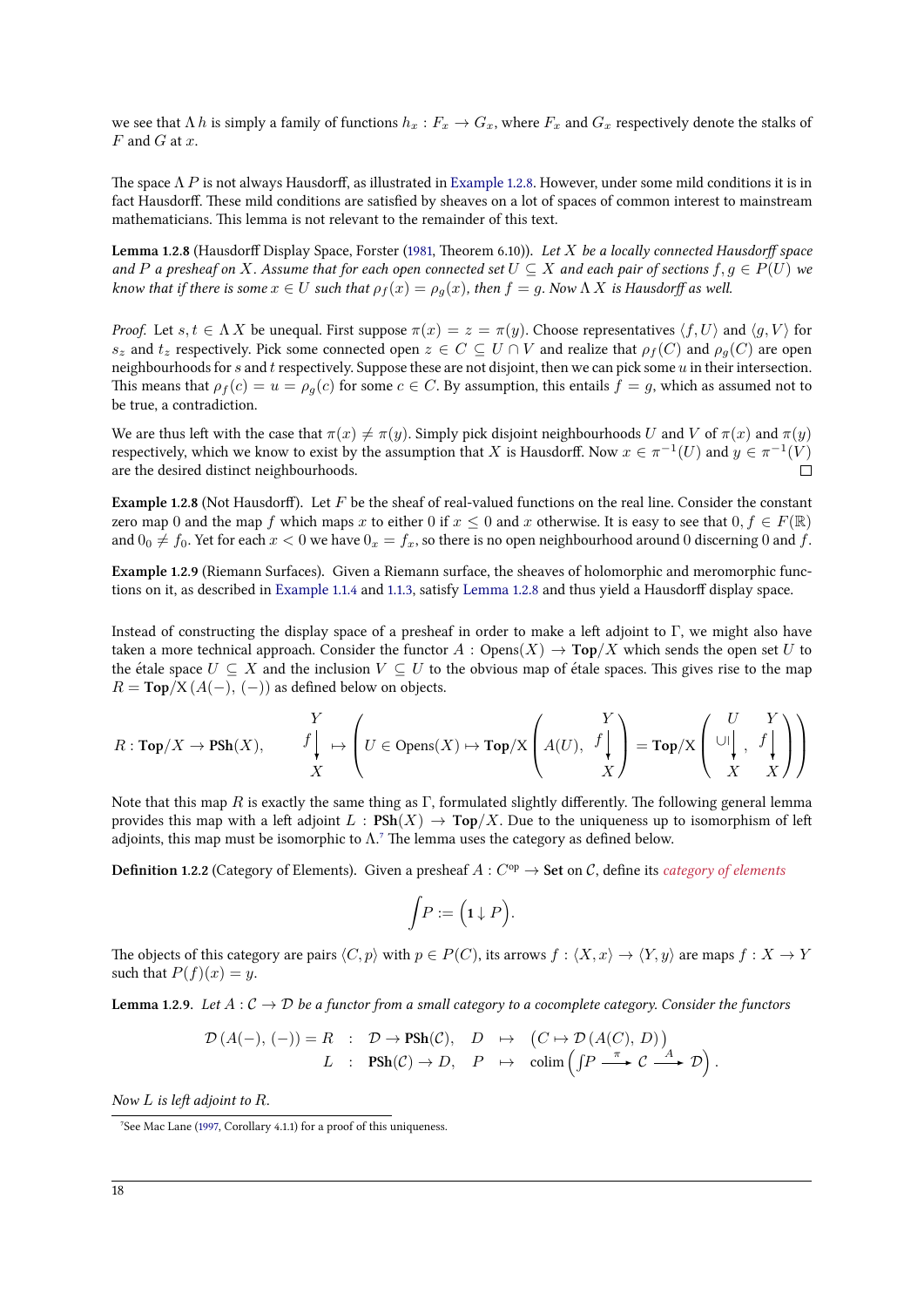*Proof.* This lemma can easily be proven when factoring the desired isomorphism through a convenient intermediate category as below.

$$
\mathcal{D}\left(L(P),\,D\right)\cong\mathcal{D}^{\int P}\left(A\pi,\,\Delta\,D\right)\cong\mathbf{PSh}(\mathcal{C})\left(P,\,R(D)\right)
$$

The left isomorphism is immediate from the definition of colimits, as the middle Hom-set is the set of cocones from *Aπ* to *D*. We now construct the isomorphism on the right, thus concluding the proof.

Given a natural transformation  $\tau$  :  $P \to R(D) = \mathcal{D}(A((-)), D)$  we can assign the natural transformation  $\gamma: A\pi \to \Delta D$ , by defining it on components to be

$$
\gamma_{\langle C,p \rangle} := \tau_C(p) : A\pi(\langle C,p \rangle) = A(C) \to D = \Delta D(\langle C,p \rangle).
$$

Naturality of  $\tau$  ensures that for  $y \in P(Y)$  and  $f: X \to Y$  in C we have  $\tau_Y(y)A(f) = \tau_X(P(f)(y))$ . This entails that for an arrow  $f : \langle X, x \rangle \to \langle Y, y \rangle$  the following diagram commutes.



In the other direction, one can map  $\gamma : A\pi \to \Delta D$  to the natural transformation  $P \to R(D)$  defined on components by

$$
\tau_C = p \in P(C) \mapsto \alpha_{\langle C, p \rangle} \in D,
$$

naturality here follows similarly. It is clear that these maps are mutually inverse, thus proving the desired.  $\Box$ 

#### SUBSECTION 1.2.2 BASE CHANGE

<span id="page-24-0"></span>Given a map  $f: X \to Y$  of topological spaces we can create a functor  $f_* : Sh(X) \to Sh(Y)$  which sends a sheaf to its '*direct image* under *f*'. This functor is defined by sending a sheaf *F* on *X* to the presheaf  $f_*(F)$ , defined to map opens *U* to  $F(f^{-1}(U))$  and inclusions  $V \subseteq U$  to the obvious restriction. One can easily verify that  $f_*(F)$  in fact is a sheaf. A map of sheaves  $h: F \to G$  is sent to the map  $f_*(h)$ , defined on components  $U$  by  $h_{f^{-1}(U)}$ . From this description it is clear that  $f_*$  in fact is a functor.

One can also for a map in the other direction. By Lemma 1.2.4 we know that such a map  $f : X \to Y$  gives rise to a  $\text{map } f^* : \text{Etale}(Y) \to \text{Etale}(X)$ , which sends an étale space  $p : E \to X$  to its *inverse image* under  $f$ , that is to say, to its pullback along *f*. We know that the categories of sheaves and étale spaces are equivalent, so this map gives rise to the composite

$$
\mathbf{Sh}(Y) \xrightarrow{\Lambda} \mathbf{E} \mathbf{tale}(Y) \xrightarrow{f^*} \mathbf{E} \mathbf{tale}(X) \xrightarrow{\Gamma} \mathbf{Sh}(X),
$$

which we also give the name  $f^*$  for convenience. The maps  $f^*$  and  $f_*$  are intimately related, Theorem 1.2.4 will show the former to be left adjoint to the latter. Furthermore,  $f^*$  preserves finite limits as we will prove in Theorem 1.2.2. To prove this theorem, it is useful to realize that  $f^*:\textbf{Etale}(Y)\to \textbf{Etale}(X)$  is simply a restriction of the functor **Top**/*Y*  $\rightarrow$  **Top**/*X* which sends a space *p* :  $E \rightarrow X$  over *X* to its pullback along *f*. This is a specific instance of performing the pullback along an arrow  $f : X \to Y$ , which yields a functor  $C/Y \to C/X$  [for any catego](#page-27-0)ry  $C$  with pullbacks. From the following general lemma we derive a left-adjoint to taking pullbacks.

**Lemma 1.2.10.** Let C be a category with finite products and X an object in C. The forgetful functor  $\Sigma : C/X \to C$  is *left adjoint to the pullback functor*  $!^{*}:\mathcal{C}\to\mathcal{C}/X$  *of the unique map*  $!:X\to\mathbf{1}.$ 

*Proof.* We need to show the existence of a natural isomorphism

$$
\mathcal{C}(Y, Z) = \mathcal{C}(\Sigma(p: Y \to X), Z) \cong \mathcal{C}/X(p: Y \to X, \, !^*(Z)) = \mathcal{C}(p: Y \to X, \, \pi_X : Z \times Y \to X).
$$

The right-hand side equality is immediate from the definition of pullbacks, similar to the reasoning as we saw in Example 1.2.6. On the left-hand side, equality follows from the definition of  $\Sigma$ .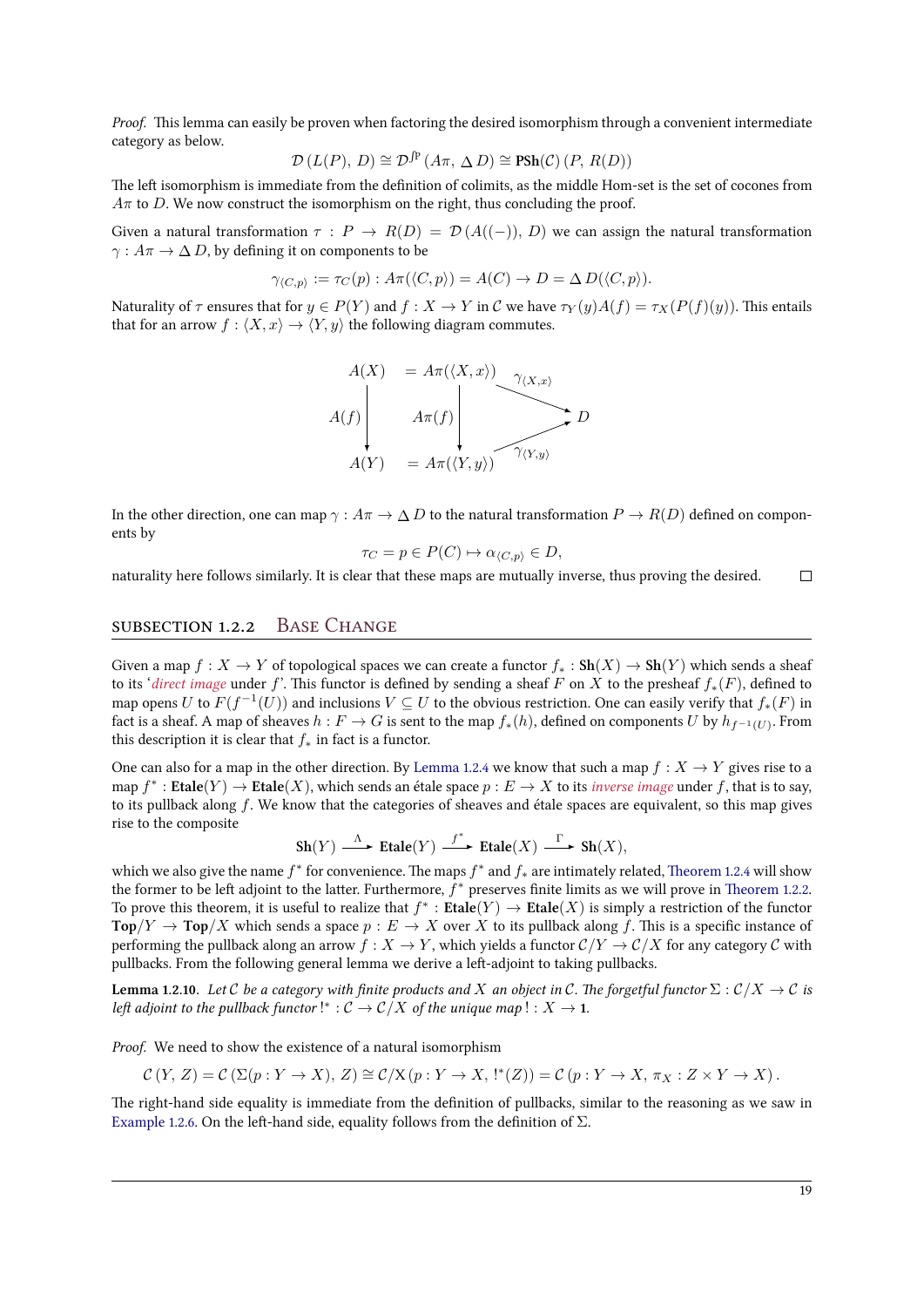

Consider the diagram to the left, which illustrates the desired (natural) isomorphism. There is a unique correspondence between arrows  $Y \rightarrow X$ , and arrows  $Y \rightarrow$  $Z \times Y$  which make the lower triangle commute. One can readily derive this from the universal property of the product. This provides the middle isomorphism.

 $\Box$ 

**Corollary 1.2.1.** Let C be a category which has pullbacks and let  $f : X \to Y$  be an arrow in C. The functor  $f^*$ :  $C/Y \rightarrow C/X$  of pulling back along f has a left adjoint  $\Sigma_f : C/X \rightarrow C/Y$ .

*Proof.* The arrow *f* is an object in the category  $C/Y$ , and as such it yields a new slice category  $(C/Y)/f$ . Objects in this category are maps  $a: (d: A \to Y) \to (f: X \to Y)$  in  $\mathcal{C}/Y$  such that  $f \circ a = d$ . Note that this object is wholly determined by the map  $a : A \rightarrow Y$ . A map between two such objects  $a : A \rightarrow Y$  and  $b : A \rightarrow Y$ is simply a map  $h : A \rightarrow B$  such that  $h \circ a = b$ . This makes it clear that there is an isomorphism of categories  $\phi_f : (\mathcal{C}/Y)/(f) \rightarrow \mathcal{C}/X$ .

Now note that  $\mathcal{C}/Y$  has finite products. Consider the unique map  $!:(f:X\rightarrow Y)\rightarrow(\text{id}_Y:Y\rightarrow Y)$  in  $\mathcal{C}/Y,$ and note that the product there of the objects  $f : X \to Y$  and  $h : Z \to Y$  is simply the pullback of *h* along *f* in *C*. The previous lemma tells us that there is a left adjoint  $\Sigma: \mathcal{C}/Y \to (\mathcal{C}/Y)/f$  to the functor !\* :  $(\mathcal{C}/Y)/f \to \mathcal{C}/Y$ . Applying the isomorphism of the previous paragraph we see that  $\Sigma_f:=\phi_f\Sigma$  is left adjoint to !\* $\phi_f^{-1}=f^*.$  $\Box$ 

We now know that taking the pullback along a map preserves finite limits in the category of topological spaces over *X*, because  $f_*$ :  $\text{Top}/Y \to \text{Top}/X$  has a left adjoint due to the above lemma. In order to show that  $f_*$ :  $\text{Etale}(Y) \to$ **Etale**(*X*) preserves finite limits it now suffices to show that taking a finite limit of objects in **Etale**(*Z*) yields the same object as taking that finite limit within **Top**/*Z* for any topological space *Z*. Indeed, it then follows that the image under *f ∗* : **Etale**(*Y* ) *→* **Etale**(*X*) of lim *D* for some finite diagram *D* : *D →* **Etale**(*Y* ) is canonically isomorphic to the limit of *D* composed with  $f^*:\mathbf{Top}/Y\to\mathbf{Top}/X$ .

It is clear that the terminal objects of these categories coincide. The product of two étale spaces over  $X$  is their product in  $\text{Top}/X$ , which we know to be étale by Lemma 1.2.4. To complete the proof, we now need to show that the equalizer of two étale spaces in again étale. This can be proven in a (more lax and intuitive) topological manner, or a bit more dryly, using only already proven categorical properties.

**Lemma 1.2.11.** Let  $p: A \to X$  and  $q: B \to X$  be étale spaces over X and let  $q, h: p \to q$  be a parallel pair of *arrows. Now the equalizer*  $e : E \to A$  *of g and h is étale.* 

*Proof via Topology.* When *E* is canonically constructed it is simply a subspace of *A*, so it suffices to prove that it is open. Note that the maps *f* and *g* give rise to a map  $\langle f, g \rangle : A \to B \times_X B$  into the pullback of *q* along itself. Now look at the diagonal map  $\Delta: B \to B \times_X B$  and realize that by Lemma 1.2.2 we know it to be open. See that  $E = \langle f, g \rangle^{-1} \Delta(B)$ , proving the desired.  $\Box$ 

*Proof via Universal Properties.* We claim that *E* is in fact the pullback of  $\Delta : B \to B \times_{X} B$  along  $\langle g, h \rangle : A \to$  $B \times_X B$ , which proves the desired by Lemma 1.2.4. In this description,  $\Delta$  [is the](#page-18-4) diagonal map as mentioned in Lemma 1.2.2 and  $\langle g, h \rangle$  is the unique map induced by the pullback as depicted below to the left.

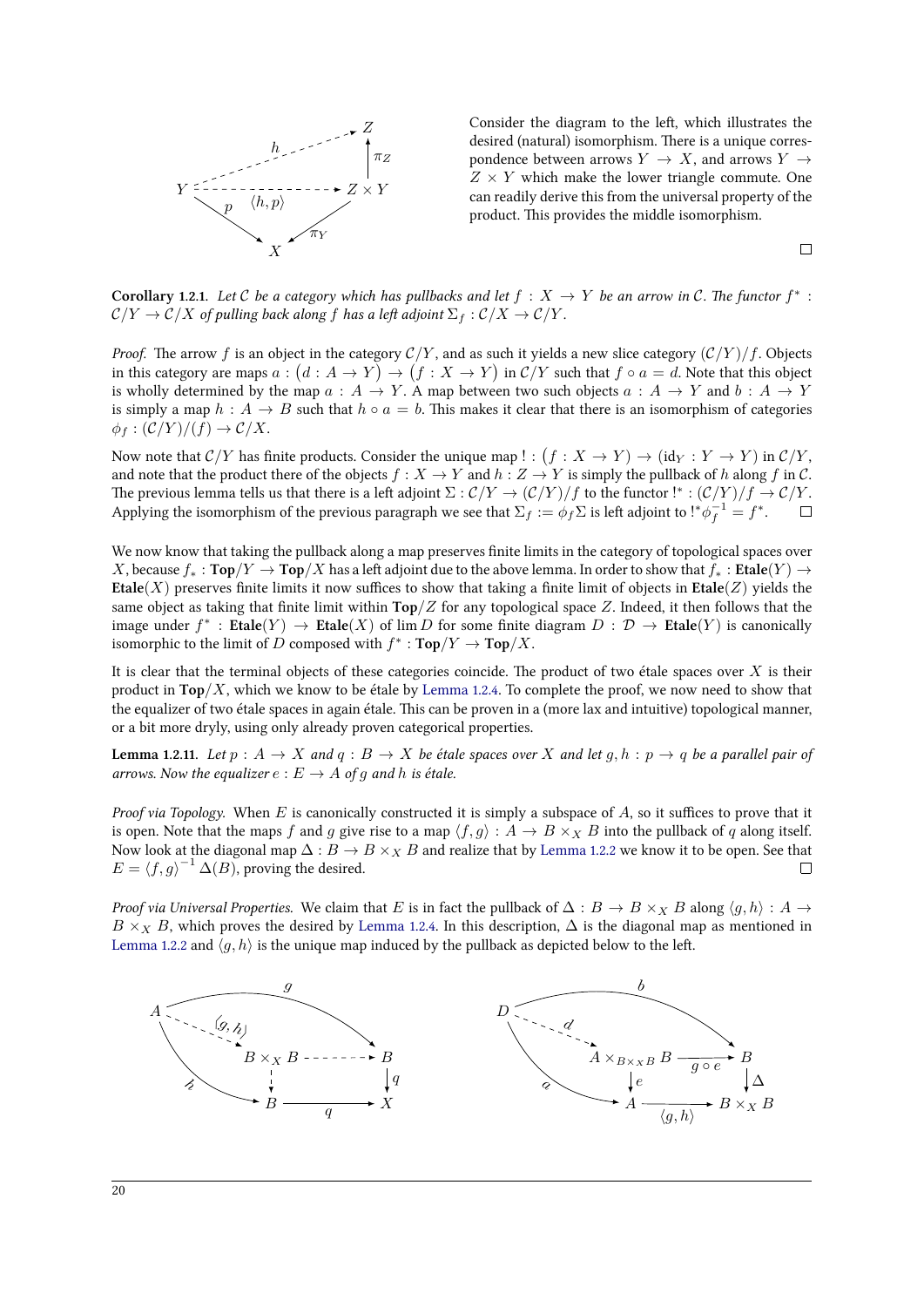It is not hard to see that  $E$  fits in the pullback diagram on the right. To prove this, let consider  $D$  with arrows as indicated. Now as  $\langle b, b \rangle = \Delta b = \langle g, h \rangle$   $a = \langle ga, ha \rangle$  holds, we know  $ga = ha$ . Using the universal property of *E*, we obtain a map  $d: D \to E$  unique such that  $e \circ d' = e$ , proving the desired.  $\Box$ 

Combining the above, we have proven the following theorem. Indeed, due to the above it is clear that the inverse image functor  $f^*$  :  $\text{Etale}(Y) \to \text{Etale}(X)$  preserves finite limits, so by composition with the equivalence of Theorem 1.2.1 the result is immediate.

**Theorem 1.2.2.** For any map  $f: X \to Y$ , the inverse image functor  $f^* : Sh(Y) \to Sh(X)$  preserves finite limits.

<span id="page-26-1"></span>Th[is wo](#page-22-0)uld have been considerably easier to prove if we knew  $f : X \to Y$  to be a local homeomorphism. Indeed, one  $c$  can easily define a functor  $f_!:{\bf{Etele}}(X)\to{\bf{Etele}}(Y)$  which assigns to  $p:E\to X$  the étale space  $f\circ p:E\to Y$ and acts as the identity on arrows. This is of course only possible if the composite  $f \circ p$  is always an étale space, which is the case whenever  $f$  is étale.

<span id="page-26-0"></span>**Theorem 1.2.3.** For a local homeomorphism  $f:X\to Y$ , the functor  $f^*$  is right adjoint to the functor  $f_!$ . This gives *a natural isomorphism as below.*

$$
\text{Etale}(Y) \left(f_! \begin{pmatrix} E \\ p \end{pmatrix}, q \begin{pmatrix} D \\ p \end{pmatrix} \cong \text{Etale}(X) \begin{pmatrix} E \\ p \end{pmatrix}, f^* \begin{pmatrix} D \\ q \end{pmatrix} \right)
$$

*Proof.* The result is immediate from the diagram below. Indeed, due to the universal property of the pullback there is a correspondence between the upper indicated arrow which makes the triangle commute, and the lower indicated arrow. This provides us with the desired natural isomorphism.



 $\Box$ 

In the situation of the above theorem one knows  $f^*: \mathbf{Sh}(Y) \to \mathbf{Sh}(X)$  to preserve all limits, for it has a left adjoint. In general it is the case that the direct image functor *f*<sup>∗</sup> preserves all colimits, for it has a right adjoint as we will show below. To this end we first take a closer look at  $f^*G$  for a sheaf  $G$  over  $Y,$  and  $f:X\to Y$  a map of topological spaces. By construction, we know  $f^*$  to be the sheaf of sections of  $f^*\Lambda$  *G*. For any open  $U$  in  $X$  we now know that an element of  $f^\ast G$  is a section  $t: U \to f^\ast\Lambda\,G$  such that  $\pi \circ s$  is simply the inclusion of  $U$  into  $X.$ 

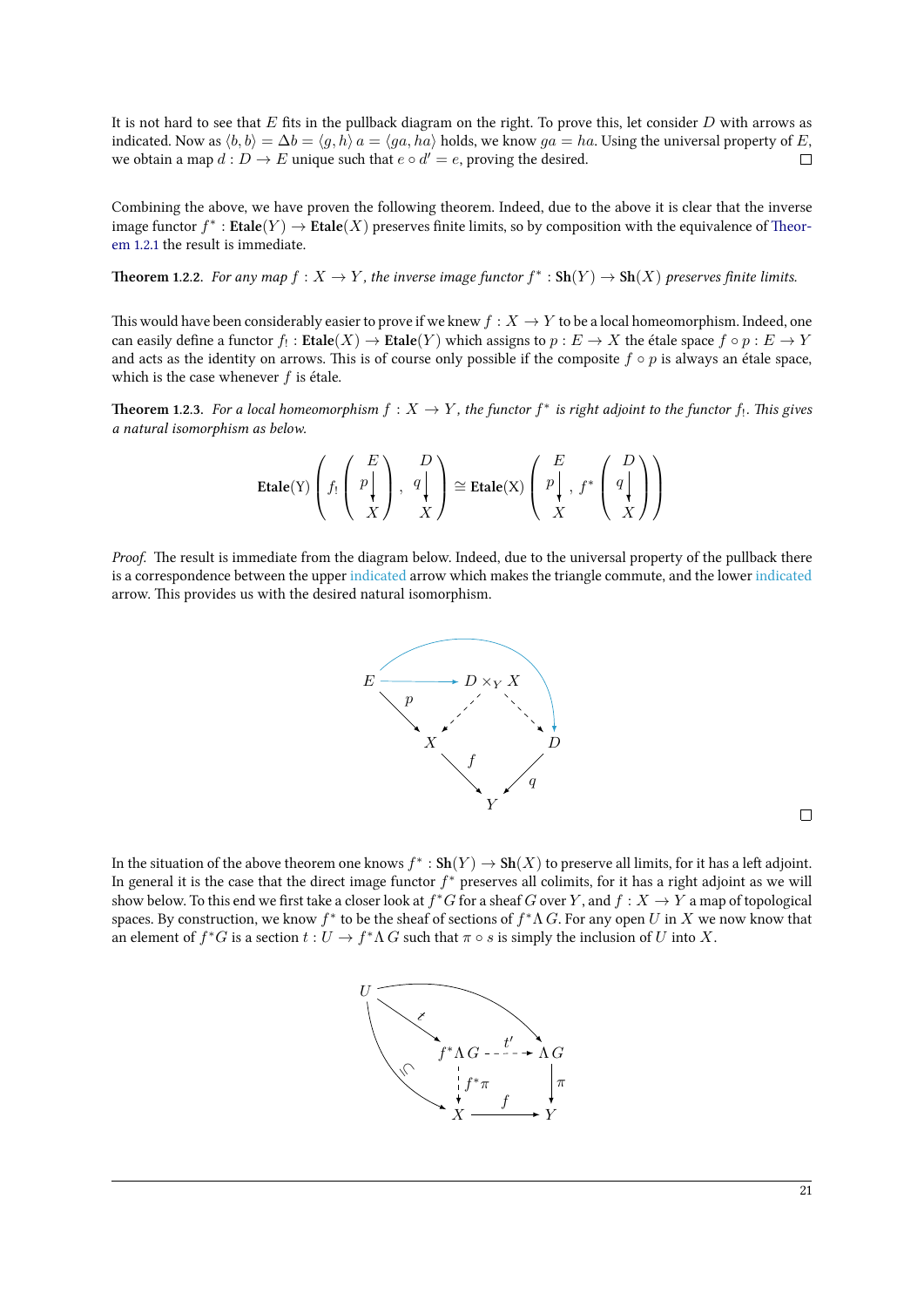In the above diagram we see that there is a correspondence between maps  $t:U\to f^*\Lambda\,G$  which make the left-most diagram commute, and maps  $t': U \to \Lambda G$  such that  $\pi \circ t' = f|U$ . This makes sections of  $f^*\Lambda G$  simply lifts of  $f$ along the projection *π*.

Recall that during our discussion of the display space in Example 1.2.7 we saw maps  $\rho_s : Y \supseteq U \to \Lambda G$  for *U* open in *Y* and  $s \in G(U)$ . An important property of such maps was that  $\pi \circ \rho_s$  is simply the inclusion of *U* into *Y*. Hence by pre-composing with *f* we obtain the composite

$$
f^{-1}(U) \xrightarrow{f} U \xrightarrow{\rho_s} \Lambda G,
$$

which one now can readily see to be a lift of f along  $\pi$ . By the above we now know this to give rise to a section  $t_s: f^{-1}(U) \to f^*\Lambda\,G,$  which we know to have an open image due to Remark 1.2.2. The images of all such sections  $t_s$  for  $s\in G(U)$  and  $U$  open in  $Y$  yield an (open) cover of  $\Lambda$   $G$ . As a consequence, any map (of sets)  $h:f^*\Lambda$   $G\to H$ is continuous if and only if the composite  $h \circ t_s$  is for all such sections  $t_s$ .

It will be useful to have an explicit description of points in *f <sup>∗</sup>*Λ *G*. Using the canonical method of constructing pullbacks one can easily see that points are pairs  $\langle x, a \rangle$ , where *a* is a g[erm at](#page-18-5)  $f(x)$ . Of course, *a* can be represented by some section  $\langle s, V \rangle$  with  $s \in G(V)$ , and we will not hesitate to do so.

**Theorem 1.2.4.** For any map  $f: X \to Y$ , the inverse image functor  $f^*$  is left adjoint to the direct image functor  $f_*$ . That is to say, there exists a natural isomorphism

$$
Sh(X) (f^*(G), F) \cong Sh(Y) (F, f_*(F)).
$$
\n(1.3)

<span id="page-27-0"></span>*Proof.* We claim that there exists a natural isomorphism as below

<span id="page-27-1"></span>
$$
\mathbf{Etale}(\mathbf{X})\left(f^*\Lambda\,G,\,\Lambda\,F\right)\cong\mathbf{Sh}(\mathbf{Y})\left(G,\,f_*\Gamma\Lambda\,F\right). \tag{1.4}
$$

Assuming that this is in fact the case, we are done due to the following chain of natural isomorphisms.

$$
\mathbf{Sh}(\mathbf{X})\left(f^*G,\,F\right)\cong\mathbf{Etale}(\mathbf{X})\left(f^*\Lambda\,G,\,\Lambda\,F\right)\cong\mathbf{Sh}(\mathbf{Y})\left(G,\,f_*\Gamma\Lambda\,F\right)\cong\mathbf{Sh}(\mathbf{Y})\left(G,\,f_*F\right)
$$

The left-hand isomorphism is simply the equivalence between sheaves and étale spaces as proven in Theorem 1.2.1. The final isomorphism is post-composition with the inverse of this adjunctions's unit, which we know to be an isomorphism due to Lemma 1.2.7. We see that this indeed proves the desired, so we are left to prove that  $(1.4)$  is in fact a natural isomorphism.

First realize that a map of étale spaces  $h : f^* \Lambda G \to \Lambda F$  is simply a map of sets over X, such [that the pre](#page-22-0)composition with al[l sections](#page-21-4)  $t_s$  is continuous as discussed in the paragraph above this proof. This allo[ws](#page-27-1) us to define the mapping

$$
\phi: f^*\Lambda G \xrightarrow{h} \Lambda F \mapsto \left(s \in G(U) \mapsto f^{-1}(U) \xrightarrow{h \circ t_s} \Lambda F\right)_{U \subseteq Y} : G(U) \to f_*\Gamma \Lambda F(U) = \Gamma\left(\Lambda F, f^{-1}(U)\right).
$$

This mapping sends a map *h* to the natural transformation defined on components by the map which sends sections *s* to the composite  $h \circ t_s$ .

In the other direction we construct a map

$$
\psi: G \xrightarrow{\tau} f_* \Gamma \Lambda F \quad \mapsto \quad \Big( \langle x, \langle s, U \rangle \rangle \in f^* \Lambda G \mapsto \tau_U(s)(x) \Big) : f^* \Lambda G \to \Lambda F,
$$

which can easily be checked to be well-defined. Given  $s \in G(U)$  we can now check that for all  $x \in X$  we have

$$
(\psi(\tau) \circ t_s)(x) = \psi(\tau)(\langle x, \langle s, U \rangle) = \tau_U(s)(x),
$$

which makes  $\psi(\tau) \circ t_s = \tau_U(s)$  a continuous map. This makes it a bona fide map in the opposite direction of (1.4). We now need to check that these maps are mutually inverse. Take a map  $h: f^*\Lambda \: G \to \Lambda \: F$  and consider  $\psi \phi(h),$ we can compute that for any point  $\langle x, \langle s, U \rangle \rangle \in f^* \Lambda G$  we get

$$
\psi\phi(h)(\langle x,\langle s,U\rangle\rangle)=\phi(h)(s)(x)=(h\circ t_s)(x)=h(x,\langle s,U\rangle).
$$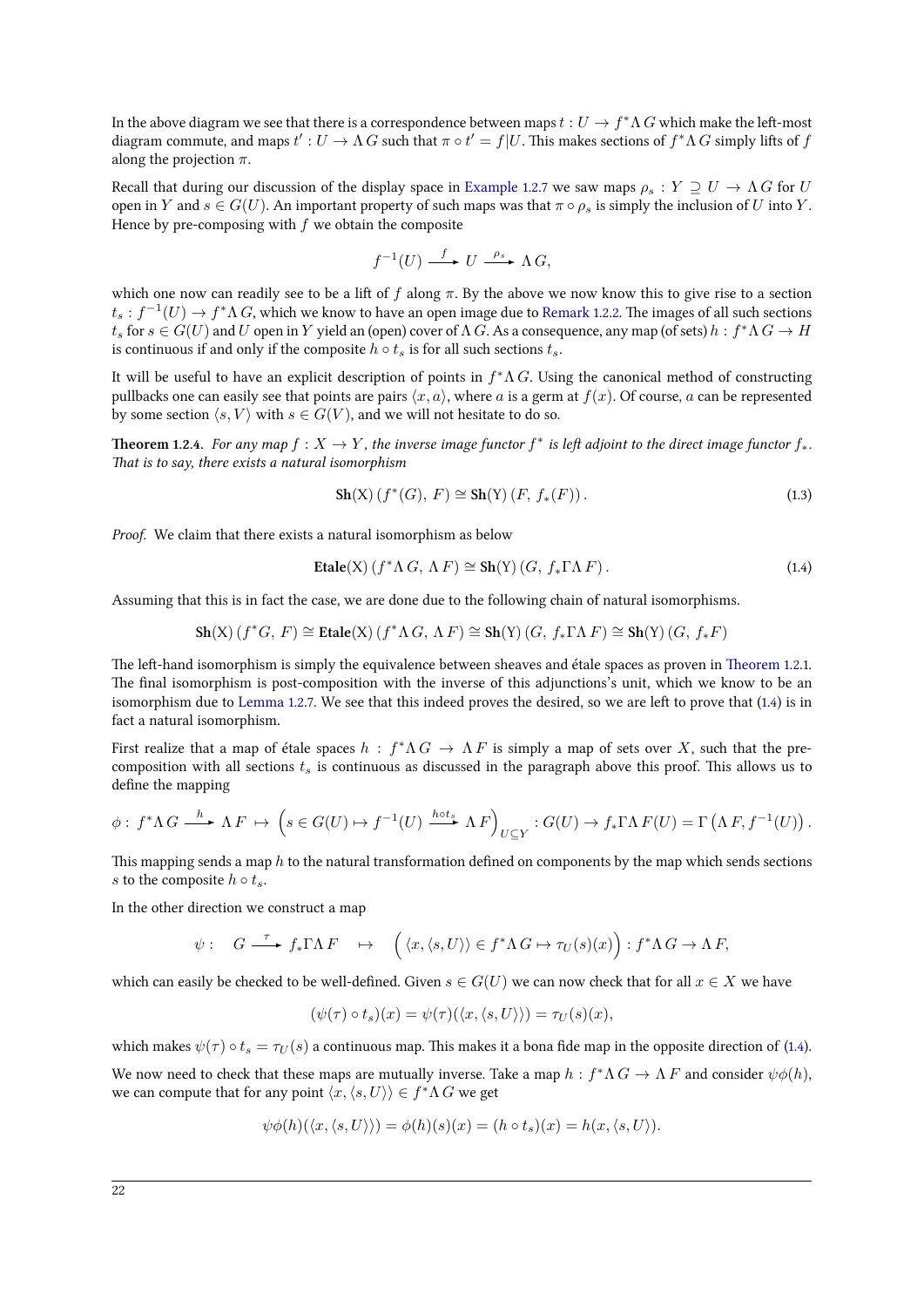In the other direction, given a map  $\tau$  :  $G \to f_*\Gamma\Lambda F$ , an open  $U \subseteq Y$  and  $s \in G(U)$  we see

$$
\phi\psi(\tau)(s) = \psi(\tau) \circ t_s = \tau_U(s).
$$

This proves that these mapping indeed are mutually inverse, proving that  $(1.4)$  is an isomorphism. We neglect to verify that this is indeed natural.  $\Box$ 

#### SUBSECTION 1.2.3 LOCALLY CONNECTED ETALE SPACES

<span id="page-28-0"></span>Recall **Etale**(1) as discussed in Example 1.2.5. There is an obvious (and unique) map  $\pi : X \to 1$  for any topological space *X*. This gives rise to a functor  $\pi^*$ : **Set**  $\cong$  **Sh**(1)  $\to$  **Sh**(*X*). One can wonder whether this map has a left adjoint. We already know by Theorem 1.2.3 that this is true in case  $\pi$  is étale. Unfortunately, this is only so when *X* is endowed with the discrete topology, as mentioned in Example 1.2.5. Here we will construct a left adjoint to  $\pi^*$ : **Set**  $\rightarrow$  **Sh**(*X*), assuming that *X* [is local](#page-19-3)ly connected.

Let us first take a closer look at  $\pi_0(E)$ , the set of connected components of an étale space  $p : E \to X$ . We can define a relation  $R \subseteq E \times E$  by setting *a* R *b* precisely if there is an open  $U \subseteq E$  such that U is connected and  $a, b \in U$ . This relation is always transitive and symmetric, [but for reflexiv](#page-19-3)ity one needs *E* to be locally connected. This must be the case when  $X$  is locally connected, due to Lemma 1.2.1. In this case  $R$  is an equivalence relation, and it is clear that cosets of *R* are precisely the connected components. Topologize *R* as subspace of the product  $E \times E$ . Consequently, the map  $q : E \to \pi_0(E)$  which sends elements to the connected component they are in is the coequalizer of the left- and right projection of  $R$  to  $E$ .

We can now define the functor  $\pi_! :$  **Etale** $(X) \to$  **Set**, which [sends](#page-17-3) étale spaces to their connected components and arrows to the induced arrows on the connected components as arising from the universal property. Concretely, this means that a map  $f : E \to D$  is mapped to  $\pi_1(f)$ , which sends the connected component U to the connected component containing  $f(U)$ . This is well-defined by virtue of  $f$  being continuous.

**Theorem 1.2.5.** Let  $X$  be a locally connected topological space. There is an adjunction

Set 
$$
\left(\pi_!\left(\begin{array}{c} E \\ p \\ k \end{array}\right), S\right) \cong \text{Etale}(X) \left(\begin{array}{c} E \\ p \\ k \end{array}, \pi^*(S)\right).
$$

<span id="page-28-1"></span>*Proof.* Given a map  $h: E \to \pi^*(S)$  we know that  $\pi_S h(x) = \pi_S h(y)$  holds when x R y. Indeed, take  $x, y \in U$ open and connected and see that  $\pi_S h(U) = \{h(x)\}\$  by continuity of *h* and the fact that *S* is endowed with the discrete topology. As such, *h* gives rise to a map  $\pi_0(E) \to S$  via the universal property of the coequalizer  $q: E \to \pi_0(E)$ . This direction, and the converse, can easily be read out of the following diagram.



Given a map of sets  $g : \pi_0(E) \to S$ , we obtain the top indicated arrow by pre-composition with *q*. This gives rise to the desired map  $\langle q \circ q, p \rangle : E \to S \times X$  of étale spaces. In the opposite direction, the discussion above teaches us that a map  $h: E \to S \times X$  gives rise to a map  $\overline{\pi_S \circ h}: \pi_0(E) \to S$ . These operations are mutually inverse by virtue of their construction, as can be easily checked.  $\Box$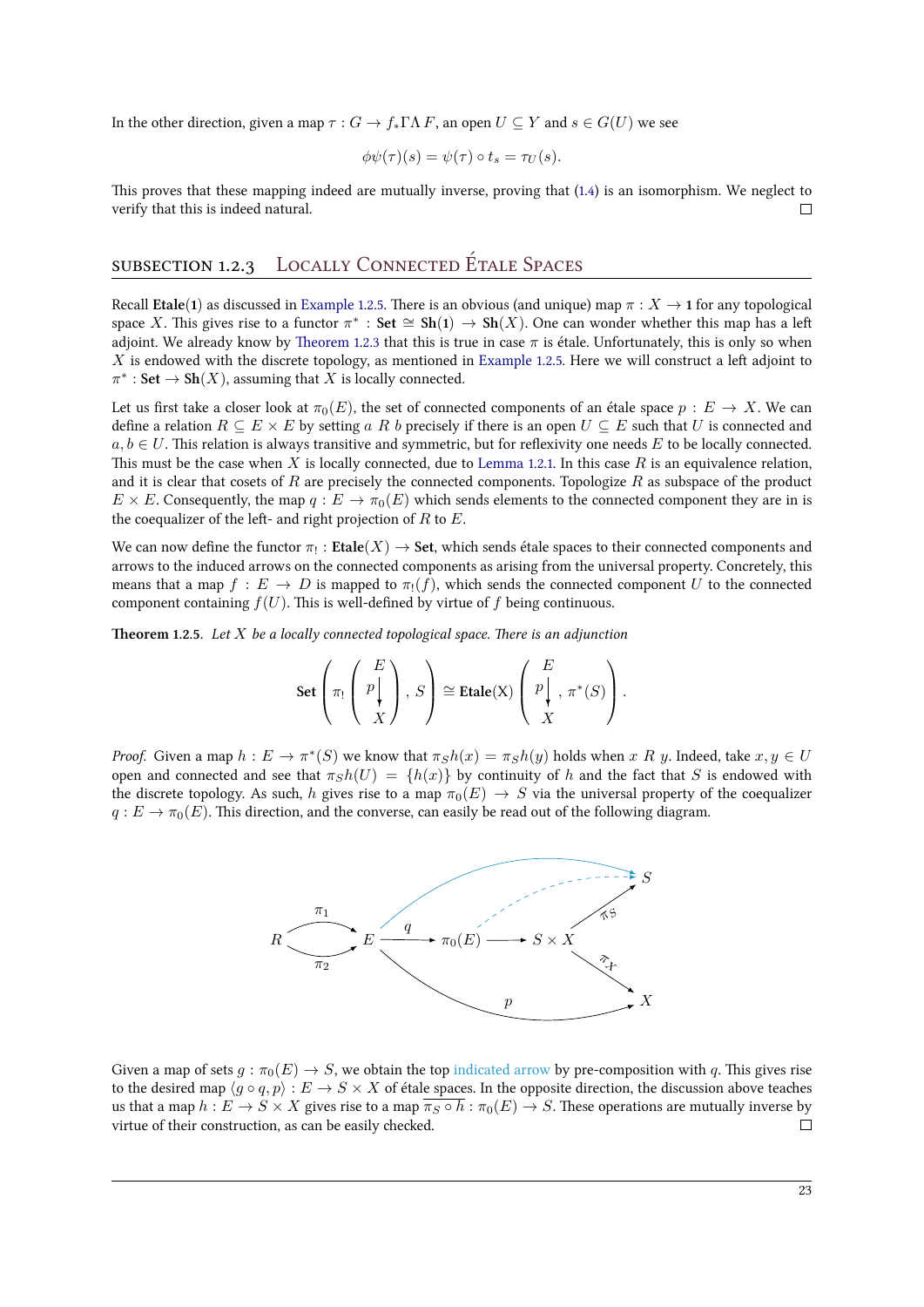By composing the adjunction derived above with the equivalence of categories between  $\text{Sh}(X)$  and  $\text{Etale}(X)$  we see that the obvious functors  $\pi_!:{\rm{Sh}}(X)\to {\rm{Set}}$  and  $\pi^*:{\rm{Set}}\to {\rm{Sh}}(X)$  are such that the former is left adjoint to the latter.

<span id="page-29-4"></span>When a topological space is connected and locally connected, we have extra information on the composite  $\pi_! \pi^*$ . The following proposition leads to this result. We will not prove this proposition in full, see Lemma C1.5.7 of Johnstone (2002b) for more details. Neither do we fully prove the corollary in which we derive the property we will use later on. The only missing ingredient is a lemma concerning general category theory, there is no point in explicating it here. We do prove Lemma 1.2.12, at it can be solved with a topological argument which is fairly straightforward given the discussion above, and we require the existence of the isomorphism described therein later on in Theorem 3.1.1.

**[Propos](#page-69-6)ition 1.2.1.** Let  $X$  be a topological space, now  $X$  is connected if and only if  $\pi^*$  is full and faithful.

<span id="page-29-2"></span>Corollary 1.2.2. If  $X$  [is a conne](#page-29-1)cted and locally connected topological space, then  $\epsilon:\pi_!\pi^*\to$  Set is a[n isomorphism](#page-55-0).

<span id="page-29-3"></span>*Proof.* As we know  $\pi_!$  to be left-adjoint to  $\pi^*$  by Theorem 1.2.5, and  $\pi^*$  is full and faithful due to Proposition 1.2.1, the desired follows from Theorem 4.3.1 of Mac Lane (1997).  $\Box$ 

 ${\tt Lemma~1.2.12.}$   $Let\ X\ be\ a\ connected\ and\ locally\ connected\ topological\ space.$  Now  $\epsilon:\pi^!\pi_*\to{\rm id}_{\rm Set}$  is an isomorphism, *and the composite given in the diagram below is a[n isomorphism](#page-28-1), natural both in the étale space*  $p : E \to X$  *[and the](#page-29-2) (small) set S. Moreover,*  $\pi^*$  *is full and faithful.* 

<span id="page-29-1"></span>
$$
\pi_! \left( \begin{array}{c} E \\ p \\ X \end{array} \right) \times \pi^*(S) \right) \xrightarrow{\langle \pi_! (\pi^1), \pi_! (\pi^r) \rangle} \pi_! \left( \begin{array}{c} E \\ p \\ X \end{array} \right) \times \pi_! \pi^*(S) \xrightarrow{\operatorname{id}_{\pi_! (p) } \wedge \epsilon} \pi_! \left( \begin{array}{c} E \\ p \\ X \end{array} \right) \times S
$$

*Proof.* Let *S* be any small set, and realize that  $\pi^!\pi_*(S)$  is given as the set of connected components of the étale space  $\pi_X : S \times X \to X$ . The map  $\epsilon : \pi^! \pi_*(S) \to S$  is the image of the identity on this space under the isomorphism described in Theorem 1.2.5. This map simply sends (the class of)  $\langle s, x \rangle$  to *s*. This map is clearly surjective, and injectivity is also easy to derive. Indeed, if  $\langle s, x \rangle$  and  $\langle t, y \rangle$  yield the same  $\epsilon$ -image, then  $s = t$  follows, so as *X* is connected we know both to lie within the same connected open  $\{s\} \times X$ . We can thus remark that two representatives  $\langle s, x \rangle$  and  $\langle t, y \rangle$  represent the same connected component exactly if  $t = s$ .

Now conside[r the space](#page-28-1)  $p \times \pi^*(S)$ , which we know to be given as the pullback of  $\pi_X:S \times X \to X$  along  $p$ , with the sensible map down to  $X$ . The space can be canonically described as the set

$$
\langle \langle s, x \rangle, e \rangle \mid \langle s, x \rangle \in S \times X, e \in E \ p(e) = x \}
$$

endowed with the subspace topology inherited from  $(S\times X)\times E.$  As a consequence, the map  $\big\langle\pi_!(\pi^{\rm I}),\pi_!(\pi^{\rm r})\big\rangle$  can be described on representatives as

$$
\langle \langle s, x \rangle, e \rangle \in (S \times X) \times E \mapsto \langle \langle s, x \rangle, e \rangle \in \pi_!(p) \times \pi_!\pi^*(S).
$$

This map is well-defined, for when two representatives lie within the same connected open, this open is projected down to connected opens by  $\pi^l$  and  $\pi^r$ . It is surjective due to the above remark. To prove it to be injective, take  $\langle\langle s,x\rangle,e\rangle$  and  $\langle\langle s',x'\rangle,e'\rangle$  and assume that both have the same image. This entails that  $s=s'$  and e and e' lie within some connected open *U* of *E*. It is now easy to see that  $({s} \times X) \times U$  is connected and open in the domain, so the two representatives represent the same class. This proves the composite to be an isomorphism as desired.

The final statement is an immediate consequence of the first statement and the cited lemma in Corollary 1.2.2.  $\Box$ 

<span id="page-29-0"></span><sup>&</sup>lt;sup>8</sup>This proof refers back to Johnstone (2002b, Lemma C1.3.15), a lemma on locales. We prove the case for topological spaces in Proposition 1.1.2.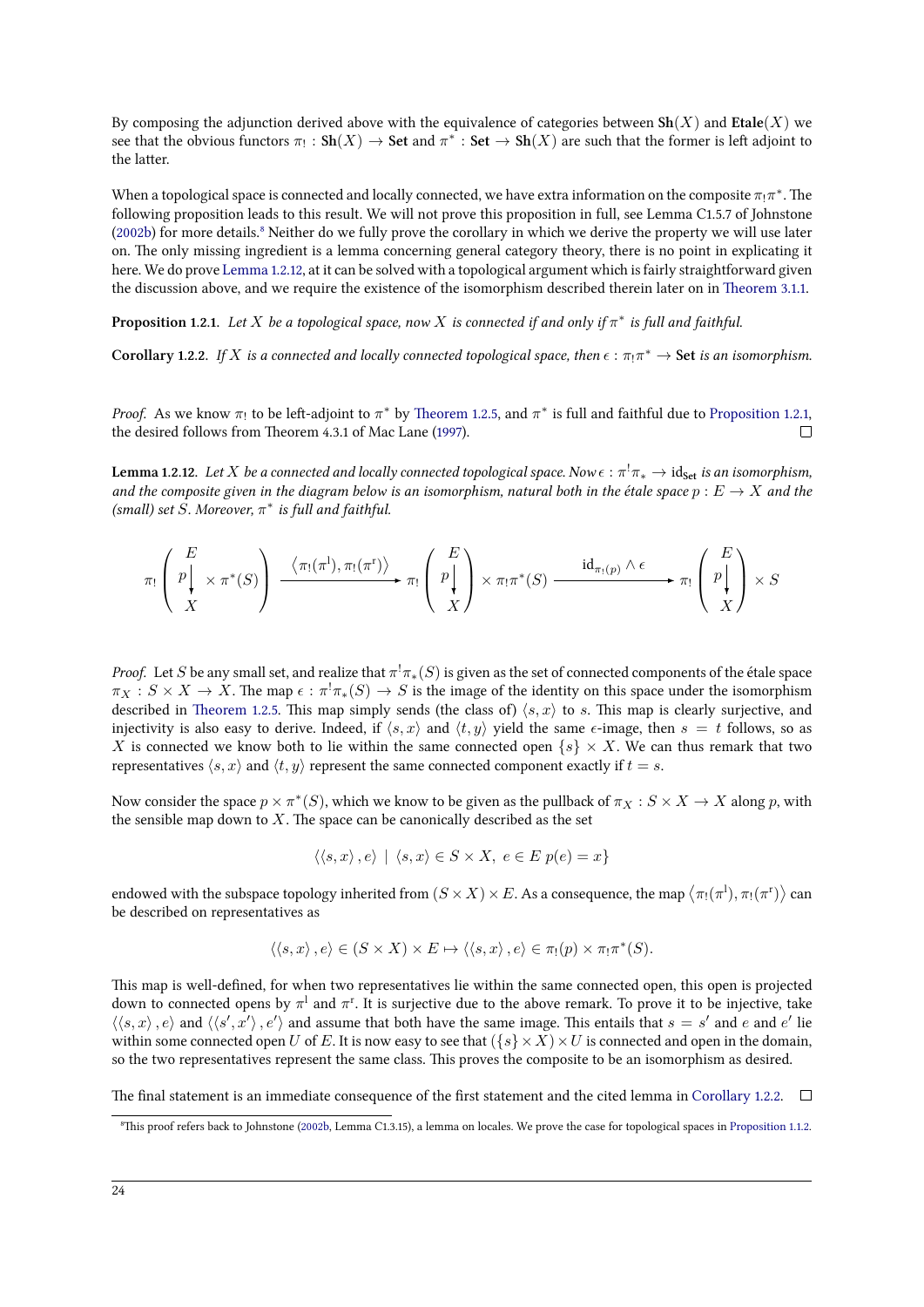<span id="page-30-0"></span>A point *x* of a topological space *X* is virtually the same as the map  $1 \rightarrow X$  which sends the sole inhabitant of 1 to the point *x*. As such we make no syntactic difference between the two, and just write *x* to also mean this map  $A \rightarrow \overline{X}$ . It is clear that this map is always continuous, so we know of functors  $x^* : Sh(X) \rightarrow Sh(1) \cong Set$  and *x*<sup>∗</sup> : **Set**  $\cong$  **Sh**(1)  $\to$  **Sh**(*X*). From now on we write *x*<sup>\*</sup> and *x*<sup>\*</sup> to actually mean the composition of the above functors with the isomorphism between Set and  $\text{Sh}(1)$ . By Theorem 1.2.4 we know the former functor to be left adjoint to the latter. Moreover, the functor  $x^*$  is  $\mathit{left exact}$ , that is to say, it preserves finite limits.

Let us turn to the situation of étale spaces, where a point  $x \in X$  gives rise to  $x^* :$  Etale $(X) \to$  Set. One readily sees that  $x^*(p: E \to X) = p^{-1}(\{x\})$ . Indeed, given any map  $f: A \to E$  with  $p \circ f = x$ , it is clear that the image of f is contained in  $p^{-1}(\lbrace x \rbrace)$ , and this restriction is the uni[que map](#page-27-0)  $h: A \to p^{-1}(\lbrace x \rbrace)$  such that  $(\subseteq) \circ h = f$ .

We now step through the equivalence between étale spaces and sheaves, and look at what  $x^*:\mathbf{Sh}(X)\to \mathbf{Set}$  does to a sheaf. To this end, fix a sheaf  $F : \text{Opens}(X)^\text{op}$  and compute

$$
x^*(F) = x^*(\pi : \Lambda F \to X) = \left(\pi : \coprod_{y \in X} \underset{y \in U \text{ C} \text{Qpens}(X)}{\text{colim}} F(U) \to X\right)^{-1} (x) = \underset{x \in U \text{ C} \text{Qpens}(X)}{\text{colim}} F(U).
$$

This means that  $x^*(F)$  is equal to the *stalks of*  $F$  *at*  $x$ . The following lemma shows us what stalks of sections of étale spaces are.

**Lemma 1.2.13.** For every point  $x \in X$ , there is a natural isomorphism  $x^* \Gamma \cong x^*$ .

*Proof.* Let  $p: E \to X$  be an étale space over X. It is easy to compute  $x^*(p)$ , which is simply the pre-image of  $x$ under *p*. We also know that *x <sup>∗</sup>*Γ ((*−*)*, p*) consists of the stalk of Γ ((*−*)*, p*) at *x*. is allows us to explicitly define the map

$$
\phi_p: x^* \Gamma \left( (-), \ p \begin{matrix} E \\ Y \end{matrix} \right) \to x^* \left( \begin{matrix} E \\ p \begin{matrix} Y \end{matrix} \\ X \end{matrix} \right), \qquad \sigma: U \to X \mapsto \sigma(x) \in p^{-1}(\{x\}),
$$

which is clearly well-defined. To construct a mapping in the other direction, take a point  $e \in p^{-1}(\{x\})$  and realize that there exists an open neighbourhood *U* of *x* such that  $p \restriction U$  is a homeomorphism. This gives us a section  $(p \restriction U)^{-1}: U \to X$ . It is not hard to compute that  $\phi$  is in fact natural in  $p$ .

It is clear that the point associated to the section associated to a point, is the point we started with. To prove the other direction, fix a section *σ* : *U*  $\rightarrow$  *X* and an open neighbourhood *V* in *X* of *σ*(*x*) such that *p*  $\upharpoonright$  *V* is a homeomorphism to an open. We need to show that  $\sigma$  and  $(p\restriction V)^{-1}$  agree on some open, but this follows directly from the local behavior of sections as mentioned in Remark 1.2.1.  $\Box$ 

Finally, let us have a closer look at  $x_* : Set \to Sh(X)$ . Recall that we identify sheaves on 1 with sets simply by seeing the set *S* as the sheaf of sections *S* on the éta[le space](#page-17-2) ! :  $S \to \infty$  1. Now as Opens(*X*) consists of  $\{*\}$  and  $\emptyset$ , we know everything there is to know about this functor when we realize that  $S(\emptyset) = \emptyset$  and  $S({*}) = S$ . The former is of course a consequence of Remark 1.1.1. Using this information we see that  $x^*(S)$  is the functor that sends opens U to the set  $S(x^{-1}(U))$ . This means precisely that  $x^*(S)(U)$  equals S if  $x \in U$  and  $\emptyset$  otherwise, so  $x^*(S)$  is the *skyscraper sheaf* .

It is an immediate consequence of Th[eorem](#page-11-4) 1.2.3 that the stalk functor is left adjoint to the skyscraper functor. Each point gives rise to a stalk functor. Below we will show that the totality of these stalk functors preserves a lot of information.

**Theorem 1.2.6.** A map of sheaves  $h : F \to G$  on X is an (monomorphism) epimorphism exactly if  $x^*(h)$  is for all *points x of X.*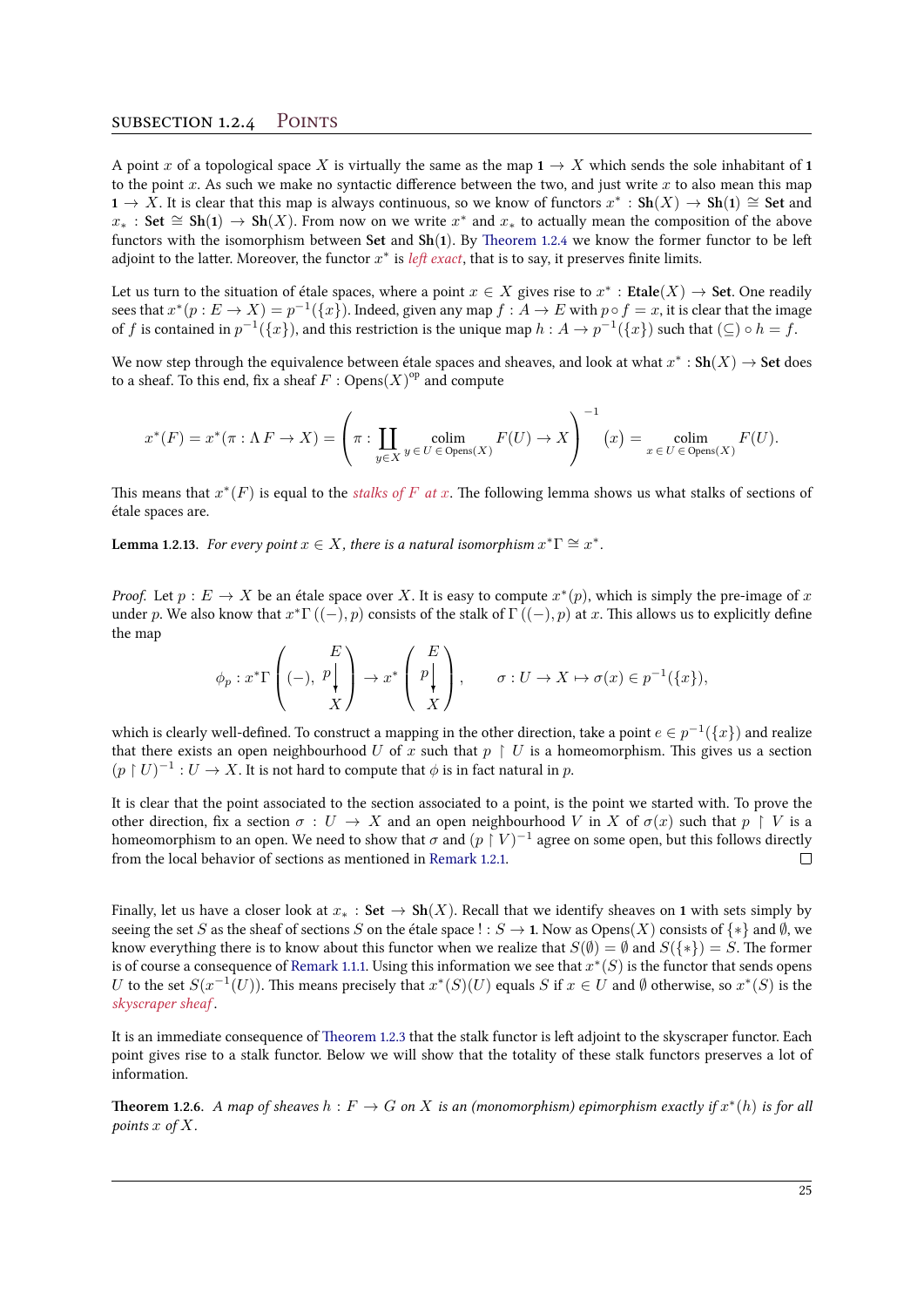*Proof.* Recall Remark 1.2.5, which states that a map of sheaves  $f : G \to H$  is fully determined by a family of maps  $f_x$ :  $F_x \rightarrow G_x$  with a continuity requirement. Retracing this argument we indeed see that the equivalence between sheaves and étale spaces teaches us that *f* is fully determined by  $\Lambda$  *f*. Now inspect  $x^*(f)$  for some  $x \in X$  and see that  $\langle x^*(f) \rangle_{x \in X} = \Lambda f$ .

Fix a map of [sheaves](#page-22-1)  $h: F \to G$ . Suppose that  $x^*(h)$  is epi (a surjection) for all points  $x \in X$ . Let  $f, g: G \to H$ be such that  $fh = gh$ , and derive that

$$
x^*(f)x^*(h) = x^*(fh) = x^*(gh) = x^*(g)x^*(h),
$$

so as  $x^*(h)$  is epi this entails that  $x^*(f) = x^*(g)$  for all  $x \in X$ . By the above paragraph we now deduce that  $f = g$ . The argument for *h* mono works in exactly the same way.

The converse follows from the general theory we already built up. Because  $x^*$  has a right-adjoint by Theorem 1.2.3, we know that *x <sup>∗</sup>* preserves colimits, so in particular it preserves epis. On the other hand we know *x ∗* to preserve finite limits by Theorem 1.2.2, forcing it to preserve monos. From this the desired is immediate.  $\Box$ 

**Corollary 1.2.3.** A map of sheaves  $h : F \to G$  on X is an isomorphism precisely if  $x^*(h)$  is an isom[orphism for all](#page-26-0) *points of X.*

<span id="page-31-1"></span>*Proof.* As a map of sheaves is an isomorphism exactly when it is an isomorphism point-wise, this is immediate from the fact that isomorphisms in **Set** are exactly those maps which are both injective and surjective.  $\Box$ 

### SECTION 1.3 GROTHENDIECK TOPOLOGY

<span id="page-31-0"></span>Recall the setting of Example 1.1.11, which discussed the sheaf of regular functions on the maximal ideal spectrum of a finitely generated  $k$ -algebra  $A$  for some algebraically closed field  $k$ . The open sets in Specm  $A$  are given as (unions of) hyperplane complements Z  $(a)$  for  $a \in A$ . As a consequence, the collection of (basic) opens  $\{U_\iota\}$ Specm  $A - Z(a_i)$ <sub> $i=1,...,m$ </sub> covers Specm *A* when the ideal generated by  $a_1, \ldots, a_m$  is the entirety of *A*.

Take for example as *A* [the coordin](#page-13-1)ate ring of C, where the field *k* is of course taken to be C. Basic opens of C as endowed with the Zariski topology are complements of finitely many points. A basic open *U* is thus given by the zero-set of an ideal generated by  $a_I = \prod_{p \in I} (x - p)$  with *I* some finite subset of  $\mathbb C$ . Given a collection *{*C *− I* = Z( $a_I$ ) | *I* ∈ *I*} of basic open sets, we know that it is a cover of C precisely when  $\bigcap \mathcal{I}$  is empty, which is equivalent to the statement that the ideal generated by  $\{f_I | I \in \mathcal{I}\}\$ is the whole ring A(*X*).

A hypersurface complement  $U_a$  = Specm  $A$  –  $Z(a)$  can be seen as a  $k$ -algebra homomorphism

$$
A \to \{1, a, a^2, \ldots\}^{-1}A = A[\frac{1}{a}],
$$

and note that the co-domain of this map is the trivial *k*-algebra when *a* is a nilpotent element. Generalizing *k* into an arbitrary (commutative) ring *R* one can consider the (small) category *R*-Alg of finitely generated *R*-algebras. Its objects are *R*-algebras of the form  $R[x_1, \ldots, x_n]/I$  for some  $n \in \mathbb{N}$  and ideal  $I \subseteq R[x_1, \ldots, x_n]$ , and arrows are *R*-algebra homomorphisms. Intuitively, the *R*-algebra *A* is covered by the 'hypersurface complements'  $A[\frac{1}{a_i}]$  when, as before, the ideal generated by  $a_i$  for  $i = 1, \ldots, m$  contains 1. A *Grothendieck topology* allows one to formally specify this idea of covering on an arbitrary small category  $C$ , and this allows for one to define what it means to be a sheaf on *C*.

We first specify a generalization of the notion of sieve as defined in Definition 1.1.3, replacing the category  $Opens(X)$ with the more general (small) category *C*.

**Definition 1.3.1** (Sieve). A *sieve* on an object *C* of *C* is a subfunctor of  $yC = C((-), C)$ .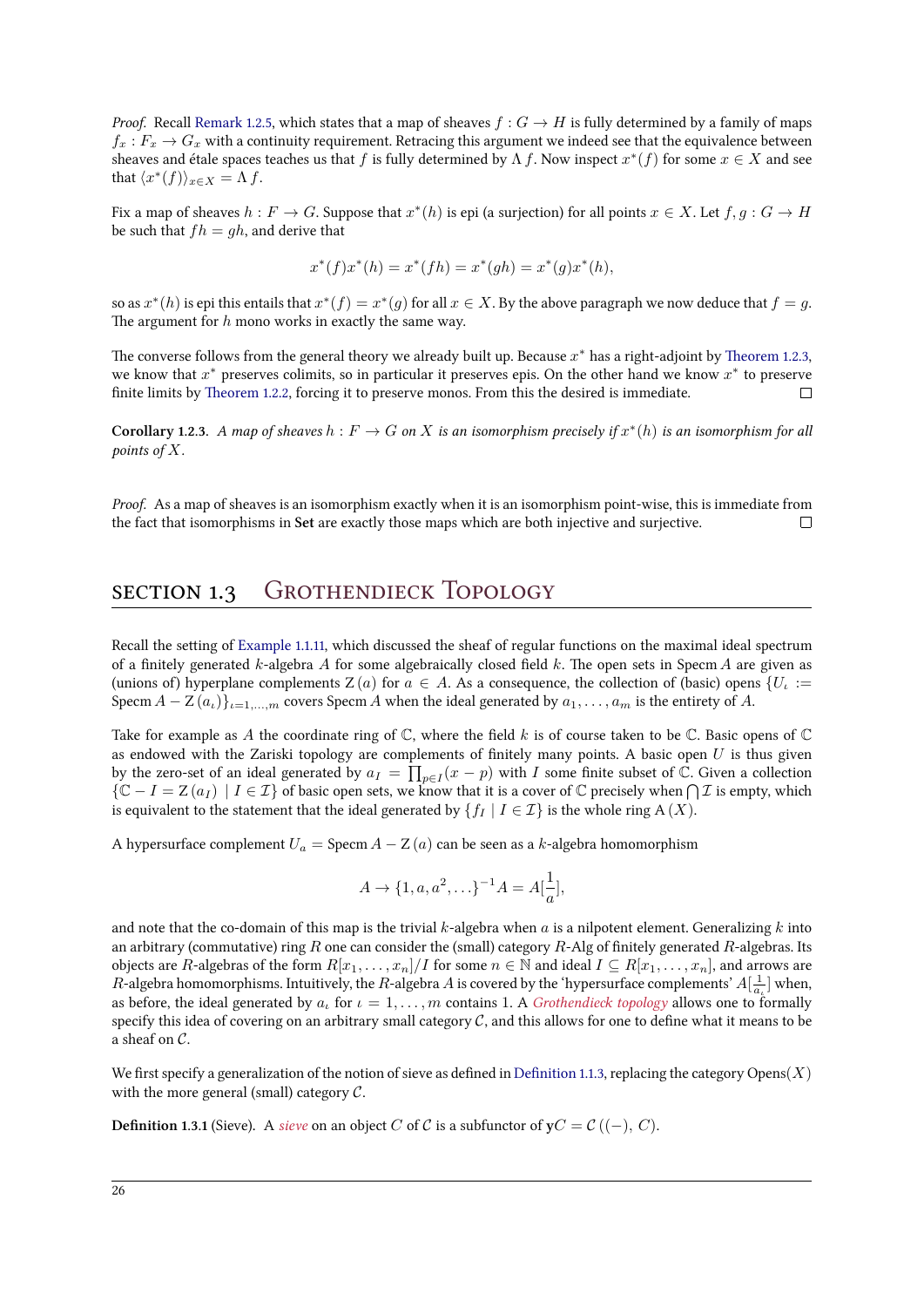Equivalently, a sieve is a set *S* of morphisms of *C* into *C* such that if  $f : X \to C$  is in *S*, then for any arrow  $g: Y \to X$  of *C* we have  $fg \in S$ . One might think of *S* as being a right-ideal, generalizing that a sieve is downwards closed as in Section 1.1. Given a sieve *S* on *C*, we can form the pullback of  $S \subseteq yC$  along  $C((-), h)$ for any arrow  $h: D \to C$ . This gives rise to a sieve

$$
h^*(S) = \{ g : X_g \to D \mid \mathcal{C}((-), h)(g) = hg \in S(X_g) \}.
$$

**Definition 1.3.2** (Grothendieck Topology). A *Grothendieck topology* on  $C$  is a function **J** which assigns to objects a set of sieves over that object. Any sieve  $S \in J(C)$  is said to *cover* C. The assignment is subject to the following laws:

| <b>MAXIMALITY</b>   | the maximal sieve $\mathbf{v} C$ covers $C$ ;                                                                                |
|---------------------|------------------------------------------------------------------------------------------------------------------------------|
| <b>STABILITY</b>    | if S covers C, then for any $h: D \to C$ , the pullback of S along h covers D;                                               |
| <b>TRANSITIVITY</b> | if R is a sieve on C and S covers C, then R covers C when the pullback of R along every arrow<br>$h: D \to C$ in S covers D. |

The pair  $\langle C, \mathbf{J} \rangle$  is called a *site*.

**Example 1.3.1** (Topological Space). Consider a topological space X. Now let  $C$  be the category of opens of X. We define the Grothendieck topology **J** by asigning to every open subset *U* of *X* the set of sieves  $S \subseteq \gamma U$  that are covering in the sense of Definition 1.1.3. This means that the sieves which *cover*  $U$  in the new sense are exactly those sieves whose associated open covers actually covers *U*.

This assignment clearly satisfies maximality, as all opens below *U* certainly cover *U*. To prove that stability holds consider an inclusion  $V \subseteq U$  [and a s](#page-14-2)ieve *S* which covers *U*, and let *V* be its associated open cover of *U*. Note that the pullback  $R := \left(V \subseteq U\right)^*(S)$  is taken point-wise, and for the object  $W$  it is given by either the singleton set containing the inclusion  $W \subseteq V$  in the case that  $W \subseteq V$  and  $(W \subseteq V \subseteq U) \in S$ , and empty otherwise. Performing several computations, we derive that *S* indeed is a covering sieve.

To show transitivity, let both  $R$  and  $S$  be sieves on  $U$ , with  $S$  assumed to be covering. Write  $V$  for the open cover associated to *S*. Assume that the pullback along each inclusion  $V \subseteq U$  of R is covering. This makes the set of opens  $\mathcal{V}_V$  associated to  $(V\subseteq U)^*(R)$  an open cover of  $V.$  From this it is easy to compute that  $\mathcal V$  indeed covers  $U,$  proving **I** to be a Grothendieck topology.

**Example 1.3.2** (Trivial Topology). For any small category  $C$  we can form the *trivial Grothendieck topology*, where  $J(C)$  consists only of the maximal sieve **y***C*. This clearly satisfies maximality. Stability follows as the pullback of **y***C* along any arrow  $D \to C$  is simply all of **y***D*. Transitivity is easy, for the pullback of *R* along id<sub>*C*</sub> is forced to equal  $yC$ , which in turn equals  $R$  again, making it covering.

<span id="page-32-0"></span>A *matching family* in this setting is exactly the same as in Definition 1.1.4. We are now ready to define what a sheaf is in this new setting. The definition below is a straighforward generalization of the characterization obtained in Proposition 1.1.1.

**Definition 1.3.3** (Sheaf). Let  $\langle C, J \rangle$  be a site. A presheaf *P* on *C* [is a sheaf](#page-15-1) exactly when for each object *C* and each covering sieve *S* for **J** the inclusion map  $S \xrightarrow{i_S} \mathbf{y} C$  gives rise to an isomorphism

<span id="page-32-1"></span>
$$
\mathbf{PSh}(\mathcal{C})\left(\mathbf{y}C,\,P\right)\xrightarrow{\mathbf{PSh}(\mathcal{C})(i_S,\,P)}\mathbf{PSh}(\mathcal{C})\left(S,\,P\right). \tag{1.5}
$$

The category of all sheaves on a certain site  $\langle C, \mathbf{J} \rangle$  is denoted  $\text{Sh}(\mathcal{C}, \mathbf{J})$ , this category is a subcategory of  $\text{PSh}(\mathcal{C})$ . A category equivalent to the category of sheaves on a site is called a *Grothendieck topos*.

**Example 1.3.3** (Presheaves as Sheaves). Recall the trivial topology from Example 1.3.2 and note that any presheaf is a sheaf, as the induced map in  $(1.5)$  is simply the identity map.

<span id="page-32-2"></span>**Example ..** (Sheaves on Topological Spaces)**.** Let *X* be a topological space and *P* be a presheaf on *X* as in the first section of this chapter. Recall the definition of a Grothendieck topology on the category Opens $(X)$  of Example 1.3.1, and realize that  $P$  is a sheaf in [the](#page-32-1) sense of Grothendieck topologies e[xactly when i](#page-32-0)t is a sheaf in the sense of Definition 1.1.1.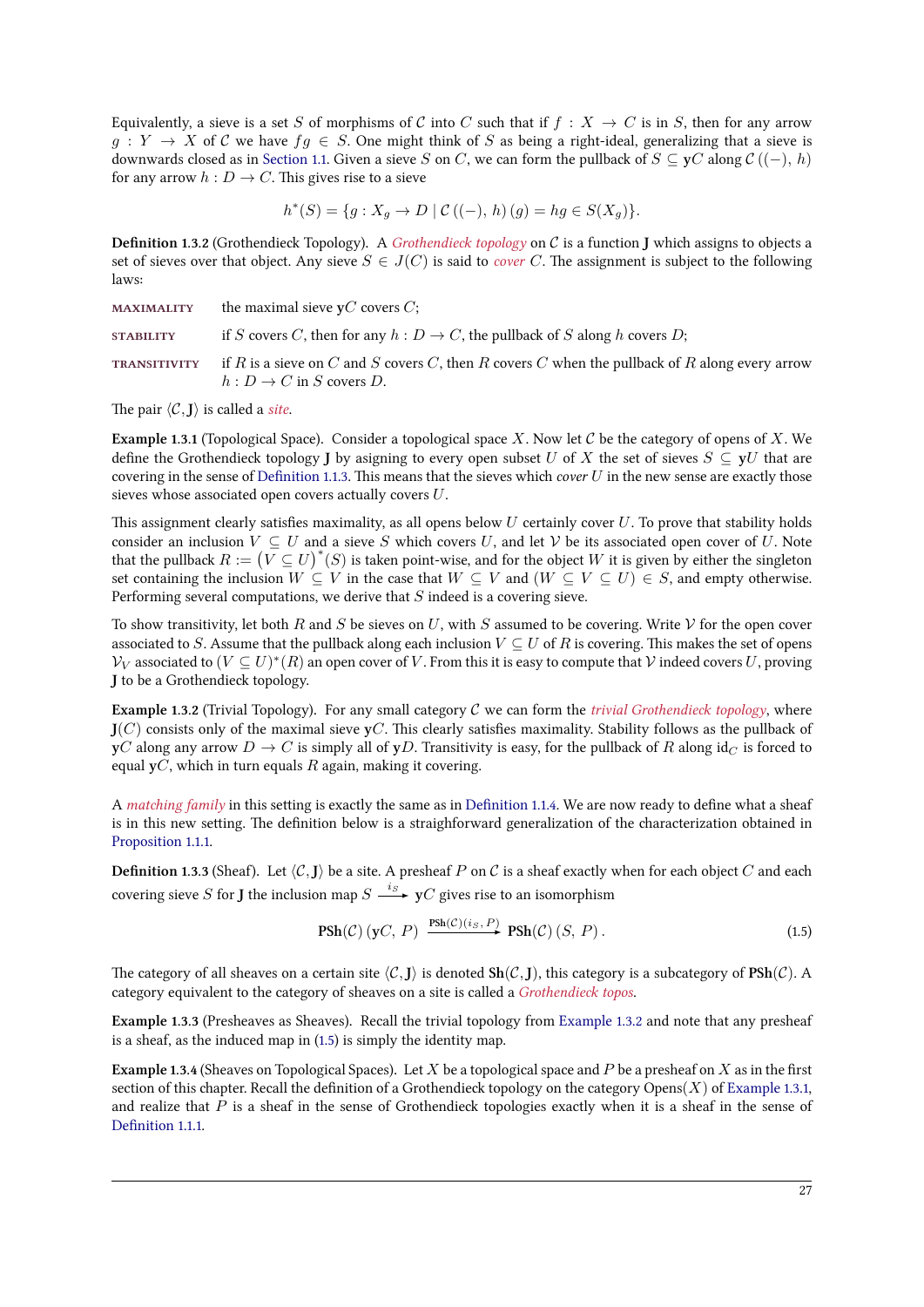In Example 1.3.3 we saw that all presheaves are sheaves when the category is endowed with the trivial topology, so in particular, all representable presheaves are sheaves. Recall that when one considers sheaves over a topological space, all representable functors are sheaves, as proven in Remark 1.1.2. We now set out to prove that all sheaves are in a natural way related to representable presheaves. First, we will show that each presheaf is the colimit of representable pr[esheaves. We](#page-32-2) then posit the existence of an adjunction between  $\text{PSh}(\mathcal{C})$  and  $\text{Sh}(\mathcal{C}, J)$ , as a generalization of the sheafification functor displayed in Remark 1.2.4. The desired result is then but an easy corollary.

<span id="page-33-3"></span>**Proposition 1.3.1.** Let  $C$  be a category. Each object of  $\text{PSh}(C)$  $\text{PSh}(C)$  $\text{PSh}(C)$  is canonically isomorphic to a colimit of representable *objects*  $yC = C((-), C)$ *.* 

<span id="page-33-0"></span>*Proof.* Apply Lemma 1.2.9 with  $A = y : C \rightarrow PSh(C)$ , which is applicable as  $PSh(C)$  is clearly cocomplete. We now see that  $R(P)(C) = P\text{Sh}(\mathcal{C})$  (yC, P), by the Yoneda lemma this is isomorphic to  $P(C)$ . This gives us a natural isomorphism  $R \cong \text{id}_{\text{PSh}(\mathcal{C})}$ . By the uniqueness up to isomorphism of left adjoints we know that *L* is (canonically) naturally isomorphic to the identity functor, providing the desired isomorphism

$$
P \cong \text{colim}\left(\int P \xrightarrow{\pi} C \xrightarrow{y} \text{PSh}(\mathcal{C})\right). \qquad \Box
$$

We now simply state the following theorem, for a proof see for instance Mac Lane and Moerdijk (1991, Theorem  $3.5.1$ ).

**Theorem 1.3.1** (Sheafification). To each site  $\langle C, J \rangle$  there exists an associated sheaf functor  $\mathbf{a}: \text{PSh}(\mathcal{C}) \to \text{Sh}(\mathcal{C}, J)$ *left-adjoint to the inclusion functor*  $i : \mathbf{Sh}(\mathcal{C}, \mathbf{J}) \to \mathbf{PSh}(\mathcal{C})$ *.* 

<span id="page-33-1"></span>**Corollary 1.3.1** (Sheaves as Colimits of Representables). *Each object of*  $\text{Sh}(\mathcal{C}, J)$  *is a colimit of representables.* 

*Proof.* Given a sheaf F we can consider  $i(F)$  and note that by Proposition 1.3.1 we know F to be a colimit of representables in the category  $\text{PSh}(\mathcal{C})$ . Using the sheafification functor of Theorem 1.3.1 the following is immediate, because **a** must preserve colimits as it has a right adjoint.

$$
F \cong \text{colim}\left(\int P \xrightarrow{\pi} C \xrightarrow{y} \text{PSh}(\mathcal{C}) \xrightarrow{a} \text{Sh}(\mathcal{C}, J)\right) \qquad \qquad \Box
$$

Every Grothendieck topos has a set of objects such that the arrows starting in these objects can 'distinguish' other arrows in some sense. To make this more precise we introduce the two following notions, and prove that there is a generating set to each Grothendieck topos.

**Definition 1.3.4** (Jointly Epimorphic). A collection  $\mathcal F$  of arrows into an object  $X$  is said to be jointly epimorphic when for any pair of arrows  $f, q: X \to Y$  the equality  $f = q$  holds precisely when  $fh = qh$  holds for all  $h \in \mathcal{F}$ .

**Definition 1.3.5** (Generating Collection). A collection  $G$  of objects of a category  $C$  is said to generate (or separate)  $C$ if for each object the collection of arrows into that object starting at an object in *G* is jointly epimorphic. If  $\mathcal{G} = \{G\}$ , then  $G$  is said to be a generating object of  $\mathcal{C}$ .

**Lemma 1.3.1.** Consider the Grothendieck topos  $\mathcal{E} := \text{Sh}(\mathcal{C}, J)$ . Now the collection  $\mathcal{G} := \{ \text{ay}C \mid C \text{ object of } C \}$ *generates E.*

*Proof.* Suppose that  $f, g: F \to G$  is a parallel pair of arrows between sheaves in  $\mathcal{E}$ . Now assume that  $fh = gh$ for all *h* starting in an object of *G*. We know that  $F = \text{colim } \text{av } C_i$  where the *ι* are objects of some diagram *I*. Consider the canonical maps  $i_t : \mathbf{ay}C_t \to F$  and realize that this collection gives rise to natural transformations  $\alpha_t := f i_t$  and  $\beta_t := g i_t$ , and see that  $\alpha_t = \beta_t$  holds by assumption. These natural transformations give rise to maps colim  $\mathbf{a} \mathbf{y} C_i \rightarrow G$ . We thus compute

$$
f \operatorname{colim} i_{\iota} = \operatorname{colim} \alpha_{\iota} = \operatorname{colim} \beta_{\iota} = g \operatorname{colim} i_{\iota},
$$

<span id="page-33-2"></span>and as  $\operatorname{colim} i_t$  is the identity map the desired follows immediately.

 $\Box$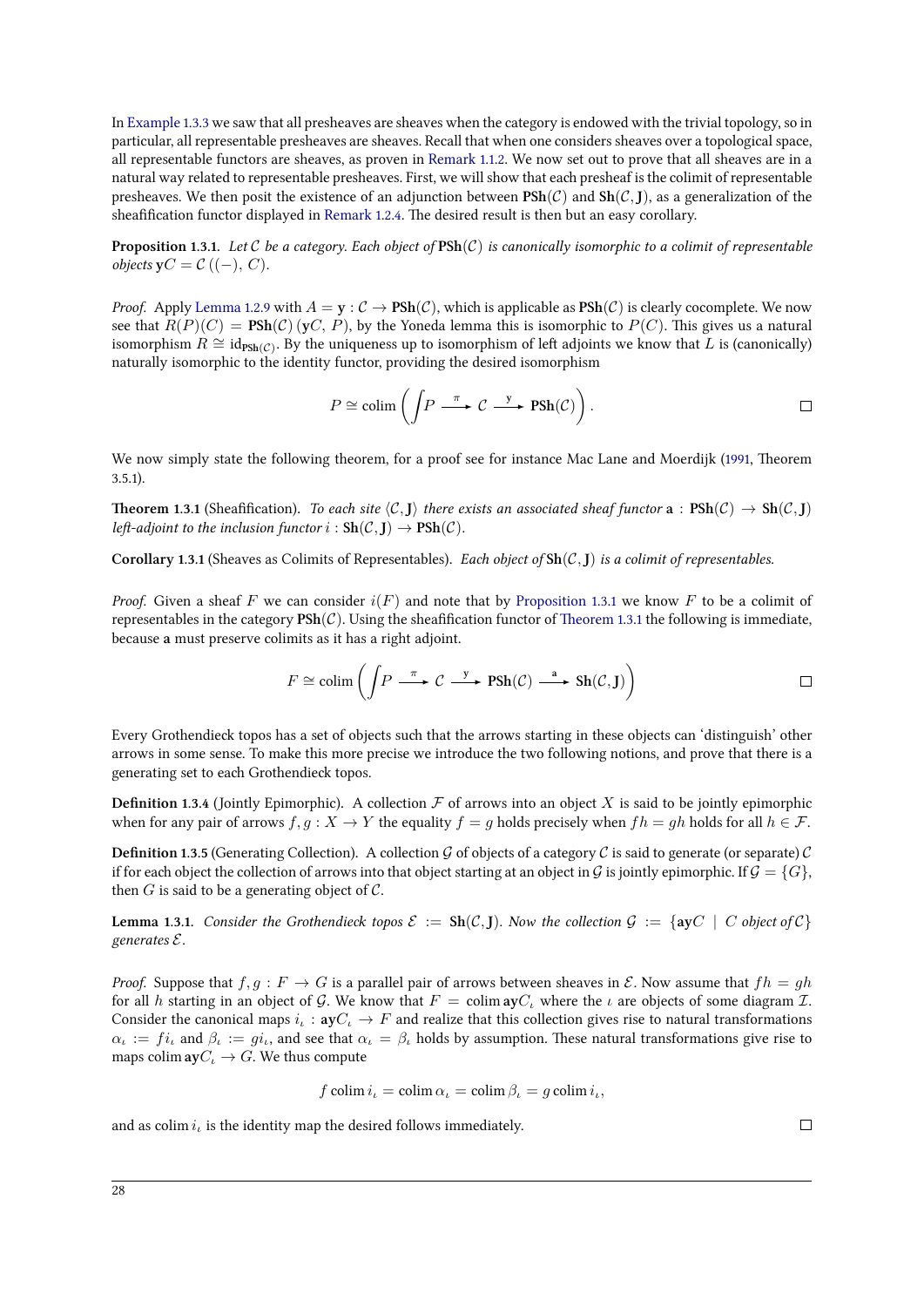**Remark 1.3.1.** Suppose that  $\mathcal F$  is a collection of arrows into X which is jointly epimorphic in a category which has all colimits. Then one can consider

$$
\coprod_{f \in \mathcal{F}} \text{dom } f \xrightarrow{\coprod_{f \in \mathcal{F}} f} X,
$$

<span id="page-34-2"></span>and write  $e := \coprod_{f \in \mathcal{F}} f$  for convenience. For each  $(h : C \to X) \in \mathcal{F}$  there is the canonical map  $i_h : C \to X$ . Consider a parallel pair  $f, g: X \to Y$  and suppose that  $fe = ge$ . Then it follows that  $fei_h = gei_h$ , but due to the construction of *e* this entails that  $fh = gh$ . By assumption we have that  $f = g$ , proving *e* to be an epimorphism. Conversely, if this  $e$  is an epimorphism then the family  $\mathcal F$  is jointly epimorphic. As a corollary of the above lemma, this discussion entails that every Grothendieck topos has a generating object.

### SECTION 1.4 GEOMETRIC MORPHISMS

<span id="page-34-0"></span>Given a map of spaces  $f: X \to Y$  we know of the inverse image functor  $f^*: \mathbf{Sh}(Y) \to \mathbf{Sh}(X)$  and the direct image functor  $f_* : Sh(X) \to Sh(Y)$ . From Theorem 1.2.4 we learn that the inverse image functor is left adjoint to the direct image functor, and Theorem 1.2.2 proves that  $f^*$  is *left exact*, that is to say, preserves finite limits. We generalize this to generic toposes in the following definition.

**Definition 1.4.1** (Geometric Morphism). A [map of toposes](#page-27-0)  $f: \mathcal{E} \to \mathcal{D}$  is given by a pair of functors  $f^*: \mathcal{D} \to \mathcal{E}$ and  $f_*: \mathcal{E} \to \mathcal{D}$ , where  $f^*$  is s[aid to be the](#page-26-1) *inverse image* and  $f_*$  the *direct image* of  $f$ , such that  $f^*$  is left exact and left adjoint to  $f_*$ .

From the above it is clear that each continuous map between topological spaces gives rise to a geometric morphism. As a more concrete example, think of the map  $X \to 1$  and the geometric morphism  $\pi : \text{Sh}(X) \to \text{Set}$  it induces. Indeed, the inverse image  $\pi^*:\mathbf{Set}\to\mathbf{Sh}(X)$  sends a set  $S$  to the sheaf of sections of the étale space  $S\times X.$  This functor is left exact and left adjoint to  $\pi_* : Sh(X) \to Set$ . We furthermore proved in Subsection 1.2.3 that if X is locally connected, then  $\pi_*$  has as a left adjoint the functor  $\pi_! : Sh(X) \to Set$ , which sends a sheaf to the connected components of its display space.

Recall the geometric morphism induced by a point, as covered in Subsection 1.2.4. Given a point  $x \in X$ , this gives rise to a geometric morphism  $x : \mathbf{Set} \to \mathbf{Sh}(X)$ . The corresponding inverse image send[s a sheaf to its st](#page-28-0)alks over  $x$ , and the direct image sends a set to the skyscraper sheaf over *x*. This case of points of a topological space gives rise to the following generalization.

**Definition 1.4.2** (Point). A *point* of a topos  $\mathcal E$  is a geometric mor[phism](#page-30-0) Set  $\rightarrow \mathcal E$ .

In Subsection 1.2.4 we proved Corollary 1.2.3 which states, in the terms of the following definition, that the inverse image functors induced by the points of a topological space *X* yield a set of jointly conservative functors from **Sh**(*X*) to **Set**.

**Definition 1.4.3** (Jointly Conservative). Given categories *C* and *D* a collection *K* of functors  $C \to D$  is said to be *jointly conservative* from C to D [when for an](#page-31-1)y arrow  $f : X \to Y$  of C it holds that f is an isomorphism precisely if  $F(f)$  is for all  $F \in K$ .

A topos whi has a collection of jointly conservative functors from this topos to **Set** is said to have *enough points*. So Corollary 1.2.3 can be summarized as saying that  $\text{Sh}(X)$  has enough points.

**Definition 1.4.4 (Surjective Geometric Morphism). A geometric morphism**  $f : C \to D$  **is said to be** *surjective* **when** its inverse image part *f*<sup>∗</sup> is faithful. The morphism *f* is an *embedding* when its inverse image *f*<sup>∗</sup> is both full and fai[thful.](#page-31-1)

The following lemma comes from Lemma 7.4.3 of Mac Lane and Moerdijk (1991). In particular, this states that an embedding reflects isomorphisms.

<span id="page-34-1"></span>**Lemma 1.4.1** (Notions of Surjectivity). *For a geometric morphism*  $f : C \to D$  *the following are equivalent:*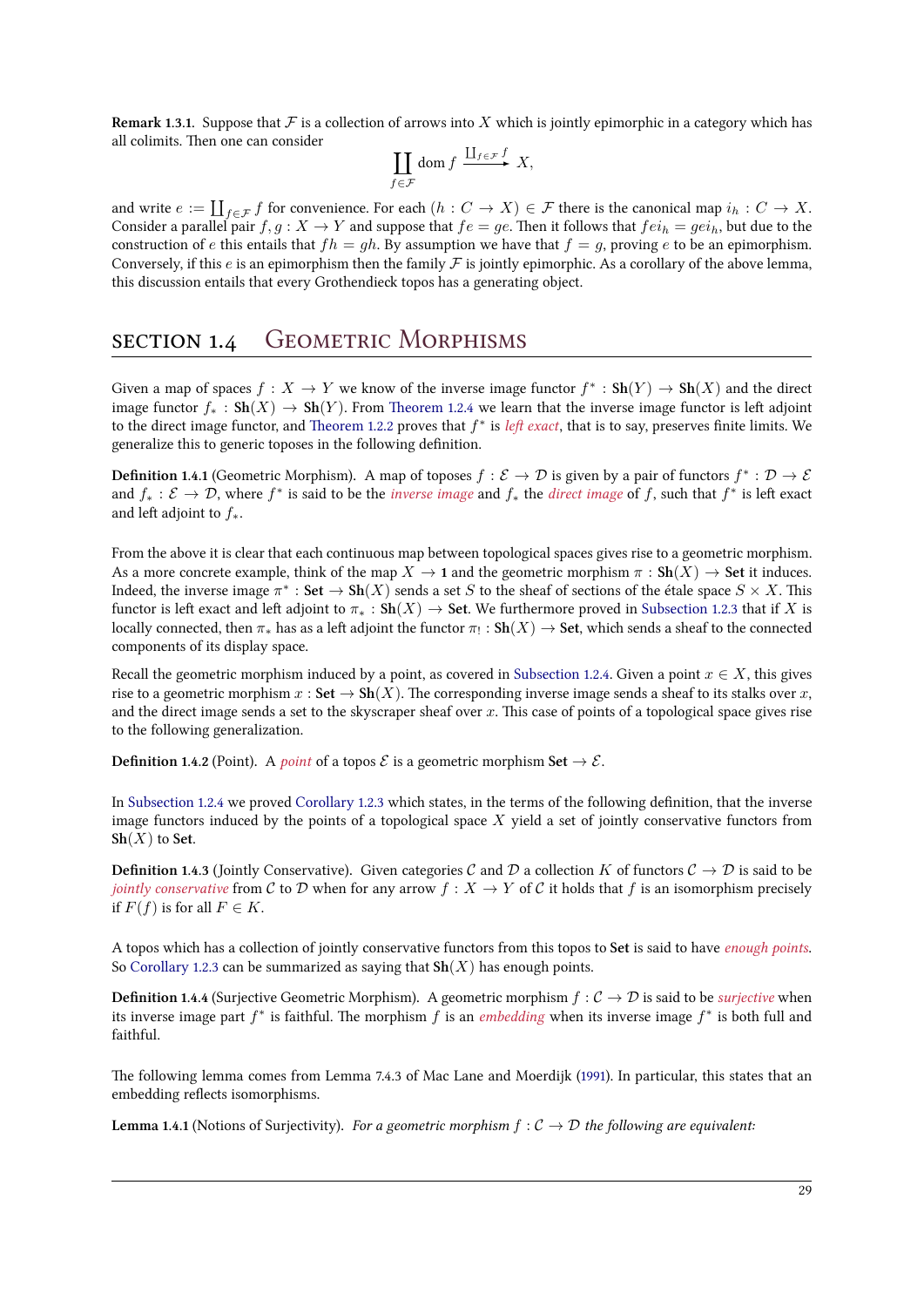- *(i) f is surjective*
- (*ii*) *for each object*  $D \in \mathcal{D}$ *, f*<sup>\*</sup> *induces an injective homomorphism of subobject lattices*  $\text{Sub}_{\mathcal{D}}(E) \to \text{Sub}_{\mathcal{C}}(f^*E)$ *.*

#### *(iii) f ∗ reflects isomorphisms*

<span id="page-35-1"></span><span id="page-35-0"></span>*Proof.* First suppose that (i) holds. Let  $m: X \to D$  be a (representative of a) subobject of  $D \in \mathcal{D}$ . Consider the pullback diagram specifying its characteristic map  $\chi_X$ .



Now as  $f^*$  is left exact, the right-hand diagram is a pullback as well. Let  $n: Y \to D$  also be a subobject of  $D$ , and suppose that there exists an isomorphism  $v : f^*X \to f^*Y$  such that  $f^*m \circ v = f^*n$ . This is exactly the statement that  $f^*m$  and  $f^*n$  represent the same subobject. Note that by the diagrams above we derive  $\chi_{f^*X} \circ f^*m =$ true*◦*!*<sup>f</sup> <sup>∗</sup>X*, so it certainly holds that

$$
\chi_{f^*X} \circ f^*n = \chi_{f^*X} \circ f^*m \circ v = \text{true} \circ !_{f^*X} \circ v = \text{true} \circ !_{f^*Y}.
$$

One can perform a similar construction with the roles of *X* and *Y* reversed. Using the faithfulness of *f ∗* we now derive that *n* and *m* represent the same subobject, proving (ii).

Suppose (ii) holds. Let  $v: X \to Y$  be an arrow in  $\mathcal D$  such that  $f^*v$  is an isomorphism. Consider the factorization of *v* and its inverse image under *f*, which preserves the factorization as *f* is both left- and right exact.

$$
X \xrightarrow{m} \text{im } f \xrightarrow{e} Y
$$
\n
$$
f^* X \xrightarrow{f^* m} f^* \text{im } f \xrightarrow{f^* e} f^* Y
$$

We know  $f^*v$  $f^*v$  to be an isomorphism, so  $f^*$  im  $f = f^*Y$ . From (ii) it now follows that im  $f = Y$ , so v is an epimorphism. To prove that  $v$  is an isomorphism, we now prove it to be mono as well. Consider the pullback which defines the kernel pair  $k_1, k_2 : K \to X$  and the factorization of the diagonal arrow  $X \to K$ , both of which are preserved under *f ∗* .



Now as  $f^*v$  is iso, we know it to be mono, which forces  $f^*k_1 = \mathrm{id}_K = f^*k_2$ . As a consequence we see that  $f^*me = id_X$ , forcing  $f^*\Delta = f^*K$ . Using again (ii), we derive  $K = \Delta$ . This yields  $e = id_K$  which makes  $v = m$ a monomorphism, proving (iii).

Now suppose (iii) holds. Let  $v, w: X \to Y$  be arrows in  $\mathcal D$  such that  $f^*v = f^*w$ . Consider their equalizer on the left, and note that as  $f^*$  is left-exact, this yields t[he e](#page-35-0)qualizer on the right.

$$
E \xrightarrow{e} X \xrightarrow{v} Y
$$
\n
$$
f^*E \xrightarrow{f^*e} f^*X \xrightarrow{f^*v} f^*Y
$$

We know that  $f^*v = f^*w$ , so  $f^*e$  must be an isomorphism. By (iii) we now know that  $e$  is an isomorphism, forcing  $v = w$ . This proves (i).  $\Box$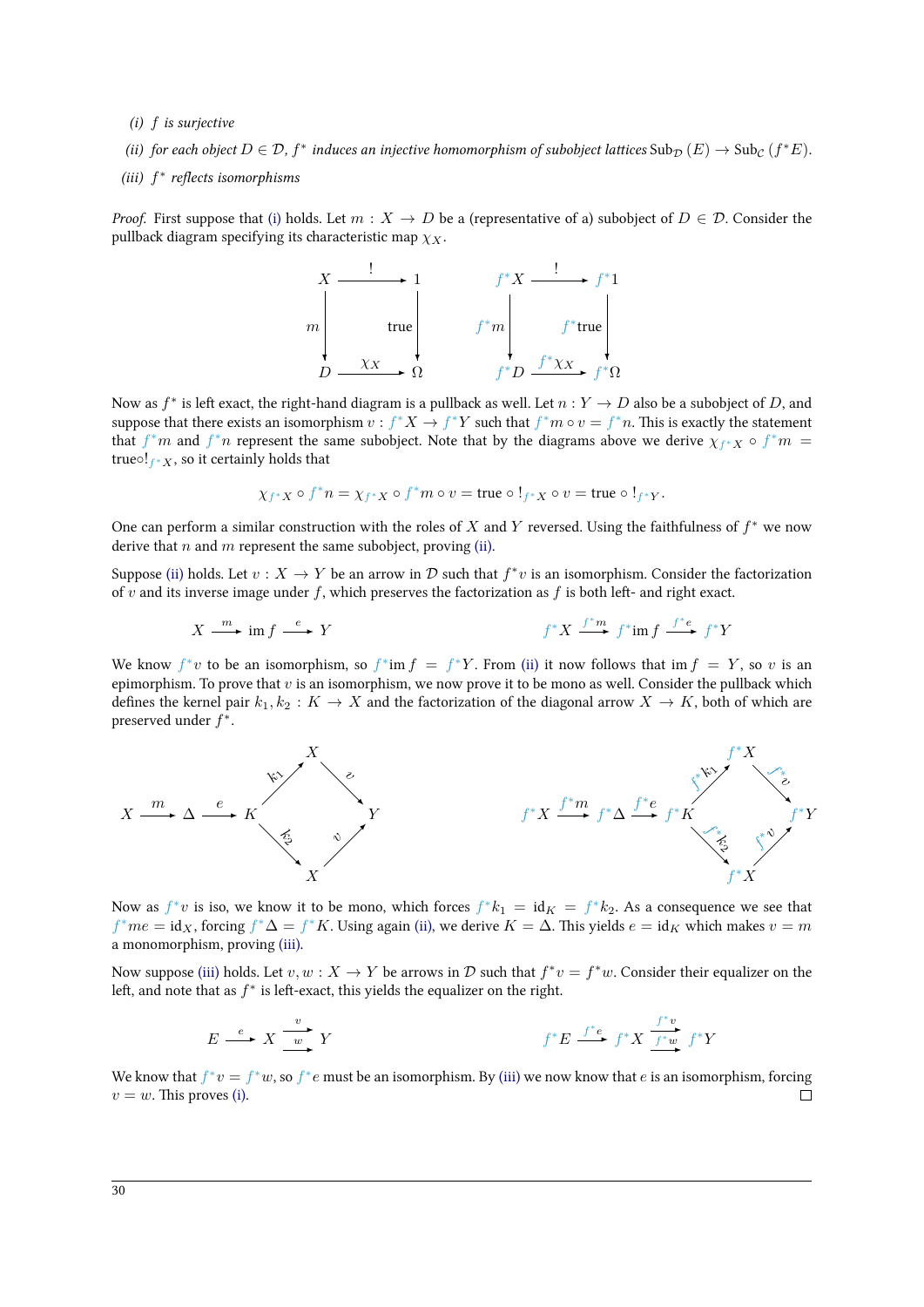#### CHAPTER<sub>2</sub>

# <span id="page-36-1"></span><span id="page-36-0"></span>SPATIAL COVER

In Section 1.3 we generalized the notion of sheaves to include sheaves over small categories compatible with a certain Grothendieck topology. The purpose of this chapter is to construct a topological space X such that a Grothendieck topos *E* can be embedded into the topos of sheaves over this space **X**. In order to be able to construct the space **X**, we require the topos  $\mathcal E$  to be equipped with an object *G* whose subobjects generate  $\mathcal E$  and a set of points *K* such th[at this set is](#page-31-0) jointly conservative. In the following we will refer to such points as *small points*, and say that a topos has enough small points when such a set exists.

This restriction is not too harsh. As a sanity check, note that the topos of sheaves on a certain topological space X comes with the set of points arising from the actual points of  $X$ , and this set is jointly conservative by Corollary 1.2.3. Many (non-spatial) toposes have enough small points, by Corollary 7.7.7 of Johnstone (1997) it follows that any topos with enough points satisfies this requirement. It was proven by Deligne in an appendix to Exposé 7 of Artin et al. (1972) that each coherent topos has enough points. The latter are a central object of study in algebraic geometry.

The material in this chapter is based on Butz and Moerdijk (1999). This paper also aims to prove a res[ult on cohomo](#page-31-1)logy; we do not. We use all of their results not related to cohomology. We deviate fro[m th](#page-68-10)is text in that we stay on the side of étale spaces until the very last moment, where we pass over to sheaves. Some inspiration is taken directly [from](#page-68-11) the dissertation Butx (1996), although the formulation there differs quite a lot from ours. Some intuition could be taken from Moerdijk (1996).

The argument as given in this chapter can be decomposed in four major parts. The first part is in constructing a space **X**, using the small points and partial enumerations of the inverse-image of *G* under these points. We can then construct an étale space to each object of  ${\cal E}$  in a functorial way, and this will give us a functor  ${\bf e}^*: {\cal E} \to {\bf E}$ tal ${\bf e}({\bf X}).$  The first part is concluded by [prov](#page-69-10)ing this functor to be left-exact and colimit preserving, from whence general theory shows this to be the inverse-image part of a geometric morphism. We will do all of this in Section 2.2. In order to familiarize the reader with these partial enumerations and their geometric structure, we treat those in Section 2.1. An important concept we introduce here is the enumeration space of the inverse-image of the chosen generating object under a point.

We then proceed to show that é[tale spaces](#page-38-0) over this enumeration space are related to étale spaces over **X** via the geometric morphism  $\pi$  : **Etale**(**X**)  $\rightarrow$  **Set** as discussed in great detail in Subsection 1.2.3. This wi[ll give us a](#page-37-0) commuting diagram, which satisfies the Beck–Chevalley condition. The thus obtained natural isomorphism will be crucial to obtain our end result.

The third part is in providing the left-adjoints to formulate the Beck-Chevalley condition of the aforementioned diagram. A left-adjoint  $\pi_!$  to  $\pi_*$  has been provided in Theorem 1.2.5, we provide a left adjoint  $e_!$ : Etal $e(X) \to \mathcal{E}$  in Theorem 2.3.1. This entails that **e** is an essential geometric morphism, so in particular, it is known to preserve both limits and colimits.

Finally, we need to show that **e** actually is an embedding, which comes down to proving that **e**\* is full and faithful. [To this end w](#page-45-0)e prove the Beck–Chevalley condition, [and use this](#page-28-1) to prove the counit of the adjunction between **e** *∗* and **e**! to be an isomorphism. Having done all this, we have constructed an essential geometric embedding of the topos  $\mathcal E$  into **Etale**( $X$ ). We can of course compose this embedding with the equivalence of categories between  $\text{Etale}(X)$  and  $\text{Sh}(X)$ , finishing the argument. This yields this chapter's final result in the form of Theorem 2.3.3.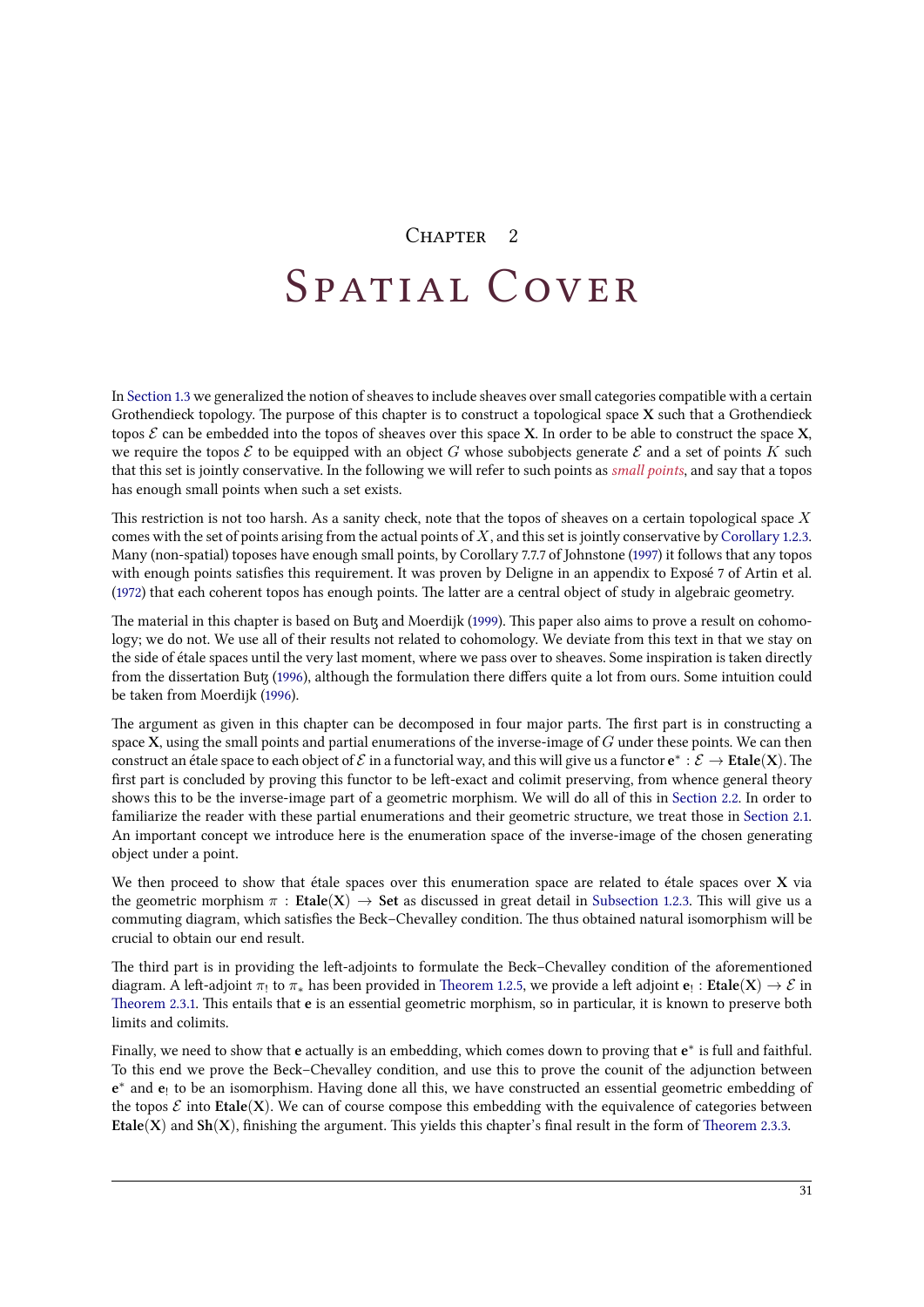<span id="page-37-0"></span>We first take a step back from the situation described above and consider the space of partial enumerations on a generic set. To this end, let *I* be some infinite set and let *S* be a set which is smaller than *I*, such that *S* injects into *I*. We first introduce the notion of a partial enumeration. In the following definition we speak of partial functions, in the understanding that a partial map  $\alpha$  :  $D \subseteq I \to S$  is simply a set-theoretic function  $\alpha : D \to S$ . So a partial function from *I* to *S* is simply a function  $I \rightarrow S$  defined only on a (not necessarily strict) subset of *I*. We denote the domain of such a partial function  $\alpha$ , the set of points in *I* for which the map is defined, by dom  $\alpha$ .

**Definition 2.1.1** (Partial Enumeration). A partial enumeration is a partial map  $\alpha : D \subseteq I \to S$  with infinite fibers. We call a partial map  $\alpha$  :  $D \subseteq I \rightarrow S$  finite when dom  $\alpha := D$  is finite.

Given two partial functions  $\alpha_i: D_i\subseteq I\to S$  one can take their union  $\alpha_1\cup\alpha_2.$  This is again a partial function precisely if  $\alpha_1$  and  $\alpha_2$  agree on the intersection of  $D_1$  and  $D_2$ . Moreover, it is enumeration (or finite) if both  $\alpha_1$  and *α*<sub>2</sub> are. We write  $\alpha_1 - \alpha_2$  for the restriction of  $\alpha_1$  to  $D_1 - D_2$ . When we write  $\alpha_1 \subseteq \alpha_2$ , we mean to say that the graph of  $\alpha_1$  is a subset of that of  $\alpha_2$ .

We wish to endow the space **En**(*I, S*) of all partial enumerations with a topology, where neighborhoods are to reflect agreement with finite partial functions. Let  $u : D \to S$  be a finite partial function, we define the basic open  $V_u$  as below.<sup>1</sup>

$$
V_u := \{ \alpha \in \operatorname{En}(I, S) \mid u \subset \alpha \}
$$

The topology on  $\text{En}(I, S)$  is defined to be the topology as generated by these basic open sets. Note that the empty partial function gives rise to  $V_{\emptyset} = \text{En}(I, S)$ . It is also easy to see that the intersection of two of these basic opens is simply the u[n](#page-37-1)ion of the finite partial functions defining them, and empty when the previous does not make sense. A bit more formally,  $V_u \cap V_w$  consists of those partial enumerations  $\alpha$  such that both  $u, w \subseteq \alpha$ . Now if *u* and *w* coincide on the intersection,  $u \cup w$  defines a new partial function and  $\alpha \in V_{u \cup w}$  precisely if  $\alpha \in V_u \cap V_w$ . Yet is *u* and *w* do not coincide on their intersection, then no partial enumeration *α* can extend both *u* and *w*, so the intersection of  $V_u$  and  $V_w$  is simply the empty set. Consequently we see that sets  $V_u$  do yield a basis for a topology on  $En(I, S)$ . The partial nature of the elements of  $En(I, S)$  makes it easy to prove this topology to be both connected and locally connected, which is but an easy corollary of the following lemma.

**Lemma 2.1.1.** Let  $u: D \to S$  be a finite partial function, now  $V_u$  is connected.

*Proof.* Suppose that  $V_u$  is the union of open  $U_1$  and  $U_2$ . For  $i = 1, 2$  we can pick some element  $\alpha_i \in U_i$  and pick  $u_i$  such that  $\alpha_i \in V_{u_i} \subseteq U_i$ . Remark that  $u \subseteq u_i \subseteq \alpha_i$  holds.

We now define  $\beta := (\alpha_1 - u_2) \cup u_2$  and  $\gamma := (\alpha_1 - u_2) \cup u$ , and see that these are well-defined. Obviously, these are elements of **En**(*I, S*). It is clear that  $u \subset \gamma \subseteq \beta$ ,  $\alpha_1$  holds, so both  $\beta$  and  $\alpha_1$  are contained in every neighborhood of  $\gamma$ . We know that  $\gamma \in V_u$ , so  $\gamma \in U_i$  for  $i = 1, 2$ . In case that  $i = 1$ , then  $\beta$  is contained  $U_1 \cap U_2$ , and if  $i = 2$ then  $\alpha_1$  is. This proves that the intersection of  $U_1$  and  $U_2$  is non-empty, hence  $V_u$  is connected.  $\Box$ 

**Corollary 2.1.1.** *The space*  $\text{En}(I, S)$  *is connected and locally connected.* 

<span id="page-37-2"></span>*Proof.* As  $V_{\emptyset}$  is a basic open, it is connected by the above lemma. Moreover, any neighbourhood around a point contains a basic open, which is connected by the above lemma. contains a basic open, which is connected by the above lemma.

Consider the (unique) map of spaces  $\pi$ :  $\text{En}(I, S) \rightarrow 1$ , and recall from Subsection 1.2.3 that this gives rise to a geometric morphism  $\pi$  : **Etale**(**En**(*I, S*))  $\rightarrow$  **Set**. Moreover, by Theorem 1.2.5 and the above corollary we see that this geometric morphism is essential. That is to say, the inverse image functor  $\pi^* : \mathbf{Set} \to \mathbf{Etale}(\mathbf{En}(I, S))$  has a left adjoint  $\pi_!$  :  ${\rm Etale}({\rm En}(I,S)) \to {\rm Set}$  which maps an étale space over  ${\rm En}(I,S)$  simply to the set of its connected components. Using again the above corollary and Proposition 1.2.1 we see that  $\pi$  [is in fact](#page-28-0) an embedding. This will be used later on in Section 2.3.

<span id="page-37-1"></span>We write  $u \subset \alpha$  instead of  $u \subseteq y$  in the definition here, but as  $\alpha$  is a partial enumeration and  $u$  is finite it is clear that  $u = \alpha$  can never hold.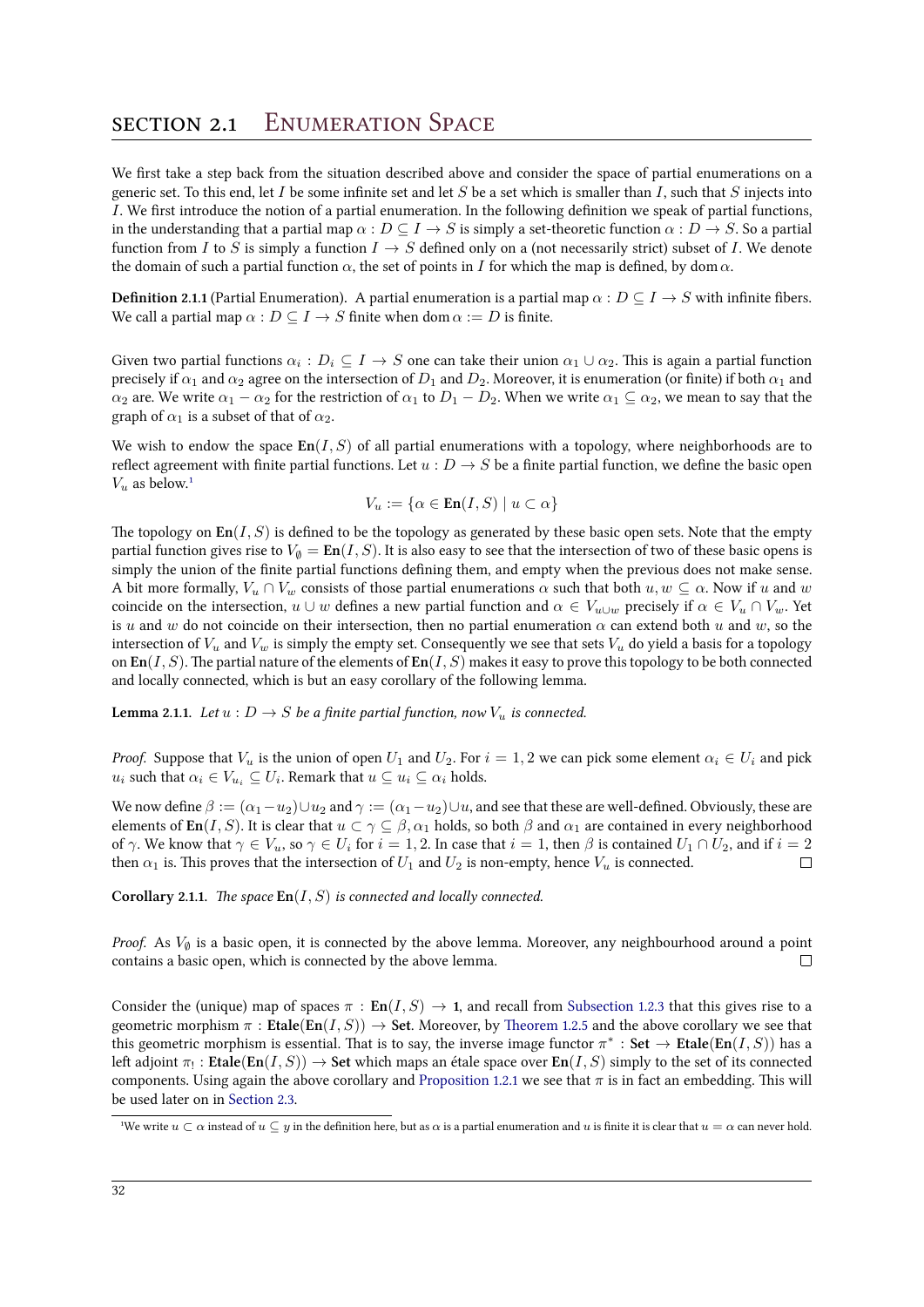<span id="page-38-0"></span>In the remainder of this chapter we keep the Grothendieck topos  $\mathcal E$  fixed, together with an object *G* whose subobjects generate *E* and a jointly conservative set of points *K*. We will call the points contained in this set *K small*. We will now construct the space **X**, a point of which will be represented by a small point  $p$  and a partial enumeration of  $p^*(G)$ . In order to consider enumerations, we need an index set *I* such that  $p^*(G)$  injects into *I* for every small point *p*. From now on we fix a choice of *I*, note that choosing  $I := \coprod_{p \in K} G_p$  suffices. Because *I* is fixed from now on, in the following we will write  $\text{En}(S)$  to mean  $\text{En}(I, S)$ .

We now have the tools necessary to construct the space **X**. Given  $\langle p, \alpha \rangle$  and  $\langle q, \beta \rangle$  with p and q small points and  $\alpha$  and  $\beta$  partial enumerations of  $p^*(G)$  an  $p^*(G)$  in *I* respectively, we call these pairs equivalent when there exists a natural isomorphism  $\theta : p^* \to q^*$  with  $\beta = \theta_G \alpha$ . Define **X** to be the space of equivalence classes of such pairs. Note that for a point  $\langle p, \alpha \rangle \in X$  one has that  $\alpha \in \mathbf{En}(p^*(G)).$ 

Next we need a collection of basis opens on **X**. Let *P* be a subsheaf of  $G^n$  for some  $n \in \mathbb{N}$  and let  $i \in I$ , we define the set

$$
U_{\mathbf{i},P} := \{ \langle p, \alpha \rangle \mid \alpha(\mathbf{i}) \in p^*(P) \}.
$$

Let us elaborate a bit on the syntax here. When writing  $\mathbf{i} \in I$  we mean that  $\mathbf{i} = i_1, \ldots, i_n$  is such that  $i_i \in I$  for all  $\iota = 1, \ldots, n$ . Because  $\alpha$  is a partial enumeration of  $p^*(G)$ , we can evaluate  $\alpha$  at  $i_\iota$  and obtain a value  $\alpha(i_\iota)$ exactly when  $i_i$  is in the domain of  $\alpha$ . We can do this for all  $i = 1, \ldots, n$  and obtain a sequence of values in *G* of length *n*. This is exactly the same as an element of  $G^n$ . For brevity we simply write  $\alpha(i) \in P$  to mean that  $\alpha(i)$ is defined for all  $\iota = 1, \ldots, n$  and  $\big(\alpha(i_1), \ldots, \alpha(i_n)\big) \in p^*(P).$  Let us now inspect some elementary properties of the structure we just created. In the following we will very often use the fact that small points  $p : Set \rightarrow \mathcal{E}$  have an inverse image part  $p^*: \mathcal{E} \to \mathsf{Set}$  which is left exact and colimit preserving, by their very definition. We will no longer explicitly mention this at every point, and tacitly assume this to be so.

**Remark 2.2.1** (Removal of Repetitions). It is more convenient to work with sequences  $\mathbf{i} \in I$  without repetitions. Of course, for us to be able to do this safely, we have to demonstrate that this does not affect the sets  $U_i$ <sub>*P*</sub> defined above. To this end, let  $i_1, \ldots, i_{n+1} \in I$  be a sequence and suppose that a repetition occurs, say  $i_i = i_\kappa$  for some *ι* < *κ*. We can now consider the map  $\delta: G^n \to G^{n+1}$  defined by

$$
\delta = \langle \pi_1, \ldots, \pi_{\iota}, \ldots, \pi_{\kappa-1}, \pi_{\iota}, \pi_{\kappa}, \ldots, \pi_n \rangle,
$$

which sends each component to itself, and copies the *ι*-th component to the *κ*-th place. Now we can form the pullback of  $P\subseteq G^{n+1}$  along  $\delta$  to obtain  $P'$ , a subsheaf of  $G^n$ . As  $p^*$  preserves pullbacks, it is clear that  $\alpha(i_1,\ldots,i_{n+1})\in$  $p^*(P)$  precisely if  $\alpha(i_1,\ldots,i_{\kappa-1},i_{\kappa+1},\ldots,i_n)\in p^*(P').$  We thus always assume sequences  $\mathbf{i}\in I$  to be without repetitions, as the open sets they yield are equal.

<span id="page-38-1"></span>**Remark 2.2.2** (Powers of Enumeration). Given a point  $\langle p, \alpha \rangle$  of X, we know  $\alpha$  to be a partial enumeration of  $p^*(G)$ . One readily deduces that

$$
\alpha^n : \langle i_1, \ldots, i_n \rangle \mapsto \langle \alpha(i_1), \ldots, \alpha(i_n) \rangle
$$

is a partial enumeration of  $p^*(G)^n = p^*(G^n)$ .

**Lemma 2.2.1.** The sets  $U_{i,P}$  for  $i \in I$  and  $P \subseteq G^n$  with  $n \in \mathbb{N}$  form a basis for a topology on X.

*Proof.* Given **i**, **j**, *P* and *Q* it is easy to compute that

$$
U_{\mathbf{i},P} \cap U_{\mathbf{i},Q} = U_{\mathbf{i};\mathbf{j},P \times Q},
$$

where i; j denotes the concatenation of i and j. Indeed,  $\langle p, \alpha \rangle \in X$  is such that  $\alpha(i) \in p^*(P)$  and  $\alpha(j) \in p^*(Q)$ precisely if  $\alpha(i;j)\in p^*(P\times Q)=p^*(P)\times p^*(Q).$  So we only need to show that the totality of basic opens covers the entire space **X**. Take  $\langle p, \alpha \rangle$  an arbitrary (representative of a) point of **X**. Take the empty sequence  $\emptyset$  and see that  $\alpha(\emptyset) \in p^*(G^0) = \mathbf{1}$ , proving  $\langle p, \alpha \rangle \in U_{\emptyset, \mathbf{1}}$ .  $\Box$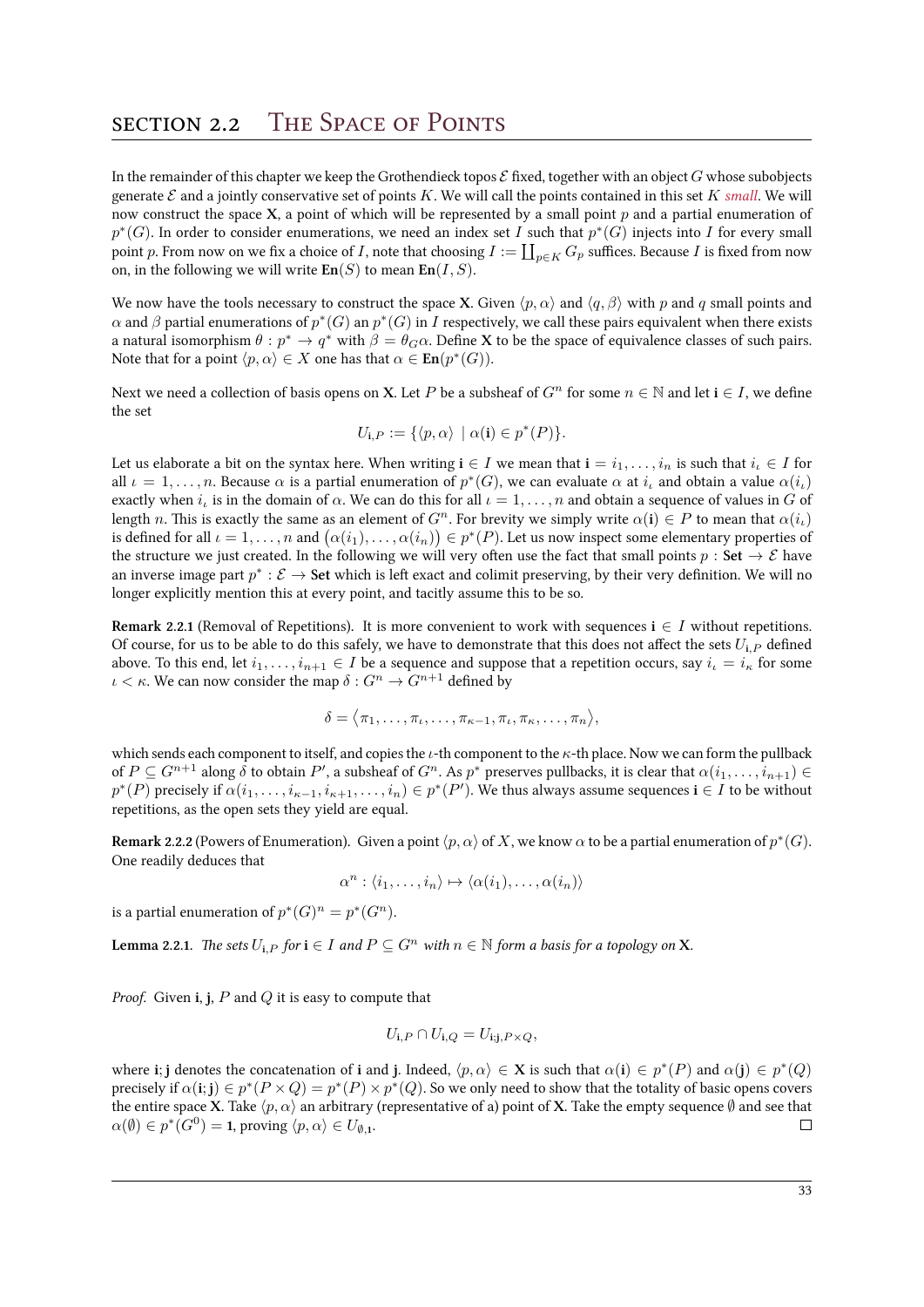The goal of this section is to construct a geometric morphism  $\text{Etale}(X) \to \mathcal{E}$ . In order to attain this goal, it suffices to  $\text{construct a functor } \mathbf{e}^*: \mathcal{E} \to \textbf{Etale}(\mathbf{X}) \text{ which preserves colimits and is left exact. We thus assign an étale space over }$ **X** to each object (sheaf) in  $\mathcal E$  in a functorial fashion. Let F be an object in  $\mathcal E$ , we now need to construct a topological space, which we will denote by  $e^*(F)$  for convenience, with a local homeomorphism down to **X**. We define  $e^*(F)$ as a topological space to be the equivalence classes of triples  $\langle p, \alpha, x \rangle$ , where  $\langle p, \alpha \rangle$  is (the representative of a) point in *X* and  $x \in p^*(F)$ . This equivalence relation extends the equivalence relation on representatives of points on *X* in a natural manner to these triples, so  $\langle p, \alpha, x \rangle$  is equivalent to  $\langle q, \beta, y \rangle$  if  $\langle p, \alpha \rangle$  is equivalent to  $\langle q, \beta \rangle$  via  $\theta$  and  $\theta_F(x) = y$ .

In order to define a topology on  $e^*(F)$  we define the sets

$$
U_{\mathbf{i},P,f} := \left\{ \langle p, \alpha, x \rangle \mid \langle p, \alpha \rangle \in U_{\mathbf{i},P} \text{ and } p^*(f)(\alpha(\mathbf{i})) = x \right\},\
$$

with  $i \in I$  and  $f: P \to F$  an arrow in E. Recall that as  $P \subseteq G^n$  for some n, and  $i = i_1, \ldots, i_n$ , the statement  $x = p^*(f)(\alpha(\mathbf{i}))$  actually means that  $x$  equals the  $p^*(f)$  image of the tuple  $\alpha(i_1), \ldots, \alpha(i_n),$  which is an element of  $p^*(P)$  by the first constraint.

**Lemma 2.2.2.** The sets  $U_{i,P,f}$  with i a sequence in I, P a subobject of a finite power of G and  $f: P \to F$  an arrow *in*  $\mathcal E$  *form the basis for a topology on*  $e^*(F)$ *.* 

*Proof.* Given two basic sets  $U_{i,P,f}$  and  $U_{i,Q,q}$  we can form the pullback below.

$$
\begin{array}{ccc}\nC \times_F D & \xrightarrow{\pi_Q} & Q \\
\pi_P & & \downarrow g \\
P & \xrightarrow{f} & F\n\end{array}
$$

Realize that when we set  $g\pi_Q = h = f\pi_P$ , then  $U_{i,j,P\times_F Q,h} = U_{i,P,f} \cap U_{i,Q,g}$ .

We now need to prove that the basic open sets cover  $\mathbf{e}^{*}(F)$ . First, by Remark 1.3.1 we know that

$$
\coprod_{f:P\to F,P\subseteq G^n} \text{dom } f \xrightarrow{e} F
$$

is an epimorphism. Let  $\langle p, \alpha, x \rangle \in e^*(F)$  be arbitrary. Now as an epi[morphism ca](#page-33-2)n be expressed as a pushout, and *p ∗* preserves colimits, we know that

$$
\coprod_{f:P\to F,P\subseteq G^n} \text{dom } p^*(f) \xrightarrow{p^*(e)} p^*(F)
$$

is a surjection. Consequently, there must be some  $P \subseteq G^n$ , some  $f : P \to F$  and some  $c \in p^*(P)$  such that  $p^*(f)(c) = x$ . By Remark 2.2.2 we know that  $\alpha^n$  is a partial enumeration as well. Consequently, there is some **i** such that  $\alpha$ (**i**) = *c*. One can now readily deduce that  $\langle p, \alpha, x \rangle \in U_{\mathbf{i},P,f}$ .  $\Box$ 

Due to this lemma[, we can endo](#page-38-1)w  $e^*(F)$  with the topology as generated by the basic open sets  $U_{i,P,f}$ . There is a projection map

$$
\pi: \mathbf{e}^*(F) \to X, \qquad \langle p, \alpha, x \rangle \mapsto \langle p, \alpha \rangle.
$$

To make  $e^*(F)$  an étale space, we show that this map is continuous and a local homeomorphism. Continuity follows from the fact that the fiber above  $\langle p,\alpha \rangle$  is simply all of  $p^*(F)$ , so we derive

$$
\pi^{-1}(U_{\mathbf{i},P}) = \bigcup_{f:P \to F} U_{\mathbf{i},P,f}.
$$

**Lemma 2.2.3.** The map  $\pi$  :  $e^*(F) \to X$  is a local homeomorphism.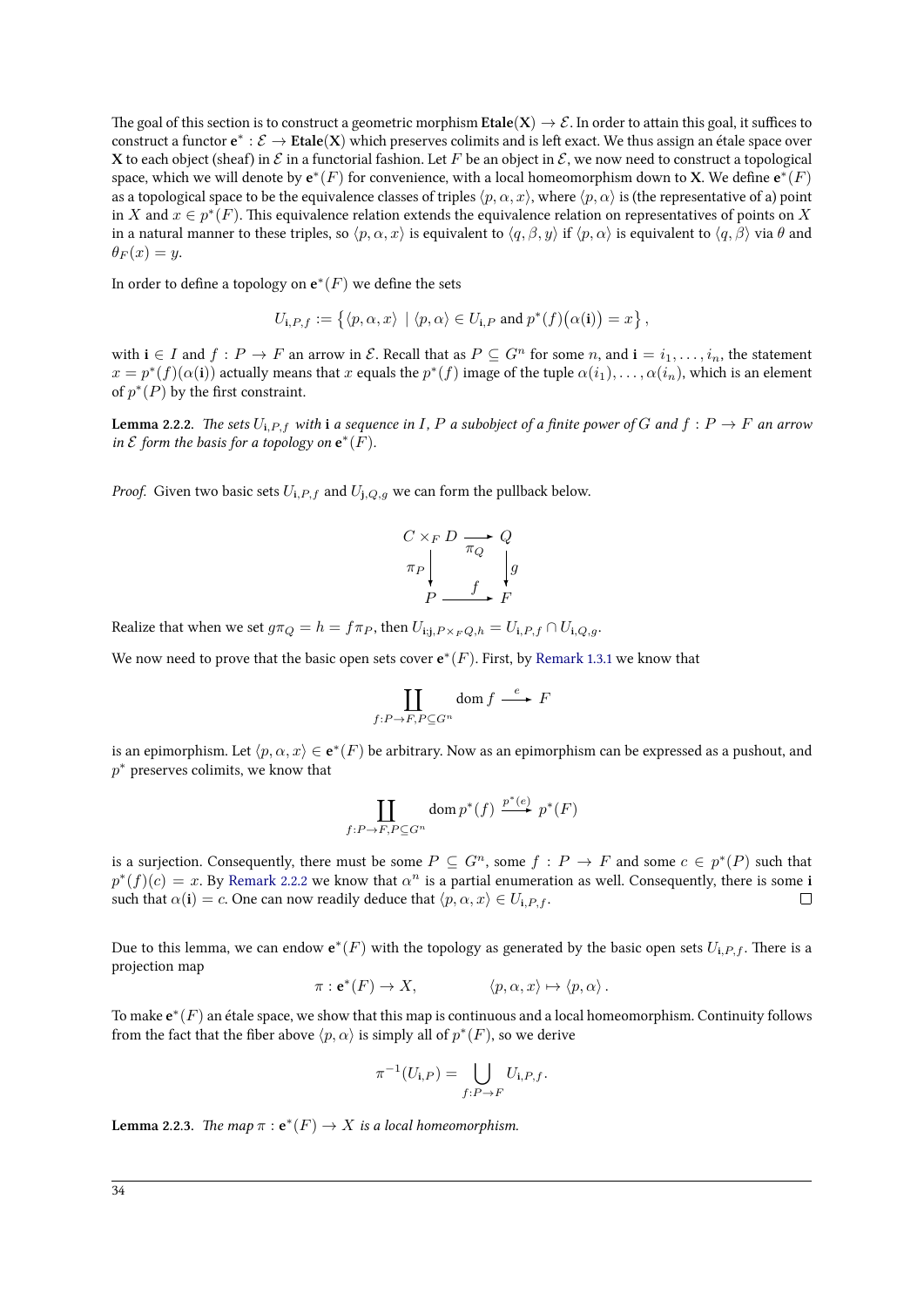*Proof.* For each basic open set there is a section

$$
\sigma: U_{\mathbf{i},P} \to U_{\mathbf{i},P,f}, \qquad \qquad \langle p,\alpha \rangle \mapsto \langle p,\alpha,p^*(f)(\alpha(\mathbf{i})) \rangle.
$$

It is easy to see that  $\sigma\pi=\mathrm{id}_X.$  Moreover, for  $\langle p,\alpha,x\rangle\in U_{\mathbf{i},P}$  we know  $p^*(f)(\alpha(\mathbf{i}))=x,$  so  $\sigma(\langle p,\alpha\rangle)=\langle p,\alpha,x\rangle$ proving  $\pi\sigma = id_{e^*(F)}$ . We now know  $\sigma$  to be surjective, from whence continuity easily follows. Indeed, if  $U_{j,Q}g \subseteq$  $U_{\mathbf{i},P,f}$  then we know its pre-image to simply be all of  $U_{\mathbf{i},Q}$ .

**Remark 2.2.3** (Stalks and Points). Recall from Subsection 1.2.4 that a point  $\langle p, \alpha \rangle \in \mathbf{X}$  gives rise to a geometric morphism  $\langle p, \alpha \rangle$  : **Set**  $\rightarrow$  **Etale**(**X**). By Corollary 1.2.3 we know that the totality of the inverse image functors  $\langle p, \alpha \rangle^*$  **: Etale**(**X**) → Set is jointly conservative. This motivates us to know what the composite  $\langle p, \alpha \rangle^*$  **e**<sup>\*</sup> : *E* → **Set** looks like. To see this, fix a (representative of a) point  $\langle p, \alpha \rangle$  of **X** and a sheaf *F* of *E*. From the description in Subsection 1.2.4 we know that  $\langle p, \alpha \rangle^*$   $e^*(F)$  si[mply equals the pr](#page-30-0)e-image of  $\langle p, \alpha \rangle$  under the map  $\pi$ . It is easy to see that  $\langle q, \beta, x \rangle$  lies in the pre-image of  $\langle p, \alpha \rangle$  [under](#page-31-1)  $\pi$  precisely if  $\langle p, \alpha \rangle = \langle q, \beta \rangle$ . But having fixed a representative of the left-hand side, these triples are fully determined by the elements  $x \in p^*(F)$ . Consequently we see that  $\langle p, \alpha \rangle^* \mathbf{e}^* (F)$  is isomorphic to  $p^* (F)$ . This isomorphism is natural in *F*, but this statement is meaningless until we make **e** *∗* [into a f](#page-30-0)unctor.

Earlier we stated that the assignment  $e^*$ , which maps objects (sheaves) in  ${\cal E}$  to étale spaces over  $X$ , is functorial. Let us now give substance to this claim by constructing a map  $e^*(h)$  to a map of sheaves  $h : E \to F$ . We define this map as below

$$
\mathbf{e}^*(h): \qquad \langle p, \alpha, x \rangle \in \mathbf{e}^*(E) \qquad \qquad \mapsto \qquad \qquad \langle p, \alpha, h_p(x) \rangle \in \mathbf{e}^*(F).
$$

It is clear that this map respects the projections. To show continuity it suffices to cover the image of **e** *∗* (*h*) with basic open sets, and prove that their inverse image is again open. We thus pick some  $\langle p, \alpha, x \rangle$  in  $e^*(E)$ , and consider a basic open  $V' := U_{i,P,f}$  around its image  $\langle p,\alpha,h_p(x)\rangle$ . We now will construct an open  $W\subseteq e^*(E)$  and refine  $V'$ to an open *V* still containing  $e^*(h)(x)$  such that  $e^*(h)^{-1}(V) = W$ .

First form the pullback of  $f$  along  $h$ , and consider the picture below.



The object on the far-left is the coproduct of all arrows into the pullback  $P \times_F E$ . As before, it follows that there must be some subobject  $B \subseteq G^m$ , some arrow  $u : B \to P \times_F E$  and some element  $b \in B_p$  such that  $u_p(b) =$  $\langle \alpha(i), x \rangle \in (P \times_F E)_p$ . Now as B is a subobject of  $G^m$  we know that there exist  $j \in J$  such that  $\alpha(j) = b$ . Define

<span id="page-40-1"></span><span id="page-40-0"></span>
$$
\text{graph}\left(B\stackrel{u}{\longrightarrow} P\times_{F}E\stackrel{\pi_{P}}{\longrightarrow} P\right)=:D\subseteq B\times P\subseteq G^{m}\times G^{n}=G^{n+m}.
$$

We set  $W := U_{j,i,D,\pi_E u \pi_B}$  and  $U_{j,i,G^m \times C, f \pi_C}$  and claim that  $e^*(h)^{-1}(V) = W$ . Remark that  $\langle q, \beta, y \rangle \in V$ precisely if  $\langle q, \beta, y \rangle \in V'$  and  $j \in \text{dom }\beta$ . Let  $\langle q, \beta, y \rangle$  be a point of  $e^*(E)$ . By spelling out the definitions we see that this is an element of W exactly when (i) i,  $j \in \text{dom }\beta$ , (ii)  $\beta(ji) \in D$  and (iii)  $y = (\pi_E u \pi_B)_p(\beta(ji))$ . We expand the definitions in (ii) to see that this holds precisely if  $u\beta(j) = \langle \beta i, z \rangle$  for some  $z \in E_q$ , subject to the condition that  $h_q(z) = f_q(\beta(i))$ . Using this knowledge in rewriting (iii) we see that  $y = \pi_E u(\beta(j)) = z$ . From here we immediately derive that  $\langle q, \beta, y \rangle \in W$  if and only if  $\langle q, \beta, h_q(y) \rangle \in V$ , proving continuity. This makes  $e^*$ a bonafide functor  $\mathcal{E} \to \text{Etale}(X)$ .

Now that we know  $e^*: \mathcal{E} \to \text{Etale}(X)$  to be a functor, we can revisit the discussion in Remark 2.2.3. Consider a map  $h: E \to F$  as above, and consider the diagram below, all the wh[ile fi](#page-40-1)xing a representative  $\langle p, \alpha \rangle$  of a point of **X**.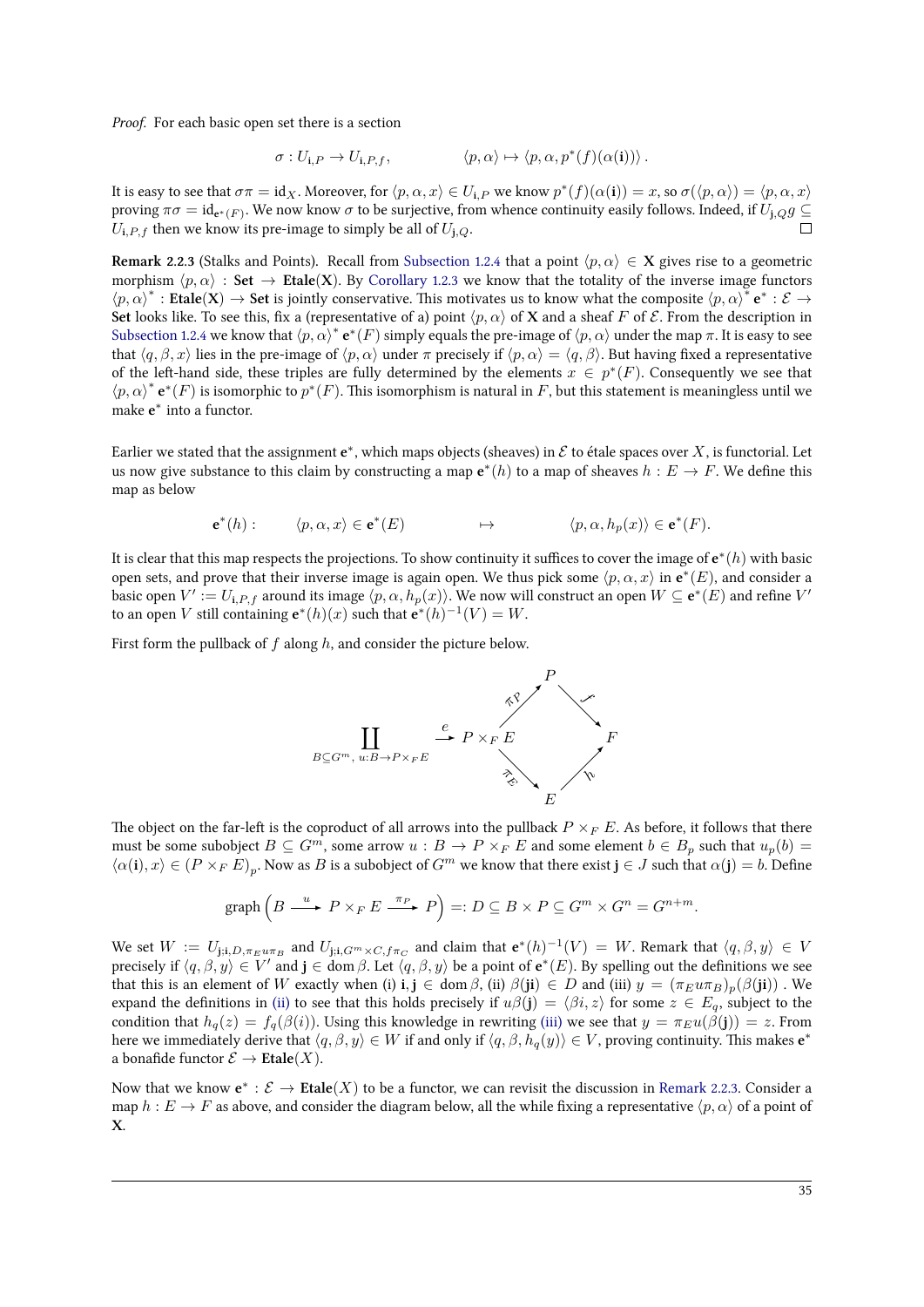$$
\langle p, \alpha \rangle^* \mathbf{e}^*(E) \xrightarrow{\cong} p^*(E)
$$
  

$$
\langle p, \alpha \rangle^* \mathbf{e}^*(h) \downarrow \qquad \qquad p^*(h)
$$
  

$$
\langle p, \alpha \rangle^* \mathbf{e}^*(F) \xrightarrow{\cong} p^*(F)
$$

Now let  $\langle q, \beta, x \rangle$  be an element of  $\langle p, \alpha \rangle^*$   $e^*(E)$ , which is to say,  $\langle q, \beta \rangle = \langle p, \alpha \rangle$ . Via the isomorphism on top this triple is sent to *x*, which is then mapped to  $p^*(h)(x)$ . The other composite maps this to  $\langle q, \beta, p^*(h)(x) \rangle$ , and then to the very same element  $p^*(h)(x)$ . This shows that the diagram commutes, proving that the stated isomorphism is in fact natural. We can further rephrase the above into saying that the diagram below commutes.



We use this fact to prove Lemma 2.2.5. Before we tackle this lemma, let us first contemplate the meaning of limits. Given a diagram  $D: \mathcal{I} \to \mathcal{E}$ , one can form its limit. This limit consists of a limiting cone  $\Delta E \to D$ , one often writes lim *D* for *E*.<sup>2</sup> Note that when we have two diagrams  $A, B: \mathcal{I} \to \mathcal{E}$  and a natural transformation  $f: A \to B$ , then this gives rise to a map between their limits as depicted in the diagram below on the left. As a consequence, we can form the functor  $\Delta \lim : \mathcal{E}^{\mathcal{I}} \to \mathcal{E}^{\mathcal{I}}$  $\Delta \lim : \mathcal{E}^{\mathcal{I}} \to \mathcal{E}^{\mathcal{I}}$  $\Delta \lim : \mathcal{E}^{\mathcal{I}} \to \mathcal{E}^{\mathcal{I}}$ , which gives rise to the natural transformation  $\lambda : \Delta \lim \to \mathrm{id}_{\mathcal{E}^{\mathcal{I}}}$  whose naturality square is depicted below on the right. Commutativity follows immediately from the diagram on the left.



We wish to show that  $e^*: \mathcal{E} \to \text{Etale}(X)$  preserves finite limits. This will follow from the following, more general lemma. The key is to understand that when  $D: \mathcal{I} \to \mathcal{E}$  is a diagram and  $F: \mathcal{E} \to \mathcal{D}$  is a functor, then one can form a canonical arrow  $F(\lim D) \to \lim FD$ .

<span id="page-41-0"></span>**Lemma 2.2.4.** Suppose that  $F : \mathcal{E} \to \mathcal{D}$ ,  $G : \mathcal{D} \to \mathcal{C}$  and  $H : \mathcal{D} \to \mathcal{D}$  are functors such that there is a natural *isomorphism*  $v : GF \rightarrow H$ *. Assume that G* and *H* preserve (finite, small) limits, and that  $\mathcal{E}, \mathcal{D}$  and  $\mathcal{C}$  all have *these limits. Let*  $D: \mathcal{I} \to \mathcal{E}$  *be a (finite, small) diagram and consider the limiting cones*  $\lambda_D: \Delta \lim D \to D$  *and*  $\lambda_{FD}$  :  $\Delta$  lim  $FD \to FD$ . This gives rise to the unique map as indicated in the diagram below. Its *G*-image is an *isomorphism.*



<sup>&</sup>lt;sup>2</sup>This makes sense when we have a canonical choice for the limit of any diagram. This is the case in Set, so it is also the case in any Grothendieck topos, as limits are taken point-wise. In any case, vertices of limiting cones are canonically isomorphic.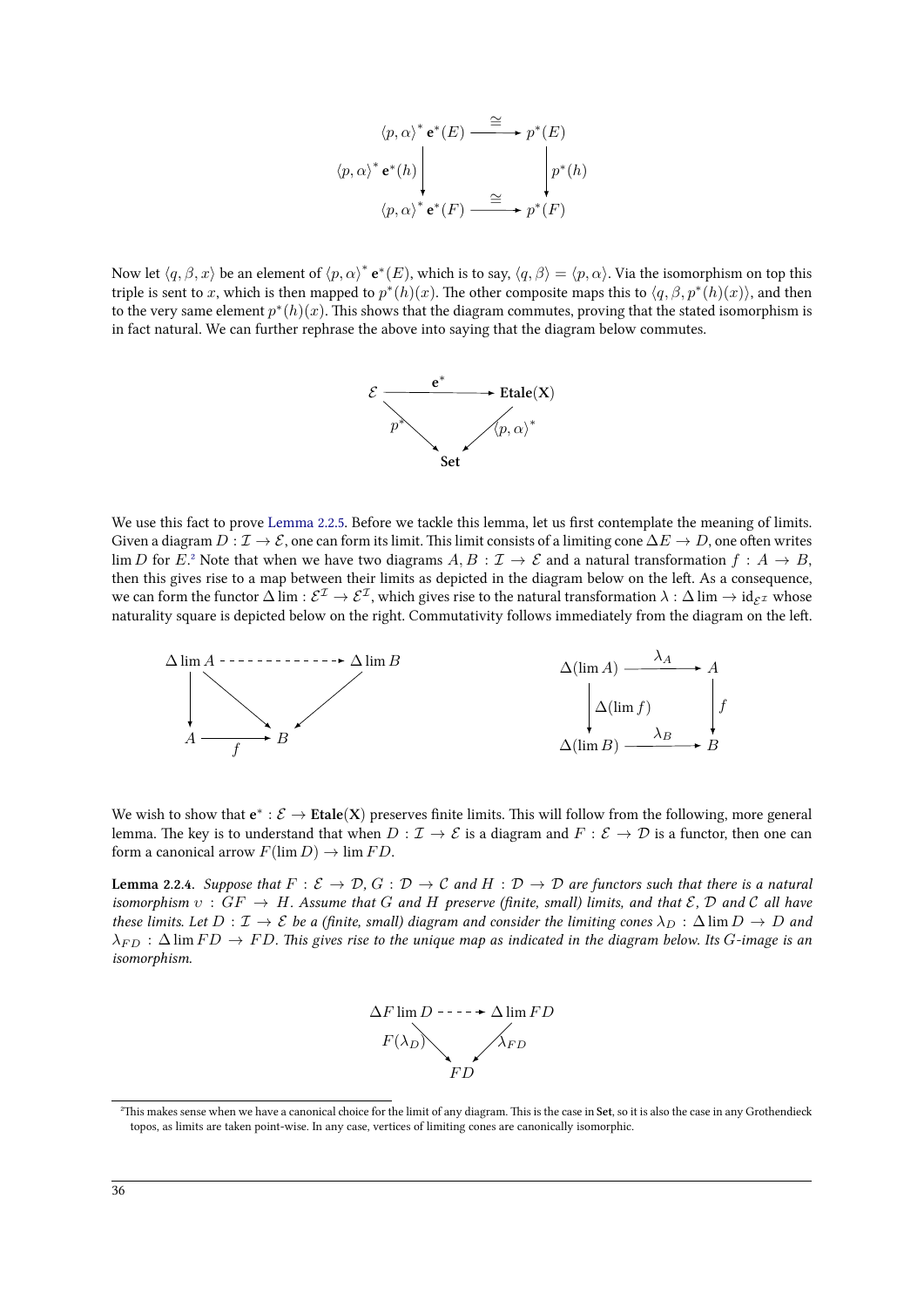<span id="page-42-2"></span>*Proof.* The best way to prove this is to inspect the commutative diagram below. The dashed diagonal arrow are the unique arrows which make their respective triangles commute. The two squares are naturality of  $\lambda$ . The dashed rounded arrows are the unique arrows which make their triangles commute. Now as the center vertical arrows are all isomorphisms, we know that the outer diagram commutes. Consequently, as the bottom and diagonal rightmost arrows are isomorphisms by assumption, the desired follows immediately.



**Lemma 2.2.5.** The functor  $e^* : \mathcal{E} \to \text{Etale}(X)$  preserves colimits and finite limits.

<span id="page-42-1"></span>*Proof.* We know that **Etale**(**X**) has enough points, indeed, the set of all points of **X** yields a jointly conservative family as proven in Corollary 1.2.3. To show that  $e^*$  preserves finite limits, it thus suffices to check whether the canonical map  $e^*(\lim D) \to \lim e^*D$  as explicated above is sent to an isomorphism by  $\langle p, \alpha \rangle^*$  for every point  $\langle p, \alpha \rangle$  of **X**. This is an immediate consequence of Lemma 2.2.4, with  $F = e^*$ ,  $G = \langle p, \alpha \rangle^*$  and  $H = p^*$ . We know *G* to be the geometric morphism as arising from a point, so it preserves finite limits by Theorem 1.2.2 and colimits because it has a righ[t adjoint as prov](#page-31-1)en in Theorem 1.2.4. The functor  $p^*$  preserves finite limits and colimits, because it is a point by assumption. The required diagram was shown to commute, or rather, we have shown the existence of a natural isomorphism  $\langle p, \alpha \rangle^* e^* \cong p^*$ . An an[alogous lemm](#page-41-0)a can be formulated for colimits.

The above lemma proves that  $e^*$  is left ex[act, and preser](#page-27-0)ves colimits. From this we can derive that  $e^*$  gives rise to a geometric morphism by means of general theory, as we explicate below.

**Theorem 2.2.1.** The functor  $e^*$  is the inverse-image part of a geometric morphism  $e$  :  $\text{Etale}(X) \to \mathcal{E}$ .

*Proof.* This follows from Lemma 2.2.5 and the Special Adjoint Theorem. A proof of of this is given by Mac Lane  $(1997)$ , the proof is dual to that of Theorem 5.8.2.  $\Box$ 

### SECTION 2.3 [A B](#page-42-1)ECK-CHEVALLEY CONDITION

<span id="page-42-0"></span>Given a small point  $p:$  Set  $\to \mathcal{E}$  we can form a continuous map  $\mathbf{i}_p:$   $\text{En}(p^*(G))\to X,~\alpha\mapsto \langle p,\alpha\rangle.$  Indeed, one can easily compute

$$
(\mathbf{i}_p)^{-1}(U_{\mathbf{i},P}) = \{ \alpha \in \operatorname{En}(p^*(G)) \mid \alpha(\mathbf{i}) \in p^*(G) \} = \bigcup_{\mathbf{c} \in p^*(G)} U_{\mathbf{i} \mapsto \mathbf{c}},
$$

where we write  $i \mapsto c$  for the map which maps  $i_i$  to  $c_i$ , proving continuity. To our further discussion of this map it is crucial to note that  $U_{i\to c}$  is a connected component. It is connected by Lemma 2.1.1. To see that it is a component, suppose that it is contained in some connected open. Now as each open is the union of basic open sets, and as each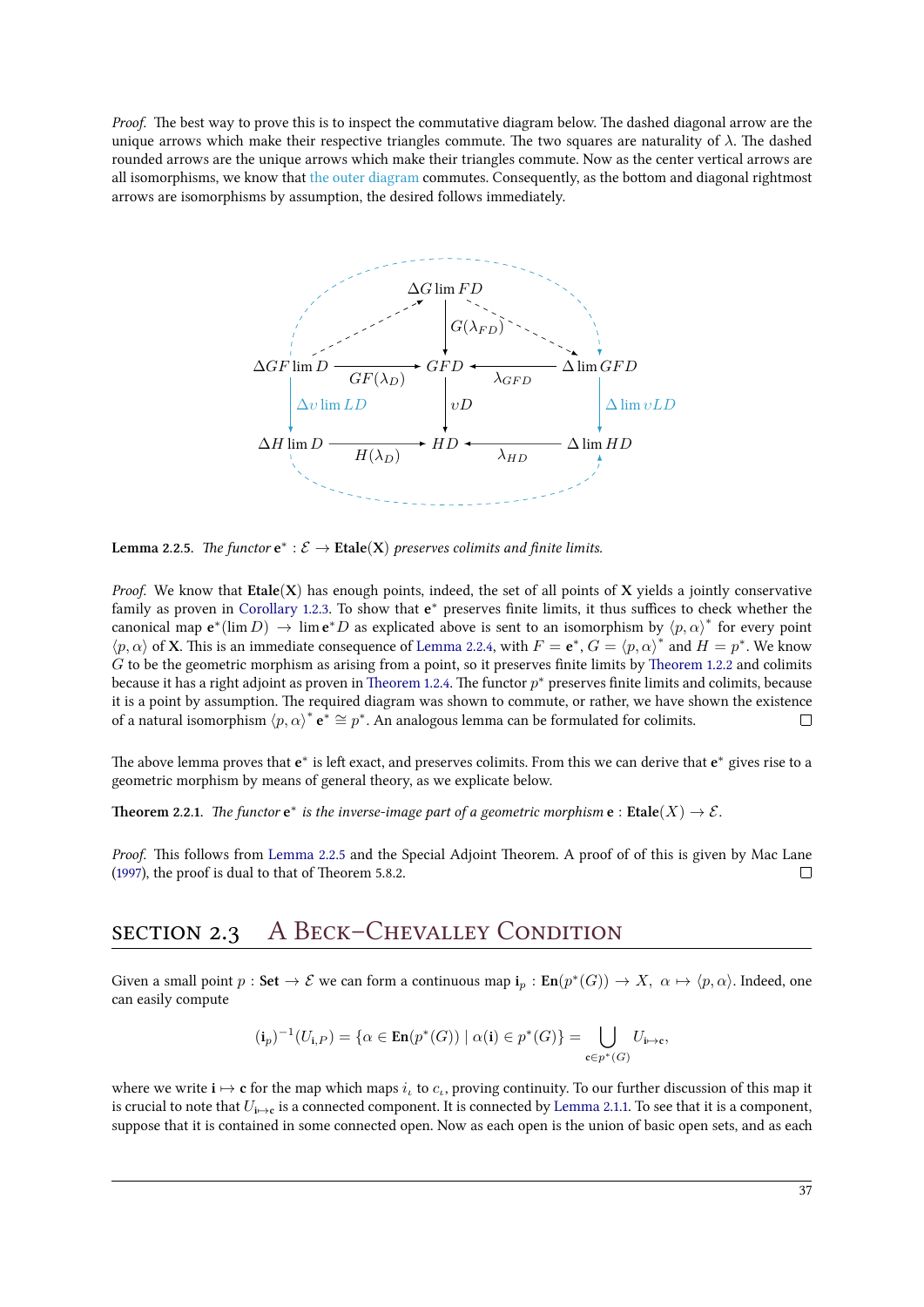basic open set is connected, we know this to be a basic open set, say *Uu*. Clearly, *u* must be undefined on anything but **i** in order to include  $U_{i\rightarrow c}$ . Furthermore, it must be the case that  $u(i) = c$ , forcing  $U_u = U_{i\rightarrow c}$  as desired.

This map  $\mathbf{i}_p$  gives rise to a geometric morphism  $\mathbf{i}_p$  :  $\text{Etale}(\text{En}(p^*(G))) \to \text{Sh}(X)$ . We also know of the unique  $\max \pi : \mathbf{En}(p^*(G)) \to \mathbf{1}$ , which gives rise to the map  $\pi : \mathbf{E} \mathbf{t} \cdot \mathbf{ale}(\mathbf{En}(p^*(G))) \to \mathbf{Set} \cong \mathbf{E} \mathbf{t} \cdot \mathbf{ale}(1)$ , as discussed in Subsection 1.2.3. We will now show, in Lemma 2.3.1 below, that the diagram

<span id="page-43-1"></span>
$$
\mathcal{E} \xrightarrow{\mathbf{e}^*} \text{Etale}(X)
$$
\n
$$
\begin{array}{ccc}\n & \downarrow^* \\
 p^* & \downarrow^* \\
 \text{Set} \xrightarrow{\pi^*} \text{Etale}(\text{En}(p^*(G)))\n\end{array}
$$
\n(2.1)

commutes up to a natural isomorphism  $\zeta: \textbf{i}_p^* \textbf{e}^* \to \pi^*p^*$ . In Theorem 2.3.1 we prove that  $\textbf{e}$  is an essential geometric morphism, and π is essential for reasons explicated in Corollary 2.3.2. This gives us functors  ${\bf e}_!$  and π<sub>!</sub>, respectively left-adjoint to  $e^*$  and  $\pi^*$ , from whence we can form the composite below.

$$
\pi_!\mathbf{i}_p^* \xrightarrow{\pi_!\mathbf{i}_p^* \eta^e} \pi_!\mathbf{i}_p^* \mathbf{e}^* \mathbf{e}_! \xrightarrow{\pi_!\zeta \mathbf{e}_!} \pi_!\pi^* p^* \mathbf{e}_! \xrightarrow{\epsilon^{\pi} p^* \mathbf{e}_!} p^* \mathbf{e}_!
$$
 (2.2)

In the above composite we make use of the unit  $\eta^e$  : id $_{\text{Etale}(X)} \to e^*e$ ! of the adjunction between  $e_!$  and  $e^*$ , and of the counit  $\epsilon^{\pi}$  :  $\pi_! \pi^* \to \text{id}_{\text{Set}}$  of the adjunction between  $\pi_!$  and  $\pi^*$ . We prove that the above square (2.1) satisfies the Beck–Chevally condition in Lemma 2.3.5, which is to say, the above composite (2.2) is in fact an isomorphism.

**Lemma 2.3.1.** There exists a natural isomorphism  $\zeta : i_p^* e^* \to \pi^* p^*$ , the natural isomorphism up to which (2.1) *commutes.*

<span id="page-43-0"></span>*Proof.* Let *E* be a sheaf of *E* and inspect the composites  $i_p^* e^* (E)$  and  $\pi^* p^* (E)$ . The latter is simply the product  ${\tt En}(p^*(G))\times p^*(E),$  whereas the former is the pullback of  ${\bf e}^*(E)$  along  ${\bf i}_p:$   ${\tt En}(p^*(G))\to {\bf 1}.$  Look at the [map](#page-43-1) below.

$$
\langle x, \alpha \rangle \in p^*(E) \times \operatorname{En}(p^*(G)) \mapsto \langle \alpha, \langle p, \alpha, x \rangle \rangle \in \operatorname{En}(p^*(G)) \times_X e^*(E)
$$

Take a point  $\beta\in \mathbf{En}(p^*(E)),$  we now set out to prove that the map above is an isomorphism when restricted to the pre-image of  $\beta$  under the projection  $p^*(E)\times \text{En}(p^*(G))\to \text{En}(p^*(G)),$  which is simply  $p^*(E)$ . At the other side, the pre-image of  $\beta$  are pairs  $\langle \alpha, \langle q, \alpha, x \rangle \rangle$  where  $\beta = \alpha$  and  $\langle q, \alpha \rangle = \langle p, \alpha \rangle$ , so these are fully determined by an element of  $p^*(E)$ . The map is thus bijective, proving the desired.  $\Box$ 

With the lemma above we can prove an elementary property of the enumerations associated to a points within the same open of **X**. The lemma states that sections of the étale space  $e^*(E) \to X$  take the same value on nearby points in a neighbourhood  $U_{i,P}$  when the associated enumerations take the same value on **i**. This will help us to prove that the left-adjoint we construct to  $e^*$  is well-defined.

Corollary 2.3.1. Let  $\sigma:U_{\mathbf{i},P}\to\mathbf{e}^*(E)$  be a section. For any pair of points  $\langle p,\alpha\rangle$  and  $\langle p,\beta\rangle$  in  $U_{\mathbf{i},P}$  it follows that if  $\alpha$ (**i**) =  $\beta$ (**i**) *then*  $\sigma$ ( $\langle p, \alpha \rangle$ ) =  $\sigma$ ( $\langle p, \beta \rangle$ ).

<span id="page-43-2"></span>*Proof.* If  $\alpha(\mathbf{i}) = \beta(\mathbf{i})$ , then  $\alpha$  and  $\beta$  lie in the same open  $V := U_{\mathbf{i}\mapsto c}$  of  $\text{En}(p^*(G))$ . By the above lemma we now know  $\sigma$  to be constant on  $\mathbf{i}_p(V)$ , from whence the desired is immediate.  $\Box$ 

We now work to construct the left-adjoint  $e_!:{\rm{Etale}}(X)\to \mathcal{E}$  to  $e^*.$  First realize that each object in  ${\rm{Etale}}(X)$  is the colimit of basic opens  $U_i$ <sub>*P*</sub>. Indeed, each topological space is simply the union of its opens, and each étale space above **X** is such that its (sufficiently small) opens are homeomorphic to the basic opens  $U_i$ <sub>*,P*</sub>. If we want  $e_i$  to be left-adjoint it has to preserve colimits, so we might as well only define it on basic opens  $U_{i,P}$ , and extend it via the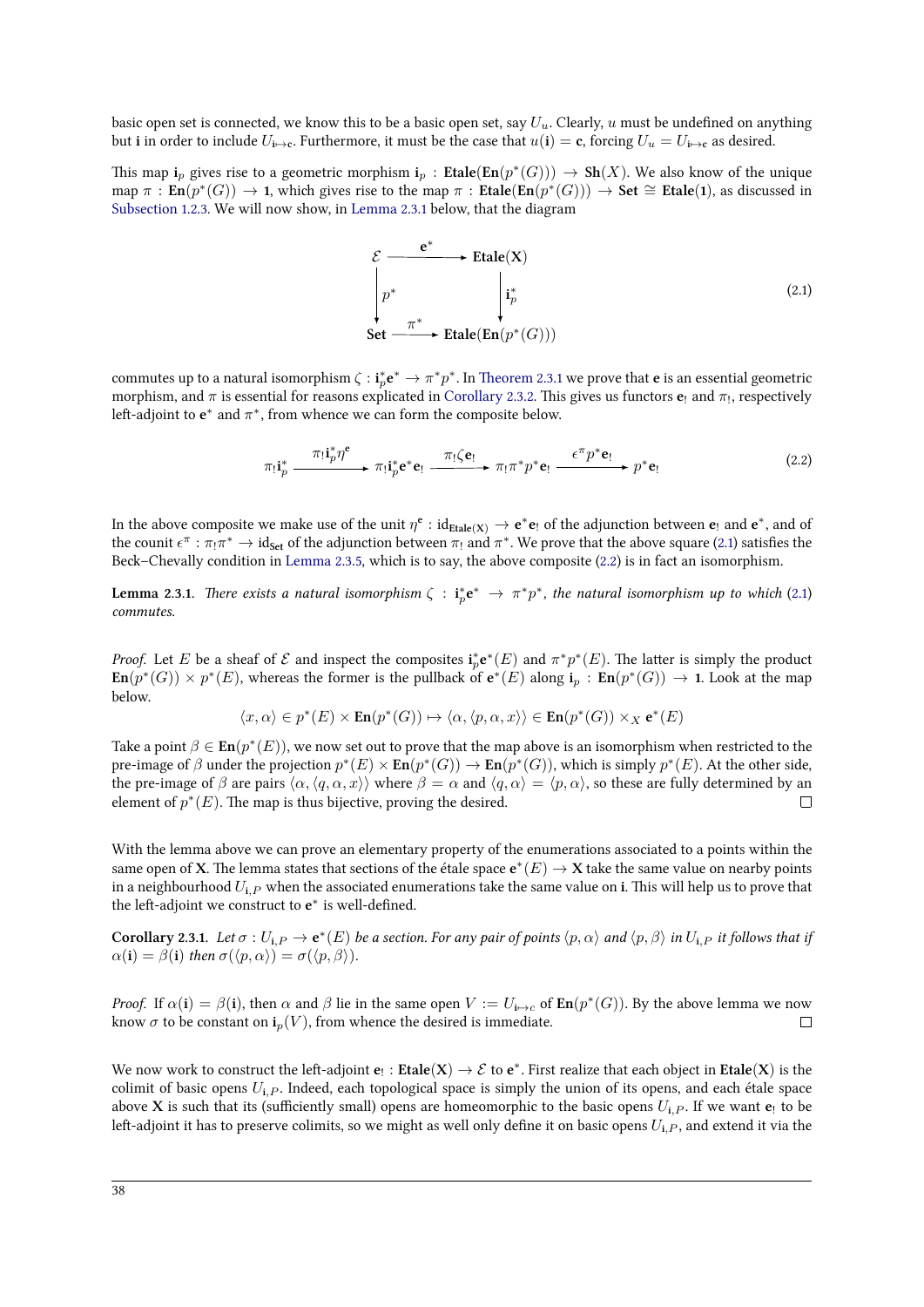colimit description as above. On a basic open  $U_{i,P}$  we simply define  $e_!(U_{i,P} \to X) := P$ . We thus need to prove the existence of an isomorphism

<span id="page-44-6"></span>
$$
\mathcal{E}(P, F) = \mathcal{E}\left(\mathbf{e}_! \begin{pmatrix} U_{\mathbf{i}, P} \\ \cup | \\ \mathbf{X} \end{pmatrix}, F\right) \cong \text{Etale}(\mathbf{X}) \begin{pmatrix} U_{\mathbf{i}, P} & \mathbf{e}^*(F) \\ \cup | \\ \mathbf{X} & \mathbf{X} \end{pmatrix}.
$$
 (2.3)

To be able to do this, we first gather some information about the relation between open covers of basic opens in **X** and epimorphic families in *E*. Given a finite sequence  $i_1, \ldots, i_m \in \{1, \ldots, n\}$ , one can form the map

$$
\chi: S^n \to S^m, \ \langle \pi_{i_1}, \ldots, \pi_{i_m} \rangle \, .
$$

An instance of the above arises when one assumes  $i$  to be a subsequence of  $j$ . That is to say,  $i_k = j_{a_k}$  for  $1 \leq k \leq m$ and  $a \in \{1, \ldots, n\}$ , where j is a sequence of length *m* and **i** of length *n*. This gives rise to a projection map  $\chi: G^m \to G^n$ .

**Lemma 2.3.2.** Let  $U_{i,P}$  and  $U_{j,Q}$  be basic open sets of X and suppose that the latter is non-empty. The following are *equivalent:*

- *(i)*  $U_{\mathbf{i},Q}$  ⊆  $U_{\mathbf{i},P}$ ;
- *(ii)* **i** *is a subsequence of* **j** and the projection map  $\chi: G^m \to G^n$  maps B into C.

<span id="page-44-2"></span><span id="page-44-0"></span>*Proof.* Suppose (i) holds. To prove that **i** is a subsequence of **j** we proceed by contradiction. First, pick a point  $\langle p, \alpha \rangle \in$  $U_{{\bf i},Q}$  and suppose that  $i_k$  does not occur amongst j. Now define  $\alpha':=\alpha-\{i_k\}$  and realize that  $\langle\alpha',p\rangle\in U_{{\bf i},Q}$ , but then  $\langle \alpha', p \rangle \in U_{\mathbf i, P}$  can not hold. As a consequence, we know  $\mathbf i$  to be a subsequence of  $\mathbf j$ .

Let  $\chi$  be the associated projection. We claim that  $p^*(\chi)(p^*(Q)) \subseteq p^*(P)$  holds for every point small point  $p$ . Now as the set of sm[all](#page-44-0) points *p* is assumed to be jointly conservative, this is sufficient to conclude that  $\chi(Q) \subseteq P$ . So let p be a small point and let  $\langle g_1,\ldots,g_m\rangle\in p^*(Q)\subseteq p^*(G^m).$  Define  $\alpha'$  by sending  $j_k$  to  $g_k$  for  $1\leq k\leq m,$ and extend it to a partial enumeration  $\alpha$  of  $p^*(Q)$ . Note that this would in general not be possible were  ${\bf j}$  to contain repetitions, but as we can safely assume it not to, everything works out. It now follows that  $\langle p, \alpha \rangle \in U_{j,Q}$ , because  $\alpha$  is defined on j and  $\alpha(\mathbf{j})=\langle g_1,\ldots,g_m\rangle\in p^*(Q).$  Consequently,  $\langle p,\alpha\rangle\in U_{\mathbf{i},P}$  follows by (i), from whence we derive  $\alpha(\mathbf{i})\in p^*(P).$  As this equals  $\chi(\langle g_1,\ldots,g_m\rangle)$  $\chi(\langle g_1,\ldots,g_m\rangle)$  $\chi(\langle g_1,\ldots,g_m\rangle)$  we have proven (ii). The converse is a matter of spelling out definitions.  $\Box$ 

**Lemma 2.3.3.** Let  $U:=U_{\mathbf{i},P}$  be a basic open set and let  $\mathcal{U}:=\{U_\iota:=U_{\mathbf{j}_\iota,P_\iota}\}_{\iota\in I}$  be a famil[y o](#page-44-0)f non-empty basic open subsets of  $U.$  To each  $U_\iota$  we have the projection map  $\chi_\iota:P_\iota\to P$  [as](#page-44-2) guaranteed by Lemma 2.3.2. Now (ii) and *(iii) are equivalent, and both are implied by (i).*

- <span id="page-44-7"></span>*(i)*  $U$  *is covered by*  $U$ *;*
- $(iii) \ \{\chi_{\iota}: P_{\iota} \to P\}_{\iota \in I}$  *is an epimorphic family;*
- <span id="page-44-4"></span>*[\(ii](#page-44-3)i)* for all small points  $p$  *it holds that*  $\prod$ *ι∈I*  $p^*(\chi_i(P_i)) = p^*(P).$  $p^*(\chi_i(P_i)) = p^*(P).$

<span id="page-44-5"></span><span id="page-44-3"></span>*Proof.* We first show that (ii) and (iii) are equivalent. Recall that (ii) holds exactly when

$$
\coprod_{\iota \in I} P_{\iota} \xrightarrow{\coprod_{\iota \in I} \chi_{\iota}} P
$$

is an epimorphic map. No[te th](#page-44-5)at t[he](#page-44-3) *p ∗* -image of the above, for a[ny p](#page-44-5)oint *p*, gives rise to a surjection. Now as a map is surjective precisely when its codomain is its image, and *p ∗* preserves colimits, we obtain the equation as in (iii). From this the implication from (ii) to (iii) is immediate. The other direction follows from the assumption that the set of small points is jointly conservative.

<span id="page-44-1"></span><sup>&</sup>lt;sup>3</sup>Every element of  $p^*(Q)$  is of this form, as elements of *B* are tuples of elements of *G*, and  $p^*$  preserves finite limits by virtue of being left-[exact](#page-44-3).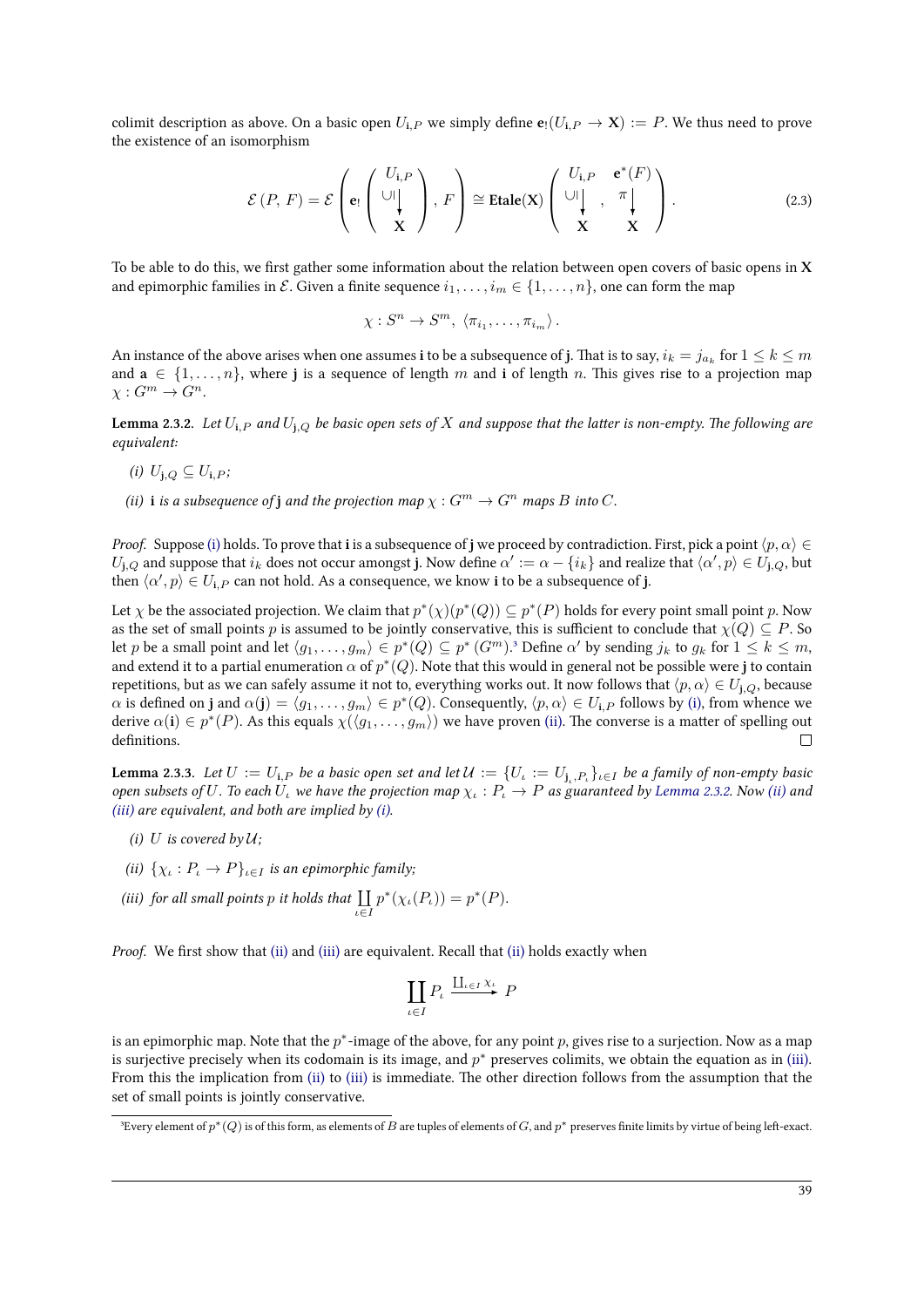Suppose that (i) holds, we wish to show that (ii) follows. So we let  $c \in p^*(P)$  be arbitrary and aim to prove that  $c \in p^* \left( \chi_\iota(P_\iota) \right)$  for some  $\iota \in I$ . Pick  $\alpha \in \mathbf{En}(p^*(G))$  such that  $\alpha(\mathbf{i}) = c$ . We now know that  $\langle p, \alpha \rangle \in U_{\mathbf{i},P} = U$ . This gives us some  $\iota \in I$  such that  $\langle p, \alpha \rangle \in U_{\mathbf{j}_{\iota}, P_{\iota}}.$  By assumption we know  $\mathbf{i}$  to be a subsequence of  $\mathbf{j}_{\iota}.$  Consequently we obtain  $b = \alpha(j_\iota) \in p^*(P_\iota)$ , from which we may derive  $p^*(\chi_\iota)(b) = \alpha(\mathbf{i}) = c$ , proving (ii) to hold.  $\Box$ 

With the above lemma's we are now sufficiently equipped to construct the isomorphism  $(2.3)$ .

**Lemma 2.3.4.** For every basic open  $U_{i,P}$  in **X** and every sheaf  $F$  of  $\mathcal{E}$  we have the following [iso](#page-44-5)morphism, natural in *both.*

$$
\mathcal{E}(P, F) = \mathcal{E}\left(\mathbf{e}_! \begin{pmatrix} U_{\mathbf{i}, P} \\ \cup \vert \\ \mathbf{X} \end{pmatrix}, F\right) \cong \text{Etale}(\mathbf{X}) \begin{pmatrix} U_{\mathbf{i}, P} & \mathbf{e}^*(F) \\ \cup \vert \\ \mathbf{X} & \mathbf{X} \end{pmatrix}.
$$

*Proof.* First consider a map  $f : P = e_1(U_{i,P}) \to F$ , and recall that this defines a canonical section

$$
\sigma_f: U_{\mathbf{i},P} \to U_{\mathbf{i},P,f} \subseteq \mathbf{e}^*(F), \qquad \langle p,\alpha \rangle \mapsto \langle p,\alpha,p^*(f)(\alpha(\mathbf{i})) \rangle.
$$

To construct a mapping in the other direction, consider a section  $\sigma:U_{\mathbf{i},P}\to \mathbf{e}^*(F).$  By Remark 1.2.1 we know that there exists an open cover  $\{U_\iota:=U_{\mathbf{j}_\iota,P_\iota}:\iota\in I\}$  of  $U_{\mathbf{i},P}$  for some index set  $I$  such that  $\sigma\restriction U_\iota$  is a canonical section, i.e. the inverse to  $\pi: \mathbf{e}^*(F) \to \mathbf{X}$  on a small basic open. In a bit more detail, this gives us a family  $\{f_\iota:Q_\iota\to E\}_{\iota\in I}$ such that  $\sigma$  restricted to  $U_t$  equals

$$
\sigma_{f_{\iota}}: U_{\iota} \to \mathbf{e}^*(F), \qquad \langle p, \alpha \rangle \mapsto \langle p, \alpha, p^*(f_{\iota})(\alpha(\mathbf{j}_{\iota})) \rangle.
$$

Due to Lemma 2.3.3 we now know that

$$
\coprod_{\iota \in I} Q_{\iota} \xrightarrow{e:=\coprod_{\iota \in I} \chi_{\iota}} C
$$

is an epimorphism. As limits are computed point-wise in the category of sheaves on a site, we know that by evaluating [on objects](#page-44-7)  $C \in \mathcal{C}$  the resulting maps are surjections. This will allow us to send  $x \in P(C)$  to  $f_i(b)$  for the *ι* and  $b \in Q$ <sup>*l*</sup>(*X*) such that  $\chi$ <sup>*l*</sup> $\chi$ <sup>*C*</sup>(*b*) = *x*, defining a map  $P(C) \to F(C)$ . Naturality of this map follows directly from naturality of the  $\chi_\iota$  and  $f_\iota$ . We are left with the task of proving that the map is well-defined. We need to show that any two 'lifts' of elements in  $P(C)$  get sent to the same element of  $F$ . This boils down to showing that for the pullback displayed on the left, the diagram on the right commutes.

$$
Q_{\iota} \times_{C} Q_{\kappa} \xrightarrow{\pi_{\iota}} Q_{\iota} \longrightarrow Q_{\iota} \qquad Q_{\iota} \times_{P} Q_{\kappa} \xrightarrow{\pi_{\iota}} Q_{\iota}
$$

$$
\downarrow \chi_{\iota} \qquad \pi_{\kappa} \qquad \qquad \downarrow \qquad \qquad \downarrow \qquad \qquad \downarrow \qquad \qquad \downarrow \qquad \qquad \downarrow \qquad \qquad \downarrow \qquad \qquad \downarrow \qquad \qquad \downarrow
$$

$$
Q_{\kappa} \longrightarrow P \qquad \qquad Q_{\kappa} \longrightarrow f_{\kappa} \qquad \qquad F
$$

It suffices to check commutativity on stalks of small points  $p.$  Let  $b\,\in\,p^*(Q_\iota\times_P Q_\kappa)$  be arbitrary and choose  $\alpha_\lambda\in\text{En}(p^*(G))$  such that  $\alpha_\lambda({\mathbf j}_\lambda)=\pi_\lambda(b)$  for  $\lambda=\kappa,\iota.$  As a consequence we know  $\langle p,\alpha_\lambda\rangle\in U_\lambda=U_{{\mathbf j}_\lambda,Q_\lambda},$  from which we can derive

$$
(f_{\lambda}\pi_{\lambda})(b) = f_{\lambda}(\alpha_{\lambda}(j_{\lambda})) = \sigma(\langle p, \alpha_{\lambda}\rangle).
$$

The desired follows from Corollary 2.3.1, which is applicable because  $\chi_i \pi_i(b) = \chi_\kappa \pi_\kappa(b)$  entails  $\alpha_i \pi_i(b) =$ *α*<sup>*κ*</sup> $π$ <sup>*κ*</sup>(*b*).

<span id="page-45-0"></span>We still need to prove that these mappings are mutually inverse. Given a map  $f : P \to F$  this is mapped to the canonical section  $\sigma_f : U_{i,P} \to U_{i,P,f} \subseteq X$ , which clearly is a *canonical section*. We can thus cover  $U_{i,P}$  with the cover consisting only [of itself, associa](#page-43-2)ted to the map  $f : P \to F$ . The resulting map  $P \to F$  is defined on components *C* as sending  $x \in P(C)$  to  $f_C(x)$ , so this is exactly the same thing as the map *f*. On the other hand, a map  $\sigma: U_{\mathbf{i},P} \to \mathbf{e}^*(F)$  yields a map  $f:P \to F$  as described above. We know that  $\sigma_f$  is the canonical section associated to the basic open  $U_{i,P}$ . By Remark 1.2.1 we know that on a basic open each section is equal to a (unique) canonical section. This entails that  $\sigma_f = \sigma$ , proving the desired.  $\Box$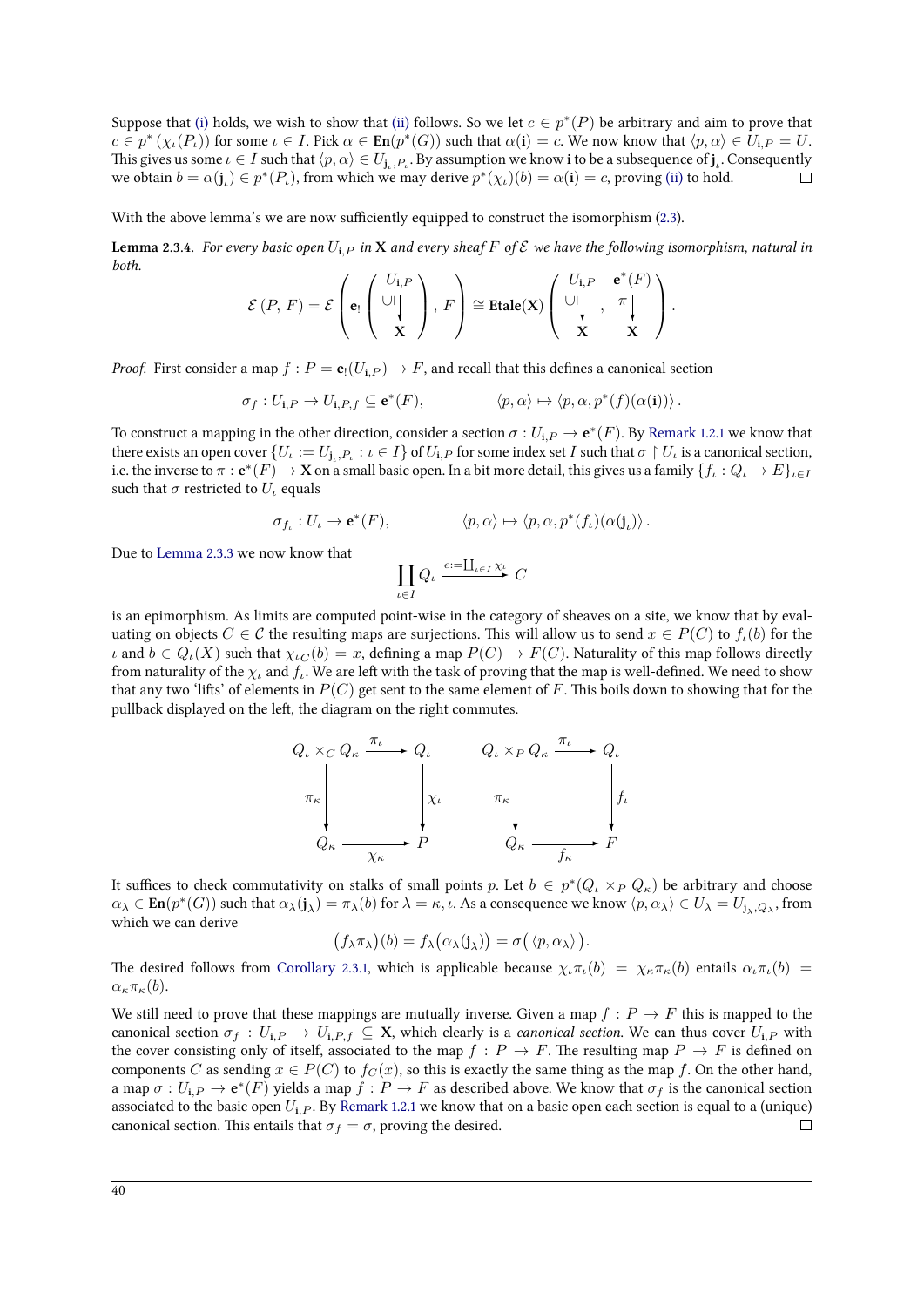**Theorem 2.3.1.** The functor  $e_!$  :  $E$ tale $(X) \to E$  is left adjoint to  $e^*: E \to E$ tale $(X)$ , that is to say, the following is an *isomorphism natural in both*  $p: E \to \mathbf{X}$  *and*  $F$ *.* 

$$
\mathcal{E}(P, F) = \mathcal{E}\left(\mathbf{e}_! \begin{pmatrix} E \\ p \ \mathbf{v} \\ \mathbf{x} \end{pmatrix}, F\right) \cong \text{Etale}(\mathbf{X}) \begin{pmatrix} E & \mathbf{e}^*(F) \\ p \ \mathbf{v} \\ \mathbf{x} & \mathbf{x} \end{pmatrix}.
$$

<span id="page-46-2"></span>*Proof.* This is but an immediate corollary of the above lemma, for each  $p : E \to X$  is a colimit of basic opens. Thus a map  $f$  from  $p$  to  ${\bf e}^*(F)$  is fully determined by the collection of maps  $U_{{\bf i},P}\to (p:E\to {\bf X})\to {\bf e}^*(F).$  To these we apply the previous lemma, and get the desired result.  $\Box$ 

By the above theorem we know of a left-adjoint to the functor  $e^*$ . The inverse-image functor  $\pi^*$  has a left adjoint as well, due to Corollary 2.3.2.

**Corollary 2.3.2.** The map  $\epsilon^{\pi}$  :  $\pi$ <sub>!</sub> $\pi$ <sup>\*</sup>  $\rightarrow$  id<sub>Set</sub> *is an isomorphism.* 

<span id="page-46-0"></span>*Proof.* This is [a consequence o](#page-46-0)f the fact that  $\text{En}(p^*(G))$  is locally connected, as proven in Corollary 2.1.1, and the more general Corollary 1.2.2.  $\Box$ 

Let us now revisit the composite (2.2), as displayed below. To prove that the square (2.1) satisfies the Beck–Chevalley condition, we need to show that this composite is an isomorphism. Now, we know the center [arrow in the co](#page-37-2)mposite below to be a[n isomorphism](#page-29-3) due to Lemma 2.3.1. By Corollary 2.3.2 it is clear that the right-most arrow also is an isomorphism, too. It thus is both necessary and sufficient to prove that the left-most arrow  $\pi_!i_p^*\eta^e$  below is an isomorphism.

$$
\pi_!\mathbf{i}_p^*\xrightarrow{\pi_!\mathbf{i}_p^*\eta^e}\xrightarrow{\pi_!\mathbf{i}_p^*e^*e_!}\xrightarrow{\pi_!\zeta e_!}\pi_!\pi^*p^*e_! \xrightarrow{\epsilon^{\pi}p^*e_!}\xrightarrow{p^*e_!}
$$

**Lemma 2.3.5** (Beck–Chevalley Condition). *The composite*  $\pi_! \mathbf{i}_p^* \to p^* \mathbf{e}_!$  *displayed above is an isomorphism.* 

<span id="page-46-1"></span>*Proof.* As mentioned above, we need to show that  $\pi_! i_p^* \eta^e$  is an isomorphism. We need only to prove this on basic opens  $U_{\bf i,P}$ . Let us first take a closer look at the map  $\eta^{\bf \hat{e}}: {\rm id}_{\rm Etale(X)}\to {\bf e}^*{\bf e}_! ,$  which on basic opens is defined by

$$
\eta_{U_{\mathbf{i},P}}^{\mathbf{e}}: U_{\mathbf{i},P} \to \mathbf{e}^* \mathbf{e}_! (U_{\mathbf{i},P}) = \mathbf{e}^*(P), \qquad \qquad \langle p, \alpha \rangle \mapsto \langle p, \alpha, \alpha(\mathbf{i}) \rangle.
$$

The  $\mathbf{i}_p^*$ -image of  $U_{\mathbf{i},P}$  is simply the pre-image of this space along the map  $\mathbf{i}_p : \mathbf{En}(p^*(G)) \to \mathbf{X}$ , which decomposes into the connected components  $U_{\mathbf{i}\rightarrow c}$  for all  $c \in p^*(P)$ . Note that on the other hand, by commutativity up to natural isomorphism  $\zeta$  of (2.1), the connected components of  $\textbf{i}_p^*\textbf{e}^*(P)$  are precisely those of  $\pi^*p^*(P).$  Now as  $\{x\}$ for  $x \in p^*(P)$  is a connected component of  $p^*(X)$  as a topological space, and as  $\text{En}(p^*(G))$  is connected by Corollary 2.1.1, we know that these connected components are precisely  $\{x\} \times \text{En}(p^*(G))$  for  $x \in p^*(P)$ .

To show that  $\mathbf{i}_p^*(\eta_{U_{\mathbf{i},P}})$  is surjective on connected components, pick  $x\in p^*(X)$  and consider the connected component  $\zeta^{-1}(\{\hat{x}\}\times\text{En}(p^*(G)))$  $\zeta^{-1}(\{\hat{x}\}\times\text{En}(p^*(G)))$  $\zeta^{-1}(\{\hat{x}\}\times\text{En}(p^*(G)))$ . Simply choose some  $\alpha$  such that  $\alpha(i) = x$ , and note that  $\alpha$  is mapped to this [connected com](#page-37-2)ponent. Moreover, any other such map *β* lies in the open  $U_{\mathbf{i}\mapsto x}$ , which is a connected component. Hence  $\pi_1 \mathbf{i}_n^*(\eta_{U_{\mathbf{i},\mathbf{p}}})$  is a bijection, proving the desired. Hence  $\pi_! \mathbf{i}_p^*(\eta_{U_{\mathbf{i},P}})$  is a bijection, proving the desired.

We now know that  $\mathbf{e}: \text{Etale}(\mathbf{X}) \to \mathcal{E}$  is an essential geometric morphism, and that the diagram (2.1) satisfies the Beck–Chevalley condition. Using this we can show that e is an embedding of toposes. That is to say, its inverse image functor is both full and faithful. As in Corollary 1.2.2, this amounts to proving that the counit  $\epsilon^e$  :  $e_!e^* \to id_{\mathcal{E}}$  is an isomorphism. The desired is then immediate from Mac Lane (1997, Theorem 4.3.1). We prove this in the following theorem, by using that the topos  $\mathcal E$  has a set of points which is jointly conservative and constru[ctin](#page-43-1)g an explicit inverse on the inverse-image of these points.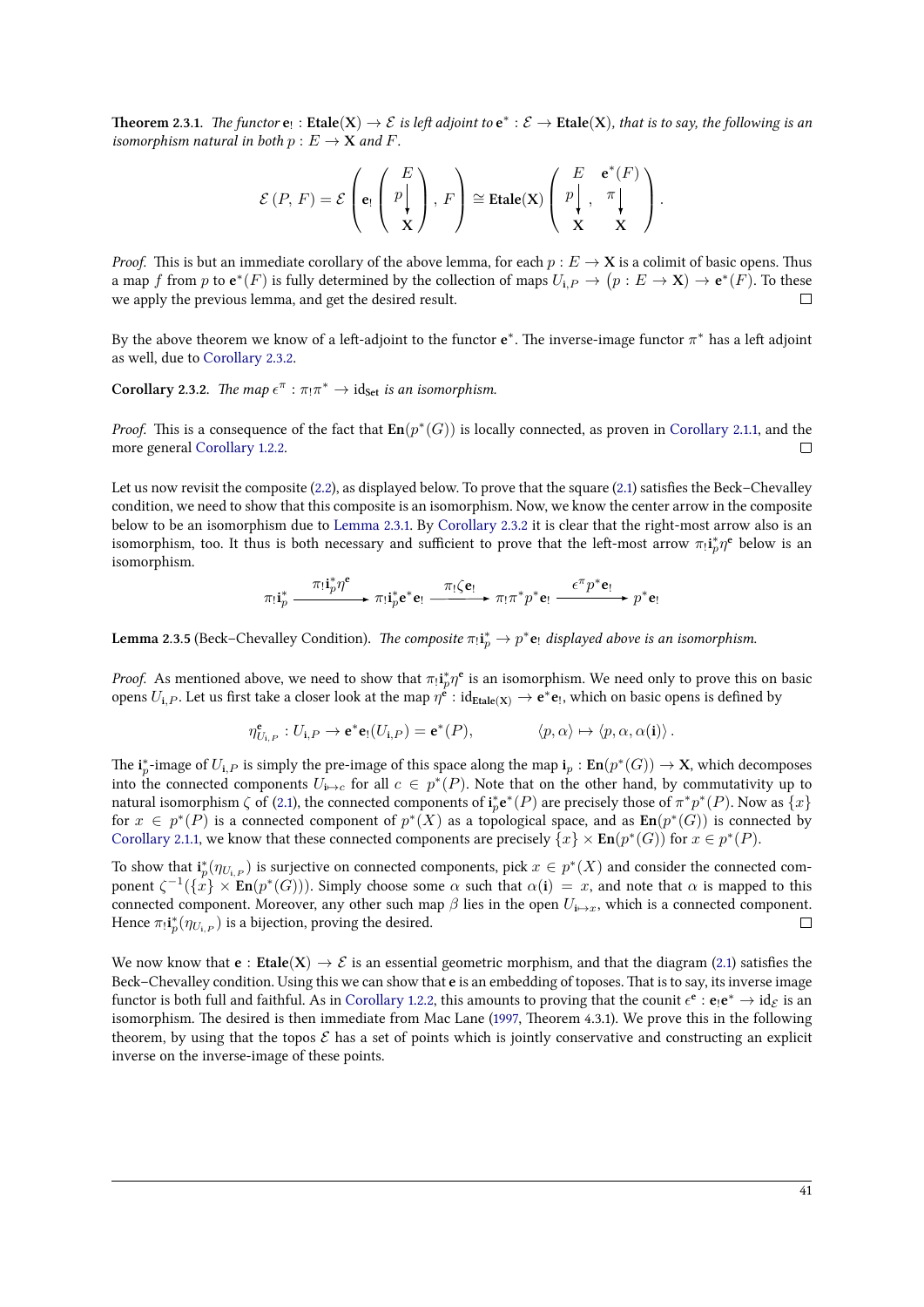*Proof.* We need to show that  $e^*$  is full and faithful, which is equivalent to proving that the counit  $e^e$  :  $e_!e^* \to id_{\mathcal{E}}$  of the adjunction between  $e_!$  and  $e^*$  is an isomorphism. As before, it suffices to check that the inverse-image of this map under each small point  $p : \mathsf{Set} \to \mathcal{E}$  is an isomorphism. We thus wish to find an inverse to the natural transformation *p*<sup>∗</sup> $\epsilon$ <sup>e</sup>. The inverse is constructed in the diagram below as the composite of the indicated arrows. This inverse is the composite of isomorphisms as given by Lemma 2.3.5 and Lemma 2.3.1 and Corollary 2.3.2. Consequently, it suffices to show that this isomorphism is a one-sides inverse to the map  $p^* \epsilon^e$ .

We are done when we can show the diagram below to be commutative, so let us prove this. The triangles (1) and (2) commute clearly, whereas the triangle (3) is one of the triangle identities for the adjunction between  $e_1$  and  $e_*$ . The square (4) is nat[urality of](#page-43-0)  $\zeta$  and the square (5) is naturality of  $\epsilon^{\pi}$ . Co[mmutativity of \(](#page-46-0)6) is obvious, proving the desired.



 $\Box$ 

Recall that  $\mathbf{s} : \mathbf{Sh}(\mathbf{X}) \to \mathcal{E}$  is the geometric morphism as obtained through the equivalence of categories between **Etale**(**X**) and **Sh**(**X**) discussed in Subsection 1.2.1 and the geometric morphism **e** : **Etale**(**X**)  $\rightarrow \mathcal{E}$ . In symbols, the inverse-image map **s** *∗* is simply the composite

 $\mathcal{E} \longrightarrow \text{Etale}(X) \longrightarrow \text{Sh}(X)$  $\mathcal{E} \longrightarrow \text{Etale}(X) \longrightarrow \text{Sh}(X)$  $\mathcal{E} \longrightarrow \text{Etale}(X) \longrightarrow \text{Sh}(X)$ 

As a consequence, s is an essential geometric morphism because e is, as proven in Theorem 2.3.1. In particular, the inverse image functor  $\mathbf{s}^*$  preserves all limits and colimits. Furthermore, it is full and faithful, which by Lemma 1.4.1 in particular entails that it is conservative, i.e. reflects isomorphisms. We thus created a spatial topos in which to embed our topos  $E$ . The following theorem sums up the achievements of this chapter.

<span id="page-47-0"></span>**Theorem 2.3.3** (Spatial Cover). Let  $\mathcal{E}$  be a Grothendieck topos such that there exi[sts a set of poi](#page-45-0)nts of  $\mathcal{E}$ [, of whi](#page-34-1)ch *the totality of inverse-image functors is jointly conservative. There exists a topological space* **X** *such that there is an essential embedding*  $\mathbf{s}: \mathbf{Sh}(X) \to \mathcal{E}$ *.*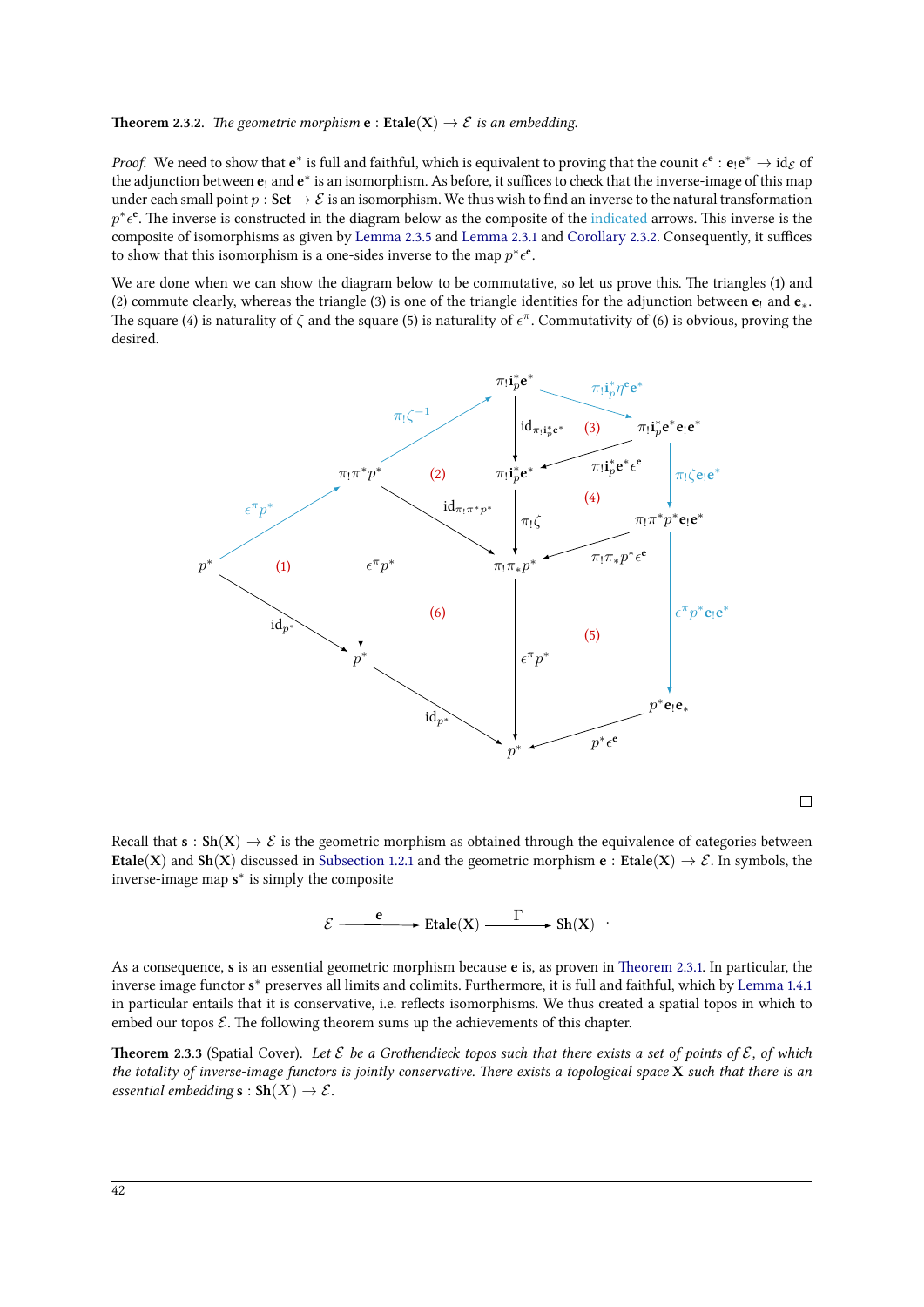#### CHAPTER<sub>3</sub>

# $λ$ - CALCULUS

<span id="page-48-2"></span><span id="page-48-0"></span>The *λ*-calculus was introduced by Church (1932), and intended as a foundation for logic. His original system was found to be inconsistent, as proven amongst others by Curry (1942). The subsystem concerned only with *λ*-terms and their conversions however turned out to be quite interesting, and this is what we today call *λ*-calculus. We will cover a certain typed variant of this system, our presentation based heavily on that of Lambek and Scott (1988).

We introduce *λ*-calculus via a slight detour[, focu](#page-68-13)ssing first on *[cartes](#page-68-14)ian closed categories*. is in contrast with the quite common approach via computation. We wish to emphasize the relation between  $\lambda$ -terms and arrows in a cartesian closed category constructed in a 'canonical' fashion both early and often. Cartesian closed cat[egorie](#page-69-3)s of particular interest to us are the category of sheaves on a topological space, or more generally, the category of sheaves on a site. Having covered these two types of categories extensively in Chapter , with as most prominent example of the former type the category  $\text{Sh}(X)$  of Chapter 2, we trust the reader to be quite familiar with them.

In order to neatly relate the *λ*-calculus to cartesian closed categories we follow a similar line of reason as Lambek and Scott (1988). To this end, let us revisit our foundations and look at t[he very defi](#page-10-0)nition of a category. The prevalent definition of categories, as given by Mac [Lane \(](#page-36-0)1997), makes use of three types of structures. First, it starts with the notion of a *graph*. Then follows what Lambek and Scott (1988) call a *deductive system*; a graph together with the ensured existence of an *identity arrow* id<sub>X</sub> to each vertex X, and the operation of *composition*.<sup>1</sup> This allows one to *construct* [arrow](#page-69-3)s using the operations and arrows from the graph. One can formalize by means of the following two inference rules. The left-hand rule is reminisce[nt of](#page-69-11) the Cut-rule from sequent calculus. The right-hand rule has no assumptions (so it is an *axiom*) and bears obvious resembl[ance](#page-69-3) to the identity-axiom of zeroth order logic.

$$
\frac{X \xrightarrow{f} Y \qquad Y \xrightarrow{g} Z}{X \xrightarrow{gf} Z} \text{(CUT)} \qquad \qquad \overline{X \xrightarrow{\text{id}_X} X} \text{(ID)}
$$

Finally, a *category* is a deductive system subject to the laws as displayed below.



<span id="page-48-1"></span><sup>&</sup>lt;sup>1</sup>Other authors use other names, Mac Lane (1997) speaks of a *metagraph* and *metacategory* respectively. We will use the term 'deductive system', as it more cleary conveys the relation to inference systems we wish to emphasize.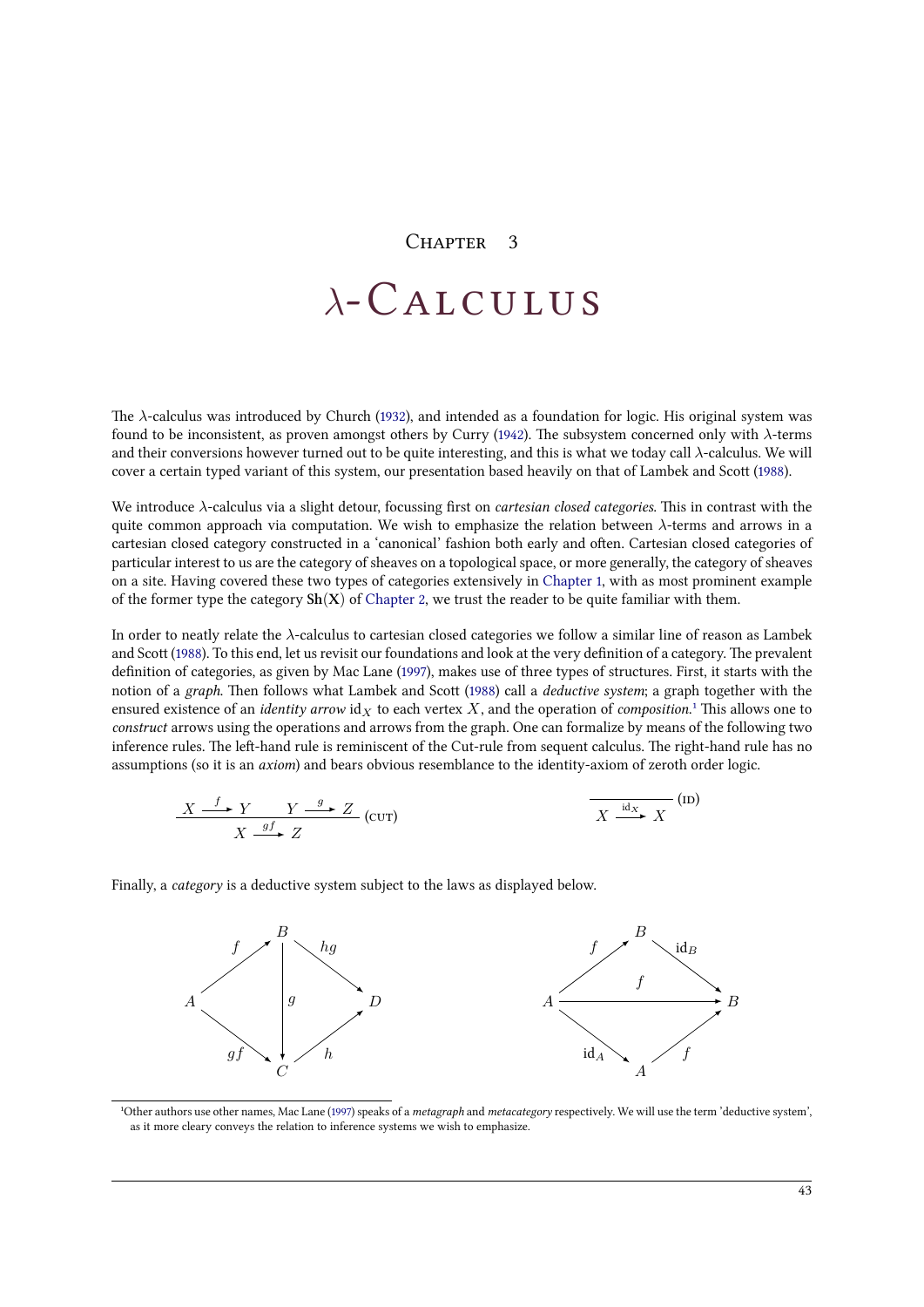We introduce a cartesian closed category in Section 3.1 below by means of a certain deductive system. We then reformulate this deductive system into a more familiar form, resembling closely the inference system of zeroth order logic with positive connectives.

<span id="page-49-4"></span>Motivated by giving names to proofs built using the inference system of zeroth order logic, we introduce the *λ*-calculus. The usual equalities are introdu[ced, and mo](#page-49-0)tivated by equalities present in generic cartesian closed categories. In other texts these equations are motivated by a sense of computation, as for instance is the case in Barendregt and Barendsen (1988) and Sørensen and Urzyczyn (2006).<sup>2</sup> The former is a good reference, and provides more intuition for the computationally minded. The latter covers in great detail the so-called Curry–Howard correspondence,<sup>3</sup> which provides a correspondence between the typed  $\lambda$ -calculus and mathematical logic. In Section 3.2 we cover the simply typed  $\lambda$ -calculus, outfitted with the connectives for conjunction, truth and implication. Our goal here is the introduction [of th](#page-68-15)e definition of *λ*-calculus, as [used](#page-69-1) [by](#page-49-1) Awodey (2000) and originally given by Lambek and Scott (1988). We use the  $\lambda$ -calculus covered in this section as a motivation for this more general definition.

The  $\lambda$ -calculus provides an equational theory, equating terms of a given type. One might wonder [whether th](#page-56-0)ere exists some model for this theory. In Section 3.3 we first introduce the type of a model we wish to consider, which assigns to a term an arrow in a given cartesian closed category. We are par[ticula](#page-68-1)rly interested in models that are sound, *co[mplete](#page-69-3)* and *functionally complete*. The former means that the model is such that two terms are equated in the model when they are equal in the *λ*-calculus, and a model is *complete* when the converse holds. A model is said to be *functionally complete* when an [arrow in t](#page-63-0)he model from the terminal object to the interpretation of a type arises as the interpretation of a unique closed term in the *λ*-calculus, up to its equality. Not yet having provided rigid definitions of all terms in this paragraph, these statements remain quite vague until they come up again in our main Theorem 3.3.1. This theorem was originally proven by Awodey (2000) and we use this paper as an inspiration for many of the formulations in this chapter.

### SECTION 3.1 CARTESIAN CLOSED CATEGORIES

<span id="page-49-0"></span>Given a diagram  $D : \mathcal{D} \to \mathcal{C}$  the limit lim  $D$  of this diagram is defined only up to isomorphism. As in the category of sets one can give a 'canonical' description for pullbacks and terminal objects, there is a bonafide functor lim:  $\mathcal{C}^{\mathcal{D}}\to\mathcal{C}$  for any finite category  $\mathcal{D},$  defined by taking these predetermined choices. Now as limits and colimits in the category of presheaves over a category are taken point-wise, such a choice extends to this setting as well. In this section we define precisely what it means for a category to have chosen products, and chosen *exponents* as well. The exponent  $A \Rightarrow B$  of  $B$  to  $A$  is the categorical generalization of the *relative complement* in partially ordered sets with greatest lower bounds, and as such yields a right adjoint  $A \Rightarrow (-)$  to the product  $(-) \wedge A$ . In the following definition, as promised, we make good use of the language of deductive systems. We later on will show that a category which adheres to the definition below in fact has finite products and a (chosen) right adjoint to the product, which is the more common content of the term 'cartesian closed'.

**Definition 3.1.1 (Cartesian Closed Category).** A category  $C$  is said to be a cartesian closed category ( $\csc$ ) when it is endowed with a chosen object **T** and operations  $(-) \wedge (-)$  and  $(-) \Rightarrow (-)$  which send a pair of objects to a new object, closed under the rules of Figure 3.1 such that the following diagrams commute, along with the diagrams for a category given above.

<span id="page-49-3"></span>

<sup>2</sup>We heavily rely on the latter to provide accurate historical references, such as given in this very introduction.

<span id="page-49-2"></span><span id="page-49-1"></span>³Others call this the Curry–Howard–de Bruijn correspondence, emphasizing that de Bruijn not only recognizes the same ideas around the time Howard's original paper was written, but also applied them in his theorem prover Automath described in de Bruijn (1970).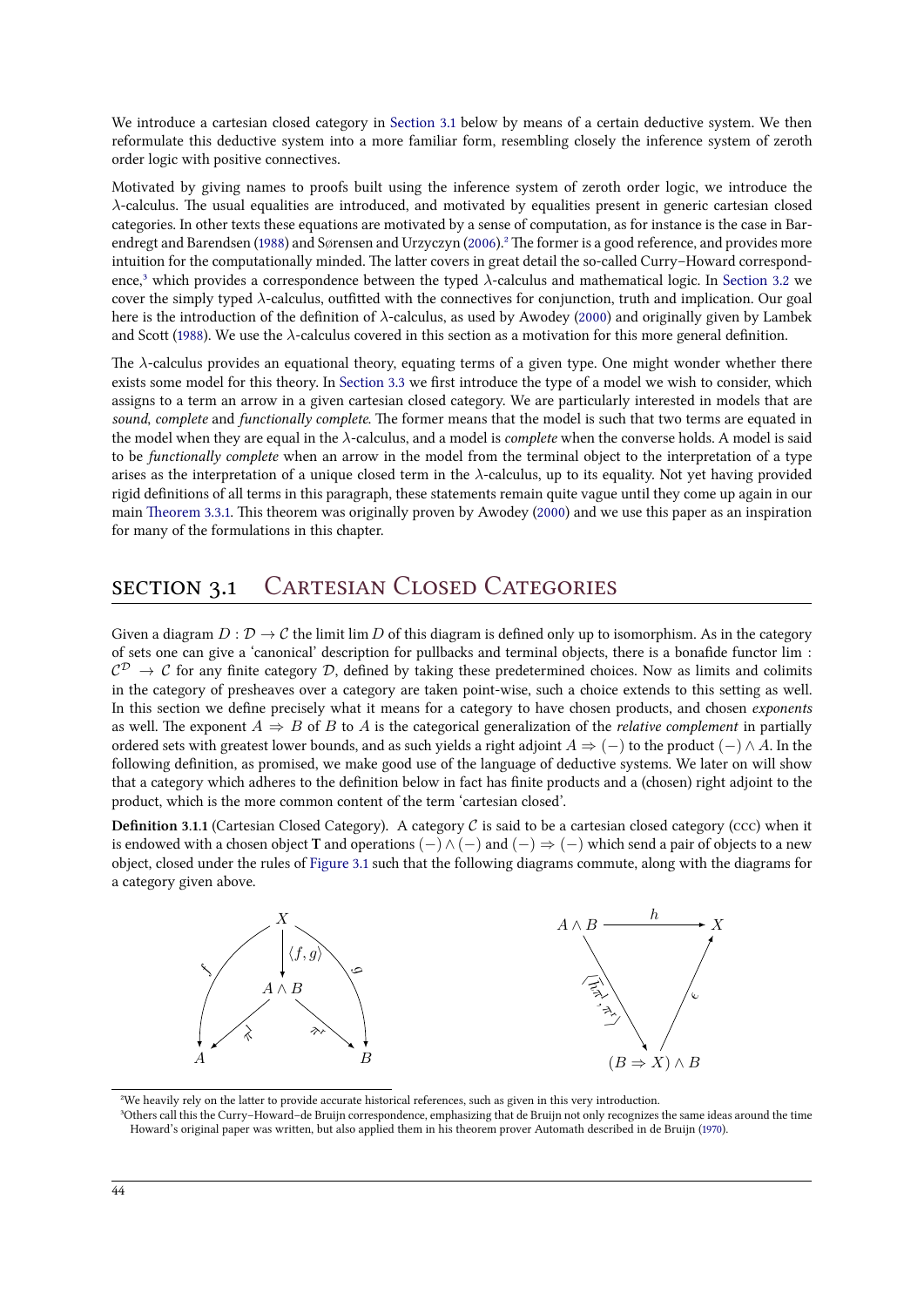**Axioms**

$$
\begin{array}{c|c}\n\hline\nX \xrightarrow{\text{id}_X} X & A \wedge B \xrightarrow{\pi^1} A & X \xrightarrow{\dagger} T \\
\hline\n\hline\n(Y \Rightarrow X) \wedge Y \xrightarrow{\epsilon} X & \text{Inference Rules}\n\end{array}
$$

$$
\begin{array}{c|c}\nX \xrightarrow{f} A & X \xrightarrow{g} B \\
\hline\nX \xrightarrow{\langle f,g \rangle} A \wedge B\n\end{array}\n\qquad\n\begin{array}{c}\nX \wedge Y \xrightarrow{f} Z \\
\hline\nX \xrightarrow{\overline{f}} Y \Rightarrow Z\n\end{array}
$$

**Cut Rule**

$$
\frac{X \xrightarrow{f} Y \qquad Y \xrightarrow{g} Z}{X \xrightarrow{gf} Z} \text{(cur)}
$$

<span id="page-50-0"></span>Figure 3.1: Economic Rules of Inference Defining a ccc



In the above definition we are given a mapping on objects and on arrows, the former denoted by (*−*)*∧*(*−*) and the latter by  $\langle$ (*−*),  $\langle$ *−*) $\rangle$ . These can be combined to form a mapping

$$
(-) \wedge (-) : \mathcal{C} \times \mathcal{C} \to \mathcal{C}, \quad X \xrightarrow{f} A, Y \xrightarrow{g} B \mapsto X \wedge Y \xrightarrow{\langle f\pi^1, g\pi^1 \rangle} A \wedge B.
$$

Through some rudimentary computations one can show this to be *functorial*, making it an actual functor. The diagrams on the left in Definition 3.1.1 now express naturality of the collections of maps  $\pi^l$  and  $\pi^r$ . Likewise, we can form a functor

$$
(-) \Rightarrow (-): C^{op} \times C \to C, \quad X \xrightarrow{f} A, Y \xrightarrow{g} B \mapsto X \Rightarrow Y \xrightarrow{g \in (\text{id}_X \to Y, f)} A \Rightarrow B.
$$

With this knowledge, the bottom right hand diagram in the definition expresses naturality of  $\epsilon$ : ( $-\to Y \wedge Y \to Y$ id<sub>*C*</sub>. We also have a natural transformation  $\overline{(-)}$ :  $\mathcal{C}$  ((−)  $\wedge$  *Y*, *Z*)  $\rightarrow$  *C* ((−), *Y*  $\Rightarrow$  *Z*), naturality of which is easy to see when using the top-right diagram and the distributive property  $\langle f, g \rangle h = \langle fh, gh \rangle$  which follows from the left-hand diagrams. It readily follows that  $\overline{(-)}$  in fact is an isomorphism, where the inverse mapping sends  $h: X \to A \Rightarrow B$  to the map  $\epsilon \langle h\pi^l, \pi^r \rangle$ . The mappings indeed are mutually inverse, as follows from the right hand diagrams.

Due to the existence of the natural isomorphism  $\overline{(-)}$  we know  $\overline{(-)} \wedge Y : C \rightarrow C$  to be left adjoint to  $Y \Rightarrow (-)$ . The natural transformations  $\pi^{\text{l}}$  and  $\pi^{\text{r}}$ , together with the top left diagram prove that  $X\wedge Y$  is the product of  $X$  and  $Y.$ Finally, one readily sees ! : id<sub>C</sub>  $\rightarrow \Delta T$  to be natural due to the bottom center diagram, and from these two facts it follows that T is terminal. We have thus derived that any ccc is a ccc in the more popular sense, for it has all finite products and a right-adjoint to the functor  $(-) \wedge C$  for all *C*.

Using the data ensured by the definition, we can form the deductive system of Figure 3.2. Note that in this system we write *η* to mean the unit of the adjunction given above, which is thus given on components by  $id_{(-) \wedge Y}$ . We automatically get the triangle equalities relating  $\eta$  and  $\epsilon$ . The commutative diagrams we inferred above can be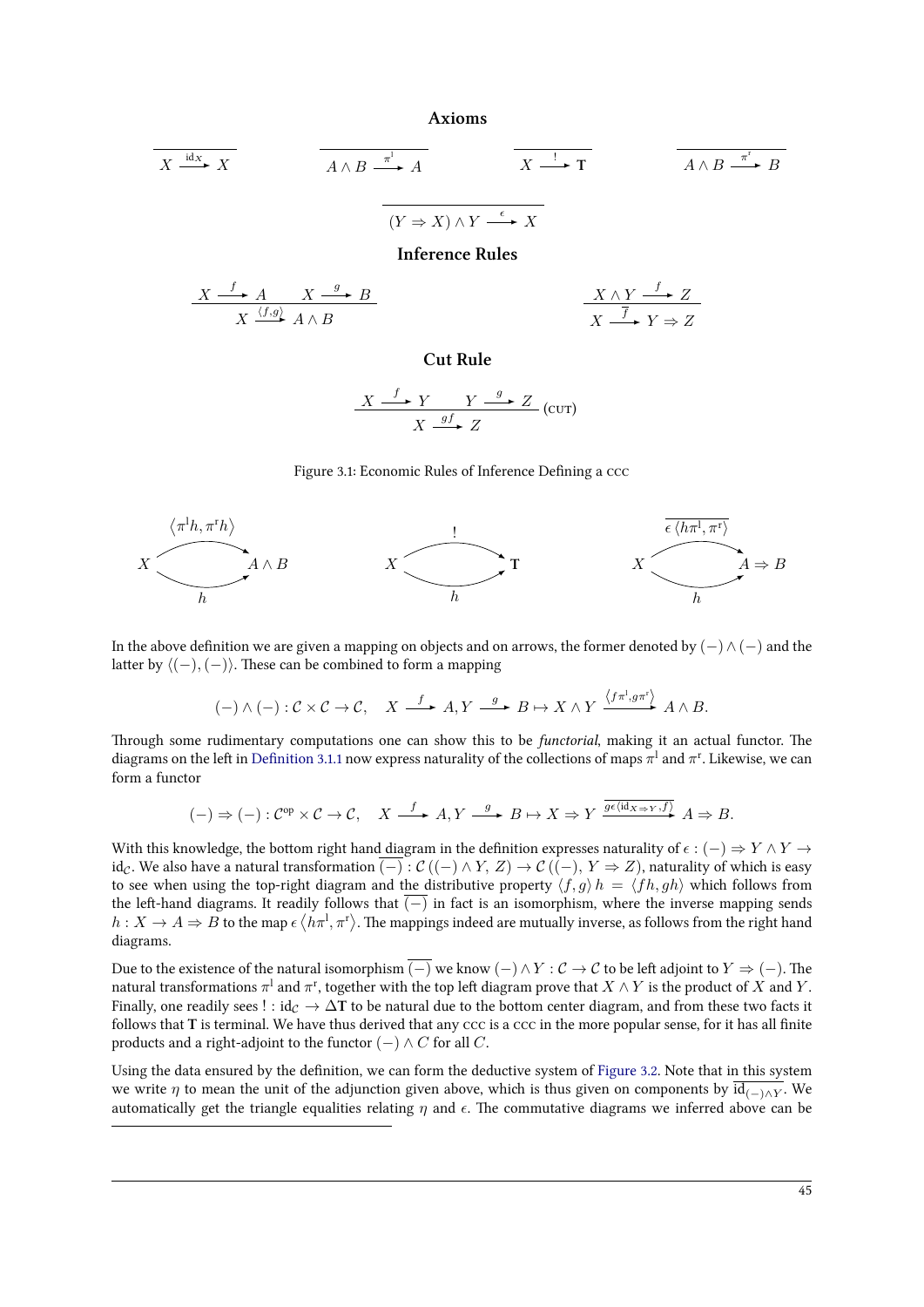**Axioms**

$$
\frac{dX}{dX} \xrightarrow{idX} X
$$
 (ID)

**Inference Rules**

$$
\frac{X \xrightarrow{f} A \quad X \xrightarrow{g} B}{X \xrightarrow{f h} A \wedge B} (\wedge I)
$$
\n
$$
\frac{X \xrightarrow{h} A \wedge B}{X \xrightarrow{h} A} (\wedge E I) \qquad \frac{X \xrightarrow{h} A \wedge B}{X \xrightarrow{f h} B} (\wedge E R)
$$
\n
$$
\frac{X \wedge Y \xrightarrow{f} Z}{X \xrightarrow{f} Y \Rightarrow Z} (\Rightarrow I)
$$
\n
$$
\frac{X \xrightarrow{f} A \Rightarrow B \quad Y \xrightarrow{g} A}{X \wedge Y \xrightarrow{f (f \wedge g)} B} (\wedge E R)
$$

**Cut Rule**

$$
\frac{X \xrightarrow{f} Y \qquad Y \xrightarrow{g} Z}{X \xrightarrow{gf} Z} \text{(cur)}
$$

<span id="page-51-2"></span><span id="page-51-0"></span>Figure 3.2: Rules of Inference in a CCC

interpreted in terms of detour elimination. Naturality of the projection map  $\pi^{\rm l}$  translates to saying that the two inferences in  $(3.1)$  are equal.

$$
\frac{X \xrightarrow{f} A \quad X \xrightarrow{g} B}{X \xrightarrow{\pi'(f,g)} A \land B} (\land \text{E1})
$$
\n
$$
X \xrightarrow{f} A
$$
\n
$$
\frac{X \xrightarrow{g} A \quad X \xrightarrow{f} B}{X \xrightarrow{\pi'(f,g)} A} (\land \text{E1})
$$
\n
$$
X \xrightarrow{f} A
$$
\n
$$
\frac{X \xrightarrow{g} A \quad X \xrightarrow{f} B}{X \xrightarrow{\pi'(f,g)} A} (\land \text{E1})
$$
\n
$$
(3.1)
$$

The inferences of  $(3.2)$  are equal too, as follows form the commutative diagram displayed beneath them. The square is naturality of *η*, and the triangle is one of the triangle equalities. Now think for a moment about the category **Set**. This category is a ccc according to our definition, interpreting the operations in the usual sense. One easily sees that  $\epsilon$  simply is function evaluation. Now take some map  $f : X \to A \Rightarrow B$  in Set, and consider the composite defined by the der[iva](#page-51-1)tion below, though some menial computations one can rewrite the expression obtained from this deduction to

<span id="page-51-1"></span>
$$
\Big(x \in X \mapsto \big(a \in A \mapsto f(x)(a)\big)\Big).
$$

As **Set** is a ccc we know that the proof below applies to this equation too, so this function and *f* must be equal. We view functions extensionally in Set, so it makes perfect sense that they are in fact equal. The derivation on the left can be seen as a proof with a detour, first eliminating an implication, only to re-introduce it by means of an assumption. On an intuitive level, this ought not to change the meaning of the proof, 'morally' justifying that these derivations are in fact equal. So in short, (*⇒*E) follows by (*⇒*I) does not alter the original proof.

 $A \Rightarrow (\langle f, id_A \rangle)^A \Rightarrow ((A \Rightarrow B) \land A) \Rightarrow A$ 

$$
X \xrightarrow{f} A \Rightarrow B \xrightarrow{A \xrightarrow{\text{id}_A} A} (a \Rightarrow E)
$$
\n
$$
X \wedge A \xrightarrow{\epsilon(f \land \text{id}_A)} B \qquad (a \Rightarrow E)
$$
\n
$$
X \xrightarrow{f} A \Rightarrow B
$$
\n
$$
X \xrightarrow{f} A \Rightarrow B
$$
\n
$$
\eta \qquad \qquad \eta \qquad \qquad \eta \qquad \qquad \eta \qquad \qquad \eta \qquad \qquad \eta \qquad \qquad \eta \qquad \qquad \eta \qquad \qquad \eta \qquad \qquad \eta \qquad \qquad \eta \qquad \qquad \eta \qquad \qquad \eta \qquad \qquad \eta \qquad \qquad \eta \qquad \qquad \eta \qquad \qquad \eta \qquad \qquad \eta \qquad \qquad \eta \qquad \qquad \eta \qquad \qquad \eta \qquad \qquad \eta \qquad \qquad \eta \qquad \qquad \eta \qquad \qquad \eta \qquad \qquad \eta \qquad \qquad \eta \qquad \qquad \eta \qquad \qquad \eta \qquad \qquad \eta \qquad \qquad \eta \qquad \qquad \eta \qquad \qquad \eta \qquad \qquad \eta \qquad \qquad \eta \qquad \qquad \eta \qquad \qquad \eta \qquad \qquad \eta \qquad \qquad \eta \qquad \qquad \eta \qquad \qquad \eta \qquad \qquad \eta \qquad \qquad \eta \qquad \qquad \eta \qquad \qquad \eta \qquad \qquad \eta \qquad \qquad \eta \qquad \qquad \eta \qquad \qquad \eta \qquad \qquad \eta \qquad \qquad \eta \qquad \qquad \eta \qquad \qquad \eta \qquad \eta \qquad \qquad \eta \qquad \eta \qquad \qquad \eta \qquad \eta \qquad \eta \qquad \eta \qquad \eta \qquad \eta \qquad \eta \qquad \eta \qquad \eta \qquad \eta \qquad \eta \qquad \eta \qquad \eta \qquad \eta \qquad \eta \qquad \eta \qquad \eta \qquad \eta \qquad \eta \qquad \eta \qquad \eta \qquad \eta \qquad \eta \qquad \eta \qquad \eta \qquad \eta \qquad \eta \qquad \eta \qquad \eta \qquad \eta \qquad \eta \qquad \eta \qquad \eta \qquad \eta \qquad \eta \qquad \eta \qquad \eta \qquad \eta \qquad \eta \qquad \
$$

46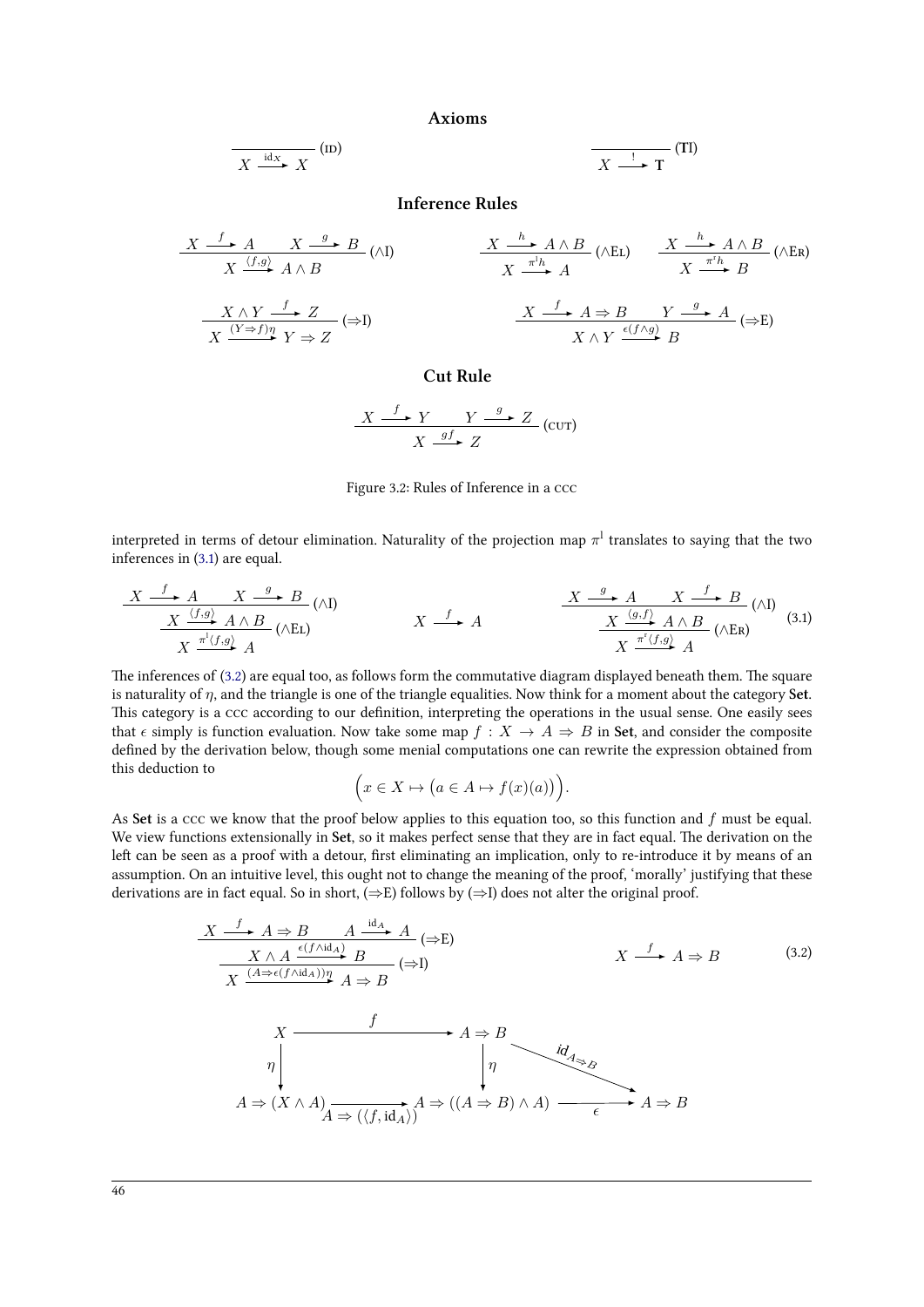Finally, we note that the following two proofs of  $(3.3)$  are equal. Intuitively (insofar the following might feel intuitive), the derivation *g* is 'plugged into' the derivation *f* to change the domain from  $X \wedge A$  to  $X \wedge Y$ . This equation is easier to understand when one takes *g* to simply be the identity map. Then it simply states that performing ( $\Rightarrow$ E) after  $(\Rightarrow I)$  does nothing to the original proof.

<span id="page-52-2"></span><span id="page-52-1"></span>
$$
\frac{X \wedge A \xrightarrow{f} B}{X \wedge Y \xrightarrow{\epsilon((A \Rightarrow f)\eta) \wedge g} B} (\Rightarrow \text{E})
$$
\n
$$
X \wedge Y \xrightarrow{f \langle id_X, g \rangle} B
$$
\n(3.3)

The above proofs are equal due to the commutative diagram displayed below, which hinges mostly on one of the triangle equalities.

$$
X \wedge Y \xrightarrow{\qquad X \wedge g \qquad} X \wedge A \xrightarrow{\qquad \qquad \qquad \qquad} (A \Rightarrow X \wedge A) \wedge A \xrightarrow{\qquad \qquad (A \Rightarrow f) \wedge A} (A \Rightarrow B) \wedge A
$$
\n
$$
\downarrow_{d_{\mathcal{X}_{\mathcal{A}}}} \qquad \qquad \downarrow_{\mathcal{X} \wedge A} \xrightarrow{\qquad \qquad \qquad \downarrow_{\mathcal{X} \wedge A}} B
$$

It is clear that a category closed under the system of Figure 3.2, endowed with the functors  $(-) \wedge (-)$  and  $(-) \Rightarrow (-)$ and subject to the mentioned naturality requirements and triangle identities, also satisfies the definition of a as given earlier. Indeed, the projections can be obtained from ( $\wedge$ EL) and ( $\wedge$ ER) applied to the identity map and the evaluation map is simply  $(\Rightarrow E)$  applied to the two sensible identity maps.

Let us now consider some basic examples of cartes[ian closed](#page-51-2) categories. The most clearcut example of a ccc is Set, as mentioned above. The maps  $\eta$  and  $\epsilon$  can easily be described in an explicit fashion

$$
\epsilon: B^A \times A \to B, \ \langle f : A \to B, a \in A \rangle \mapsto f(a), \quad \eta: B \to (B \times A)^A, \ b: B \mapsto (a \mapsto \langle b, a \rangle),
$$

where  $\epsilon$  is simply function evaluation and *η* the 'constant function-function'. The adjunction between ( $-\rangle \wedge C$  and  $C \Rightarrow (-)$  gives rise to the natural isomorphism below.

$$
f: X \times C \to Y \mapsto \left(x \in X \mapsto (c \in C \mapsto f(\langle x, c \rangle))\right)
$$

In reminiscence of the method used to treat functions with multiple arguments in the Funktionenkalkul of Schönfinkel (1924) this could be called 'Schönfinkelisation', instead Christopher Strachey coined the term 'Currying' in 1974 and it became the prevalent name for this phenomenon.

To consider a situation completely different from **Set**, let *C* be a partially ordered set*⟨P, ≤⟩* considered as a category. We now know that  $x \wedge y$  for  $x, y \in P$  is the meet or greatest lower bound of x and y. In a generic poset one can [defin](#page-69-12)e the complement of *x* relative to *y* as the greatest *r* such that  $x \wedge r \leq y$  holds. It can be easily proven that *s* lies below the complement of *x* relative to *y* precisely when the meet of *s* and *x* lies below *y*. From this fact it is clear that the relative complement of *x* to *y* is given by  $x \Rightarrow y$ , and thus exists for each pair of objects. Note that this category satisfies all 'positive' requirements imposed on a *Heyting algebra*. That is to say, if we ignore any reference to falsity and disjunction in the definition of Heyting algebra we are left with a poset which is a ccc.

The following proposition provides us with an important ccc, which we will use later on in this chapter.

**Proposition 3.1.1.** The category  $\text{PSh}(\mathcal{C})$  is cartesian closed for any small category  $\mathcal{C}$ *.* 

<span id="page-52-0"></span>*Proof.* We prove that  $\text{PSh}(\mathcal{C})$  adheres to Definition 3.1.1. To this end, let *P* and *Q* be presheaves on *C*. We define the presheaf *P*  $\land$  *Q* point-wise, in the sense that  $(P \land Q)(C) = P(C) \land Q(C)$ , of course making use of the cartesian closed structure on Set. The projection maps  $\pi^{\rm l}$  and  $\pi^{\rm r}$  are defined in the sensible manner. We now set **T** := **yT** =  $C$  ((−), **T**) and the maps ! : *P* → **T** are defined point-wise in the only way possible.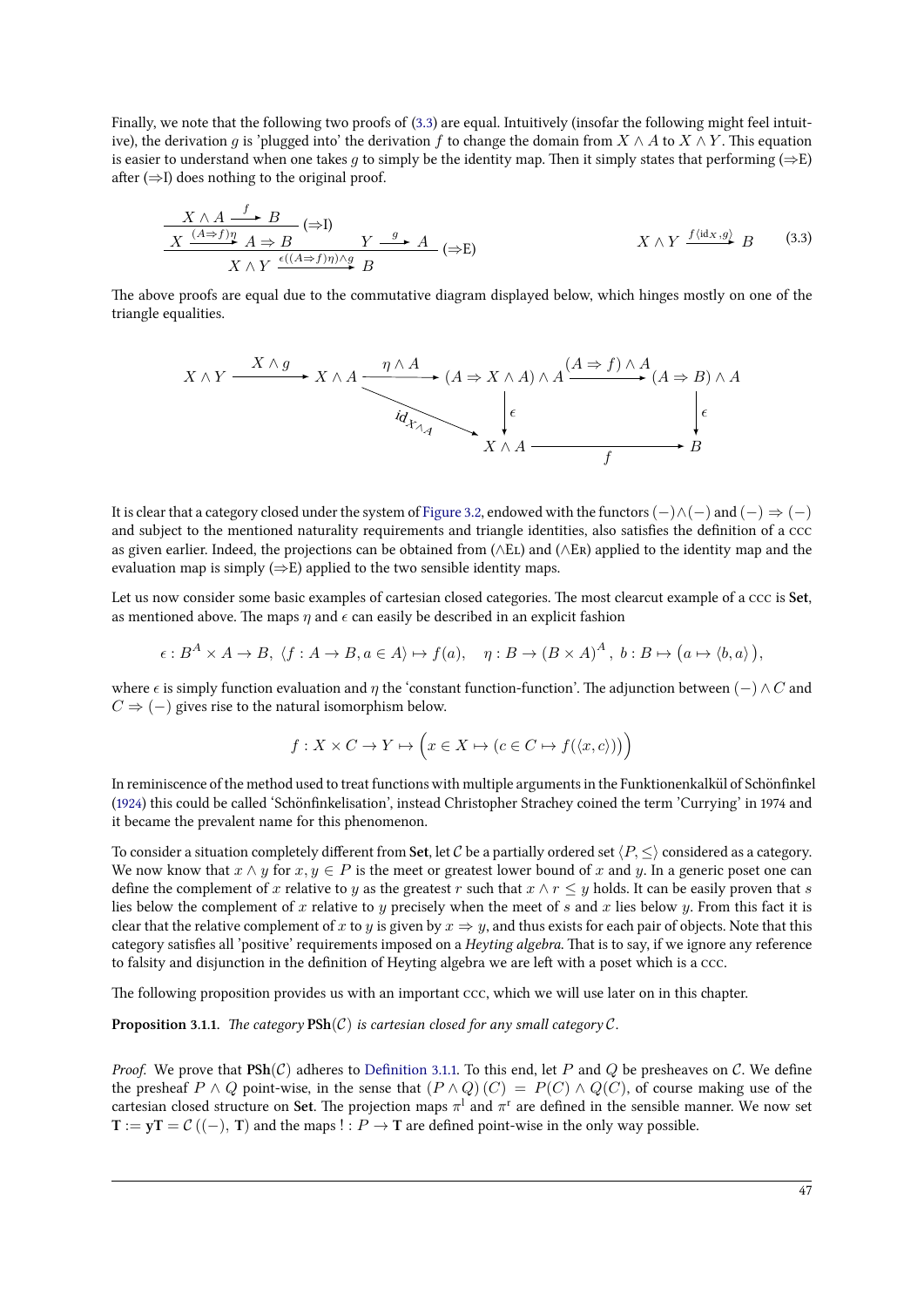The presheaf  $P \Rightarrow Q$  is defined as  $\text{PSh}(\mathcal{C}) (\gamma(-) \land P, Q)$ , which sends the object C of C to the set of natural transformations between  $C$  ((−),  $C$ )  $\wedge$  *P* and *Q*. We now define evaluation on components as

$$
\epsilon: \mathbf{PSh}(\mathcal{C})\left(\mathbf{y}(-) \land P, Q\right) \land P \to Q, \quad \left(\langle \alpha: \mathcal{C}\left((-), C\right) \land P \to Q, x \in P(C)\right) \mapsto \alpha_C(\mathrm{id}_C, x)\right)_{C \in \mathcal{C}},
$$

which is clearly natural. Finally, given an arrow  $\phi : P \wedge R \to Q$  we define the arrow  $\overline{\phi} : P \to R \Rightarrow Q$  on components  $Y \in \mathcal{C}$  as below

$$
p \in P(Y) \mapsto \left( \langle f : X \to Y, r \in R(X) \rangle \in C(X, Y) \land R(X) \mapsto \phi_X\big(P(f)(p), r\big) \in Q(X) \right)_{X \in C}.
$$

Again, this mapping can easily be seen to be natural.

To finish the proof, we need to show commutativity of the five diagrams in the definition. Three of these, regarding products, ought to be clear from the point-wise definition. We now check that for a map  $h : P \wedge Q \rightarrow R$  it is in fact the case that  $\epsilon\left\langle \overline{h}\pi^{\text{l}},\pi^{\text{r}}\right\rangle =h.$  It suffices to check this on components, to this end, fix an object  $C\in\mathcal{C}.$  On components this is but an equation between two functions in **Set**, so simply take  $p \in P(C)$  and  $q \in Q(C)$  to compute

$$
\begin{aligned} \left(\epsilon \left\langle \overline{h}\pi^{\mathsf{I}},\pi^{\mathsf{r}}\right\rangle\right)(p,q) &= \epsilon \left(\overline{h}(p),q\right) \\ &= \epsilon \left(\left(x \mapsto \left(\left\langle f:X \to Y, r \in R(X) \right\rangle \mapsto h_{Y}\left(P(f)(x),r\right)\right)_{X \in \mathcal{C}}\right)(p),q\right) \\ &= \epsilon \left(\left(\left\langle f:X \to Y, z \in P(X) \right\rangle \mapsto h_{Y}\left(P(f)(p),r\right)\right)_{X \in \mathcal{C}},q\right) \\ &= h_{C}\left(P(\mathrm{id}_{Y})(p),q\right) = h_{C}(p,q) \end{aligned}
$$

proving that the desired indeed holds. The other diagram can be shown to commute in a similar fashion.  $\Box$ 

We wish to form a category of  $ccc's$ , where the objects are  $ccc's$  and arrows are defined in some sensible manner. It makes sense that the arrows here are functors, preserving the structure in some meaningful way. Due to our strict definition of a ccc we have an explicit choice of products, so it stands to reason that the arrows should respect this assignment. Accordingly, all related structure ought to be preserved as well.

Recall from the previous chapter that a functor  $F : C \to \mathcal{E}$  preserves the limit of a certain diagram  $D : D \to C$ precisely when the canonical arrow  $F(\lim D) \to \lim FD$  is an isomorphism. In the case of binary products, this comes down to the demand that the canonical morphism

$$
\langle F(\pi^{\mathbf{l}}), F(\pi^{\mathbf{r}}) \rangle : F(A \wedge B) \to F(A) \wedge F(B)
$$

is an isomorphism. We say that *F preserves binary products* precisely when this canonical map is an isomorphism. Given maps  $f: X \to A$  and  $g: X \to B$  there is also a clear relation between the maps  $F(\langle f, g \rangle)$  and  $\langle F(f), F(g) \rangle$ . Indeed, we can compute that

$$
F(f) = F(\pi^1)F(\langle f, g \rangle) = \pi^1 \langle F(\pi^1), F(\pi^r) \rangle F(\langle f, g \rangle),
$$

which proves that  $F(\langle f, g \rangle)$  equals, up to a canonical structural change, the arrow  $\langle F(f), F(g) \rangle$ .

In any case, there is a canonical map  $\colon$   $F(T) \to T$ . Like above, we say that *F* preserves the nullary product, or rather, *F preserves the terminal object* whenever this map is an isomorphism.

It requires a bit more effort to see how one could canonically preserve exponents. We wish to relate  $F(X \Rightarrow Y)$  and  $F(X) \Rightarrow F(X)$ , and seek an intrinsic bond. There is of course the natural transformation  $\epsilon : (X \Rightarrow Y) \land X \to Y$ , and assuming that *F* preserves products as described above, we can form the composite below.

$$
F(X \Rightarrow Y) \land F(X) \xrightarrow{\langle F(\pi^I), F(\pi^r) \rangle^{-1}} F((X \Rightarrow Y) \land X) \xrightarrow{F(\epsilon)} F(Y)
$$

One can take the transpose of this composite, and obtain an arrow  $F(X \Rightarrow Y) \to F(X) \Rightarrow F(Y)$ . We say that *F* preserves exponents when this composite is an isomorphism. Given this arrow, there is a relation between  $F(\epsilon)$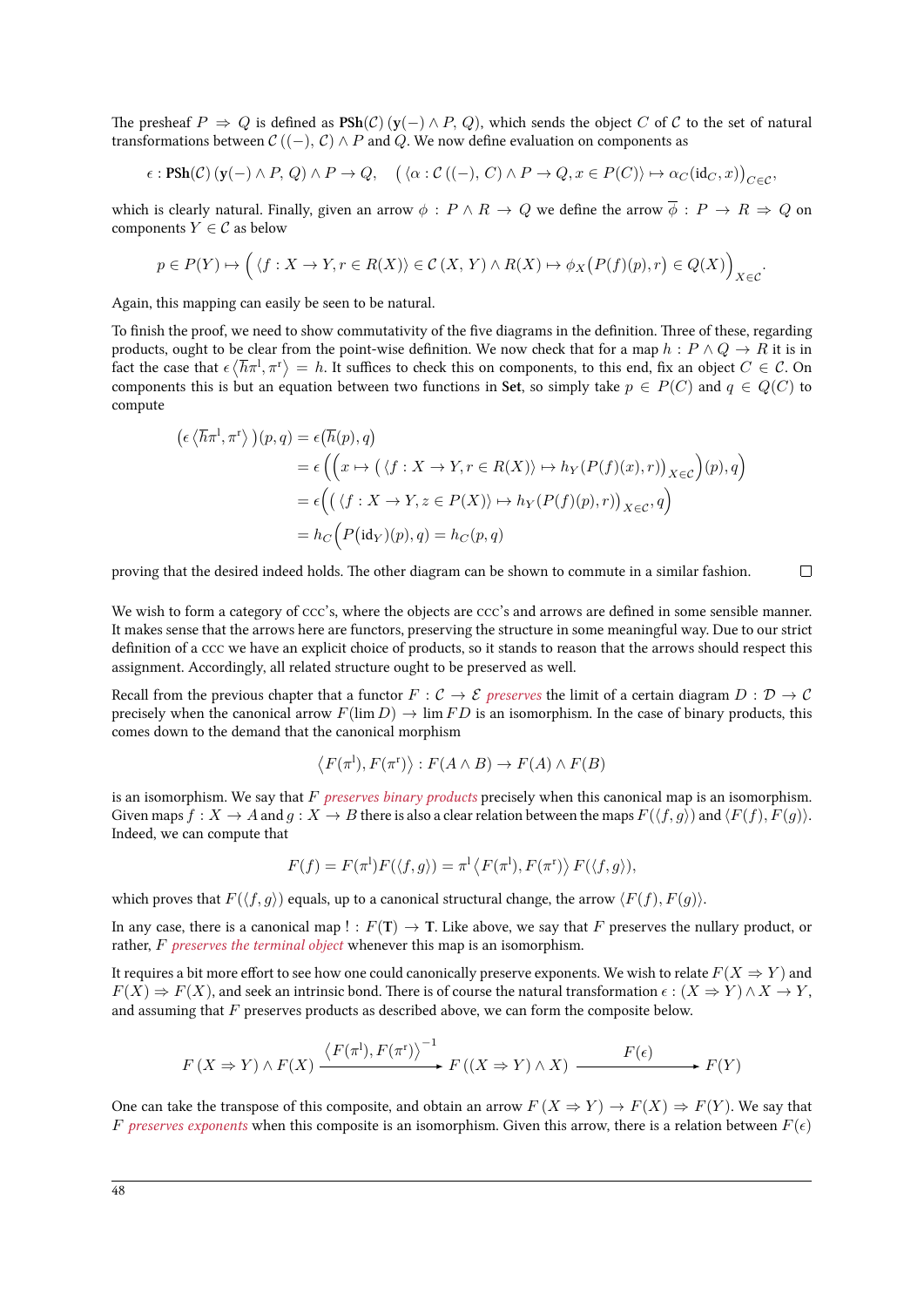and  $\epsilon$ , after suitable structural changes. Consider the following diagram, where  $F(\epsilon)$  is equal to the composite map from the top right to the bottom right, and the indicated arrow is  $\epsilon$  after structural changes. The diagram commutes, because the downwardly sloped triangle is one of the triangle identities, and all squares are naturality squares. A similar diagram can be constructed for  $(-)$  of  $F(f)$  for any  $f : X \wedge Y \to Z$ .

$$
F(X \Rightarrow Y) \land F(X) \xrightarrow{\langle F(\pi^1), F(\pi^r) \rangle} F((X \Rightarrow Y) \land X)
$$
\n
$$
\downarrow_{\eta \land F(X)} \qquad \qquad \downarrow_{\eta \land F(X)} \qquad \qquad F((X \Rightarrow Y) \land X)
$$
\n
$$
(F(X) \Rightarrow (F(X \Rightarrow Y) \land F(X))) \land F(X) \xrightarrow{\epsilon} F(X \Rightarrow Y) \land F(X)
$$
\n
$$
\downarrow_{\eta \land F(X)} \qquad \qquad \downarrow_{\eta \land F(X)} \qquad \qquad \downarrow_{\eta \land F((X \Rightarrow Y) \land F(X))}
$$
\n
$$
(F(X) \Rightarrow F((X \Rightarrow Y) \land X)) \land F(X) \xrightarrow{\epsilon} F((X \Rightarrow Y) \land X)
$$
\n
$$
\downarrow_{\eta \land F(X)} \qquad \qquad \downarrow_{\eta \land F(\pi^1), F(\pi^1) \land F(X)}
$$
\n
$$
(F(X) \Rightarrow F(\lor) \land F(X) \xrightarrow{\epsilon} F(Y)
$$
\n
$$
(F(X) \Rightarrow F(Y)) \land F(X) \xrightarrow{\epsilon} F(Y)
$$

Let us now combine these notions of preservations into the definition of a structure-preserving map between cartesian closed categories.

**Definition 3.1.2** (Cartesian Closed Functor). A *cartesian closed functor*  $F : C \to D$  between  $\csc$ 's *C* and *D* is a functor from  $C$  to  $D$  which preserves the cartesian closed structure. More precisely, the canonical maps below are isomorphisms.

$$
F(T) \cong T
$$
,  $F(A \wedge B) \cong F(A) \wedge F(B)$ ,  $F(X \Rightarrow Y) \cong F(X) \Rightarrow F(Y)$ ,

<span id="page-54-1"></span>When the canonical isomorphisms are identity morphisms, we call *F* a *strict cartesian closed functor*.

We are now ready to define the *category of cartesian closed categories* **Cart** as mentioned above. It can be proven through tedious computations that the composition of functors satisfying the constraints of Definition 3.1.2 satisfy them as well. Now as the identity functor is a cartesian closed functor too, **Cart** is a bonafide category. As a first example of a cartesian closed functor, we consider the Yoneda-embedding.

**Proposition 3.1.2.** The Yoneda-embedding  $y : C \to PSh(C)$  is a cartesian closed functor for a[ny small categor](#page-54-1)y  $C$ .

<span id="page-54-0"></span>*Proof.* From the cartesian closed structure on  $\text{PSh}(\mathcal{C})$  as mentioned in Proposition 3.1.1 we see that **y** clearly preserves (binary and nullary) products. Consider the following two composites.

$$
\mathbf{y}(X \Rightarrow Y) \xrightarrow{\eta} \mathbf{y}(X \Rightarrow Y) \land \mathbf{y}(X) \xrightarrow{\cong} \mathbf{y}(X \Rightarrow Y) \land \mathbf{y}(X) \xrightarrow{\cong} \mathbf{y}(X \Rightarrow Y) \land \mathbf{y}(X) \xrightarrow{\mathbf{y}(X \Rightarrow Y)} \mathbf{y}(X \Rightarrow \mathbf{y}(X) \Rightarrow \mathbf{y}(X) \Rightarrow \mathbf{y}(X) \Rightarrow \mathbf{y}(X) \Rightarrow \mathbf{y}(X) \Rightarrow \mathbf{y}(X) \Rightarrow \mathbf{y}(X) \Rightarrow \mathbf{y}(X) \Rightarrow \mathbf{y}(X) \Rightarrow \mathbf{y}(X) \Rightarrow \mathbf{y}(X) \Rightarrow \mathbf{y}(X) \Rightarrow \mathbf{y}(X) \Rightarrow \mathbf{y}(X) \Rightarrow \mathbf{y}(X) \Rightarrow \mathbf{y}(X) \Rightarrow \mathbf{y}(X) \Rightarrow \mathbf{y}(X) \Rightarrow \mathbf{y}(X) \Rightarrow \mathbf{y}(X) \Rightarrow \mathbf{y}(X) \Rightarrow \mathbf{y}(X) \Rightarrow \mathbf{y}(X) \Rightarrow \mathbf{y}(X) \Rightarrow \mathbf{y}(X) \Rightarrow \mathbf{y}(X) \Rightarrow \mathbf{y}(X) \Rightarrow \mathbf{y}(X) \Rightarrow \mathbf{y}(X) \Rightarrow \mathbf{y}(X) \Rightarrow \mathbf{y}(X) \Rightarrow \mathbf{y}(X) \Rightarrow \mathbf{y}(X) \Rightarrow \mathbf{y}(X) \Rightarrow \mathbf{y}(X) \Rightarrow \mathbf{y}(X) \Rightarrow \mathbf{y}(X) \Rightarrow \mathbf{y}(X) \Rightarrow \mathbf{y}(X) \Rightarrow \mathbf{y}(X) \Rightarrow \mathbf{y}(X) \Rightarrow \mathbf{y}(X) \Rightarrow \mathbf{y}(X) \Rightarrow \mathbf{y}(X) \Rightarrow \mathbf{y}(X) \Rightarrow \mathbf{y}(X) \Rightarrow \mathbf{y}(X) \Rightarrow \mathbf{y}(X) \Rightarrow \mathbf{y}(X) \Rightarrow \mathbf{y}(X) \Rightarrow \mathbf{y}(X) \Rightarrow \mathbf{y}(X) \Rightarrow \mathbf{y}(X) \Rightarrow \mathbf{y}(X) \Rightarrow \mathbf{y}(X) \Rightarrow \mathbf{y}(X) \Rightarrow \mathbf{y}(X) \Rightarrow \mathbf{y}(X) \Rightarrow \mathbf{y}(X) \Rightarrow \mathbf{y}(X) \Rightarrow \mathbf{y}(X) \Rightarrow \mathbf{y}(X) \Rightarrow \mathbf{y}(X) \Rightarrow \mathbf{y}(X) \Rightarrow \mathbf
$$

The top composite is the map which we need to show to be an isomorphism in order for **y** to preserve exponents. The bottom composite consists only of isomorphisms, and it is easy to see that these composites have the same domain and codomain. It is now but an easy exercise to compute that both are simply the mapping given below, finishing the proof.

$$
\alpha: C \to X \Rightarrow Y \mapsto \left( \left\langle D \xrightarrow{f} C, D \xrightarrow{g} X \right\rangle \mapsto D \xrightarrow{\langle \alpha f, g \rangle} (X \Rightarrow Y) \wedge X \xrightarrow{\epsilon} Y \right)_{D \in \mathcal{C}} \square
$$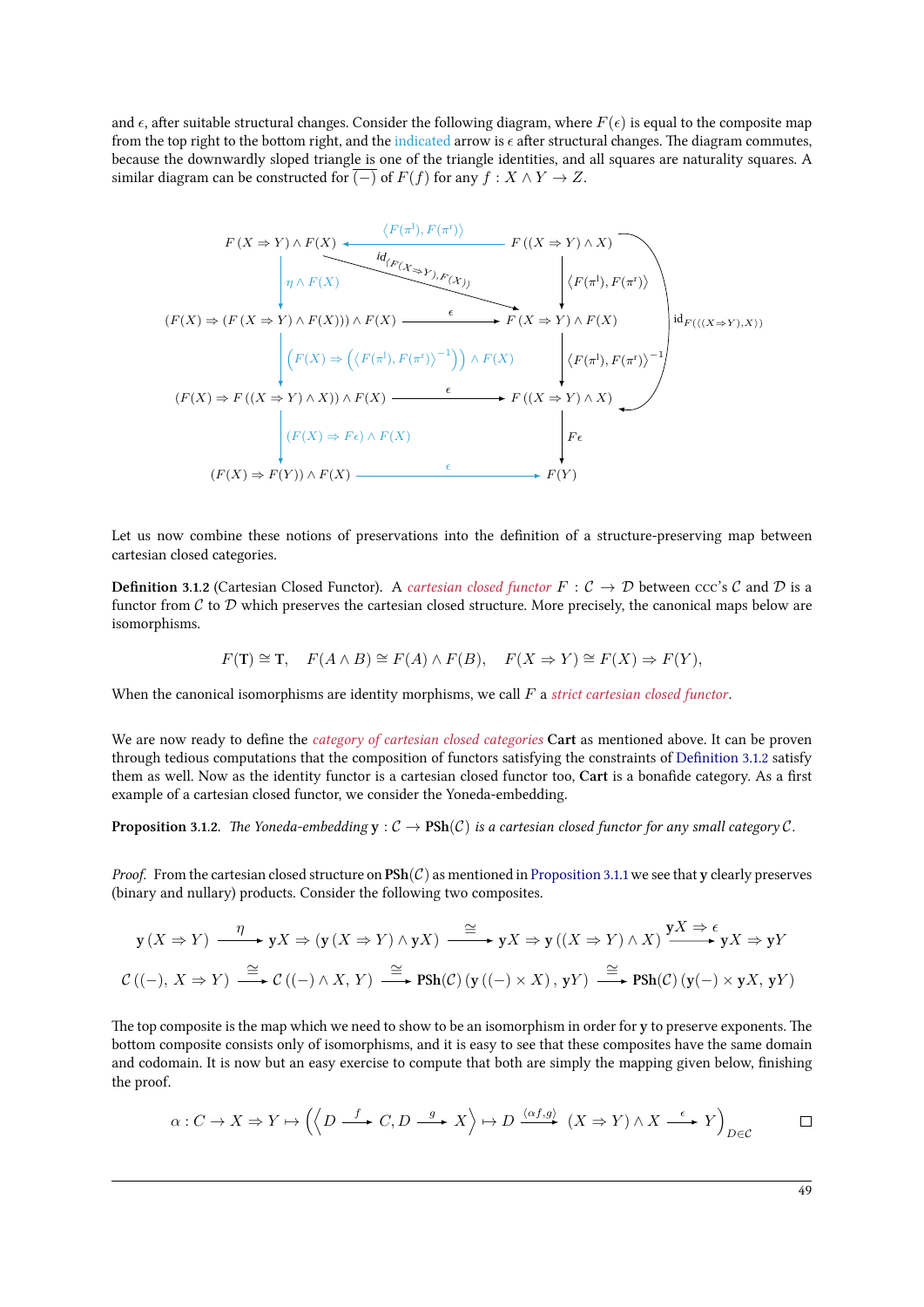The spatial cover of a topos  $\mathcal E$  with a set of enough points, introduced in Chapter 2, gives a geometric morphism  $\mathbf{s}: \mathbf{Sh}(\mathbf{X}) \to \mathcal{E}$ . The inverse-image part of this geometric morphism is an example of a cartesian closed functor, as we will prove in Theorem 3.1.1. In order to reach this result, we first prove the following more general lemma. Note that in the remainder of this section we are not as precise as we perhaps should be. Instead of proving explicitly that the specifically designated morphism is an isomorphism, we prove the exi[stence of a](#page-36-0)n isomorphism, which comes to us in such a natural manner that it really should be this particular morphism.

**Proposition 3.1.3.** Let  $f : C \to D$  be an essential geometric morphism, with full and faithful inverse-image part. If *the composite*

<span id="page-55-1"></span>
$$
f_! (C \wedge f^* D) \xrightarrow{\langle f_! (\pi^I), f_! (\pi^r) \rangle} f_! C \wedge f_! f^* D \xrightarrow{\mathrm{id}_{f_! C} \wedge \epsilon^f} f_! C \wedge D \tag{3.4}
$$

*is an isomorphism for all objects*  $C$  *of*  $C$  *and*  $D$  *of*  $D$ *, then*  $f^*$  :  $\mathcal{E} \to \mathcal{C}$  *is a cartesian closed functor.* 

*Proof.* We know by assumption that  $f^*$  preserves finite limits, hence binary products and the terminal object in particular are preserved. Consider the following chain of natural isomorphisms.

$$
\mathcal{C}(F, f^*(A \Rightarrow B)) \cong \mathcal{D}(f_!F, A \Rightarrow B) \cong \mathcal{D}(f_!F \land A, B)
$$
  
\n
$$
\cong \mathcal{D}(f_!F \land f_!f_*A, B) \cong \mathcal{D}(f_! (F \land A), B)
$$
  
\n
$$
\cong \mathcal{C}(F \land A, f^*B) \cong \mathcal{C}(F, f^*A \Rightarrow f^*B)
$$

The isomorphisms on the first and last row exist because  $f_!$  is left adjoint to  $f_*$  and both  $C$  and  $D$  are both cartesian closed. The first isomorphism on the second line exists because  $f_*$  is full and faithful, so  $\epsilon : f_! f_* \to id_{\mathcal{E}}$  must be an isomorphism. The second isomorphism is due to the assumed isomorphism (3.4). When we take the image of  $\mathrm{id}_{f^*A\Rightarrow f^*B}$  we get an inverse to the canonical map  $f^*(A\Rightarrow B)\to f^*A\Rightarrow f^*B$ , which can be verified through tedious calculations. П

**Corollary ...** *Let X be a locally connected and connected topological space. er[e is a](#page-55-1)n essential geomtric morphism*  $\pi: {\sf Sh}(X) \to {\sf Set}$  *and the composite* (3.4) *is an isomorphism. Moreover, the inverse-image part*  $\pi^*$  *is cartesian closed.* 

<span id="page-55-2"></span>*Proof.* This is but an immediate consequence of the above Proposition 3.1.3 and Lemma 1.2.12

**Th[e](#page-55-1)orem 3.1.1**. Let  $\mathcal E$  be a Grothendieck topos with a set of enough points. There exists a topological space  $X$  and an *essential geometric morphism*  $s : Sh(X) \to E$  *such that the inverse-image functor*  $s^* : E \to Sh(X)$  *is a cartesian closed functor.*

 $\Box$ 

<span id="page-55-0"></span>*Proof.* By Theorem 2.3.3 we get the space **X** and the essential geometric morphism **s** :  $\text{Sh}(X) \rightarrow \mathcal{E}$ . Recall the space  $\mathbf{En}(p^*(G))$  constructed in Section 2.1, which is locally connected and connected, thus by Corollary 3.1.1 endowed with an essential geometric morphsim  $\pi$  :  $\text{Sh}(X) \rightarrow \text{Set}$  whose inverse-image part preserves exponents.

The diagram (2.1) commutes up to natural isomorphism by Lemma 2.3.1 and satisfies the Beck-Chevalley condition by Lemma 2.3.5. This respe[ctively give](#page-37-0)s rise to isomorphisms  $\mathbf{i}_p^* \mathbf{e}^* \cong \pi^* p^*$  and  $\pi_! \mathbf{i}_p^* \cong p^* \mathbf{s}_!$ [. Also rememb](#page-55-2)er that  $\mathbf{i}_p^*$ is left-exact, and so is  $p^*$  for any point  $p := \langle p, \alpha \rangle$  of **X**.

Note that we [are](#page-43-1) done when we can prove that the composite of  $(3.4)$  is an isomorphism. As the topos  $\text{Sh}(X)$  has en[ough points b](#page-46-1)y Corollary 1.2.3, it suffices to check that its  $p^*$ -image is an isomorphism. We now sloppily indicate why this is true, taking little care to argue why the following composite is in fact the  $p^*$ -image of (3.4). One ought to be able to prove this through computations involving primarily naturality and the triangle equalities.

$$
p^*\mathbf{s}_!(E\times \mathbf{s}^*F)\cong \pi_!\mathbf{i}_p^*(E\times \mathbf{s}^*F)\cong \pi_!(\mathbf{i}_p^*E\times \mathbf{i}_p^*\mathbf{s}^*F))\cong \pi_!(\mathbf{i}_p^*E\times \pi^*p^*F))\cong \pi_!\mathbf{i}_p^*E\times p^*F
$$
  

$$
\cong p^*\mathbf{s}_!\to \pi^*F\cong p^*(\mathbf{s}_!\to \times F)\square
$$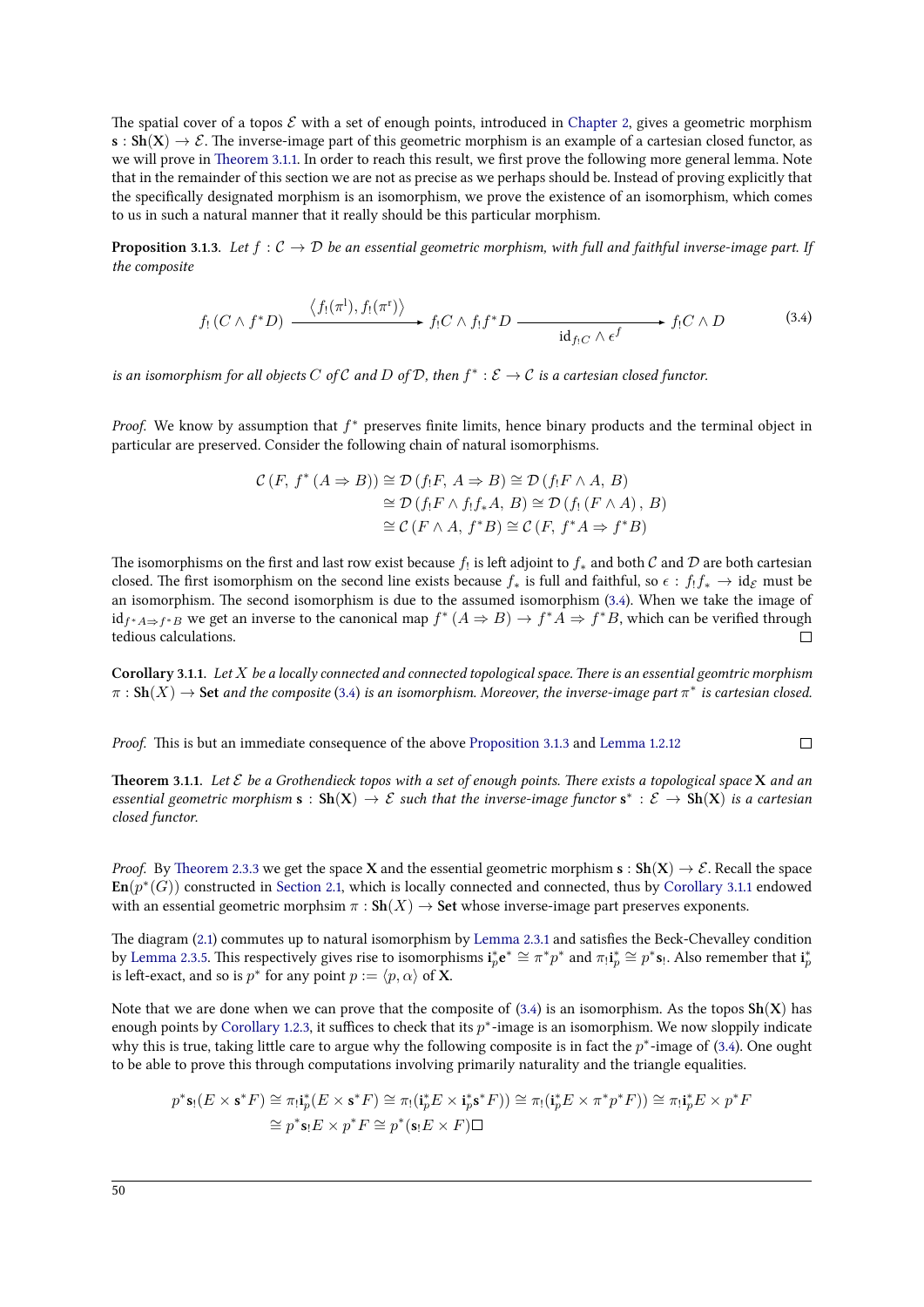<span id="page-56-4"></span><span id="page-56-0"></span>We now will define propositional positive intuitionistic logic by means of a natural deduction system. To this end, we need to introduce some basic notions from proof theory.

The logic we work with here is only concerned with positive statements, that is, statements involving conjunction, implication and truth. We formally specify the set  $\mathcal{L}_{\text{PP}}$  of such positive formulae by means of the BNF below.<sup>4</sup>

<span id="page-56-3"></span>
$$
\mathcal{L}_{\text{PIP}} ::= T | \mathcal{L}_{\text{PIP}} \land \mathcal{L}_{\text{PIP}} | \mathcal{L}_{\text{PIP}} \Rightarrow \mathcal{L}_{\text{PIP}} \tag{3.5}
$$

An element of the above de[fi](#page-56-1)ned set  $\mathcal{L}_{\text{ptp}}$  is called a *formula*. While constructing a proof, one keeps in mind a (finite) number of assumptions, which form the 'context' of reasoning. We need to formally define what we mean by a *context*, that is, the 'environment' in which these assumptions are kept. It depends on the proof system what sort of structure the context ought to be, in the situation here we take a context to be a *finite set* of formulae. Another way to think of these contexts is as finite lists, up to order and multiplicity. As such it makes some sense to write  $\Gamma, \Delta$ to mean the union of the contexts Γ and ∆, and to write *ϕ* instead of *{ϕ}*. Of course, the notion of a judgement as defined below can be applied *mutatis mutandis* to any type of inference system, taking in mind the appropriate notion of formula and context.

**Definition 3.2.1.** A *judgement* is a statement of the form  $\Gamma \vdash \phi$ , to be read as 'Γ proves  $\phi$ ', where Γ is a *context* and *ϕ* is a *formula*.

Whenever the context within which we work is empty we write  $\vdash \phi$  to mean  $\emptyset \vdash \phi$ . We now precisely define what we mean by a 'proof' using the notion of a labeled tree, following the explanation of Troelstra and Schwichtenberg (1996) or Sørensen and Urzyczyn (2006). It might help to take the dendritic terminology quite serious in reading proofs; trees start with their root on the ground and branch upwards. In the following definition we keep open the inference system with respect to which the proofs are to be considered. We do this because the notion can be applied to a wide variety of inference systems without any modification, and this formulation emphasizes that fact.

**[Defin](#page-69-13)ition 3.2.2** (Proof). A *proof* [\(with](#page-69-1) respect to a system of inference rules S) is a finite *tree T* whose nodes are labeled with judgements (as appropriate for *S*) subject to the laws:

- (i) the labels of the immediate successors of a node  $v$  in  $T$  are the premisses of an inference rule of  $S$  whose conclusion is the label of *v*;
- (ii) the labels of the leaves of  $T$  are axioms of  $S$ .

We call the label of the root of a proof its *conclusion*. A judgement is called *provable* (in *S*) if there is a proof (with respect to  $S$ ) whose conclusion is this very judgement.

#### **Axioms**

$$
\overline{\Gamma,\phi \vdash \phi} \; (\mathrm{ID})
$$

$$
\frac{}{\Gamma\vdash T}\left(TI\right)
$$

#### **Logical Rules**

$$
\frac{\Gamma \vdash \phi \qquad \Gamma \vdash \psi \qquad (\land I)}{\Gamma \vdash \phi \land \psi} \qquad (\land I)
$$
\n
$$
\frac{\Gamma \vdash \phi \land \psi}{\Gamma \vdash \phi} \qquad (\land E\text{L})
$$
\n
$$
\frac{\Gamma \vdash \phi \land \psi}{\Gamma \vdash \psi} \qquad (\land E\text{R})
$$
\n
$$
\frac{\Gamma \vdash \phi \land \psi}{\Gamma \vdash \psi} \qquad (\land E\text{R})
$$
\n
$$
\frac{\Gamma \vdash \phi \Rightarrow \psi}{\Gamma \vdash \phi} \qquad \frac{\Delta \vdash \phi}{\Gamma \vdash \psi} \qquad (\land E\text{R})
$$

#### <span id="page-56-2"></span>Figure 3.3: Inference Rules of PIP

<span id="page-56-1"></span>⁴See Knuth () for information about the formal meaning of a BNF.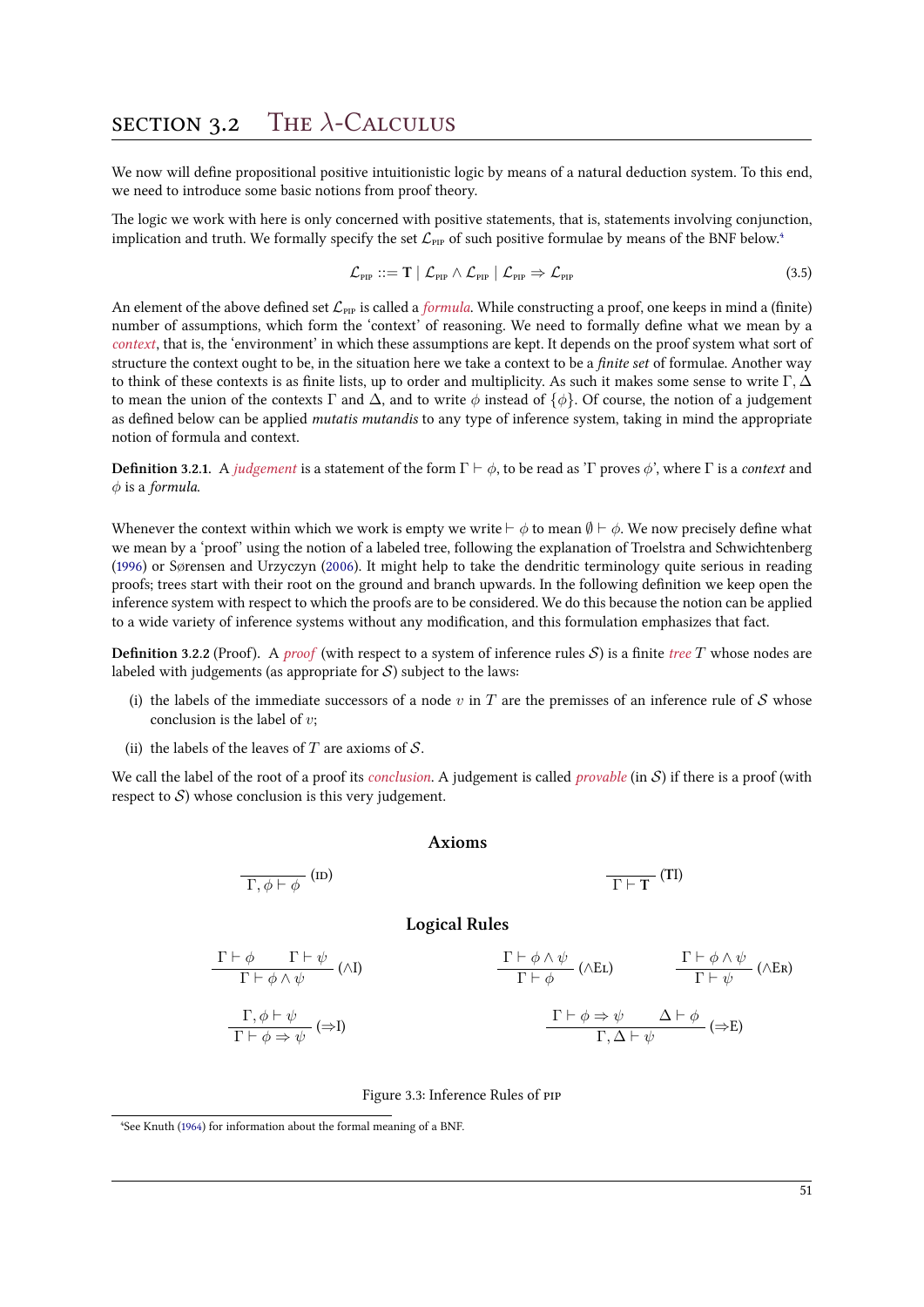Now consider the inference system PIP in natural deduction style of Figure 3.3. It is easy to see that this bears great resemblance to the system of Figure 3.2. It is in fact a (variant of a) standard result that a judgement is provable in the system PIP exactly when it is 'true' in every partially ordered set that is also a ccc. There are two striking differences. First and foremost, all derivations were labelled in Figure 3.2. Secondly, there was a rule for the 'composition' of derivations, a consequence of the fact that a ccc is in particular a c[ategory.](#page-56-2)

<span id="page-57-3"></span>We will now construct a lab[eling for p](#page-51-2)roofs in PIP, analogous to the labels we had on arrows in a generic ccc as constructed using the deductive system of Figure 3.2. The language we choose our labels from is that of the *λ*-calculus, which we now introduce as a purely syntactic structure. The definition below inductively defines *λ*-terms, elements of the language of relevance here. We are however not interested in all *λ*-terms, for many of these do not correspond to proofs at all. We thus provide an inference system in Figure 3.4 which specifies exactly those terms we care for. This inference system is, of course, simpl[y the syste](#page-51-2)m PIP as defined in Figure 3.3, where the derivations are labeled with *λ*-terms. We work with Church-style *λ*-terms, that is, *λ*-terms which encode within their syntax the formula they ought to be related to. This in contrast to Curry-style  $\lambda$ -terms, which do not have this property.

**Definition 3.2.3** (Positive *λ*-Terms). Given an infinite set **V** [we defi](#page-58-0)ne [the set of](#page-56-2) *λ*-terms as follows:

 $\mathcal{L}_{\Lambda}$  ::= *x V* variable of type  $\phi$ , where  $x \in \mathbf{V}$  and  $\phi \in \mathcal{L}_{\text{PP}}$ *| λx<sup>ϕ</sup> .L*<sup>Λ</sup> abstraction *| L*<sup>Λ</sup> *L*<sup>Λ</sup> application *| ⟨L*Λ*,L*Λ*⟩* pairing *|*  $\pi^1_{\phi \wedge \psi} (\mathcal{L}_\Lambda)$  left projection *|*  $\pi^{\text{r}}_{\phi \wedge \psi} (\mathcal{L}_{\Lambda})$  right projection *| ∗* nil

An element of  $\mathcal{L}_\Lambda$  will often be denoted by upper-case latin characters like  $M, N, P$ .

Before we can meaningfully discuss these terms we first need to define which variables are 'free' and which are 'bound' within a term.

**Definition 3.2.4** (Free Variables). We define the *free variables* of a  $\lambda$ -term inductively as follows

$$
\begin{array}{rcl} \mathrm{FV}\left(x^{\phi}\right) & = & \{x\,:\,\phi\},\\ \mathrm{FV}\left(\lambda x^{\phi}.M\right) & = & \mathrm{FV}\left(M\right)-\{x\,:\,\phi\},\\ \mathrm{FV}\left(M\,N\right) & = & \mathrm{FV}\left(M\right)\cup\mathrm{FV}\left(N\right),\\ \mathrm{FV}\left(\langle M,N\rangle\right) & = & \mathrm{FV}\left(M\right)\cup\mathrm{FV}\left(N\right),\\ \mathrm{FV}(\pi_{\phi\land\psi}^{1}\left(M\right)) & = & \mathrm{FV}\left(M\right),\\ \mathrm{FV}(\pi_{\phi\land\psi}^{*}\left(M\right)) & = & \mathrm{FV}\left(M\right),\\ \mathrm{FV}\left(*\right) & = & \emptyset. \end{array}
$$

A variable *x* in a term *M* is said to be *bound* when  $x \notin FV(M)$ . We say that abstraction over *x binds x* and that abstraction is a *binder*. A *λ*-term is said to be *closed* when all its variables are bound.

The name of bound variables is irrelevant, hence renaming them can be done without dangerous consequences.<sup>5</sup> Details involving this so-called '*α*-equivalence' are tricky and not relevant to our discourse, the interested reader is referred to the introductory texts Barendregt and Barendsen (1988) and Sørensen and Urzyczyn (2006) for more details.<sup>6</sup> As a last point of attention concerning names we assume the name of a bound variable to be 'fresh' or 'previously unused' at introduction to prevent 'name clashes'.<sup>7</sup>

We must update our notion of *context* to this new situation.<sup>§</sup> Whereas it sufficed to simply store all assumptions in a finite [s](#page-57-0)et when working with the system PIP, we now need to a[nnota](#page-68-15)te these assumptions with lab[els.](#page-69-1) This should

<sup>&</sup>lt;sup>5</sup>This is similar to how the name of a local coordinate is irrelevant in geome[tr](#page-57-1)y, that  $R[x]$  and  $R[y]$  are isomorphic rings whenever both  $x$  and *y* are transcendental or more down to earth, that in calculus the expressions  $\int_0^1 x \, dx$  and  $\int_0^1 y \, dy$  mean exactly the same thing.

<sup>&</sup>lt;sup>6</sup>The latter texts covers some of these subtleties, and provides pointers to [fu](#page-57-2)rther literature at the end of the first chapter.

<sup>&</sup>lt;sup>7</sup>As Barendregt and Barendsen (1988) put it, 'for reasons of hygiene'. Note that this would have been problematic were **V** finite, or more generally, when there can be more terms than variables.

<span id="page-57-2"></span><span id="page-57-1"></span><span id="page-57-0"></span><sup>&</sup>lt;sup>8</sup>What we call a context, is what Mitchell and Moggi, 1991 call an 'environment'.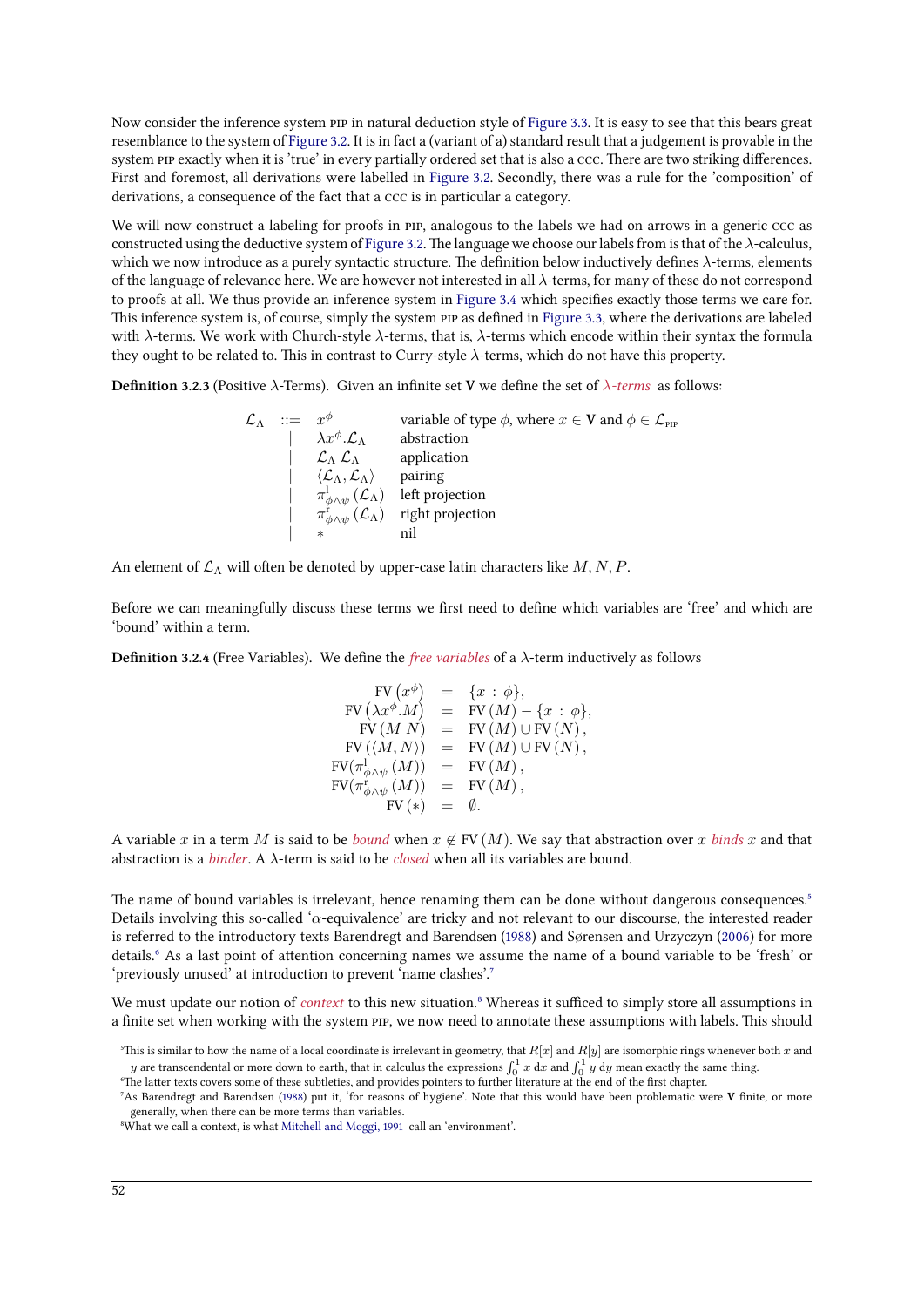be intuitively clear, for a proof which uses some assumption  $\phi$  twice is quite different from a proof which uses two distinct assumptions *ϕ*. In order to be able to distinguish these, one needs to know which assumption is used, hence the labeling. In the situation of PLC, a context is a finite set of labeled assumptions of the form  $x : \phi$ , where  $x$  is a variable (element of **V**), and  $\phi$  a formula (element of  $\mathcal{L}_{\text{app}}$ ). In order to annotate the derivations of Figure 3.3 we need to fix a notation to say 'within the context Γ, the *λ*-term *M* denotes a proof of *ϕ*'. More precisely, we will annotate judgements with  $\lambda$ -terms, and will write  $\Gamma \vdash M : \phi$  to intuitively mean what we just described.

From the above it ought to be clear that the context in which a proof occurs must always conta[in the assu](#page-56-2)mptions made in the proof, which is reflected by the fact that FV(*M*) is always a subset of Γ whenever  $\Gamma \vdash M$  :  $\phi$  is derivable within PLC. The free variables correspond to assumptions, so it is clear that they should be contained within the context. We now have sufficient machinery to consider the system PLC of Figure 3.4.

$$
\Gamma, x : \phi \vdash x : \phi \qquad (ID)
$$

#### **Logical Rules**

$$
\frac{\Gamma \vdash M : \phi \qquad \Gamma \vdash N : \psi}{\Gamma \vdash \langle M, N \rangle : \phi \land \psi} \quad (\land I)
$$
\n
$$
\frac{\Gamma \vdash M : \phi \land \psi}{\Gamma \vdash \pi_{\phi \land \psi}^1(M) : \phi} \quad (\land E\text{L}) \quad \frac{\Gamma \vdash M : \phi \land \psi}{\Gamma \vdash \pi_{\phi \land \psi}^1(M) : \psi} \quad (\land E\text{R})
$$
\n
$$
\frac{\Gamma, x : \phi \vdash M : \psi}{\Gamma \vdash \lambda x^{\phi}.M : \phi \Rightarrow \psi} \quad (\Rightarrow I)
$$
\n
$$
\frac{\Gamma \vdash M : \phi \Rightarrow \psi \qquad \Delta \vdash N : \phi}{\Gamma, \Delta \vdash M N : \psi} \quad (\Rightarrow E)
$$

#### <span id="page-58-0"></span>Figure 3.4: Inference Rules of PLC

We now say that a judgement  $\Gamma \vdash M : \phi$  is *valid* when it can be derived using PLC. Given this inference system, we revisit the equations we derived between inferences or deductions back in the previous section. All rules of Figure 3.2, except the composition rule (CUT) which a ccc has because it is a category, have their counterpart in the rules of  $\pi$  in Figure 3.4. It thus makes sense to write down the equations (3.1), (3.2) and (3.3) we had in the setting of a ccc, and see what they amount to here. First we consider the two equalities on conjunctions (or products), as depicted below, bearing great resemblance to the equalities in (3.1).

$$
\frac{\Gamma \vdash M : \phi \qquad \Gamma \vdash N : \psi \qquad (\land I)}{\Gamma \vdash \pi^1_{\phi \land \psi} (\langle M, N \rangle) : \phi} \qquad \qquad \Gamma \vdash M : \phi \qquad \qquad \frac{\Gamma \vdash N : \psi \qquad \Gamma \vdash M : \phi}{\Gamma \vdash \pi^1_{\psi \land \phi} (\langle N, M \rangle) : \phi} \qquad (\land \text{Ex})
$$

Note that one can prove that to a certain annotated judgement, that is, a statement of the form  $\Gamma \vdash M : \phi$ , there is at most one derivation in the inference system PLC. This is clear because the syntax of the  $\lambda$ -terms neatly reflect the structure of the inference rules. The correspondence would have been a little bit less tidy when we would have worked with Curry-style *λ*-terms instead of Church-style *λ*-terms. Indeed, because we write  $\pi^l_{\phi \wedge \psi}(N)$  instead of  $\sup$ y *π*<sup>1</sup>(*N*), there is a unique formula  $\chi$  such that  $\Gamma \vdash N \; : \; \chi$  is the antecedent of the rule ( $\land$ EL) forming the term  $\pi_{\phi \wedge \psi}^1(N)$ . Of course, this formula  $\chi$  must be equal to  $\phi \wedge \psi$ . This would not at all have been clear when the formulae  $\phi$  and  $\psi$  were not encoded within the term, which would have been the case for Curry-style terms.

Due to the above, we might as well not write the proof trees above, and simply write down the equation

<span id="page-58-1"></span>
$$
\pi_{\phi \wedge \psi}^{\mathbf{I}} \left( \langle M, N \rangle \right) = M = \pi_{\psi \wedge \phi}^{\mathbf{I}} \left( \langle N, M \rangle \right), \tag{3.6}
$$

in the understanding that  $\Gamma \vdash N : \psi$  and  $\Gamma \vdash M : \phi$ . We now inspect the equation between a deduction with a detour on eliminating and then (re-)introducing an implication, akin to (3.2).

$$
\frac{\Gamma \vdash M : \phi \Rightarrow \psi \qquad x : \phi \vdash x : \phi}{\Gamma, x : \phi \vdash M x : \psi} (\Rightarrow E)
$$
  

$$
\frac{\Gamma \vdash M : \phi \Rightarrow \psi}{\Gamma \vdash \lambda x^{\phi}.M x : \phi \Rightarrow \psi} (\Rightarrow I)
$$
  

$$
\Gamma \vdash M : \phi \Rightarrow \psi
$$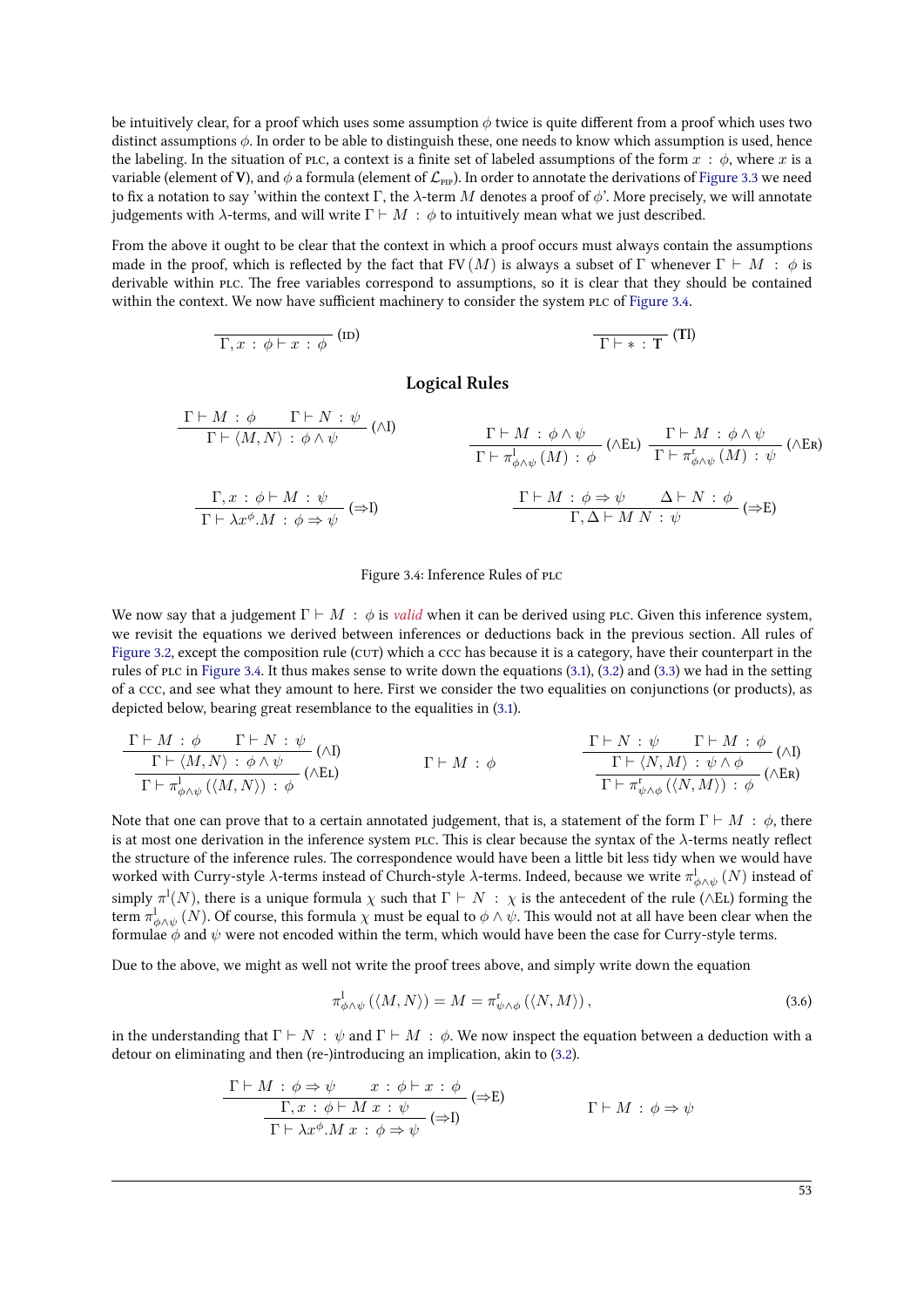When one thinks of a *λ*-term as a description for computation, it makes sense that the equality above should hold. The equation between  $\lambda$ -terms simply becomes

<span id="page-59-0"></span>
$$
M = \lambda x^{\phi}.M \, x,\tag{3.7}
$$

<span id="page-59-2"></span>and so this intuitively reads as the statement that the function *M* and  $x \mapsto M(x)$  are equal. In the context of cartesian closed categories we made this argument precise for the large ccc Set, which stated exactly that a function  $f: X \to Y$  is the same thing as a function  $x \in X \mapsto f(x)$ . When one simply inspects the proof on the left hand side above, it is clear that this detour is utterly irrelevant to the further structure of the proof. One can thus identify these  $\lambda$ -terms in good conscience.

Finally, we consider the proof with a detour made by introducing and then eliminating an implication, similar to the equation of (3.3). Recall that in (3.3) one could take the 'proof'  $g$  to be the identity, to make the equation more obvious. We first inspect this basic form in the setting here, where the implication is eliminated by means of a very trivial proof.

$$
\frac{\Gamma, x : \phi \vdash M : \psi}{\Gamma \vdash \lambda x^{\phi}.M : \phi \Rightarrow \psi} \; (\Rightarrow 1) \quad \frac{}{y : \phi \vdash y : \phi} \; (\text{in}) \qquad \qquad \Gamma, y : \phi \vdash M \; [x \mapsto y] : \psi
$$
\n
$$
\Gamma, y : \phi \vdash (\lambda x^{\phi}.M) \; y : \psi
$$

Again writing this equality purely on the *λ*-terms, we obtain  $(\lambda x^{\phi}.M)$   $y = M[x \mapsto y]$ . In this equation, the expression  $M[x \mapsto y]$  denotes the  $\lambda$ -term which is exactly the same as  $M$ , except that all occurrences of *x* are replaced by *y*. The detour here is obvious, and it is clear that the structure of the proof on the left is in no important way different than the structure on the right. Most importantly, it is clear that the right-hand side can be derived if and only if the left-hand side can be derived. More generally we get the equality below.

$$
\frac{\Gamma, x : \phi \vdash M : \psi}{\Gamma \vdash \lambda x^{\phi}.M : \phi \Rightarrow \psi} \stackrel{(\Rightarrow I)}{\Rightarrow} \Delta \vdash N : \phi \qquad (\Rightarrow E)
$$
\n
$$
\Gamma, \Delta \vdash M [x \mapsto N] : \psi
$$
\n
$$
\Gamma, \Delta \vdash (\lambda x^{\phi}.M) \quad N : \psi
$$

Here we note that  $M[x \mapsto N]$  simply denoted the  $\lambda$ -term  $M$ , where each  $x$  is replaced by  $N$ . It is not as clear as in the above case that  $\Gamma \vdash M : \psi$  is valid if and only if  $\Gamma, \Delta \vdash M [x \mapsto N] : \psi$  is valid, both under the assumption that  $\Delta$  *⊢ N* :  $\phi$  is valid. This is a basic result of  $\lambda$ -calculus, which we will not prove here. In literature aimed at an audience of mathematicians or logicians, this is often called *subject reduction*. Computer scientists, such as Pierce (2002), instead speak of *preservation*, placing more emphasis of the computational aspect of λ-terms. Indeed, one could place a direction on these equalities in the direction of detour elimination and obtain a *rewrite system*, modeling computation. Subject reduction now simply means that performing a detour-elimination step 'preserves' the theorem the *λ*-term proves. Assuming that subject reduction does in fact hold, the thus sensible equation now becom[es](#page-69-14)

$$
(\lambda x^{\phi}.M) \ N = M[x \mapsto N]. \tag{3.8}
$$

<span id="page-59-1"></span>On an intuitive level, thinking of a  $\lambda$ -term as a function from its context to the formula it is a proof of, this equation means that the expression  $f(x)$  is the same thing as the result of computing the evaluation of  $f$  at  $x$ . As such, computation and 'description of what to compute' are identified.

With the above we have ample motivation to consider the following abstract definition. Let us first go over the items in this definition; unexplained they might appear as coming out of the blue. The first two rules (i) and (ii) are a generalization of the definition of  $\mathcal{L}_{\text{\tiny{PIP}}}$ , specifying that the class of types (or formulae) ought to be closed under the type-forming operations relevant here. In (iii) we ensure the existence of at least infinitely many variables, a necessity to be able to safely choose fresh variables. In (iv) we specify a way to construct terms out of existing terms, generalizing the above, where terms were exactly those elements of  $\mathcal{L}_{\Lambda}$  which could be inferred fr[om](#page-60-0) Fig[ure](#page-60-1) 3.4. Finally, we introduced the equations (3.6), (3.7) and (3.8) above. There is also an equation to make sure that *∗* is the only proof of T, and an 'extensionality' equati[on o](#page-60-2)n products. These basic equations are included in Figure 3.5. The other rules in Figure 3.5 specify that the equations be[have](#page-60-3) well with respect to the structure of  $\lambda$ -terms, analogous

<sup>&</sup>lt;sup>9</sup>Do note that it is understood implicitly that *y* [occ](#page-58-1)ur[s now](#page-59-0)here i[n the](#page-59-1) judgement  $\Gamma \vdash M$  :  $\phi$ . One should simply read *y* here as 's[ome variable](#page-58-0), not yet used in the construction of *M*'.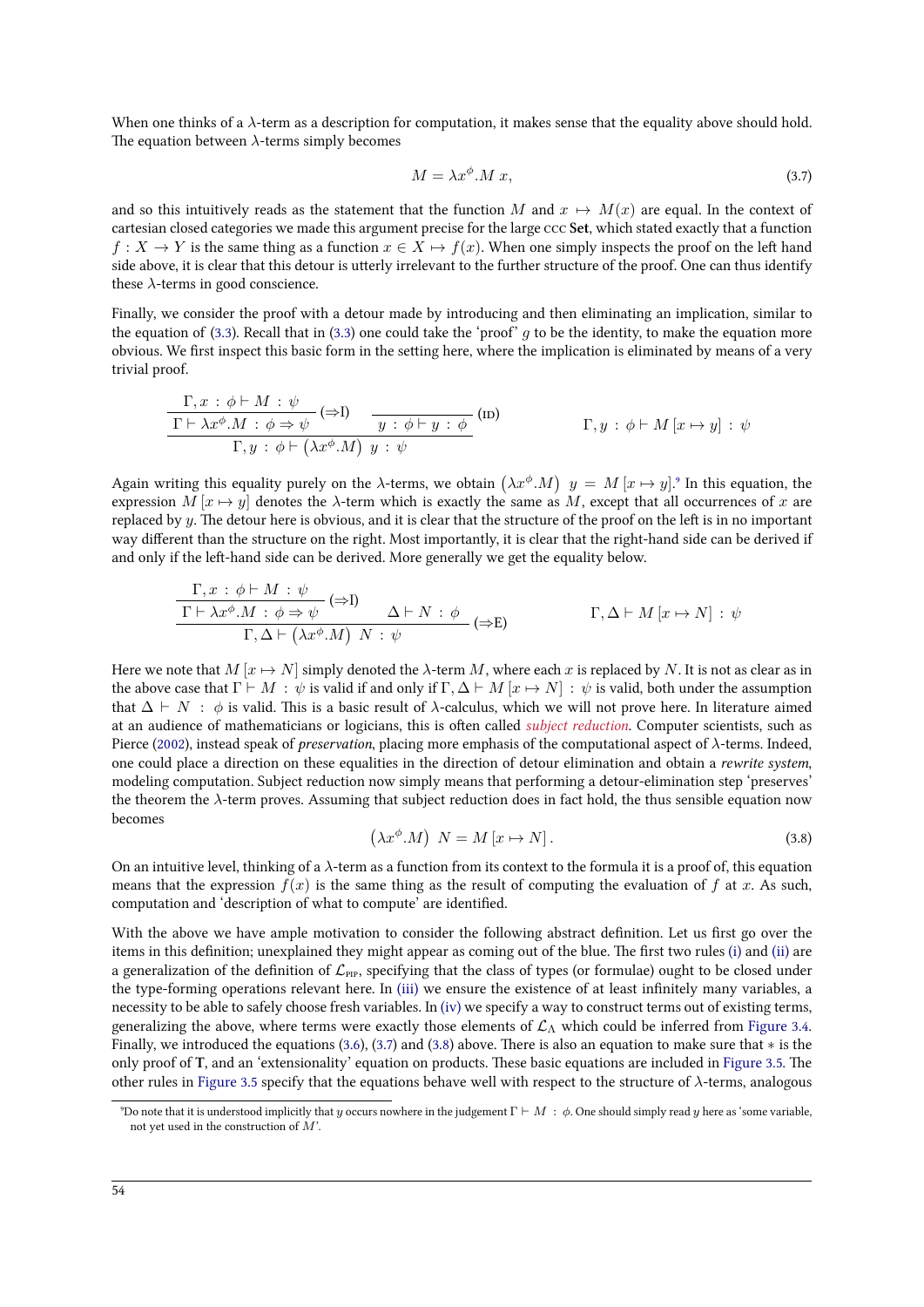to the equations on cartesian closed categories discussed in the previous section. The definition below is taken immediately from Lambek and Scott (1988), and it is also used by Awodey (2000).<sup>10</sup>

<span id="page-60-6"></span>**Definition 3.2.5** (Simply Typed *λ*-Calculus). A *simply typed λ*-calculus Λ is a triple  $\langle F, T, E \rangle$  of classes, where  $T$ is indexed by *F*. An element of *F* is calles a *type*, an element of  $T_{\phi}$  a *term* of type  $\phi$  and an element of *E* is called an *equation*. The following laws gove[rn the](#page-69-3)se types, terms and equations.

- (i) the symbol **T** is a type;
- (ii) if  $\psi$ ,  $\psi$  are types, so are  $\phi \land \psi$  and  $\phi \Rightarrow \psi$ ;
- <span id="page-60-0"></span>(iii) for each type  $\phi$  there is a term (a variable)  $x_i{}^\phi$  of type  $\phi$  per  $i \in \mathbb{N};$
- <span id="page-60-1"></span>(iv) the class of terms is generated inductively from the *basic terms*, the aforementioned variables and the inference rules of Figure 3.4;<sup>11</sup>
- <span id="page-60-3"></span><span id="page-60-2"></span>(v) equations are of the form  $\Gamma \vdash M \equiv N$ , where  $\Gamma$  is a finite set of variables containing the free variables of both *M* and *N*;
- (vi) the rela[tion](#page-58-0)  $\Gamma \vdash (-) \equiv (-)$  satisfies the rules of Figure 3.5;

We write  $M : \phi$  to mean that  $M$  is an element of  $T_{\phi}$ , and say that  $M$  is of type  $\phi$ . We call two  $\lambda$ -terms  $M$  and  $N$ equal precisely when they are of the same type and  $\Gamma \vdash M \equiv N$  can be derived, with  $\Gamma = \text{FV}(M)$ ,  $\text{FV}(N)$ .

Note that a variable encodes within its very syntax th[e type it h](#page-61-0)as, or more mnemonically, one can syntactically determine the assumption from the variable associated to it. This allows us to speak of the type of a term, even when the term is not closed. Suppose for a moment that we did not carry this type information along in our variables. Then given some term *M*, say for instance  $\lambda x^{\phi}$ . *f* x, there is no way to (in general) uniquely assign a type to this term. Indeed, the type of *M* depends on that of *f*, the type of which we in general do not know. Yet in the  $\lambda$ -calculi we consider, we would instead write  $f^{\phi}$ , making it abundantly clear which type the  $\lambda$ -term has.

<span id="page-60-5"></span>**Remark ..** (Free Variables)**.** In a *λ*-calculus there may be terms whose existence is not necessitated by the rules stipulated above. Think for instance of a  $\lambda$ -calculus which has an additional type N, and terms  $0: \mathbf{T} \to \mathbb{N}$ ,  $\mathbf{s}: \mathbb{N} \to \mathbb{N}$ . It is important to realize that the notion of free variables, the mapping FV((*−*)) in particular, needs to be extended to the class of terms associated to the *λ*-calculus. In extending this mapping, it is understood that the only way to bind a variable is in using abstraction. In a way, one can think of these new terms as constants, and use them to build new terms. The  $\lambda$ -calculus just mentioned for instance contains the term  $\lambda x^{\mathbb{N}}$ . **s** (**s** *x*), which has no free variables at all.

Given some set **A** of basic types, we can compute the closure  $\mathcal{L}_A$  of **A** under the type formation rules from the above definition. Now form the *λ*-calculus which has only those terms and equations needed to be a *λ*-calculus according to the above definition. See that this gives us an infinite supply of variables  $x : \phi$  for each  $\phi \in \mathcal{L}_A$ , and  $\lambda$ -terms which can be built from these using the inference rules of PLC. The special case where A is simply the empty set is what we treated above. In some sense, this *λ*-calculus is the most basic kind of *λ*-calculus one can form. We wish to make this explicit, and can do this via the following definition.

**Definition 3.2.6** (Morphism of  $\lambda$ -Calculi). A morphism (or *translation*)  $\Phi : \Lambda \to \Lambda'$  is a mapping which sends the terms of Λ to terms of Λ' and types of Λ to types of Λ' such that

- (i) the enumeration of variables is respected, that is,  $x_i \in \phi$  is mapped to  $x_i \in \Phi(\phi)$ ;
- (ii) the type associated to a term is respected by the mapping, in symbols,  $M : \phi$  is mapped to  $\Phi(M) : \Phi(\phi)$ ;
- (iii) the amount of binders is not increased, in symbols,  $FV(\Phi(M)) \subseteq FV(M);$

<sup>&</sup>lt;sup>10</sup>In this definition, (iv) might seem somewhat off. In Lambek and Scott (1988) there is no explicit distinction between basic terms and those terms constructed inductively thereof. Such a distinction however is implicitly assumed in Awodey (2000), so we make this differentiation here as well. It is no real problem, as most of the interesting *λ*-calculi are constructed in an inductive fashion like this anyway. The major benefit is that we can easily say that basic terms do not have any free variables, which helps us a bit when defining the interpretation of a generic  $\lambda$ -calculus in Section 3.3.

<span id="page-60-4"></span><sup>&</sup>lt;sup>11</sup>These rules are ch[osen](#page-60-3) such that the set of variables taken into consider[ation](#page-69-3) ('context') is manageble. There is a rule to enlarge this amount, so this poses no additional difficulty.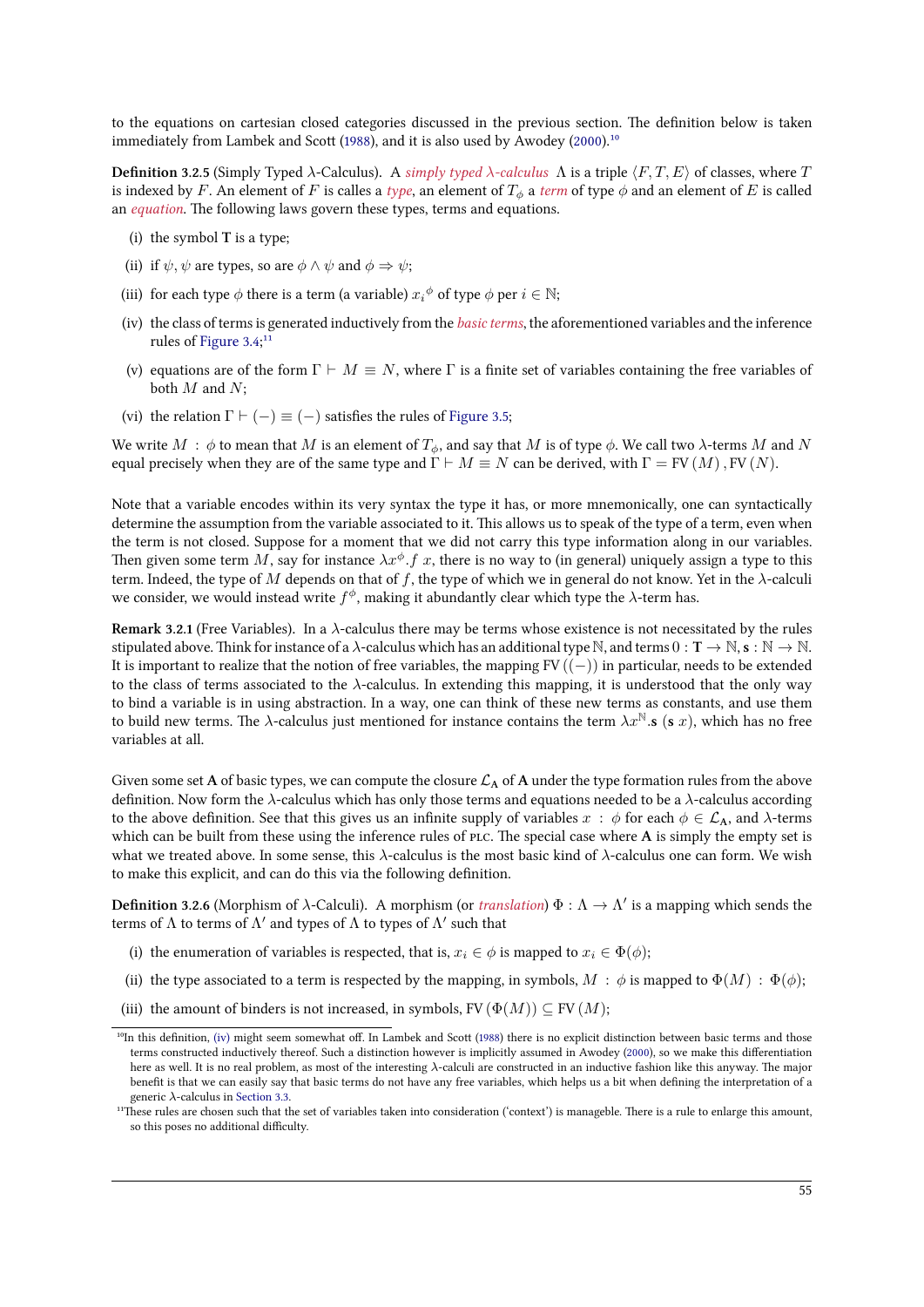- (iv) type formation operations are preserved 'on the nose';
- (v) term formation operations are preserved up to the the governing equalities;
- (vi) equalities are preserved.

**Definition 3.2.7** (Category of  $\lambda$ -Calculi). There is a category **Calc** of  $\lambda$ -calculi, where the objects are  $\lambda$ -calculi and the morphisms are as defined above. Two morphisms are considered equal when they map equal terms to equal terms. Morphisms are composed in the obvious manner.

We can now state that the basic *λ*-calculus, whose types, terms and equalities are only those forced by the definition of a *λ*-calculus, is an initial object in the category Calc. There is an obvious translation, acting as an identity on terms and types, from any *λ*-calculus to this basic *λ*-calculus. Any translation of this basic *λ*-calculus into a *λ*-calculus must respect the variables and all terms built out of them, and hence the totality of terms in the basic *λ*-calculus. Similarly, the type formation operators are preserved, and as all types in the basic *λ*-calculus are made solely out of these formation rules, all types are preserved. This proves there to be but one unique translation from the basic *λ*-calculus into any *λ*-calculus, so it indeed is an initial object.

It is possible to make a category out of each *λ*-calculus. This category is in particular cartesian closed, and will provide us with a model, as explained in the next section. Let us first formally define this 'syntactic category'.

#### **Equivalence Relation**

$$
FV(M) \vdash M \equiv M \qquad \qquad \frac{\Gamma \vdash M \equiv N}{\Gamma \vdash N \equiv M} \qquad \qquad \frac{\Gamma \vdash M \equiv N \qquad \Gamma \vdash N \equiv P}{\Gamma \vdash M \equiv P}
$$

#### **Enlargement of Context**

$$
\dfrac{\Gamma\vdash M\equiv N\qquad\Gamma\subseteq\Delta}{\Delta\vdash M\equiv N}
$$

#### **Compatibility**

| $\Gamma \vdash M \equiv N$ $\Gamma \vdash R \equiv R$                                                                                    | $\Gamma \vdash L \equiv L$ $\Gamma \vdash M \equiv N$                                                                                                |
|------------------------------------------------------------------------------------------------------------------------------------------|------------------------------------------------------------------------------------------------------------------------------------------------------|
| $\Gamma \vdash M R \equiv N R$                                                                                                           | $\Gamma \vdash L M = L N$                                                                                                                            |
| $\Gamma \vdash M \equiv N$ $\Gamma \vdash R \equiv R$<br>$\Gamma \vdash \langle M, R \rangle \equiv \langle N, R \rangle$                | $\Gamma \vdash L \equiv L$ $\Gamma \vdash M \equiv N$<br>$\Gamma \vdash \langle L, M \rangle \equiv \langle L, N \rangle$                            |
| $\Gamma \vdash M \equiv N$<br>$\Gamma \vdash \pi^{\mathfrak{l}}_{\phi \wedge \psi} (M) \equiv \pi^{\mathfrak{l}}_{\phi \wedge \psi} (N)$ | $\Gamma \vdash M \equiv N$<br>$\Gamma \vdash \pi^{\rm r}_{\phi \wedge \psi} \left( M \right) \equiv \pi^{\rm r}_{\phi \wedge \psi} \left( N \right)$ |
|                                                                                                                                          | $\Gamma \vdash M \equiv N$<br>$\Gamma - \{x\} \vdash \lambda x^{\phi}.M \equiv \lambda x^{\phi}.N$                                                   |

#### **Basic Equalities**

$$
\begin{array}{rcll} &\text{FV}\left(M\right) &\vdash & \lambda x^{\phi}.M \ x \ &\equiv \ & M \\ &\text{FV}\left(M\right) \cup \text{FV}\left(N\right)) - \left\{x\right\} &\vdash & \left(\lambda x^{\phi}.M\right)N \ &\equiv \ & M \left[x \mapsto N\right] \\ &\text{FV}\left(M\right) \cup \text{FV}\left(N\right) &\vdash & \pi_{\phi \wedge \psi}^{1}\left(\left\langle M,N\right\rangle\right) \ &\equiv \ & M \\ &\text{FV}\left(M\right) \cup \text{FV}\left(N\right) &\vdash & \pi_{\phi \wedge \psi}^{r}\left(\left\langle M,N\right\rangle\right) &\equiv \ & N \\ &\text{FV}\left(M\right) &\vdash & \left\langle \pi_{\phi \wedge \psi}^{1}\left(M\right), \pi_{\phi \wedge \psi}^{r}\left(M\right) \right\rangle &\equiv \ & M \\ &\text{FV}\left(M\right) &\vdash & \ast &\equiv \ & M \end{array}
$$

<span id="page-61-0"></span>Figure 3.5: Inference Rules for Equations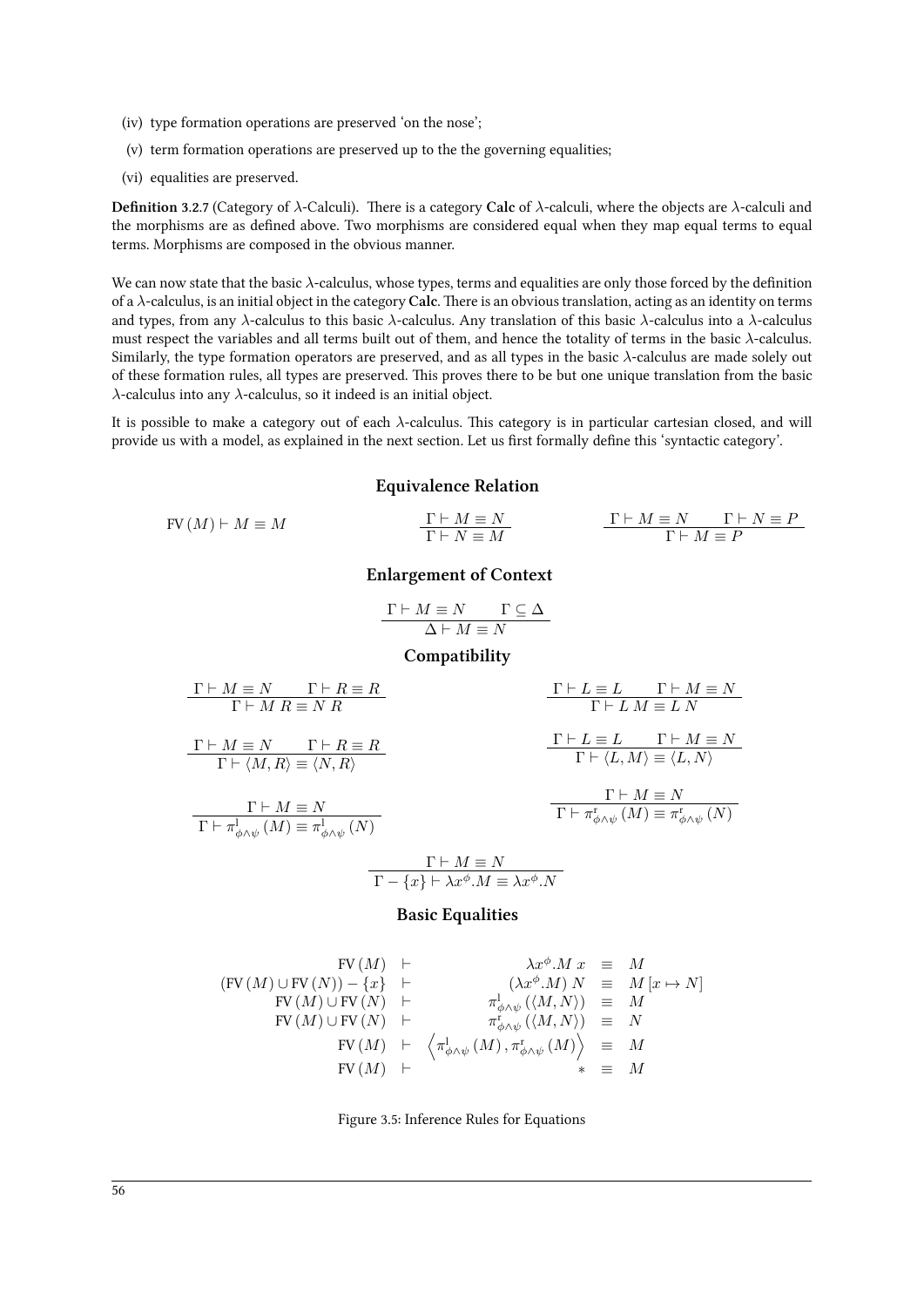**Definition 3.2.8** (Syntactic Category). Let  $Λ$  be a  $λ$ -calculus. We now define the *syntactic category* **T**  $(Λ)$  of  $Λ$  as the category whose objects are the types of  $\Lambda$ , and where an arrow  $\phi \to \psi$  is a valid judgement  $x : \phi \vdash M : \psi$ . We say that two such arrows  $x : \phi \vdash M : \psi$  and  $y : \phi \vdash N : \psi$  are equal whenever  $y : \phi \vdash M[x \mapsto y] \equiv N$ is provable in Λ. The identity arrow is given by the judgement  $x : \phi \vdash x : \phi$  and the composition of two arrows  $x : \phi \vdash M : \psi$  and  $y : \psi \vdash N : \chi$  is given by the judgement  $x : \phi \vdash N[y \mapsto M] : \psi$ . It is easy to see that this in fact defines a category.

It is usually said that the arrows of this syntactic category **T** (Λ) are pairs *⟨x* : *ϕ, M⟩* where *M* is a *λ*-term with  $x^\phi$  as only free variable, with a similar notion of equality. Of course, this comes down to exactly the same thing as we defined above. The notation chosen here conveys more clearly the idea that these arrows are terms of a certain type within a context, and it is visually more appealing.

Recall from Remark 3.2.1 that one has to be careful with the free variables of a term in a generic  $\lambda$ -calculus. Think again of the *λ*-calculus described in that remark, and see for instance that  $x : \phi \vdash s : \mathbb{N} \Rightarrow \mathbb{N}$  is an arrow *ϕ →* N *⇒* N in its syntactic category for any *x* and *ϕ*, as there are no variables in the term **s**. Another example of an arrow is  $x : \mathbb{N} \vdash s x : \mathbb{N}$ , whose domain and codomain is  $\mathbb{N}$ .

We now wi[sh to show th](#page-60-5)at the syntactic category is in fact cartesian closed.

**Proposition 3.2.1.** Let  $\Lambda$  be a  $\lambda$ -calculus. The syntactic category  $T(\Lambda)$  is cartesian closed.

*Proof.* In order to prove the desired, it suffices to show that the structure of Figure 3.1 is present and that the necessary equations hold. Indeed, we already know of the type-forming operations demanded in Definition 3.1.1, so let us now simply provide the required arrows and operations thereon. Consider the arrows provided below, which provide the axioms of Figure 3.1.

$$
\mathrm{id}_{X} := x : \phi \vdash x : \phi
$$
\n
$$
\pi^{1} := p : \phi \land \psi \vdash \pi^{1}_{\phi \land \psi}(p) : \phi
$$
\n
$$
\pi^{r} := p : \phi \land \psi \vdash \pi^{r}_{\phi \land \psi}(p) : \psi
$$
\n
$$
! := x : \phi \vdash * : \mathbf{T}
$$
\n
$$
\epsilon := p : (\psi \Rightarrow \phi) \land \psi \vdash \pi^{1}_{(\psi \Rightarrow \phi) \land \psi}(p) \pi^{r}_{(\psi \Rightarrow \phi) \land \psi}(p) : \phi
$$

There are two inference rules we need to provide, for in the above definition we already demonstrated that **T**  $(\Lambda)$ is a category. Let us first construct the rule for pairing, so assume we are given arrows  $x : \gamma \vdash M : \phi$  and  $x : \gamma \vdash N : \psi$ . We can now construct the arrow below, as required.

$$
p \, : \, \gamma \vdash \langle M, N \rangle \, : \, \phi \land \psi
$$

Now suppose we are given an arrow  $p : \phi \land \psi \vdash M : \chi$ . We construct the following arrow.

$$
x : \phi \vdash \lambda y^{\phi}.M[p \mapsto \langle x, y \rangle] : \psi \Rightarrow \chi
$$

To complete the proof, we need to show that the five diagrams of Definition 3.1.1 commute. The first diagram is concerned with projections, at it is not very hard to see that

$$
(x : \gamma \vdash M : \phi) = (x : \gamma \vdash \pi^1_{\phi \land \psi} (\langle M, N \rangle) : \phi) = \pi^1 \langle x : \gamma \vdash M : \phi, x : \gamma \vdash N : \psi \rangle
$$

holds. A similar equation can be made for the right projection. The [second diagram](#page-49-3) is a bit more intricate, so let us construct the three arrows involved in this diagram step by step. First consider the top and right arrows as below.<sup>12</sup>

$$
h = p : \phi \land \psi \vdash M : \chi
$$
  

$$
\epsilon = z : (\psi \Rightarrow \phi) \land \psi \vdash \pi^{1}(z) \pi^{r}(z) : \phi
$$

<sup>&</sup>lt;sup>12</sup>Note that we suppress the type information in  $\pi^1(q)$ , simply to prevent the terms from becoming too large to display properly. The type annotation should be understood to be there anyway.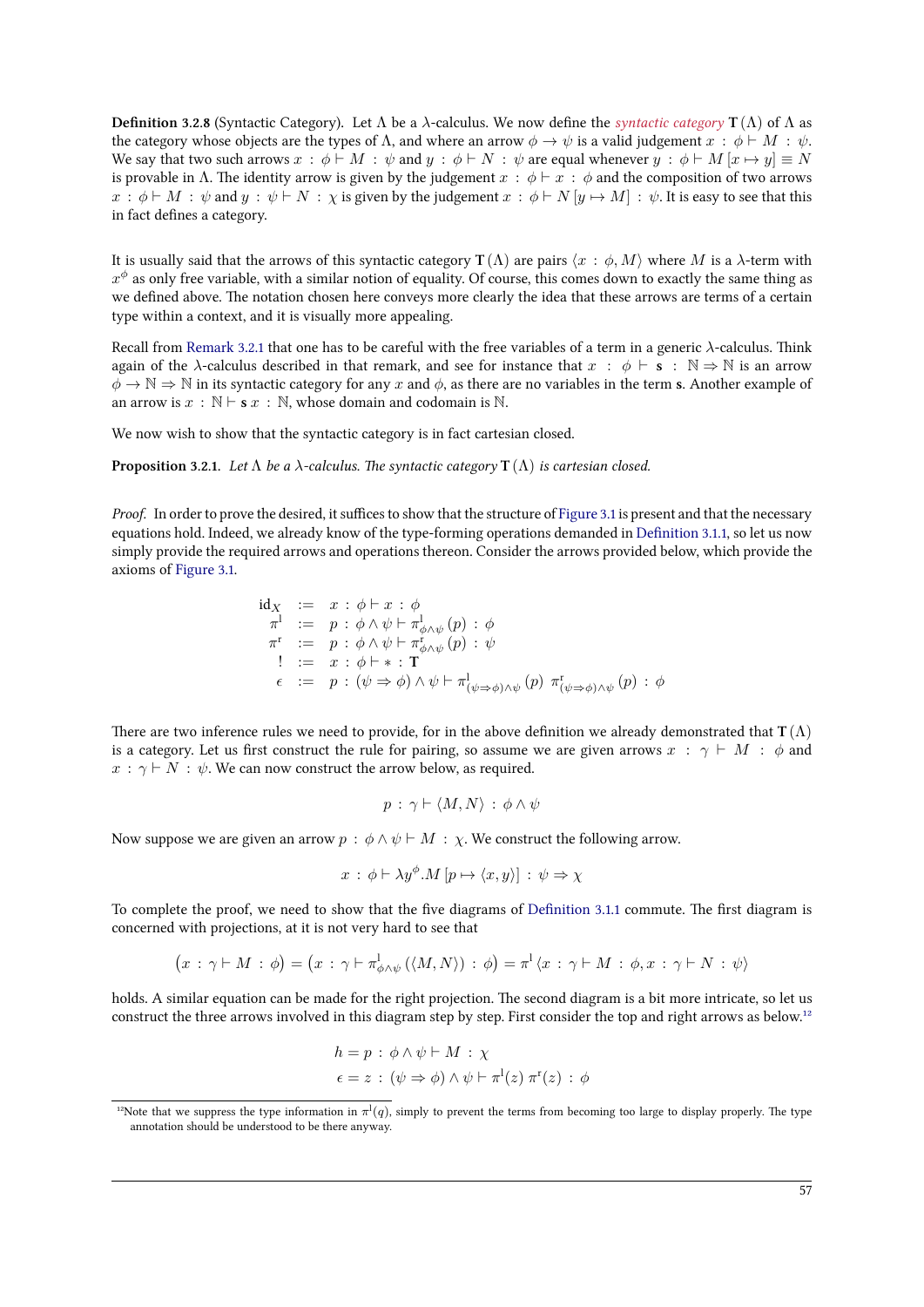From here we can compute  $\overline{h}\pi^{\text{l}}$  as the arrow given by

$$
= (a : \phi \vdash \lambda b^{\psi}.M[p \mapsto \langle a,b \rangle] : \psi \Rightarrow \chi) \circ (q : \phi \wedge \psi \vdash \pi^{1}_{\phi \wedge \psi} (q) : \phi)
$$
  

$$
= q : \phi \wedge \psi \vdash \lambda b^{\psi}.M[p \mapsto \langle \pi^{1}(q), b \rangle] : \psi \Rightarrow \chi
$$

With these ingredients at hand we can now compute  $\epsilon\,\langle\overline{h}\pi^{\rm l},\pi^{\rm r}\rangle,$  given as below

$$
q : \phi \wedge \psi \vdash \pi^{\mathsf{I}}(\langle \lambda b^{\psi}.M[p \mapsto \langle \pi^{\mathsf{I}}(q), b \rangle], \pi^{\mathsf{r}}(q) \rangle) \pi^{\mathsf{r}}(\langle \lambda b^{\psi}.M[p \mapsto \langle \pi^{\mathsf{I}}(q), b \rangle], \pi^{\mathsf{r}}(q) \rangle) : \chi
$$

One can now derive, using the equalities on *λ*-terms, that the term involved actually equals *h*. Indeed, the projection equalities ensure that first equality below holds. The second equality follows essentially from (3.8), and the third is due to 'extensionality' of the product. The final equation is due to our convention on variable names; as neither *p* nor *q* are bound in *M*, they can be exchanged freely without changing the meaning of *M*. From this description it should be clear that, although we only prove the equality with partial rigour, it can be proven formally using the inference rules of Figure 3.5. The other equalities can be proven in a similar fashion.

$$
\begin{array}{lll}\n\pi^1\big(\big\langle\lambda b^\psi.M\left[p\mapsto \big\langle\pi^1(q),b\big\rangle\right],\pi^r(q)\big\rangle\big) & \pi^r\big(\big\langle\lambda b^\psi.M\left[p\mapsto \big\langle\pi^1(q),b\big\rangle\right],\pi^r(q)\big\rangle\big) \\
= & \big(\lambda b^\psi.M\left[p\mapsto \big\langle\pi^1(q),b\big\rangle\right]\big) & \big(\pi^r(q)\big) \\
= & M\left[p\mapsto \big\langle\pi^1(q),\pi^r(q)\big\rangle\right] \\
= & M\left[p\mapsto q\right] & \\
= & M & \Box\n\end{array}
$$

It is possible to make **T** into a functor **T** : **Calc** *→* **Cart**. Given a transformation of *λ*-calculi, simply transform the terms associated to objects in the term model of the domain into terms associated to objects in the term model of the codomain, via the transformation present.

### **SECTION 3.3** MODELS OF  $\lambda$ -CALCULUS

<span id="page-63-0"></span>Consider the basic *λ*-calculus, which consists only of those terms, types and equalities it is required to have. In the previous section we informally saw that proofs in zeroth-order logic correspond directly with *λ*-calculus terms. Furthermore, we saw that two proofs equal up to detours got mapped to 'equal' λ-terms. This suggests that one could interpret  $\lambda$ -terms, informally, as proofs.

This basic  $\lambda$ -calculus is constructed in such a manner that all arrows in its syntactic category are reflected in some manner in every ccc. To be a bit more precise, to each ccc  $C$  there is a cartesian closed functor from the term model of the basic  $\lambda$ -calculus to C. This functor maps objects of the basic  $\lambda$ -calculus, which are constructed using the type forming operations as in (3.5) alone, to an object of *C* using the functors  $(-) \wedge (-)$  and  $(-) \Rightarrow (-)$  and the distinguished object T to reflect these type-forming operations. We chose the names of the type-forming operations to reflect the functors, so the expression ( $\phi \Rightarrow \psi$ )  $\land \chi$  both denotes a formula (element of  $\mathcal{L}_{\text{PP}}$ ) and an object of the term model of the basic *λ*-calculus. Terms are mapped, along their inductive definition as according to Figure 3.4, to maps  $C$  via the corresponding [dedu](#page-56-3)ctions of Figure 3.2.

It is important to remark that the above described functor indeed is a cartesian closed functor. First see that in the above description one maps  $p\,:\,\phi\wedge\psi\vdash\pi^{\rm l}(p)\,:\,\phi:\phi\wedge\psi\to\phi$  to  $\pi^{\rm l}:\phi\wedge\psi\to\phi,$  interpreting the type-forming operations as the appropriate functors. As a co[nsequence](#page-51-2), products are preserved. In a similar manner o[ne can see](#page-58-0) that exponents are preserved.

An interpretation, as defined below, will be an assignment sending types to objects and terms to arrows, satisfying some constraints. These constraints are meant to ensure that the interpretation  $\llbracket(-)\rrbracket$  gives rise to a cartesian closed functor on the term model, when mapping arrows  $x : \phi \vdash M : \psi : \phi \rightarrow \psi$  to  $\llbracket x : \phi \vdash M : \psi \rrbracket$ .

**Definition 3.3.1** (Model of the  $\lambda$ -Calculus). An *interpretation M* of the  $\lambda$ -calculus  $\Lambda$  is a pair  $\langle C, \lceil (-) \rceil \rangle$ , where *C* is a ccc and  $\lbrack\lbrack -\rbrack\rbrack$  is a mapping from types to objects and judgements to arrows. More precisely, it maps a type  $\phi$  of  $\Lambda$  to some object  $\llbracket \phi \rrbracket$  of *C*, and is extended in some fixed way to finite sets of types, such that  $\llbracket \Gamma \rrbracket$  is defined as the product  $\prod_{\gamma \in \Gamma} [\![\gamma]\!]$ . Moreover, it maps judgements  $\Gamma \vdash M \; : \; \phi$  to arrows  $[\![\Gamma \vdash M \; : \; \phi]\!] : [\![\Gamma]\!] \to [\![\phi]\!]$ .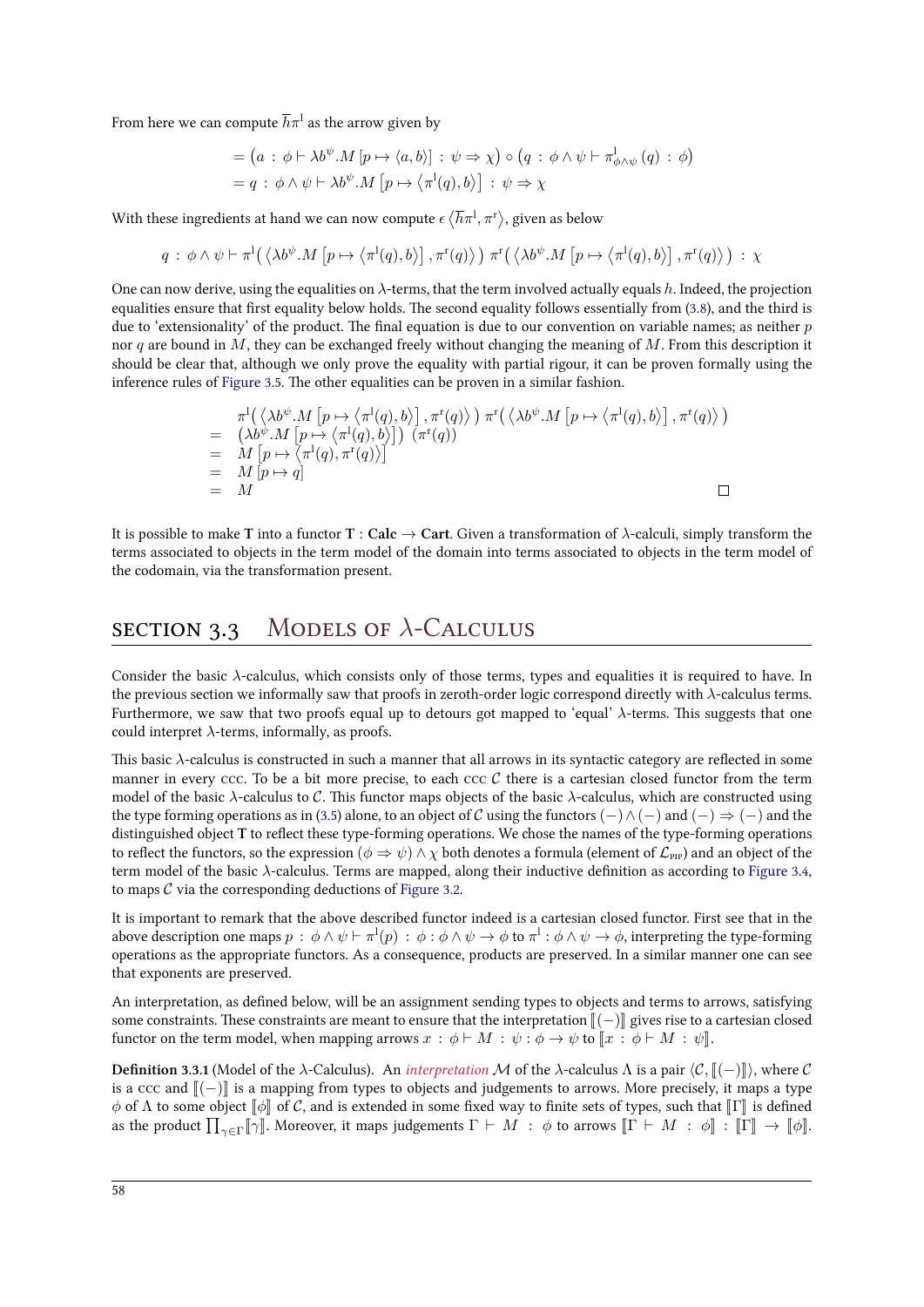This assignment is subject to the laws of Figure 3.6 regarding the interpretation of judgements, and the equalities regarding the interpretation of types below. The arrows  $\pi$  and  $\Delta$  are the obvious and canonical projection and diagonal maps respectively. The isomorphisms described in the definition are such that when restricting to the term model as described above, these are simply the canonical arrows arising from this functor.

$$
[\![\phi \Rightarrow \psi]\!] \cong [\![\phi]\!] \Rightarrow [\![\psi]\!], \quad [\![\phi \wedge \psi]\!] \cong [\![\phi]\!] \wedge [\![\psi]\!], \quad [\![\mathbf{T}]\!] \cong \mathbf{T}
$$

We write  $M \models_{\Gamma} M = N$  when  $\llbracket \Gamma \vdash M : \phi \rrbracket = \llbracket \Gamma \vdash N : \phi \rrbracket$  for terms M and N with both  $\Gamma \vdash N : \phi$  and  $Γ ⊢ M : φ$  valid. The interpretation *M* is said to be a *model* of the *λ*-calculus Λ if for all terms *M* and *N* one has that  $M \models_{\Gamma} M = N$  if the the equality  $\Gamma \vdash M \equiv N$  holds in  $\Lambda$ . To mean that  $\langle C, \llbracket (-) \rrbracket \rangle$ ' is an interpretation of  $\Lambda$ , we will often say that  $\llbracket(-)\rrbracket$  is an interpretation of  $\Lambda$  in  $\mathcal{C}$ .

$$
\begin{array}{c}\n\begin{array}{c}\n\left[\Gamma, x : \phi\right] \xrightarrow{\pi} \left[\!\left[x : \phi\right]\!\right] = \left[\!\left[\Gamma, x : \phi \vdash x : \phi\right]\!\right] & \left[\!\left[\Gamma\right]\!\right] \xrightarrow{\quad} \left[\!\left[\Gamma\right]\!\right] = \left[\!\left[\Gamma \vdash x : \Gamma\right]\!\right] \\
\hline\n\begin{array}{c}\n\left[\Gamma \right] \xrightarrow{\left(\lceil\Gamma \vdash M : \phi\right\rceil, \lceil\Gamma \vdash N : \psi\rceil}\n\right]}\n\left[\!\left[\phi\right]\!\right] \wedge \left[\!\left[\psi\right]\!\right] \cong \left[\!\left[\phi \wedge \psi\right]\!\right] = \left[\!\left[\Gamma \vdash \langle M, N \rangle : \phi \wedge \psi\!\right]\!\right] \\
\hline\n\begin{array}{c}\n\left[\Gamma \right] \xrightarrow{\left[\Gamma \vdash M : \phi \wedge \psi\!\right]}\n\left[\!\left[\phi \wedge \psi\right]\!\right] \cong \left[\!\left[\phi\right]\!\right] \wedge \left[\!\left[\psi\right]\!\right] \xrightarrow{\pi^{'}}\n\left[\!\left[\phi\right]\!\right] = \left[\!\left[\Gamma \vdash \pi^{\dagger}_{\phi \wedge \psi}\left(M\right) : \phi\!\right]\!\right] \\
\hline\n\begin{array}{c}\n\left[\Gamma \right] \xrightarrow{\left[\Gamma \vdash M : \phi \wedge \psi\!\right]}\n\left[\!\left[\phi \wedge \psi\right]\!\right] \cong \left[\!\left[\phi\right]\!\right] \wedge \left[\!\left[\psi\right]\!\right] \xrightarrow{\pi^{'}}\n\left[\!\left[\phi\right]\!\right] = \left[\!\left[\Gamma \vdash \pi^{\dagger}_{\phi \wedge \psi}\left(M\right) : \phi\!\right]\!\right] \\
\hline\n\begin{array}{c}\n\left[\Gamma \right]\n\end{array}\n\end{array}
$$
\n
$$
\begin{array}{c}\n\left[\Gamma \right]\n\left[\frac{\left[\Gamma \vdash M : \phi \wedge \psi\right]}{\left[\phi \wedge \psi\right]\!\right] \cong \left[\!\left[\phi\right]\!\right] \wedge \left[\!\left[\psi\right]\!\right] \xrightarrow{\pi^{'}}\n\left[\!\left[\phi\!\right]\!\right] = \left[\!\left[\Gamma \vdash \lambda x^{\phi
$$

#### <span id="page-64-0"></span>Figure 3.6: Equalities for an Interpretation of the  $\lambda$ -Calculus.

The above definition which specifies when  $\mathcal{M} = \langle \mathcal{C}, \mathcal{L}(-) \mathcal{L} \rangle$  can be called a *model* is quite similar to the usual notion of a model. One says that an interpretation (or *structure*) is a *model* of a certain theory *T* when the interpretation of some expression in the relevant language is *valid* in the model whenever it is *provable* in the theory. We know that a *λ*-calculus provides a theory of equality on its terms, with inference rules as given in Figure 3.5. The language we work with here is that of equations of  $\lambda$ -terms, so expressions are of the form  $\Gamma \vdash M \equiv N$ , where  $\Gamma \vdash M$ : *ϕ* and  $\Gamma \vdash N$  :  $\phi$  are both provable in the term-inference system of Figure 3.4. This expression was said to be valid exactly when  $\Gamma \vdash M : \phi$  and  $\Gamma \vdash N : \phi$  are equal in *C*. In short; a model of the  $\lambda$ -calculus interprets formal equations as actual equations in a given ccc, such that provable equalities are sent to eq[ualities tha](#page-61-0)t hold in the ccc.

From the above definition, it is clear that the interpretation must respect the inductive structure of Figure 3.4. Moreover, the cartesian closed structure of  $C$  as ensured by Figure 3.2 [is use](#page-58-0)d in a very straightforward way. For idealistic reasons, the equality  $\llbracket \Gamma \vdash * : \Gamma \rrbracket = !$  is included in Figure 3.6, but it of course holds anyway by virtue of *C* being ccc.

Let  $\Lambda$  be some  $\lambda$ -calculus, and consider the ccc **T** ( $\Lambda$ ). There exists an interpretation of  $\Lambda$  in its term model **T** ( $\Lambda$ ), which simply sends terms along their inductive construction [to arrows](#page-51-2) in  $T(\Lambda)$ . Indeed, each term is either a basic term (a constant), in which case it can be mapped to itself [\(paired wi](#page-64-0)th an appropriately typed variable for the context), or inductively constructed using the inference rules of Figure 3.4. Each such inductive construction can be mapped along its inductive structure, using the  $\csc$  counterpart of the  $\lambda$ -calculus construct at hand. For instance, one has

$$
[\![x\,:\,\phi,y\,:\,\psi\vdash x^{\phi}\,:\,\phi]\!]=p\,:\,\phi\wedge\psi\vdash\pi^{\mathrm{l}}(p)\,:\,\phi,
$$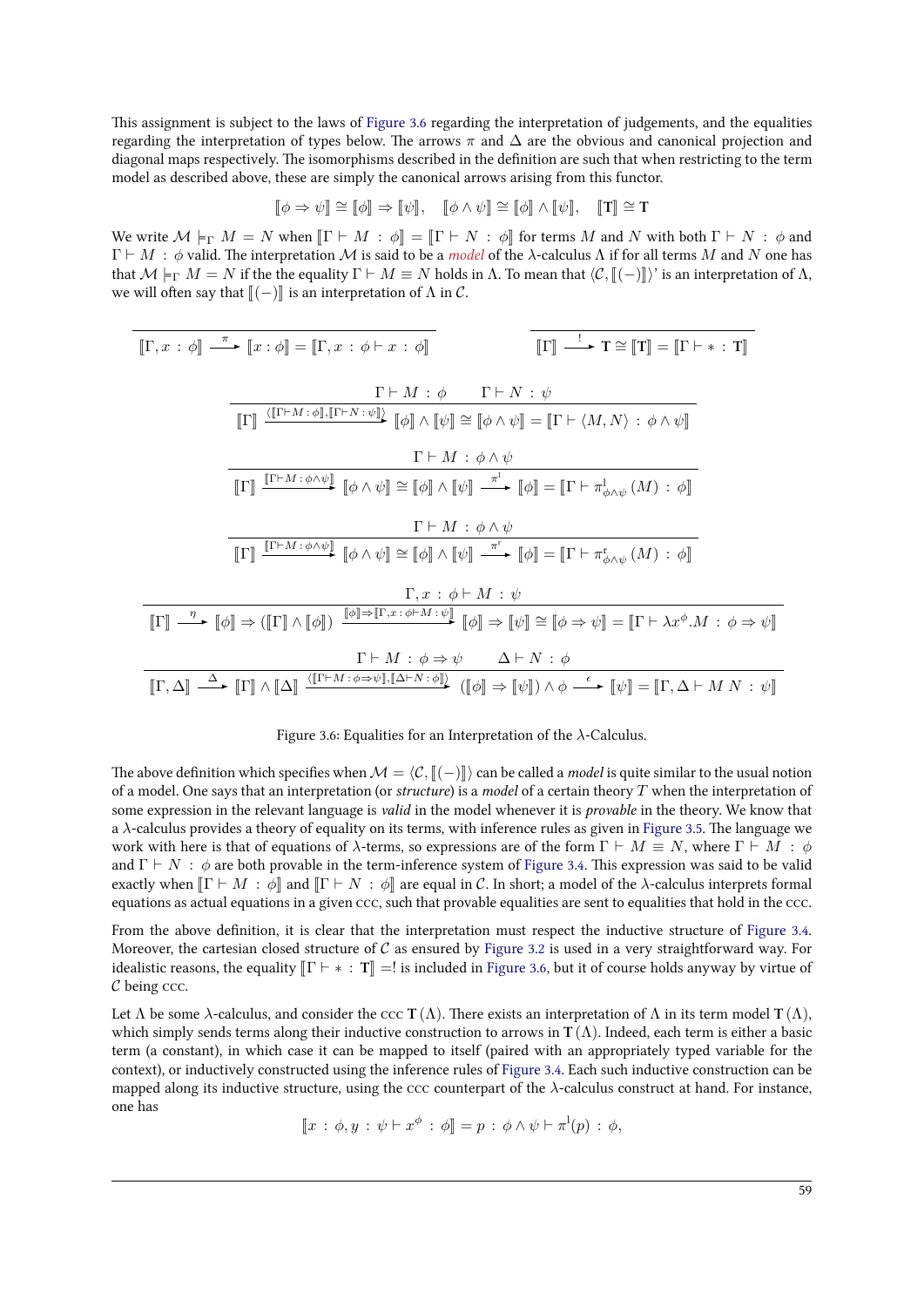as is forced to hold by the equations in Figure 3.6. To give another example, consider

$$
[\![x\,:\,(\phi\Rightarrow\psi)\wedge\phi\vdash\pi^{\mathbf{1}}(x)\,\pi^{\mathbf{r}}(x)\,:\,\phi]\!]=\epsilon,
$$

which can be verified by spelling out [the constru](#page-64-0)ction of the term on the left-hand side. First see that the interpretation of the projections equals the projections, in particular  $\llbracket x \, : \, (\phi \Rightarrow \psi) \land \phi \vdash \pi^{\mathbf{l}}(x) \, : \, \phi \Rightarrow \psi \rrbracket = \pi^{\mathbf{l}}.$  This forces

$$
\llbracket x : (\phi \Rightarrow \psi) \land \phi \vdash \pi^{\mathfrak{l}}(x) \pi^{\mathfrak{r}}(x) : \psi \rrbracket = \epsilon \langle \llbracket x : (\phi \Rightarrow \psi) \land \phi \vdash \pi^{\mathfrak{l}}(x) : \phi \Rightarrow \psi \rrbracket, \llbracket x : (\phi \Rightarrow \psi) \land \phi \vdash \pi^{\mathfrak{r}}(x) : \phi \rrbracket \rangle
$$
  
=  $\epsilon \langle \pi^{\mathfrak{l}}, \pi^{\mathfrak{r}} \rangle = \epsilon$ .

It is an immediate consequence of the definition of the syntactic category that this interpretation is in fact a model. The following proposition summarizes the above.

**Proposition 3.3.1** (Term Model). Let  $\Lambda$  be some  $\lambda$ -calculus. There is an obvious interpretation of  $\Lambda$  in **T** ( $\Lambda$ ), and this *interpretation is in fact a model. We call this interpretation the term model of*  $\Lambda$ *.* 

We now have the necessary machinery to precise define what we mean by 'complete' and 'functionally complete'. It is clear from the construction of the term model that it is both complete and functionally complete.

**Definition 3.3.2.** A model  $\llbracket (-\rrbracket \rrbracket$  of  $\Lambda$  in the category C is said to be *complete* when given valid judgements  $\Gamma \vdash$  $M : \phi$  and  $\Gamma \vdash M : \phi$  one has that

 $\| \Gamma \vdash M : \phi \| = \| \Gamma \vdash N : \phi \|$  if and only if  $\Gamma \vdash M \equiv N$ .

The model is called *functionally complete* when each arrow  $\mathbf{T} \to \llbracket \psi \rrbracket$  arises as the interpretation of a judgement  $\llbracket \emptyset \vdash M : \emptyset \rrbracket$ , unique up to equality.

Interpretations combine well with cartesian closed functors. To be a bit more precise, let  $\llbracket(-)\rrbracket$  be an interpretation of  $\Lambda$  in *C* and let  $F : C \to D$  be a cartesian closed functor. By 'composing' the interpretation in *C* with *F* we obtain  $F\llbracket(-)\rrbracket$ , which is an interpretation of  $\Lambda$  in  $\mathcal D$ . Indeed, a cartesian closed functor respects the type-forming operations, and as it respects the structure maps as well, the equalities of Figure 3.6 hold for the interpretation  $F\llbracket(-\rceil)$ . Moreover, it is obvious that if  $\llbracket(-\rceil)$  is a model of  $\Lambda$  in *C*, then  $F\llbracket(-\rceil)$  is a model of the same  $\lambda$ -calculus in the category  $D$ . The following lemma is easily seen to be true.

**Lemma 3.3.1.** Let  $F: \mathcal{C} \to \mathcal{D}$  be a cartesian closed functor, and let  $\llbracket (-) \rrbracket$  b[e a model o](#page-64-0)f  $\Lambda$  in  $\mathcal{C}$ *.* Now the following *statements about*  $F$  $(−)$ ] *hold*:

- *(i) if F is faithful, then the new model is complete whenever the old one was;*
- *(ii) if F is full, then the new model is functionally complete whenever the old one was;*

We now have built sufficient machinery to tackle our main objective of constructing a spatial model for any *λ*-calculus. Before we proceed, let us first prove the following minor technical lemma, which provides the category of presheaves over a small category with a set of enough points. With this final ingredient we prove our main theorem with almost shameful ease.

**Lemma 3.3.2.** Let  $C$  be a small category. For each object  $C \in C$  there is a point  $C$  of  $\text{PSh}(C)$ , and the set of all such *points is jointly epimorphic.*

<span id="page-65-0"></span>*Proof.* Given an object  $C \in \mathcal{C}$  we wish to define the point of  $\text{PSh}(\mathcal{C})$ , which we denote by a slight abuse of syntax as  $C : \textbf{Set} \to \textbf{PSh}(\mathcal{C})$ . To this end, we define its inverse-image and direct-image parts on objects as below, and make the sensible definition on arrows.

 $C^* : \text{PSh}(\mathcal{C}) \to \text{Set}, P \mapsto P(C), C_* : \text{Set} \to \text{PSh}(X), S \mapsto \text{Set} (C (C, (-)), S)$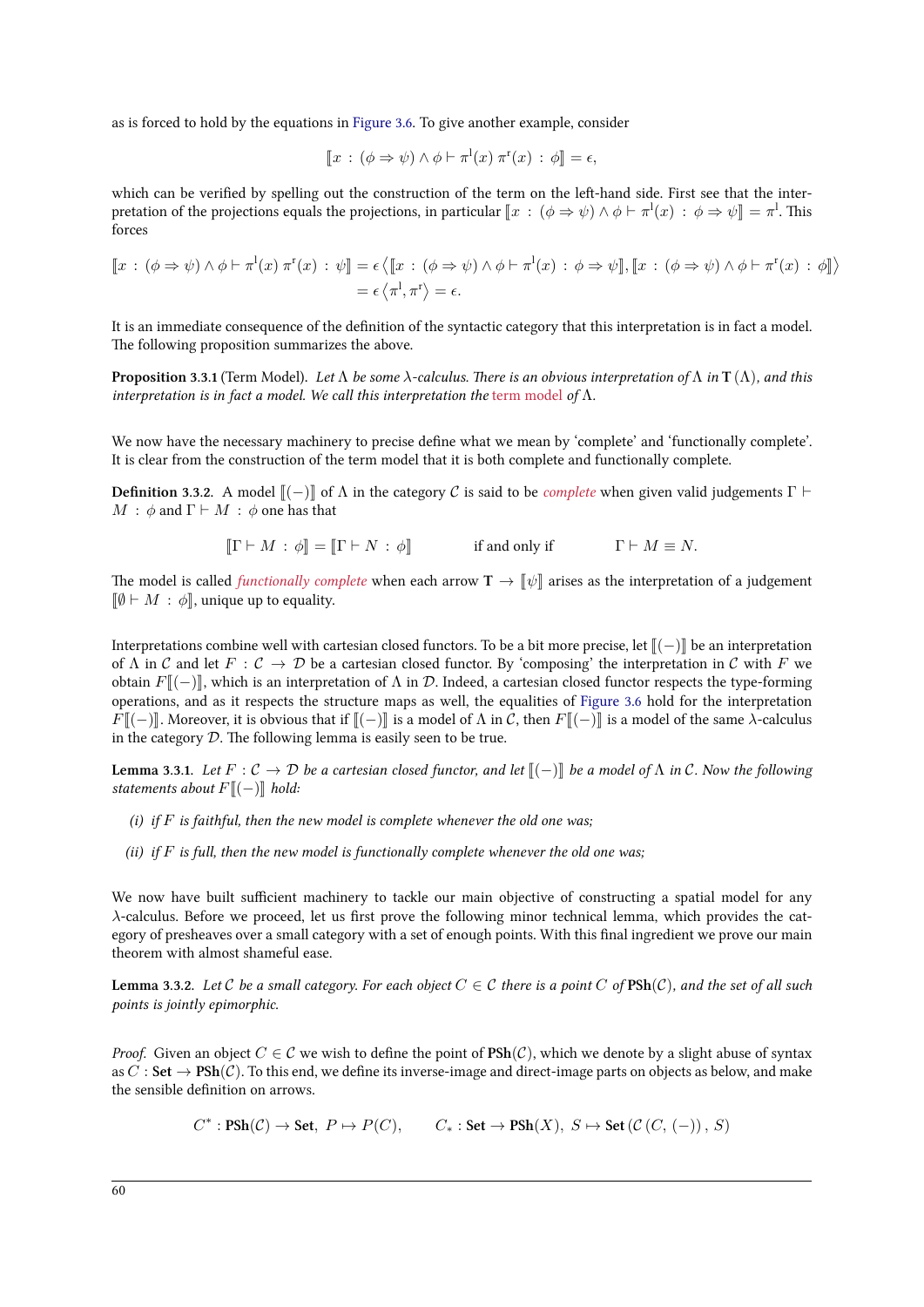It is fairly easy to compute that  $C^*$  is indeed left exact, that is to say, preserves finite limits. This is a direct consequence of the fact that limits are computed point-wise in the category  $\texttt{PSh}(\mathcal{C})$ . We now need to show that  $C^*$  is left adjoint to  $C_*$ , which amounts to proving the existence of a natural isomorphism

Set 
$$
(C^*(P), S) \cong \text{PSh}(\mathcal{C}) (P, \text{Set}(\mathcal{C}(C, (-)), S)).
$$

In order to do this we define the following mappings, and check that they are mutually inverse.

$$
f: P(C) \to S \mapsto \left(p \in P(X) \mapsto (g:C \to X \mapsto f(P(g)(p)))\right)_{X \in C}
$$

$$
\alpha: P \to \text{Set}(\mathcal{C}(C, (-)), S) \mapsto \left(p \in P(C) \mapsto \alpha_C(x)(id_c)\right)
$$

In the one direction, it is easy to compute that given  $f : P(C) \rightarrow S$  one obtains the map

$$
p \in P(C) \mapsto \Big(x \mapsto \big(g \mapsto f(P(g)(x))\big)\big)(p)(\mathrm{id}_C) = f\big(P(\mathrm{id}_C)(p)\big) = f(p),
$$

which clearly equals *f*. The other direction requires a slightly longer computation. It is easy to see that the equation below holds, which follows mostly from the the naturality of  $\alpha$  :  $P \to$  **Set** ( $\mathcal{C}(C, (-))$ ,  $S$ ).

$$
p \in P(X) \mapsto \Big(g: C \to X \mapsto ((x \mapsto \alpha_C(x)(id_C))(P(g)(p))) = \alpha_C(P(g)(p))(id_C) = \alpha_X(p)(g))\Big).
$$

We have now proven *C* to be a point, so we are done when we can show that the totality of functors  $C^*$  for objects  $C \in \mathcal{C}$  is jointly epimorphic. This is nothing but obvious, for if  $q : P \to Q$  is an arrow in  $\text{PSh}(\mathcal{C})$ , then  $C^*(g) = g_C : P(C) \to Q(C).$  As a natural transformation is an isomorphism exactly if it is an isomorphism on all components, the desired follows immediately.  $\Box$ 

**Theorem 3.3.1.** Let  $\Lambda$  be some  $\lambda$ -calculus such that the classes of types and terms are sets. There exists a topological *space X* and a model  $\llbracket (-) \rrbracket$  *on* **Sh**(*X*) *which is both complete and functionally complete.* 

<span id="page-66-0"></span>*Proof.* Consider the syntactic category **T** ( $\Lambda$ ) and the Yoneda embedding **y** : **T** ( $\Lambda$ )  $\rightarrow$  **PSh**( $\Lambda$ ). This is a full and faithful functor, which is cartesian closed by Proposition 3.1.2.

By Example 1.3.2 we know that  $\text{PSh}(T(\Lambda))$  is a Grothendieck topos. Now apply Theorem 3.1.1 to this Grothendieck topos, and know that we have a set of enough points by Lemma 3.3.2. Due to the theorem we know of a topological space **X** and an essential geometric morphism  $s : Sh(X) \to PSh(T(\Lambda))$ , whose inverse-image part is a full and faithful cartesian closed functor. We can thu[s form the compo](#page-54-0)site  $\mathbf{s}^*\mathbf{y}:\mathbf{T}\left(\Lambda\right)\to\mathbf{Sh}(\mathbf{X}),$  which also is full, faithful an[d cartesian clo](#page-32-0)sed.

Now consider the term model  $\llbracket(-\rrbracket \text{ in } T(\Lambda)$  of Proposition 3.3.1 as described in this section. We know this model to be both complete and functionally complete. It now follows from the above Lemma 3.3.1 that the model **s**\***y**∥(−)] is complete and functionally complete, as desired.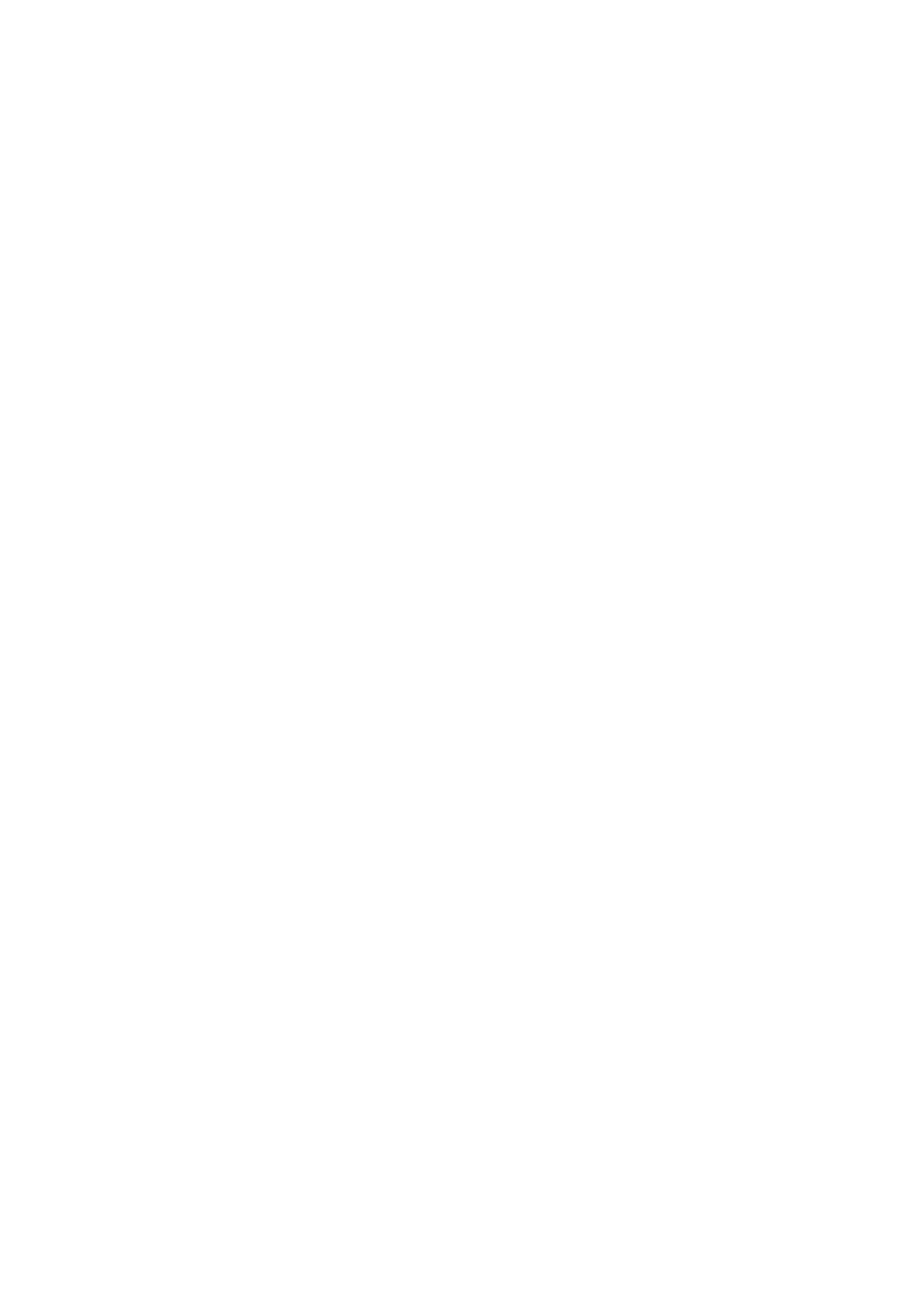## **BIBLIOGRAPHY**

Artin, Michael et al., editors (1972). *Théorie des Topos et Cohomologie Etale des Schémas*. Volume 270. Lecture Notes in Mathematics. Springer. DOI: 10.1007/BFb0061319 (cited on page 31).

Awodey, Steven (2000). "Topological Representation of the Lambda-Calculus". In: *Mathematical Structures in Computer Science* 10.1, pages 81–96 (cited on pages 4, 44, 55).

<span id="page-68-11"></span>Barendregt, Henk P. and Erik Barendsen (). "Introduction to Lambda Calculus". In: *Aspen*æ*s Workshop on Implementation of Functional Languages, Göteborg*. Programming M[eth](#page-36-1)odology Group, University of Göteborg and Chalmers University of Technology. URL: citeseer.ist.psu.edu/barendregt94introduction.html (cited on pages 44, 52).

<span id="page-68-15"></span><span id="page-68-1"></span>Butz, Carsten Horst Erich (Nov. 1996). "Logical and Cohomological Aspects of the Space of Points of a Topos". PhD thesis. Utrecht University (cited on page 31).

But, Carsten Horst Erich and Ieke Moerdijk (Sept. 1999). "[Topological Representation of Sheaf Coho](citeseer.ist.psu.edu/barendregt94introduction.html)mology of Sites"[. In](#page-49-4): *[C](#page-57-3)ompositio Mathematica* 118.2, pages 217-233. DOI: 10.1023/A:1001169215774 (cited on pages 4, 31).

<span id="page-68-12"></span>Cartan, Henri (1950-1951). "Faisceaux sur un Espace Topologique". In: *Espaces Fibrés et Homotopie*. Volume 3. URL: http://www.numdam.org/item?id=SHC\_1950[-1](#page-36-1)951\_\_3\_\_A14\_0 (cited on page 12).

<span id="page-68-2"></span>Church, Alonzo (1932). "A Set of Postulates for the Foundation of Logic". In: *The Annals of Mathematics* 33.2, pages  $346 - 366$  (cited on page  $43$ ).

<span id="page-68-7"></span>Curry, Haskell B. (1942). "The Inconsistency of Certain Fo[rmal Logics](http://dx.doi.org/10.1023/A:1001169215774)". In: *The Journal of Symbolic [Lo](#page-9-0)[gic](#page-36-1)* 7.3, pages  $115-117$  [\(cited on page](http://www.numdam.org/item?id=SHC_1950-1951__3__A14_0) 43).

<span id="page-68-13"></span>De Bruijn, Nicolaas Govert (1970). "Symposium of Automatic Demonstration"[. I](#page-17-4)n: volume 125. Lecture Notes in Mathematics. Springer. Cha[pte](#page-48-2)r The mathematical language AUTOMATH, its usage, and some of its extensions, pages 29–61. poi: 10.1007/BFb0060623 (cited on page 44).

<span id="page-68-14"></span>De Vrijer, Roel (1987). "Exa[ctly](#page-48-2) estimating functionals and strong normalization". In: *Indagationes Mathematicae (Proceedings)* 90.4, pages 479 -493. ISSN: 1385-7258. DOI: 10.1016/1385-7258(87)90012-6. URL: http://www. sciencedirect.com/science/article/B7GXJ- 4DT5R97- 8X/2/a0f786461124e93f79fac81f56c73bf2 (cited on page 3).

Diamond, Fred and Jerry Shurman (2005). *A First Cou[rse](#page-49-4) in Modular Forms*. Edited by S Axler et al. Volume 228. Graduate Texts in Mathematics. Springer (cited on pages 7, 14[\).](http://dx.doi.org/10.1016/1385-7258(87)90012-6)

Forster, Otto (1981). *Lectures on Riemann Surfaces*[. Edited by P.R. Halmos et al. Springer \(cited on pages](http://www.sciencedirect.com/science/article/B7GXJ-4DT5R97-8X/2/a0f786461124e93f79fac81f56c73bf2) 5, 14, 18). Fried[m](#page-8-2)an, Harvey (1975). "Logic Colloquium". In: volume 453. Lecture Notes in Mathematics. Springer Berlin / Heidelberg. Chapter Equality between functionals. ISBN: 978-3-540-07155-6. DOI: 10.1007/BFb0064870 (cited on page 3).

<span id="page-68-6"></span><span id="page-68-4"></span>Grothendieck, Alexandre (1955). *A General Theory of Fibre Spaces with Structure Sheaf*. Technical report. [Un](#page-10-3)[ive](#page-19-4)[rsi](#page-23-2)ty of Kansas (cited on page 12).

<span id="page-68-0"></span>Hartshorne, Robin (1977). *Algebaric Geometery*. Edited by S Axler et al. Volume 52. [Graduate Texts in Ma](http://dx.doi.org/10.1007/BFb0064870)thematics. Spri[ng](#page-8-2)er (cited on pages 6, 7).

<span id="page-68-8"></span>Johnstone, Peter T. (1982). *Stone Spaces*. Edited by D. J. H. Garling et al. Volume 3. Cambridge studies in advanced mathematics. Cambridg[e U](#page-17-4)niversity Press (cited on page 16).

<span id="page-68-5"></span>— (1997). *Topos Theory*. Edited by P. M. Cohn and G. E. H. Reuter. Volume 10. London Mathematical Society Monographs. Acedemic [Pr](#page-11-7)[es](#page-12-1)s Inc. (cited on pages 5, 31).

<span id="page-68-10"></span><span id="page-68-9"></span><span id="page-68-3"></span> $-$  (2002a). *Sketches of an Elephant: A Topos Theory Compendium 1*. Edited by Dov M. Gabbay et al. Volume 43. Oxford Logic Guides. Oxford University Press (cited on [pag](#page-21-6)e ).